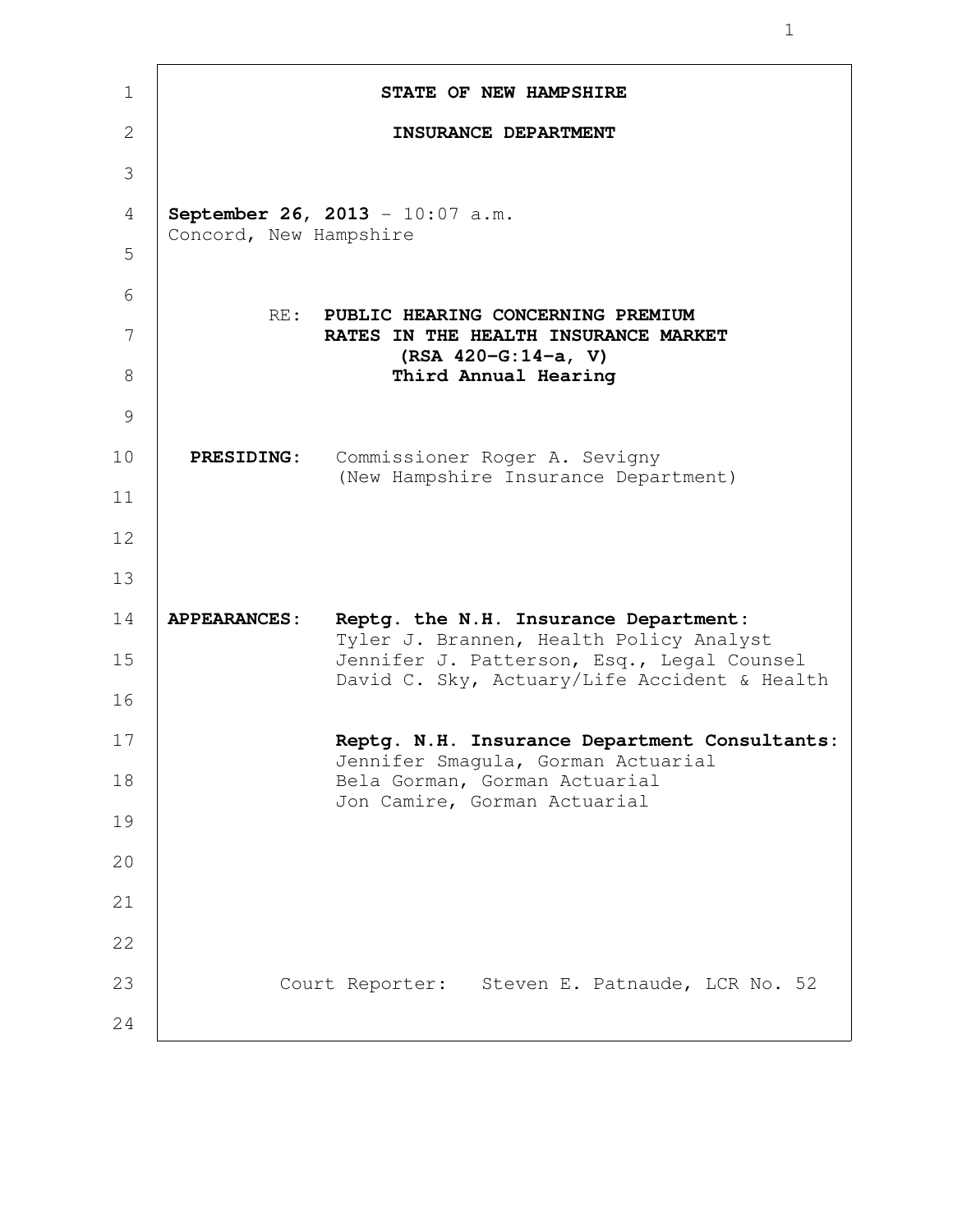| $\mathbf{1}$   | INDEX                                                                                                                                                                                                                           |                            |
|----------------|---------------------------------------------------------------------------------------------------------------------------------------------------------------------------------------------------------------------------------|----------------------------|
| $\mathbf{2}$   |                                                                                                                                                                                                                                 | PAGE NO.                   |
| 3              | PRESENTATIONS BY:                                                                                                                                                                                                               |                            |
| $\overline{4}$ | Ms. Garrity (Freedman HealthCare) 9                                                                                                                                                                                             |                            |
| 5              | Mr. Grenier (UMass Med. School) 17                                                                                                                                                                                              |                            |
| 6              | FOLLOW-UP QUESTIONS BY:                                                                                                                                                                                                         |                            |
| 7              | 23, 25<br>Mr. Brannen                                                                                                                                                                                                           |                            |
| 8              | Ms. Patterson                                                                                                                                                                                                                   | 27                         |
| 9              | STATEMENTS FROM INSURANCE CARRIERS BY:                                                                                                                                                                                          |                            |
| 10<br>11<br>12 | Mr. Lopatka (MVP Health Care)<br>33, 37<br>Mr. Nguyen (Harvard Pilgrim)<br>Mr. Lewis (Harvard Pilgrim)<br>Mr. Gillespie (Cigna Health Care)<br>Mr. Swacker (Cigna Health Care)<br>Ms. Guertin (Anthem Blue Cross & Blue Shield) | 29<br>35<br>40<br>41<br>46 |
| 13<br>14<br>15 | QUESTIONS TO INSURANCE CARRIERS BY CMSR. SEVIGNY<br>RESPONSES TO QUESTIONS BY:                                                                                                                                                  | 55                         |
| 16             | Ms. Guertin                                                                                                                                                                                                                     | 55, 57                     |
| 17             | Mr. Nguyen                                                                                                                                                                                                                      | 56                         |
| 18             | STATEMENT/QUESTION BY MS. GORMAN                                                                                                                                                                                                | 58                         |
| 19             | RESPONSES TO QUESTION BY:                                                                                                                                                                                                       |                            |
| 20             | Mr. Gillespie                                                                                                                                                                                                                   | 58                         |
| 21             | Ms. Guertin                                                                                                                                                                                                                     | 60                         |
| 22             |                                                                                                                                                                                                                                 |                            |
| 23             |                                                                                                                                                                                                                                 |                            |
| 24             |                                                                                                                                                                                                                                 |                            |
|                |                                                                                                                                                                                                                                 |                            |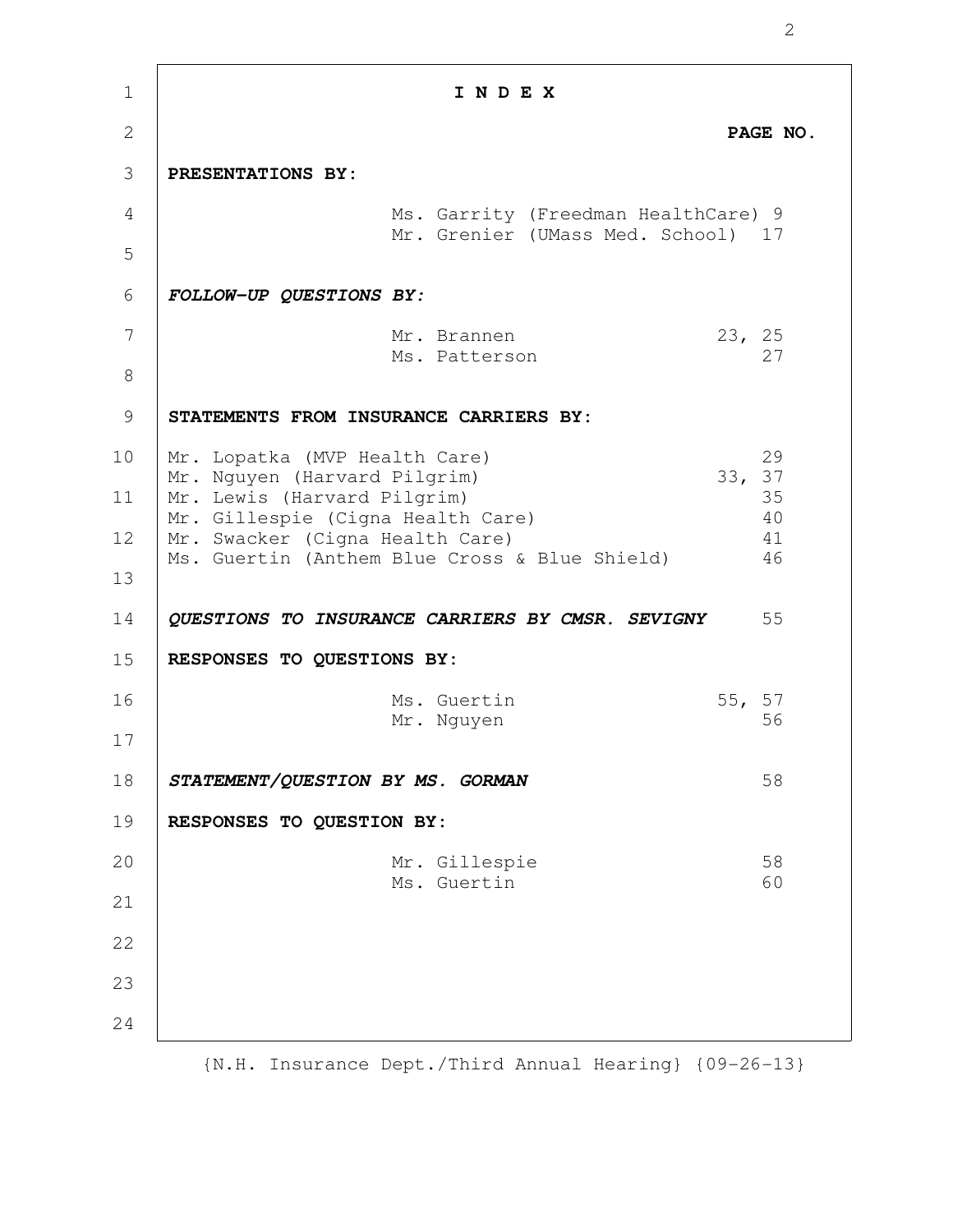| $\mathbf{1}$   | I N D E X (continued)                                                                         |                              |
|----------------|-----------------------------------------------------------------------------------------------|------------------------------|
| $\overline{2}$ |                                                                                               | PAGE NO.                     |
| 3              | <b>FURTHER QUESTIONS BY CMSR. SEVIGNY</b> 61, 63, 65, 72                                      |                              |
| 4              | RESPONSES TO QUESTIONS BY:                                                                    |                              |
| 5              | Ms. Guertin<br>Mr. Lopatka                                                                    | 62, 73<br>64                 |
| 6              | Mr. Gillespie<br>Mr. Nguyen                                                                   | 64, 66<br>68                 |
| 7              |                                                                                               |                              |
| 8              | QUESTIONS BY MR. BRANNEN                                                                      | 68, 75, 79                   |
| 9              | RESPONSES TO MR. BRANNEN BY:                                                                  |                              |
| 10<br>11<br>12 | Mr. Gillespie<br>Mr. Swacker<br>Mr. Ehresmann (Anthem Blue Cross & Blue Shield)<br>Mr. Nguyen | 69, 80<br>69, 80<br>76<br>76 |
| 13             | QUESTIONS BY MS. SMAGULA                                                                      | 70                           |
| 14<br>15<br>16 | RESPONSES TO MS. SMAGULA BY:<br>Ms. Guertin<br>Mr. Nguyen                                     | 71<br>72                     |
| 17             | QUESTIONS BY MR. SKY                                                                          | 77                           |
| 18             | RESPONSES TO MR. SKY BY:                                                                      |                              |
| 19<br>20       | Mr. Lopatka<br>Mr. Nguyen<br>Mr. Swacker                                                      | 77<br>78<br>78               |
| 21             | QUESTIONS BY MR. CAMIRE                                                                       | 82                           |
| 22             | RESPONSES TO MR. CAMIRE BY:                                                                   |                              |
| 23<br>24       | Ms. Guertin<br>Mr. Gillespie<br>Mr. Nguyen                                                    | 83<br>84<br>85               |

{N.H. Insurance Dept./Third Annual Hearing} {09-26-13}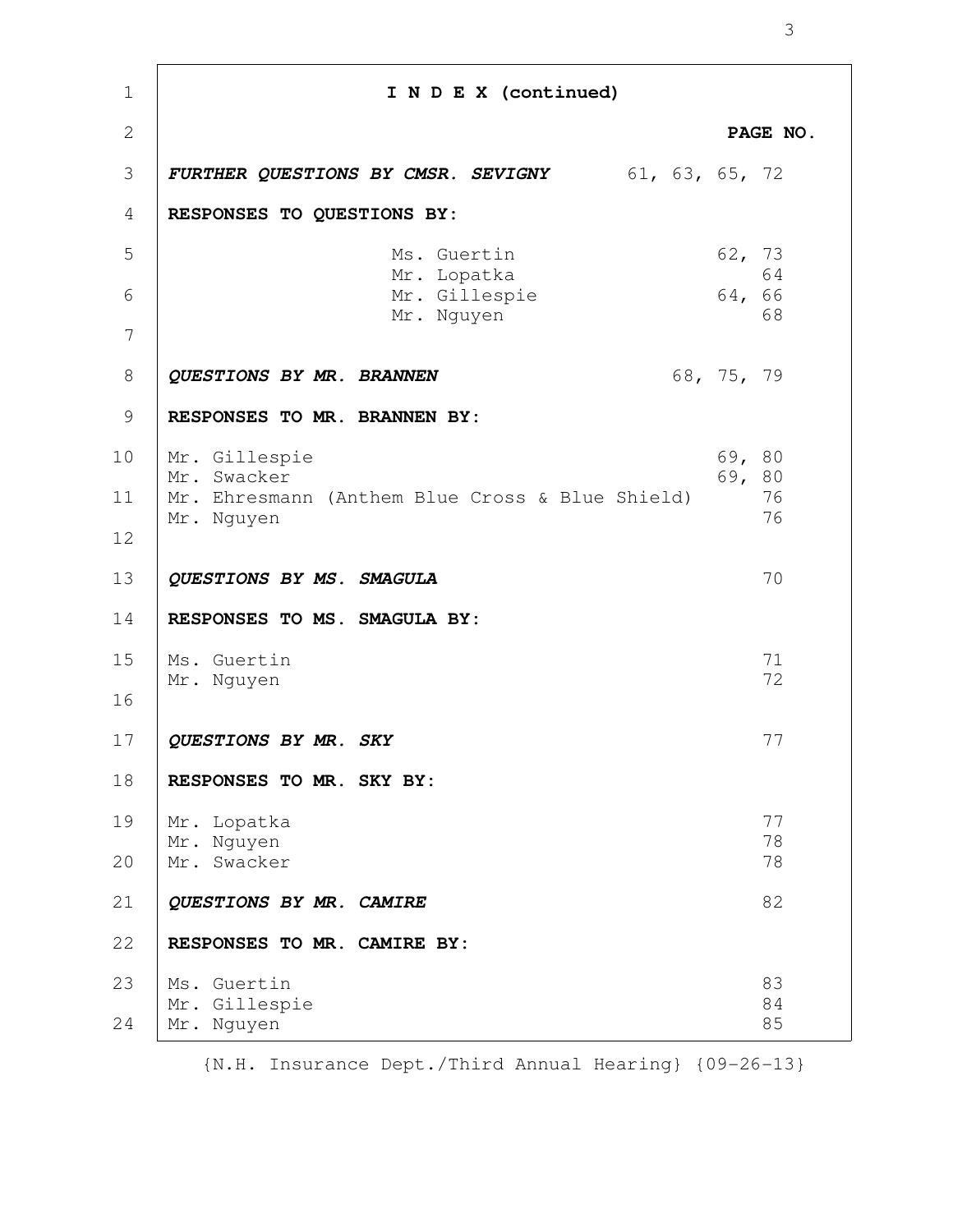**I N D E X PAGE NO. QUESTIONS BY MS. PATTERSON** 86 **RESPONSE TO MS. PATTERSON BY**: Ms. Guertin 86 **\* \* \* STATEMENTS/QUESTIONS FROM NON-CARRIERS BY:** Mr. Bunnell 89 Ms. Minnehan 94 Mr. Norton 102 Mr. Degnan 108 Ms. Ryer 114 Rep. Muns 123 Rep. Kurk 132 Rep. Schlachman 138, 144 Mr. White 147 Rep. Cahill 150 Mr. Kattef (read into the record by Mr. Brannen) 152 **RESPONSES TO STATEMENTS/QUESTIONS BY NON-CARRIERS BY:** Ms. Guertin 103, 120, 136, 143, 144, 157 Mr. Gillespie 118, 130, 138, 144, 146 Mr. Lopatka 122 Mr. Nguyen 122, 130, 138, 146 Cmsr. Sevigny 131, 147, 149 Mr. Brannen 145 **QUESTION BY MS. McCLOUD (by GoToMeeting participant)** 155 **RESPONSE TO MS. McCLOUD BY:** Mr. Gillespie 155 1 2 3 4 5 6 7 8 9 10 11 12 13 14 15 16 17 18 19 20 21 22 23 24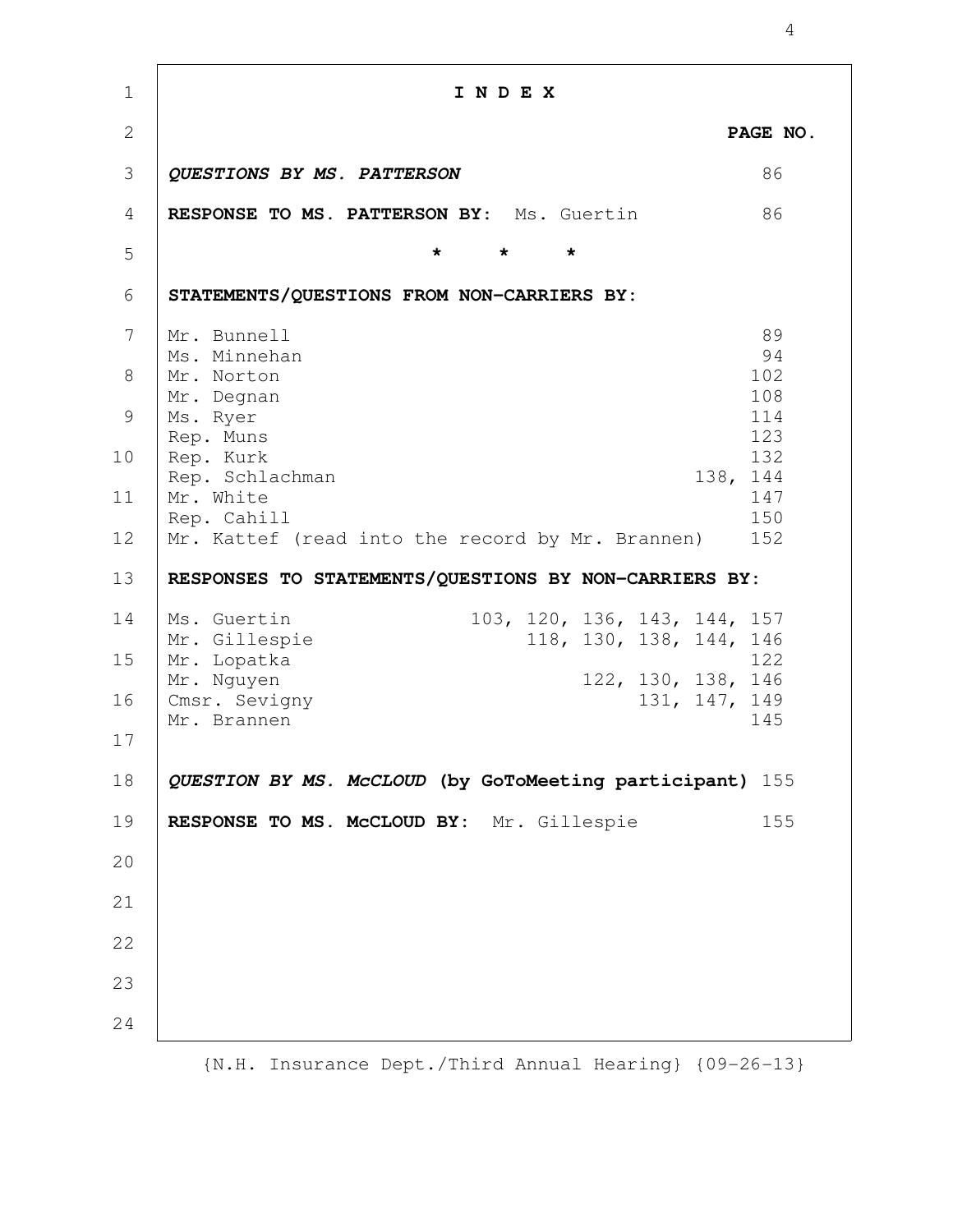| $\mathbf 1$  | <b>PROCEEDING</b>                                                   |
|--------------|---------------------------------------------------------------------|
| $\mathbf{2}$ | CMSR. SEVIGNY: Good morning, everybody.                             |
| 3            | My name is Roger Sevigny. I'm the Commissioner of                   |
| 4            | Insurance for the State of New Hampshire. I'd like to               |
| 5            | welcome you to this public hearing concerning premium               |
| 6            | rates in the health insurance market. My opening remarks            |
| 7            | have been scripted for me, but, those of you who know me,           |
| 8            | know that I don't necessarily stick to a script very well.          |
| 9            | I tend to go, as they say, "off script". So, if you see             |
| 10           | my staff throwing things at me or whatever, it's because            |
| 11           | I've gone off script. Forgive me.                                   |
| 12           | The Department is required to hold a                                |
| 13           | public hearing concerning premium rates in the health               |
| 14           | insurance market and the factors, including health care             |
| 15           | costs and cost trends, that have contributed to rate                |
| 16           | increases during the prior year. Also, it requires that I           |
| 17           | prepare an annual report, which identifies and quantifies           |
| 18           | health care spending trends and the underlying factors              |
| 19           | that contributed to increases in health insurance                   |
| 20           | premiums.                                                           |
| 21           | Before I continue with the script, let                              |
| 22           | me just give you my own personal editorial comment.<br>$\mathbb{I}$ |
| 23           | think this hearing is extremely timely. All of us                   |
| 24           | continue to hear about the costs and the rising premiums,           |
|              | {N.H. Insurance Dept./Third Annual Hearing} {09-26-13}              |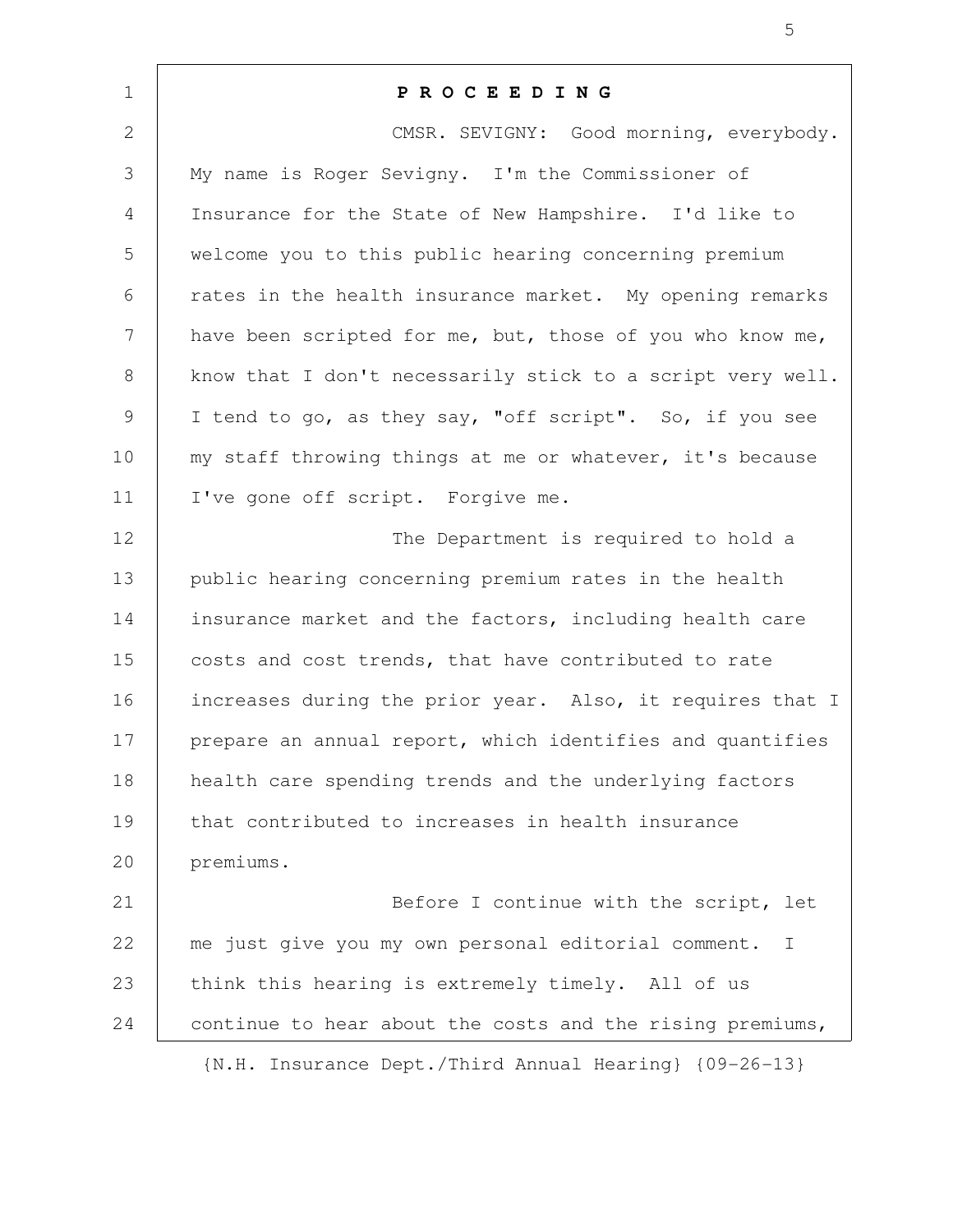we've heard that for years now. And, not only the rising premiums, but, if you've heard me speak any time in the last ten years, you've heard me talk about the cost of care. And that, if we don't address the cost of care, then we're not going to do anything to bend the cost curve. You're going to hear testimony this morning about what goes into the makeup of premiums, what contributes to costs. One of the questions I'm going to ask any or all of the carriers to address, and I'm not sure -- I don't know if it's in their own works or not, is the question having to do with medical loss ratio, and how that - under ObamaCare, and how that impacts what goes on within the development of health insurance premiums, and what happens if the medical loss ratio is not met, and what that does. I think you'll find it enlightening. And, again, as I said, I think it's very timely for us to be looking more deeply into what goes into the development of health insurance premiums. Assisting the Department this morning with the task are people from Gorman Actuarial: Bela Gorman, if you could identify who you are; Jon Camire; and Jenn Smagula. 1 2 3 4 5 6 7 8 9 10 11 12 13 14 15 16 17 18 19 20 21 22

Department staff: I'm going to start with the person that helped us organize this, Deb O. 23 24

{N.H. Insurance Dept./Third Annual Hearing} {09-26-13}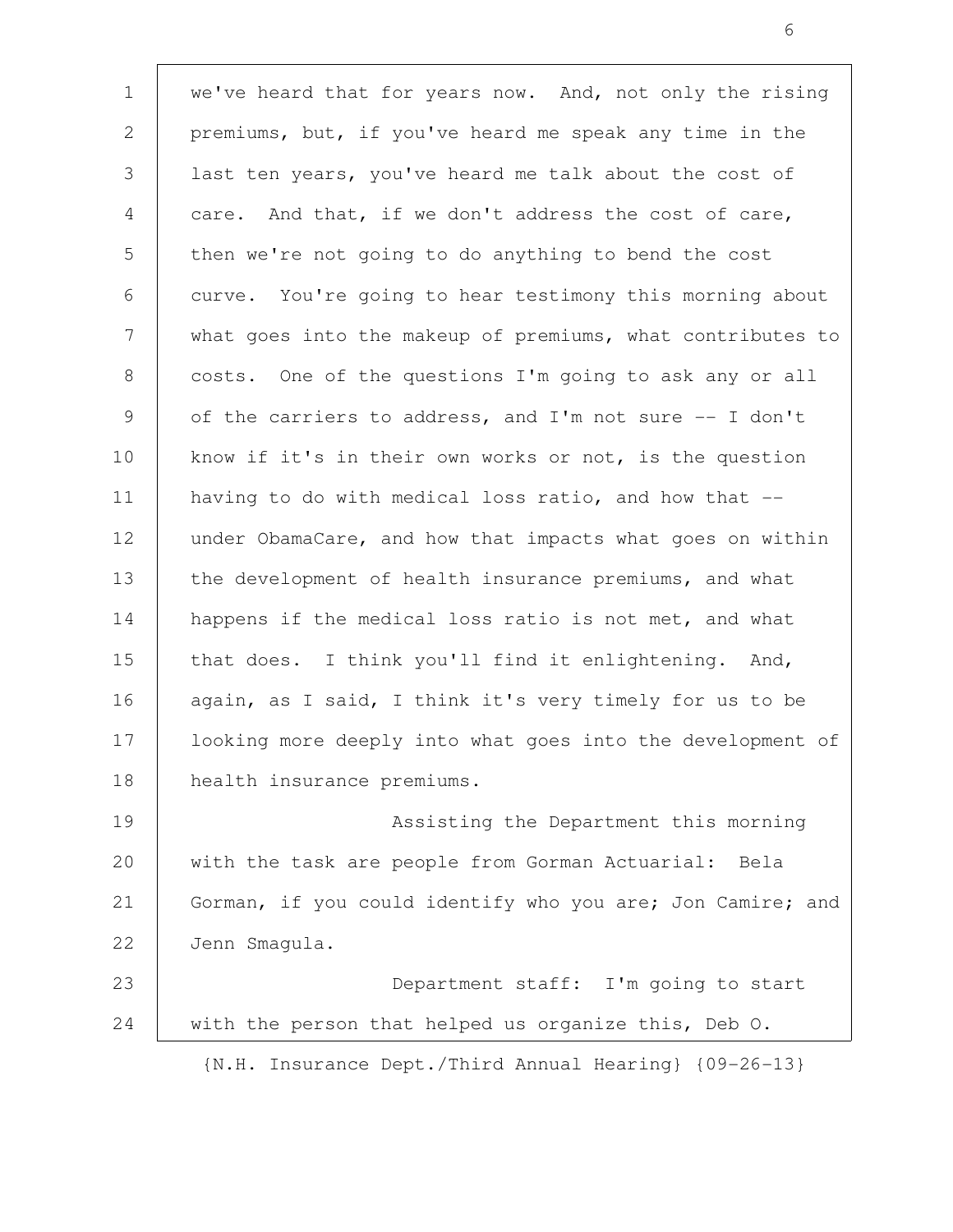She's in the back of the room down there. She's the person who helps organize all things legislative and of that nature. Thank you so much, Deb, for helping us. Other Staff participating are Tyler Brannen, who really has the -- who is our Health Policy Analyst responsible for this particular hearing, the content of the hearing, as well as the development of the report that will come out of this hearing. Jennifer Patterson, who's our Life, Accident, and Health Legal Counsel. Those of you that have been to hearings or anything having to do with health recently have seen Jenny around, and have probably heard her speak in a number of forums. And, David Sky, our Life and Accident -- our Life, Accident, and Health Actuary. Copies of the agenda and the participants are available at the entrance to the room. We're going to begin with a presentation of the Department's report, New Hampshire's Health Insurance Market and Provider Payment System: An Analysis of Shareholder -- "Shareholder" -- "Stakeholder Views, that's going to be done by the University of Massachusetts' School of Medicine and Freedman Healthcare. This is going be followed by statements from New Hampshire's major health carriers, and questions. We have Anthem, Harvard Pilgrim, Cigna, and MVP with us 1 2 3 4 5 6 7 8 9 10 11 12 13 14 15 16 17 18 19 20 21 22 23 24

{N.H. Insurance Dept./Third Annual Hearing} {09-26-13}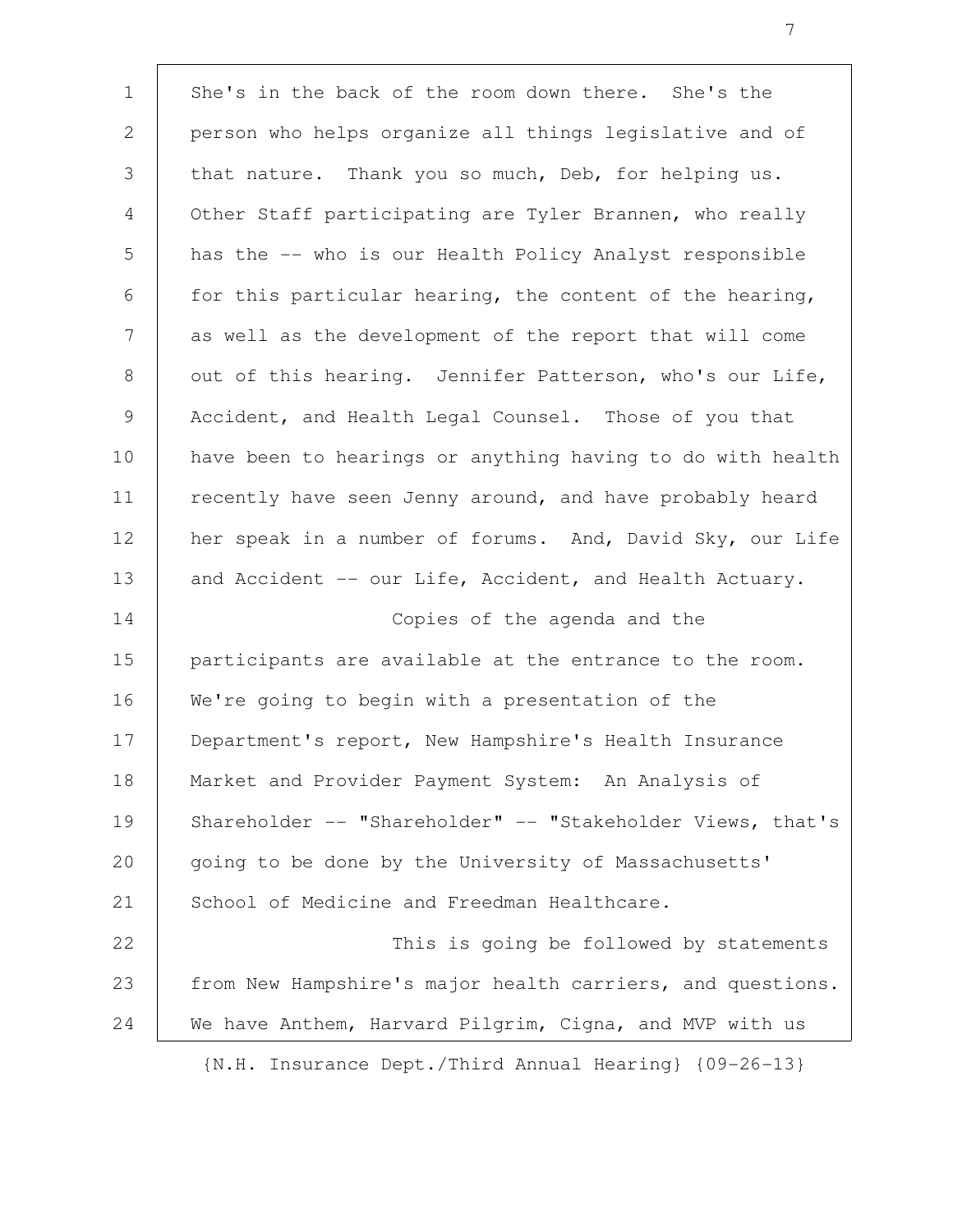| $\mathbf 1$ | today. The health carrier participants are Lisa Guertin    |
|-------------|------------------------------------------------------------|
| 2           | from Anthem; Tu Nguyen from Harvard Pilgrim; Peter Lopatka |
| 3           | from MVP; and William Swacker from Cigna.                  |
| 4           | We're then going to hear from                              |
| 5           | non-carrier participants, including members of the New     |
| 6           | Hampshire House. There's a -- and I see them sitting up    |
| 7           | front with us right now. There is a sign-up sheet. And,    |
| 8           | if you would like to present testimony or make comments or |
| 9           | to ask questions, I'd appreciate your signing up on that   |
| 10          | sheet.                                                     |
| 11          | With that, I would request the                             |
| 12          | presenters begin. And, first, let me remind you of a       |
| 13          | couple of things. Requests from our court reporter here:   |
| 14          | Speak into the microphone; any prepared remarks that       |
| 15          | anyone has, please provide them to him; speak one at a     |
| 16          | time; remember that there's someone recording the meeting; |
| 17          | and try not to speak too fast.                             |
| 18          | We are also, I'm not sure what you'd                       |
| 19          | call it, but GoToMeeting is operational, and that we've    |
| 20          | got, I believe, at least 17 people so far that have signed |
| 21          | up to watch and listen to this hearing using the           |
| 22          | GoToMeeting facility. They will be able to participate at  |
| 23          | the end as well, if they so choose.                        |
| 24          | With that, I'd like the presenters to                      |

 $\mathsf{T}$ 

8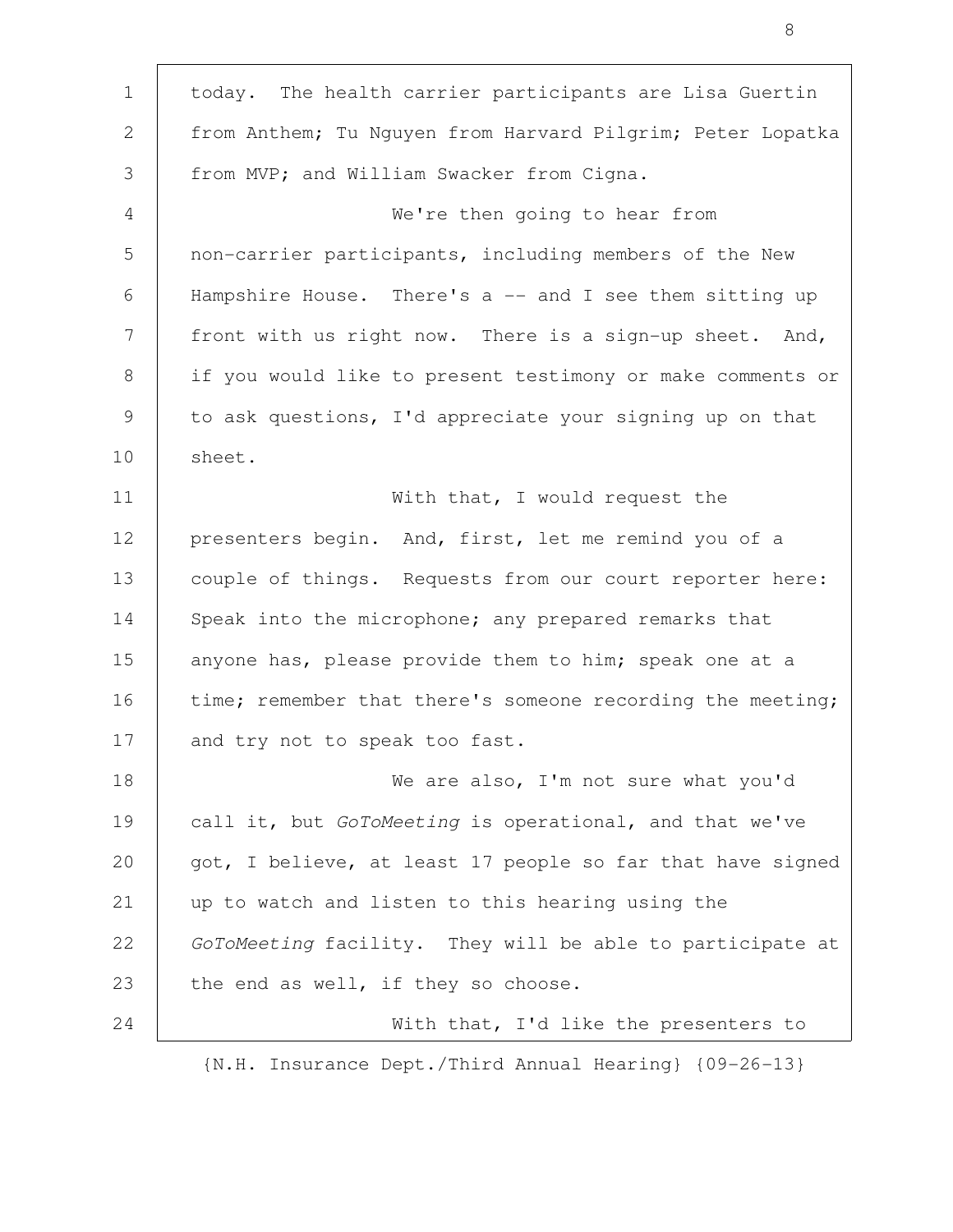| $\mathbf 1$ | begin. The first presenters are going to be Michael        |
|-------------|------------------------------------------------------------|
| 2           | Grenier, from the University of Mass. Medical School, and  |
| 3           | Missy Garrity, from Freedman Health. If you could come up  |
| 4           | and introduce yourselves and present please.               |
| 5           | MS. GARRITY: Good morning,                                 |
| 6           | Commissioner. Can everyone hear me?                        |
| 7           | FROM THE FLOOR: Yes.                                       |
| 8           | MS. GARRITY: Oh, I'm going to turn my                      |
| $\mathsf 9$ | back a little. So, thank you for having us here today.     |
| 10          | And, as the Commissioner said, we're here to present to    |
| 11          | you a brief summary of a report that was conducted this    |
| 12          | past spring and summer, that was really intended to get a  |
| 13          | good handle on the stakeholder' views as it relates to the |
| 14          | health insurance market, and, in particular, on the area   |
| 15          | of costs. I will be presenting with Michael Grenier, from  |
| 16          | the University of Massachusetts Medical School Center for  |
| 17          | Health Law & Economics, which we fondly call "chilly"      |
| 18          | [CHLE]. And, so, Martha, are you driving this one? Yes.    |
| 19          | So, the goal of the project, as I said,                    |
| 20          | is to get a better understanding of the New Hampshire      |
| 21          | insurance market. And, there are a number of factors       |
| 22          | influencing the market. What we really wanted to try to    |
| 23          | understand is those factors that are driving costs.        |
| 24          | I think there are copies of the                            |

 $\mathsf{T}$ 

9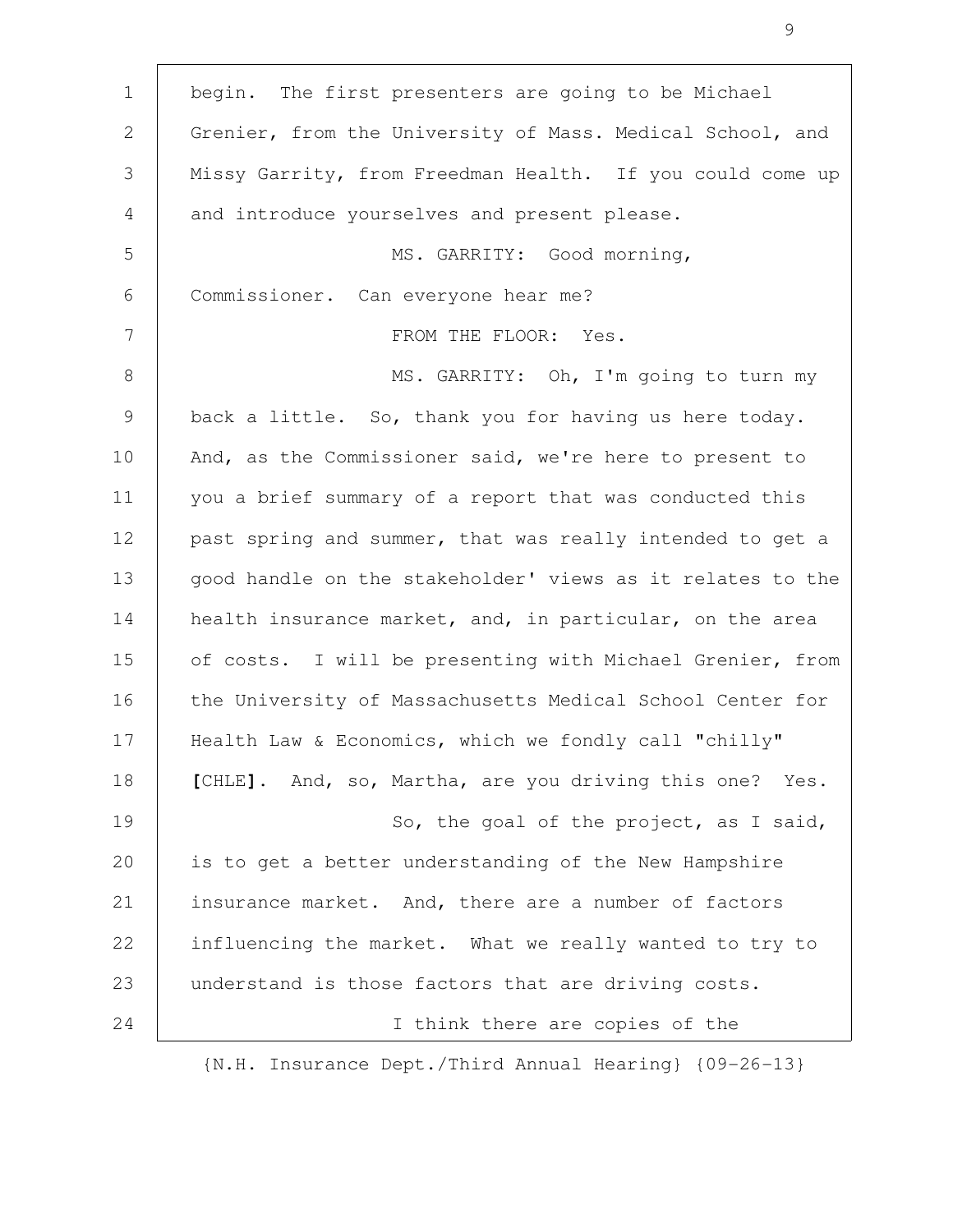presentation in the back. I see you all twisted around. You might be more comfortable if you have one in front of you. So, the questions that we asked were in areas that were ones that we thought might particularly have an influence over costs, including the contracting environment, payment innovation, contracting and payment system reforms, delivery system reforms. And, then, we wanted to know what stakeholders had, in terms of recommendations for the Department and for the state, in terms of changes. So, this presentation I'll be talking about interview process. Excuse me. There was also a data analytic component to the project that allowed us to look at the data to see how it supported the findings of what we were hearing from stakeholders. And, I think you'll see the results are interesting. The complete study is posted on the Division website. And, I encourage you to take a look at it, because, of course, there is much more in the full report than we'll be able to cover here. The next slide please. Martha? Oh, good. Thank you. So, the interview process: We talked with -- we conducted 26 interviews with stakeholders from 1 2 3 4 5 6 7 8 9 10 11 12 13 14 15 16 17 18 19 20 21 22 23 24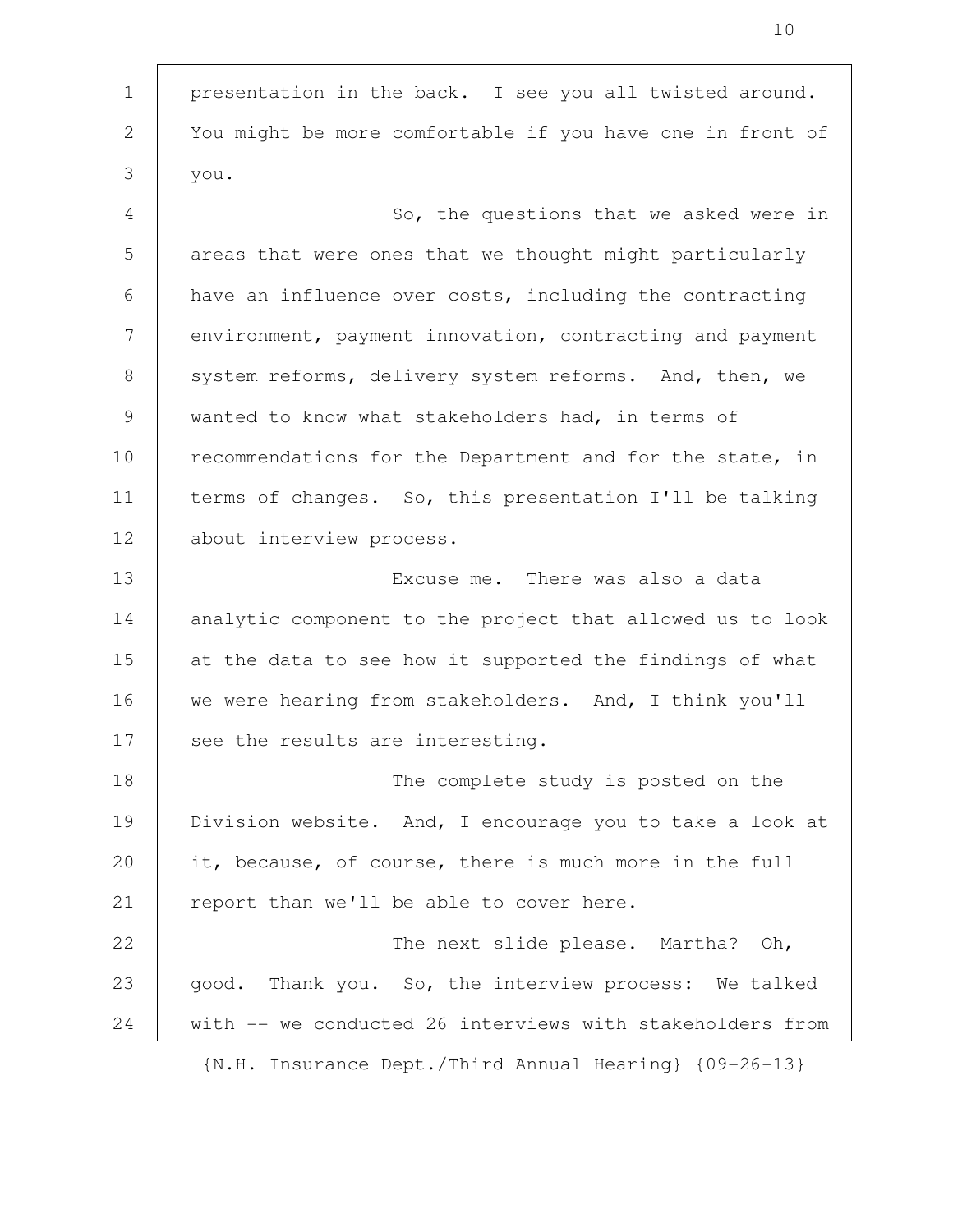different areas, purchasers and consumers, carriers and providers. They received questions before the interview, and a briefing paper that set the tone for what we would be talking with them about. And, as I said, these were the areas of focus for the questions. Before I get into "who said what about what", I think that what we found that's really important is that there are a lot of competing tensions, as you might imagine, in the market. And, what that means is that, even though everyone has the same outcome in mind, which is good value in health care, high quality, affordable prices. There's a range of solutions that people are thinking about and trying to implement that really run a great continuum. So, for example, if you think about "how much regulation there should be in health care?" There are those that think "free market". Let's let what happens happen, and it will drive, like in other industries, to the right price points; others say "no", that there should be a fair amount of regulations. Another area where there's a continuum of opinions is in the area of how care should be delivered. And, those that think "let the consumer choose at the right price point, give them site-of-service 1 2 3 4 5 6 7 8 9 10 11 12 13 14 15 16 17 18 19 20 21 22 23 24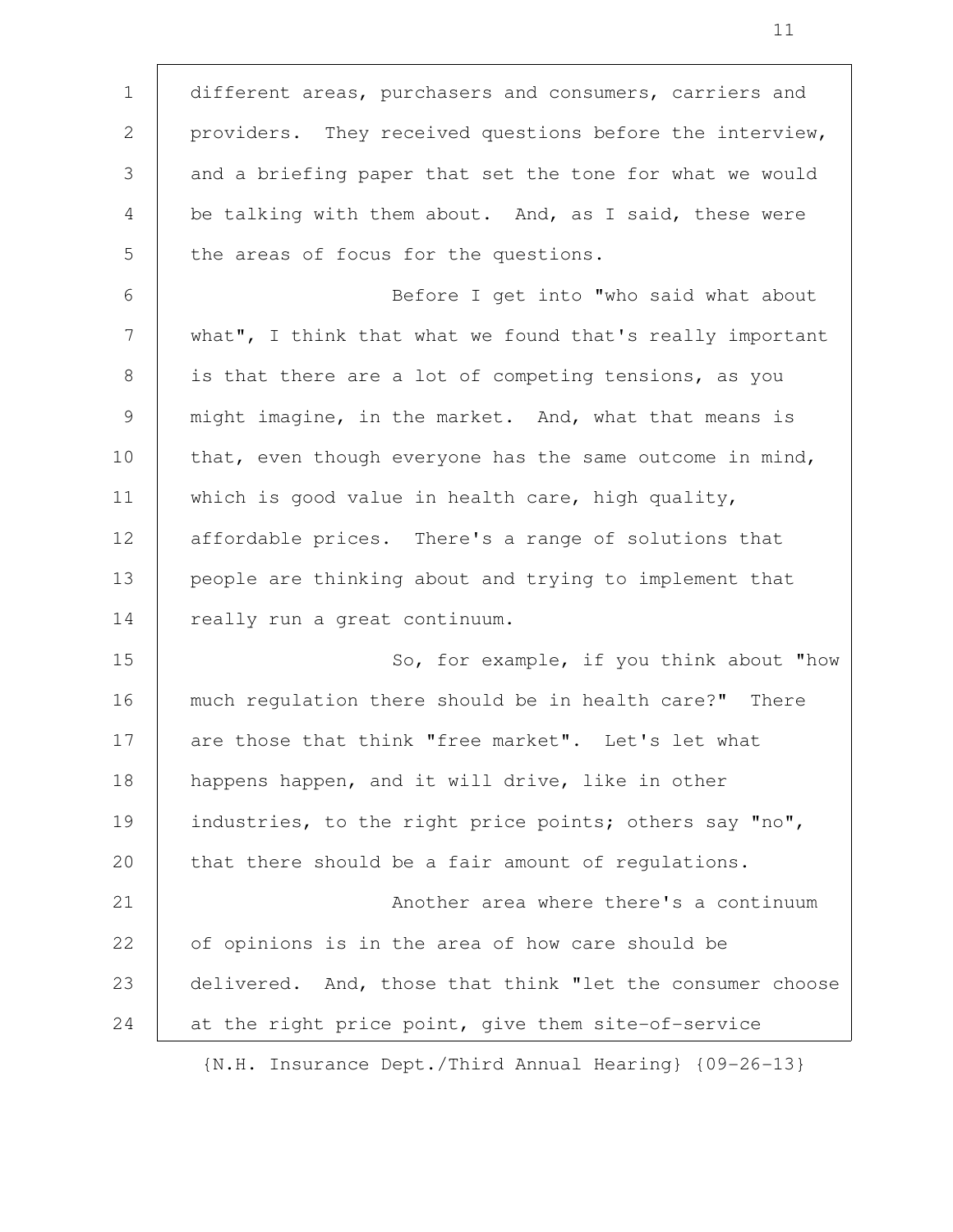| $\mathbf 1$     | options, and they will make those good decisions." Others  |
|-----------------|------------------------------------------------------------|
| 2               | say, "you know, we really think that coordination of care  |
| 3               | is the important thing. We want to keep our patients       |
| 4               | whole". Excuse me. "And, by offering them these            |
| 5               | site-of-service incentives, you're causing fragmentation   |
| 6               | in the system."                                            |
| $7\phantom{.0}$ | So, just keeping that in mind as you                       |
| 8               | listen to the "who said what about what", it's really      |
| 9               | important to remember that, you know, everybody is really  |
| 10              | looking for a solution, the same solution, but in          |
| 11              | different ways.                                            |
| 12              | So, next slide, we're going to start to                    |
| 13              | talk a little bit about costs. So, in general, across all  |
| 14              | groups, there's a consensus that premium and out-of-pocket |
| 15              | costs are too high. And, Michael will talk a little bit    |
| 16              | more detail about what the data show, but that we          |
| 17              | definitely are hearing that the premium costs is second    |
| 18              | highest in the nation, the deductibles are among the       |
| 19              | highest in the nation, and that some point to the          |
| 20              | geographic rating area, a single geographic rating area    |
| 21              | having something to do with the south subsidizing the      |
| 22              | northern New Hampshire.                                    |
| 23              | From carriers, there was a strong                          |
| 24              | emphasis on the consolidation of providers and how that is |
|                 |                                                            |

 $\mathsf{r}$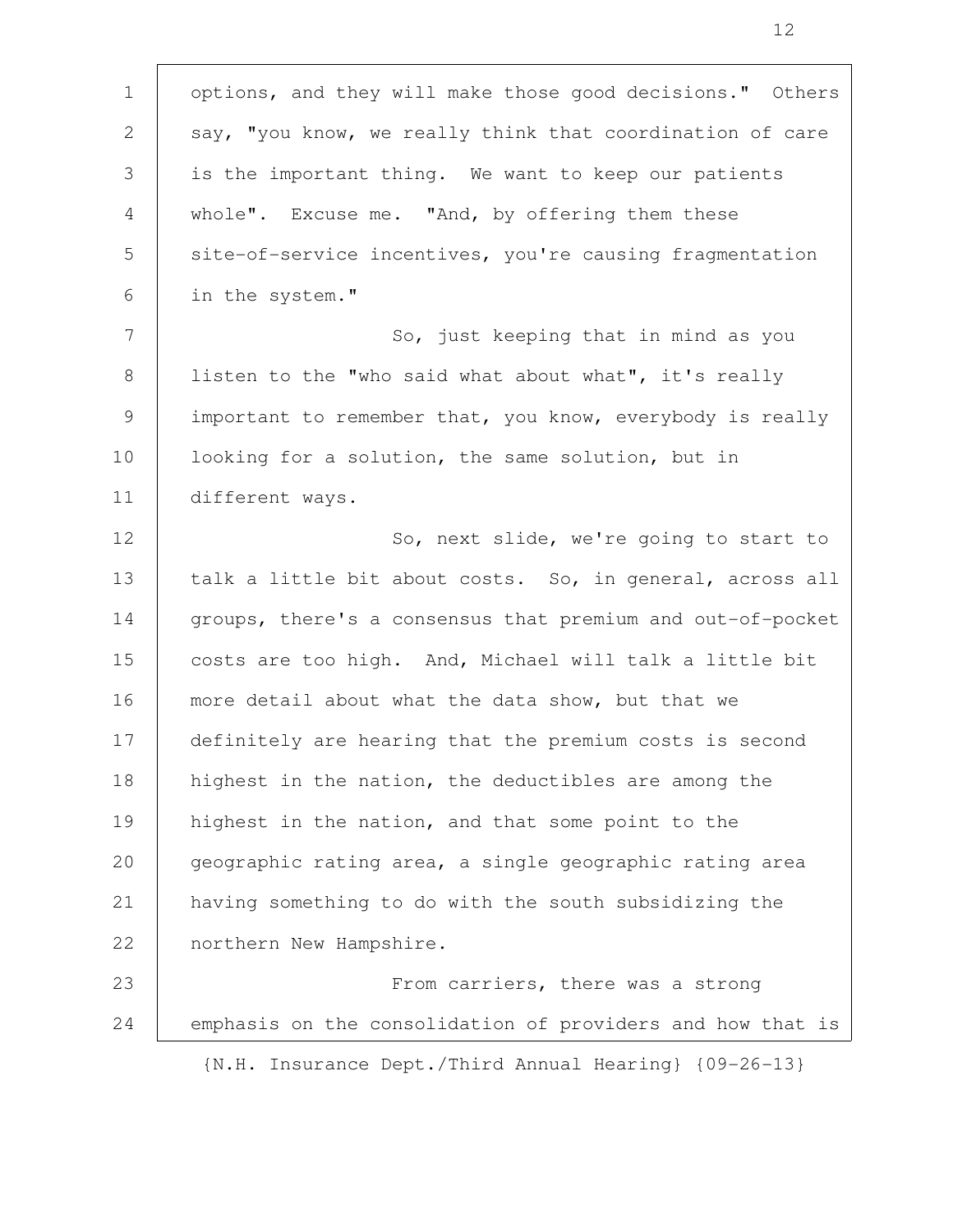driving costs. So, different examples: That physicians may be billing, but, because of their consolidation with the hospital, their -- those costs would be higher. And, that other -- another carrier noted that administrative costs are not scrutinized for providers, as they are for the carriers. From the provider side, there was a lot of discussion about underfunding of Medicaid and how that leads to cost-shifting. Both -- all different types of providers express concern about cost-sharing, and how this would lead to patients not receiving care, because of their out-of-pocket costs. And, then, from employers and purchasers, I think the main concern is about sustainability. And, employers talked about choosing to go to self-insured products, so that they have more flexibility. They talked about putting wellness programs in place, because they believe, ultimately, the healthy -the healthy employee is the one who has less costs. And, I think people are thinking and looking ahead to the future, and being concerned about, in the long term, being able to afford to provide health care to their employees, and looking at the decisions that they need to make about offering health care as a benefit in the future, 1 2 3 4 5 6 7 8 9 10 11 12 13 14 15 16 17 18 19 20 21 22 23 24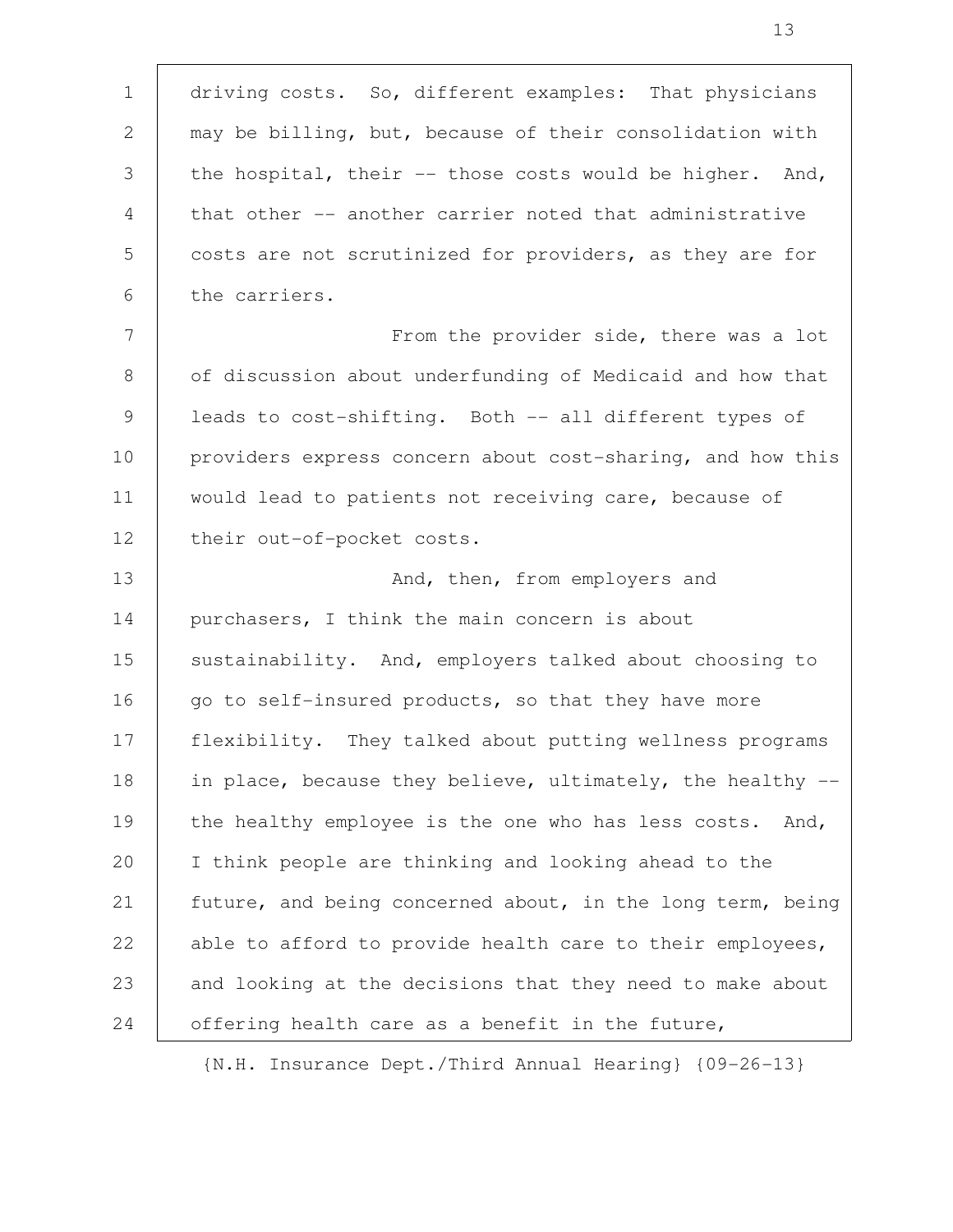particularly with the Exchange on the horizon. So, then, competition: "What competition?", they say. So, for -- in the area of insurers, carriers feel that they're competitive with one another, that they compete on market son on service and costs. They say that purchasers are very price-sensitive, and small changes in the premium will have them make a move. They don't have the loyalty that maybe was there in the past or in other markets. Providers don't think that the insurance market is competitive. They think that Anthem is the dominant force. They see it as a market-mover, and introducing new products that other carriers need to follow. In terms of provider competition, I think that stakeholders generally agree that there's not a lot of competition, except in the south, Manchester, Nashua. I think that also, because of the geography of the state, there's a lot of agreement that it doesn't necessarily lend itself to a competitive market, in terms of providers. That they're mono-geographic markets. And, consolidation was also cited as a key challenge. Because of the alignment of physicians with hospitals, there's not going to be the same amount of competition among 1 2 3 4 5 6 7 8 9 10 11 12 13 14 15 16 17 18 19 20 21 22 23 24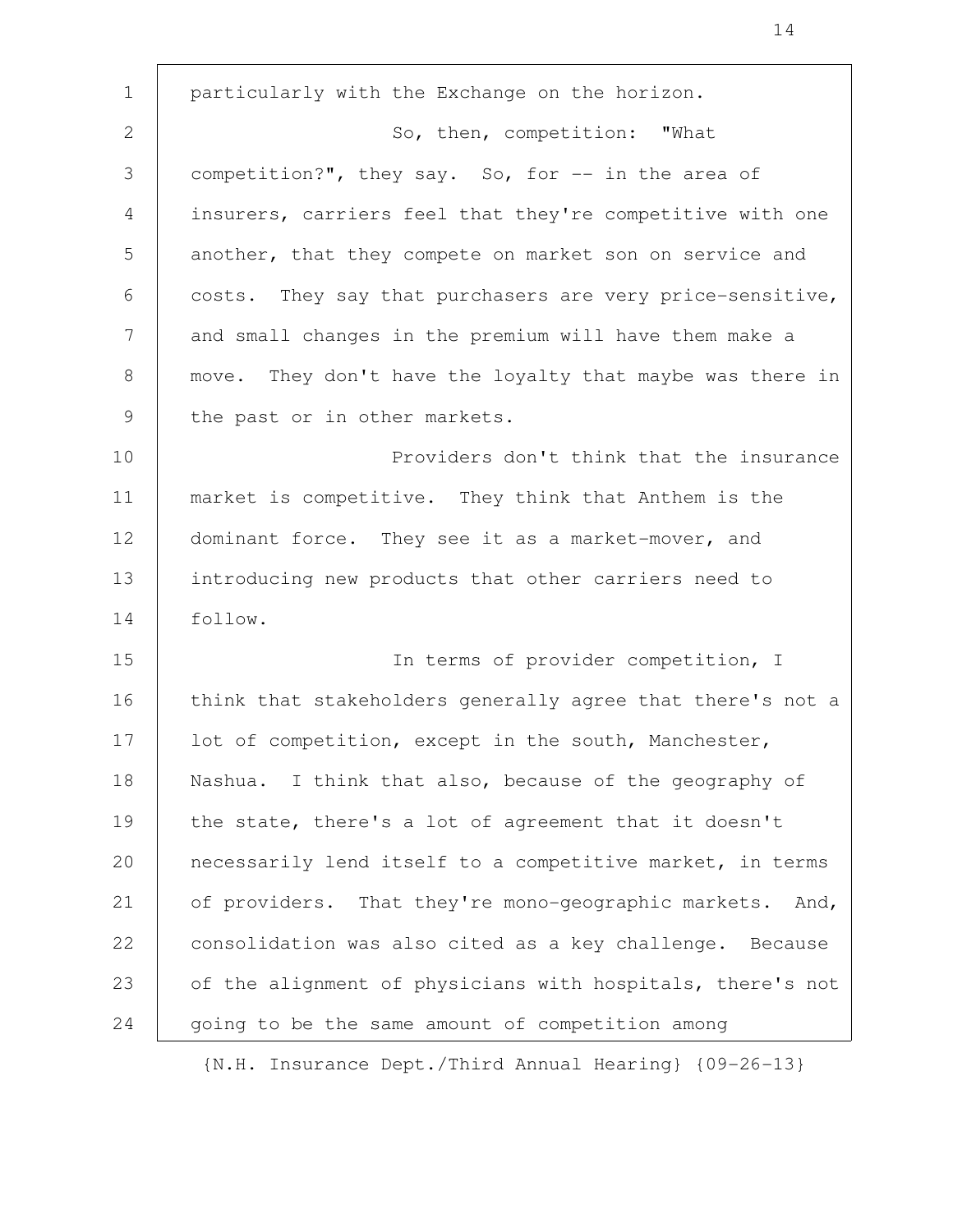providers. 1

Okay. Plan design: So, plan design, I mean, there were a few different strategies that were discussed. One was tiering, and this didn't seem to be one that was really strong -- there was a lot of positive feedback about that. It's difficult with a geographic distribution, it's difficult because of loyalty in some markets. Patients want to stay with their provider. And, there was a lot of discussion about the site-of-service plans and the impact that that has on providers. And, also, as I said before, the fragmentation of care is another issue. Specifically, providers expressed 2 3 4 5 6 7 8 9 10 11 12 13

concern about the increased use of self-insured plans, which we see there's a large number of employers moving to self-insured, and the impact that that has on the fully-insured pool. 14 15 16 17

And, from purchasers, they agree that the site-of-service model is one that is effective in reducing costs. They also think, as I said earlier, that the move to self-funded gives them more flexibility, and the importance of wellness programs. Both employers that we spoke with had put wellness programs in place and saw that as a way to help support their employees in achieving 18 19 20 21 22 23 24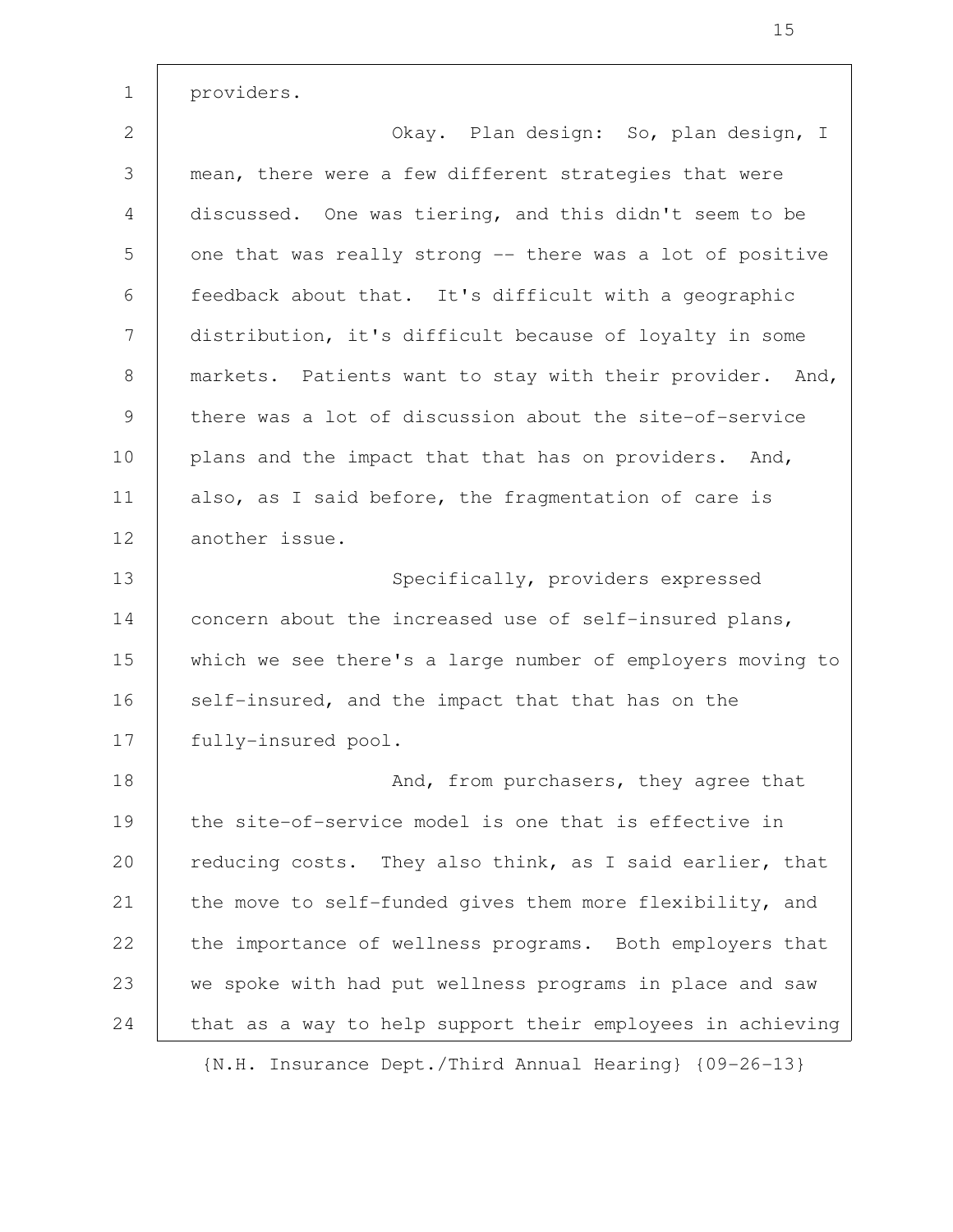good health. So, delivery and payment reform: There's, I think, a common, across all groups, people think that coordination of care and thinking about population health is the right thing. I think, beyond that, we start to see people going in different directions, in terms of solutions. There was a fair amount of discussion about the Certificate of Need process and how that could be improved. And, you know, the idea that, you know, supply drives demand, and some concern about continuing to build and making new capacity available. There is also an overall concern about the availability of mental health and substance abuse services. And, more than one stakeholder referred to this as an area -- a "crisis" area for the state. From providers, there was a lot of discussion about many of the initiatives that are underway; Shared Savings, Accountable Care Organizations, the G5. These were all things that were discussed as positive ways of changing the delivery system. And, providers said that they're interested in assuming more risk, yet, on the other hand, there was one provider who was concerned about their ability to actually successfully have this type of a model, because of the technology 1 2 3 4 5 6 7 8 9 10 11 12 13 14 15 16 17 18 19 20 21 22 23 24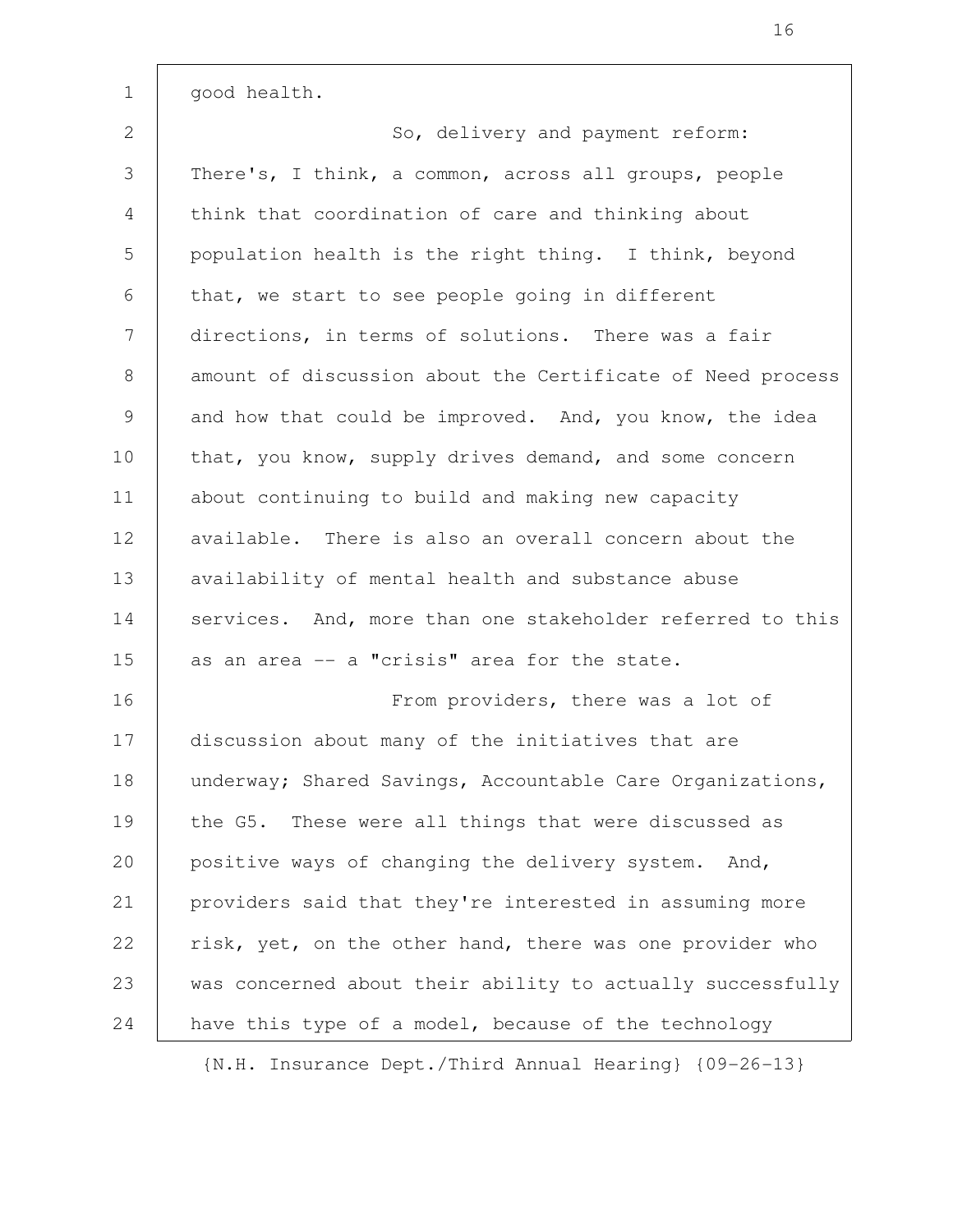infrastructure that's needed to support this. And, also, on that theme, providers said that they needed more funding for technology, to be able to support population and performance data analysis to have better population management, health management. So, with that, I'll turn it over to Michael to talk a little bit about the findings from the data analytics. MR. GRENIER: Good morning. As Missy mentioned, while going through the interviews, we heard a lot of comment from individuals regarding the high cost of health care in New Hampshire. So, when we look at the data, we do find, in fact, that the costs in New Hampshire are the second highest costs in the nation, at least in 2011. It was second only to Massachusetts. And, notably, though, New Hampshire family premiums are lower as a percent of median family income than nationally. But that is simply a factor of the higher rates of income that we have in New Hampshire. Next slide please. In terms of cost-sharing, New Hampshire's average deductible for a family plan is about 25 percent higher than the Massachusetts deductible of about \$2,100. And, New Hampshire's deductibles are about the third highest in the {N.H. Insurance Dept./Third Annual Hearing} {09-26-13} 1 2 3 4 5 6 7 8 9 10 11 12 13 14 15 16 17 18 19 20 21 22 23 24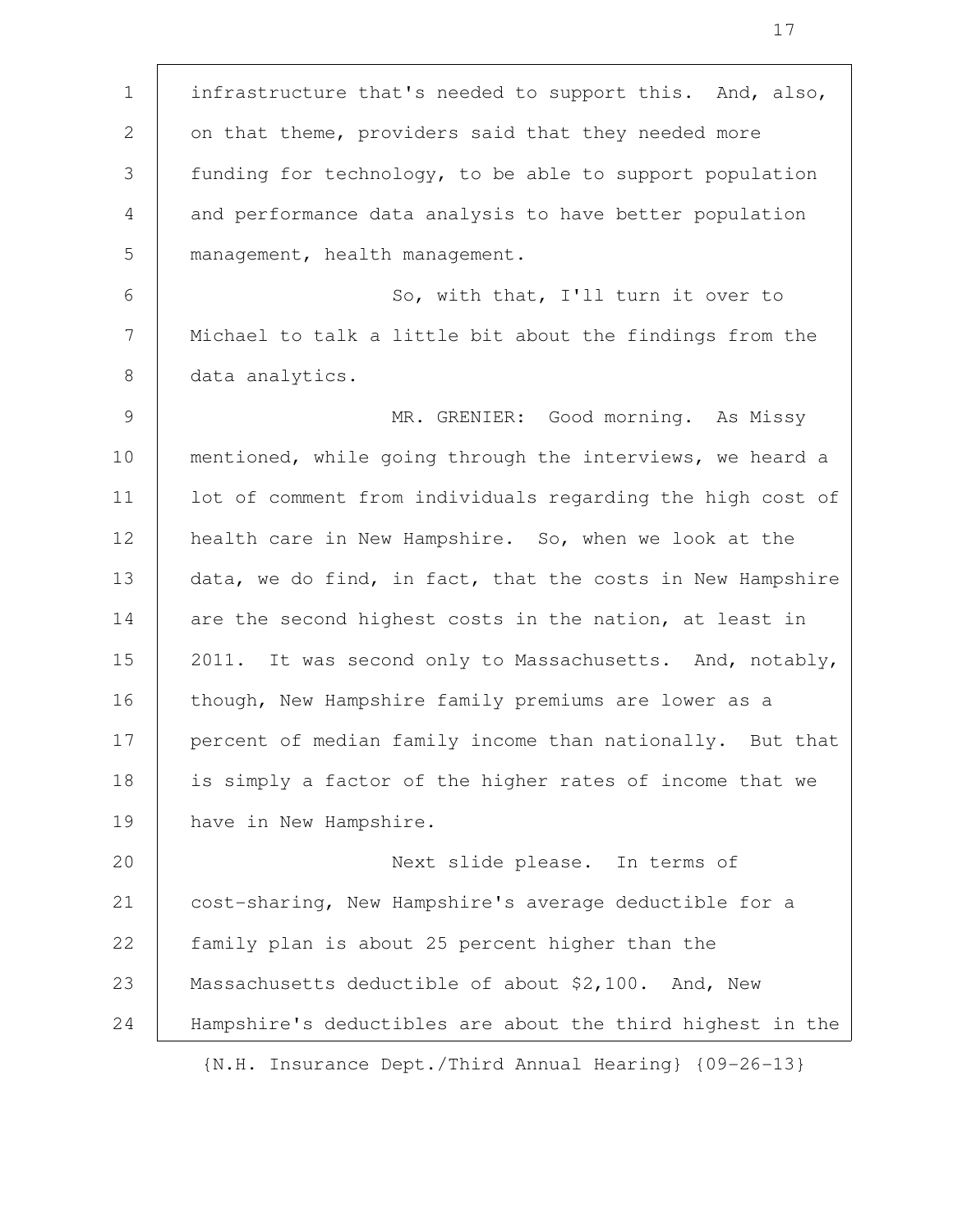nation, about 30 percent higher than the national average. And, we see the same thing on the single premium side as well. So, New Hampshire's average deductible  $--$  sorry, single deductible side as well. So, New Hampshire's average deductible for a single plan is about 24 percent higher than the national average. And, also, the supplemental report from 2011 that insurers submit to the NHID shows that high deductible health plans have been increasing their market share in New Hampshire. So, from 2010, it was about 11 percent of members, and, in 2011, it had grown to about 18 percent of members. So, the perception that we heard throughout the interviews that premiums and cost-sharing are rising and are continuing to be a challenge is, in fact, borne out by the data. Next slide please. We took a look at the competition using a standard metric that is used often by the Department of Justice, it's the Herfindahl-Hirschman Index, which completes the calculation to figure out how competitive markets are. So, the HHI score that's under 1,500 indicates a very competitive market, anything between 1,500 and 2,500 shows moderate concentrations, and anything greater than 2,500 is highly concentrated. So, in short, the higher 1 2 3 4 5 6 7 8 9 10 11 12 13 14 15 16 17 18 19 20 21 22 23 24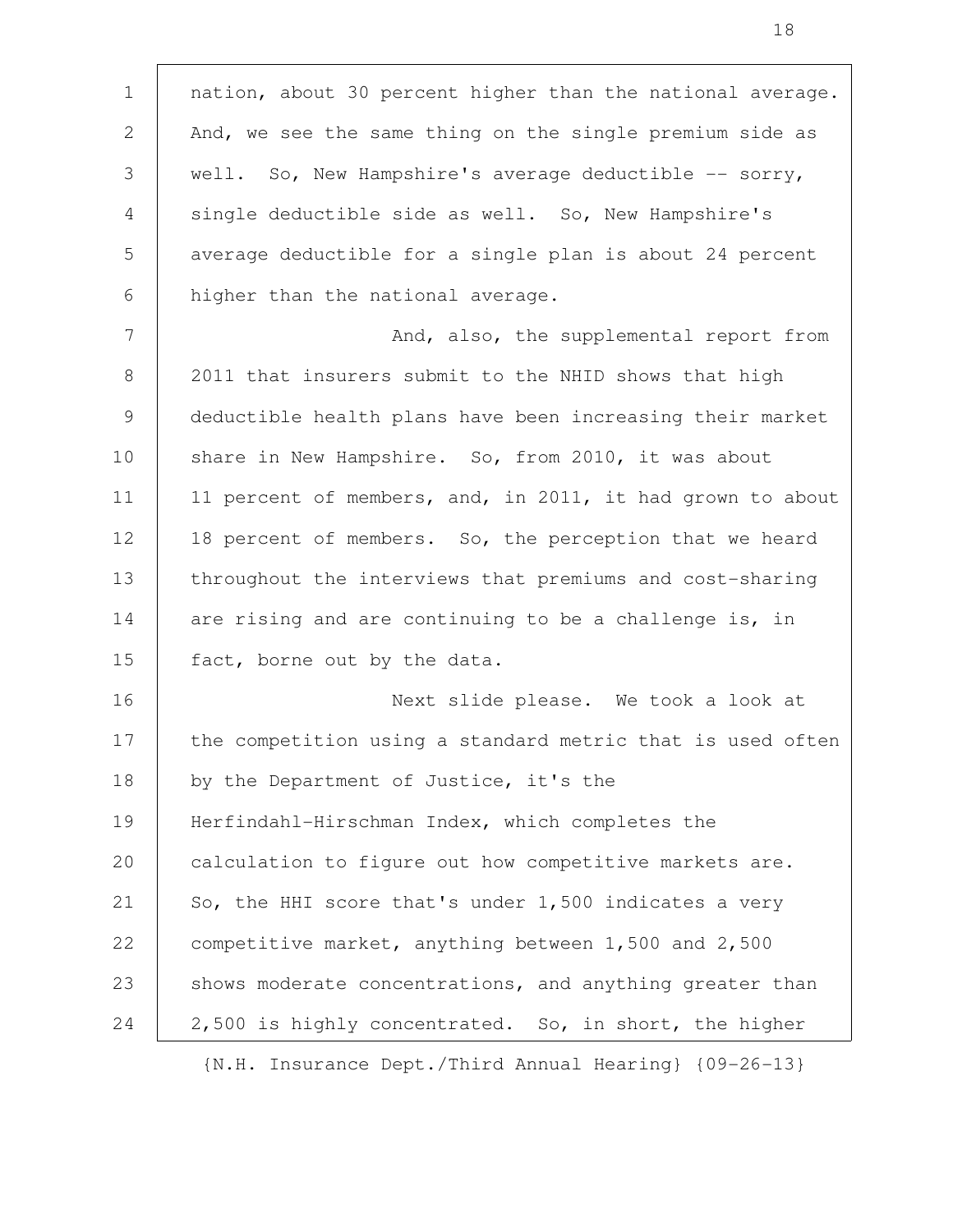the score the less competition you would see in a given market. So, we looked at carriers and hospitals. For carriers, we define the market share as a percent of total members. Whereas, for hospitals, we define the market share as percent of total payments. Next slide please. In terms of carriers, we found low competition amongst all of the group types. So, for the Large Group market, it showed about a moderate concentration, which indicates some competition, but not a significant amount. The Small Group and non-group markets were highly concentrated, indicating very little competition in those markets. But for the small and non-group, that's not unusual for a state to have this. I've cited a statistic here from the Kaiser Family Foundation that found that, in over 45 states in 2010, the small and non-groups had scores that were greater than 2,500. So, this is actually typical across the country. Next slide please. We also tried to look at competition among the hospitals. And, this is a bit more challenging, because, in order to look at competition among hospitals, we had to define given regions. So, obviously, there's some flexibility in how 1 2 3 4 5 6 7 8 9 10 11 12 13 14 15 16 17 18 19 20 21 22 23 24

{N.H. Insurance Dept./Third Annual Hearing} {09-26-13}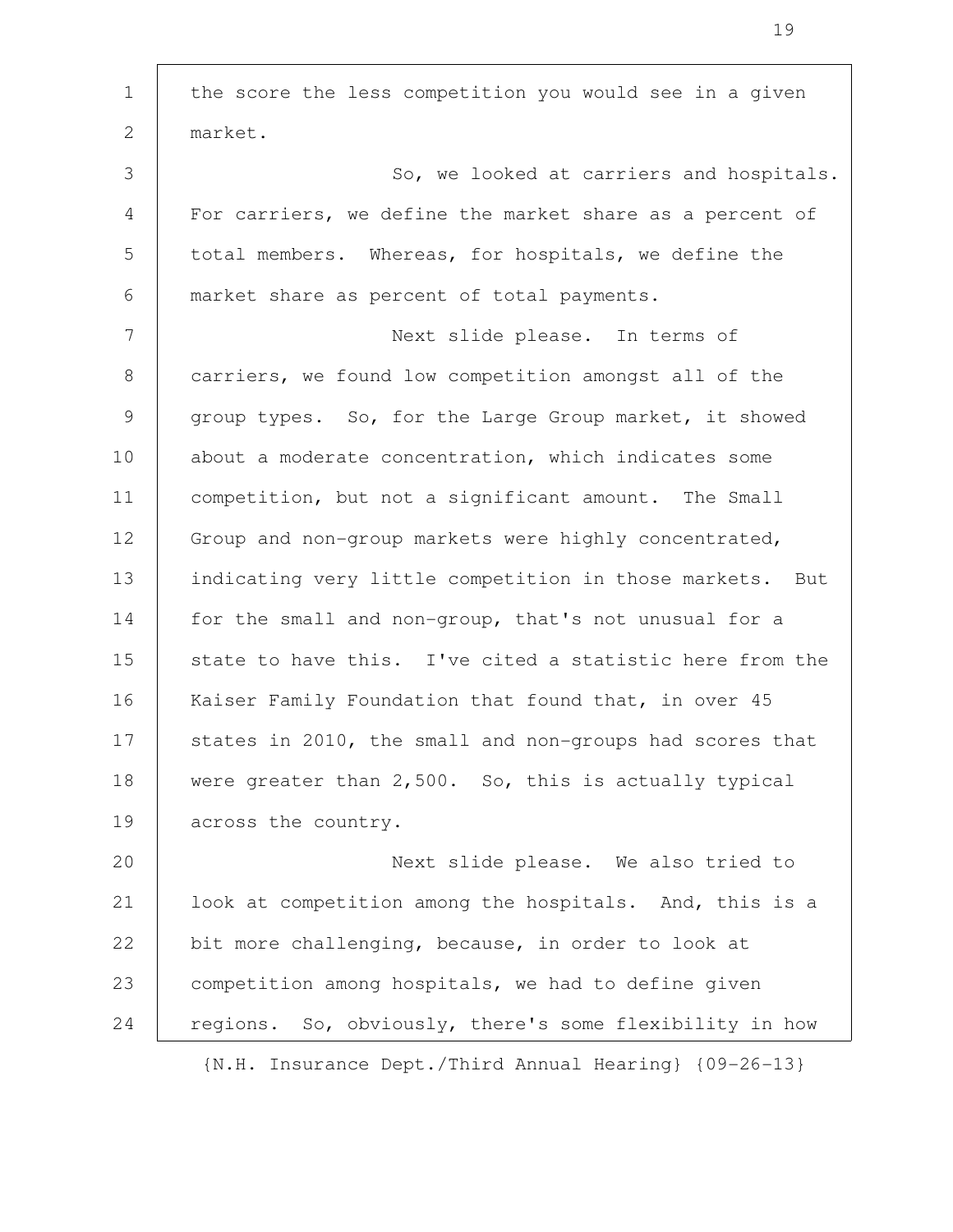we defined the regions. So, we  $-$  anything in the northern country was -- none of those were competitive markets, because there's a high concentration of critical access hospitals or sole community providers. So, we focused on three areas of the state. What we call the "Mid-State 93", which is highlighted here in the green; the "Coastal Region", which is highlighted off to the right in the red; and, then, the blue is "Nashua-Manchester Region". So, Mid-State I93 was highly concentrated, whereas Coastal and Nashua-Manchester were moderately concentrated. But, again, it did not indicate very strong levels of competition. Some key caveats to this analysis, though, we didn't include border hospitals, which would certainly change these numbers, because hospitals - patients, obviously, cross borders between Massachusetts and Vermont. It does not include specialty hospitals, because they have a unique set of patients. We also did try to see what would happen if we moved Concord into the Nashua-Manchester Region, but it actually didn't really change the results terribly. Next slide please. We completed a  $-$  we sent a survey to five of the largest carriers in New {N.H. Insurance Dept./Third Annual Hearing} {09-26-13} 1 2 3 4 5 6 7 8 9 10 11 12 13 14 15 16 17 18 19 20 21 22 23 24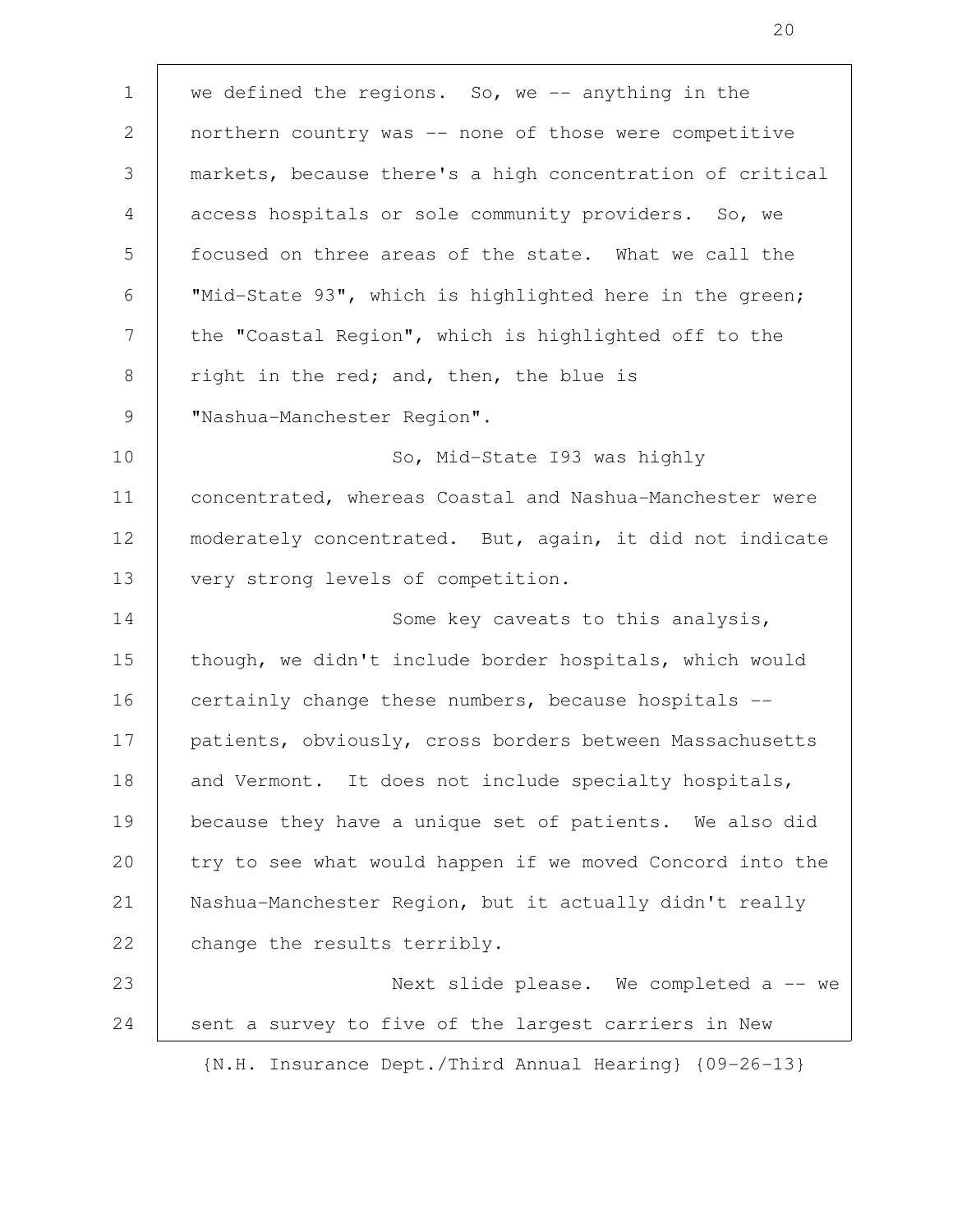| $\mathbf 1$ | Hampshire's -- in New Hampshire, and obtained three         |
|-------------|-------------------------------------------------------------|
| 2           | responses. And, what we asked the carriers to do is to      |
| 3           | provide us information on how they're currently paying      |
| 4           | their providers and how they're designing their networks,   |
| 5           | in terms of using tiering or limited networks.              |
| 6           | In terms of payment arrangements, we did                    |
| 7           | hear throughout the stakeholder process that they had --    |
| 8           | that many people had an interest in exploring alternative   |
| 9           | payment models. But the data, at least in 2011, which is    |
| 10          | a few years ago now, did not indicate a wide use of         |
| 11          | alternative payment models. So, only about 12 percent of    |
| 12          | payments were reported using global payments, downside      |
| 13          | Those were paid to Accountable Care Organizations.<br>risk. |
| 14          | Less than one percent, almost zero, were paid using         |
| 15          | bundled payment arrangements, for acute and chronic         |
| 16          | conditions. An example of a bundled payment arrangement     |
| 17          | would be like knee replacements, where it's a single        |
| 18          | payment that would cover the physician care, the hospital   |
| 19          | surgery, and then some post-acute care.                     |
| 20          | So, of the fee schedule and charge-based                    |
| 21          | payments, about 20 percent were using pay-for-reporting or  |
| 22          | pay-for-performance incentives. So, in general, in 2011     |
| 23          | at least, the predominant method for payment was fee and    |
| 24          | charge-based payments. And, that includes things like       |
|             | {N.H. Insurance Dept./Third Annual Hearing} {09-26-13}      |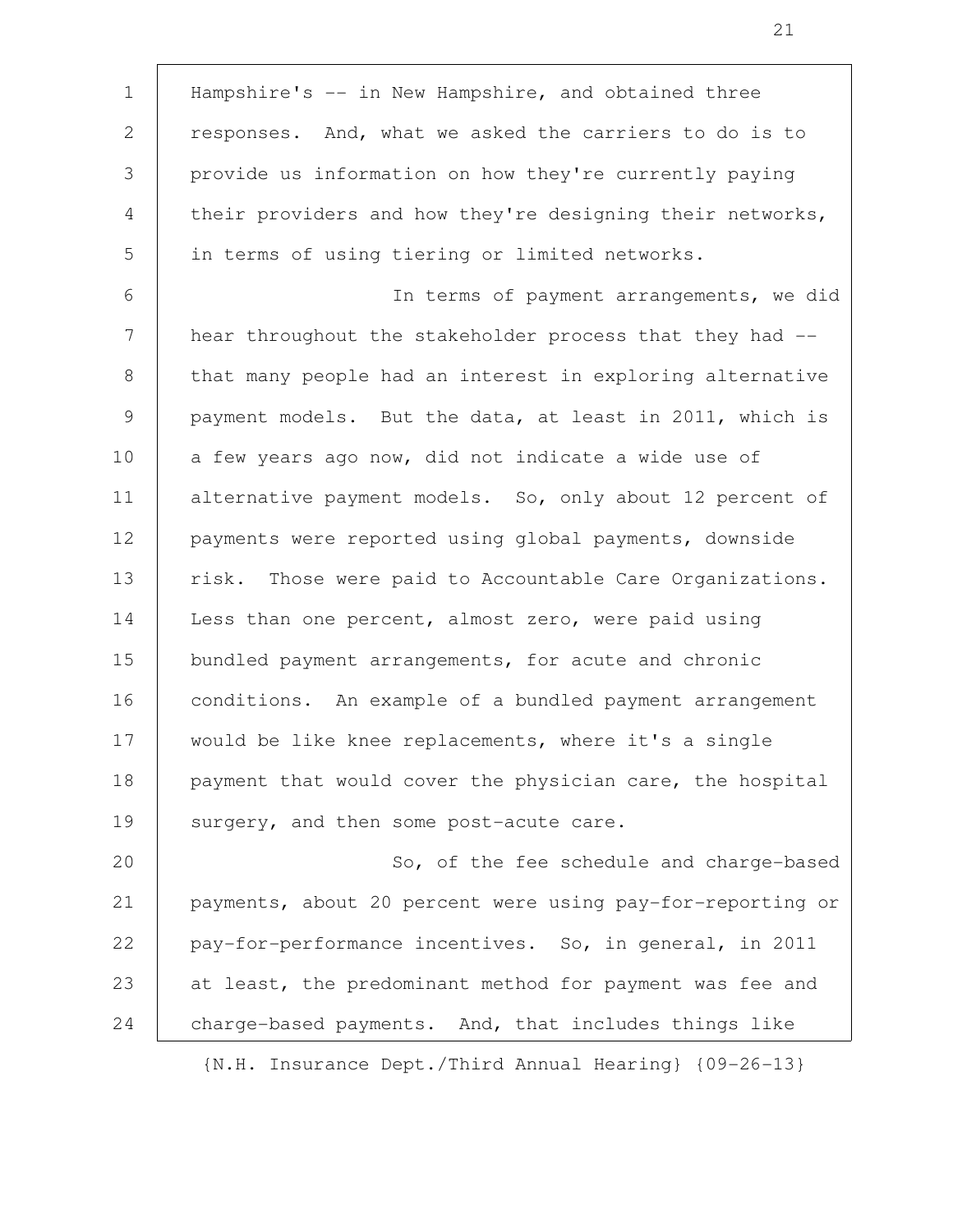using DRGs or per diem payments and other outpatient fee schedules. In terms of tiering, we also asked the carriers to report to us how they're designing their plans. So, tiering is when the carrier has -- carrier assigned providers to tiers based on quality and cost metrics. A "limited network" is when a carrier is restricting patients to a very specific list of providers. So, for this  $-$  purposes of this survey, we asked specifically about doctors and hospitals. So, the numbers here are lower than what I've seen reported elsewhere to the Department. But, in general, what we found is that there is a very limited use of tiered networks. And, most of the carriers were -- most of the patients or most of the members were in "unlimited", not tiered networks, the very broad bar at the bottom. So, finally, to wrap up, just to focus on what we heard throughout this entire process from the stakeholders regarding recommendations, the first was that the stakeholders felt that the Department could help create a shared long-term vision on the health of the New Hampshire population and align policies and regulations to support that vision. They felt that the Department could 1 2 3 4 5 6 7 8 9 10 11 12 13 14 15 16 17 18 19 20 21 22 23 24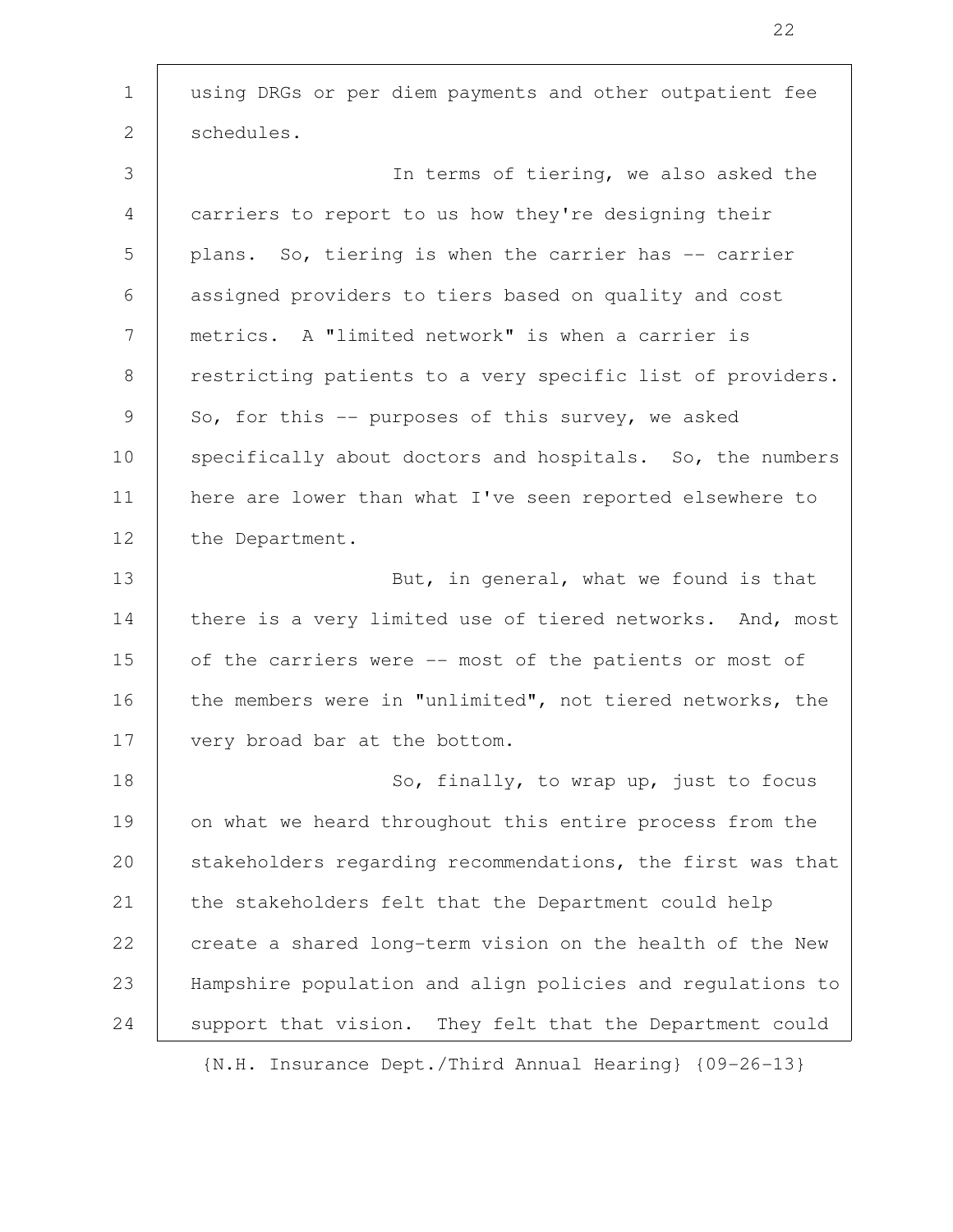continue to support transparency and develop tools to make information and data more accessible. And, generally, the stakeholders felt strongly that the Department had been taking a lot of initiative in that area. Also, to -- the NHID could play a convening role in the development of new payment models, such as developing guidelines for new models and supporting pilots. We also heard clearly that NHID and other state agencies should address provider payments by encouraging more use of alternative payment methods and then addressing the public payer shortfalls. Universally, we felt -- we heard that carriers and providers supported an increase in investment in primary care, and also a reform of the Certificate of Need process. Although, on that last point, there were a number of differing opinions about how best to change the Certificate of Need process. And, that concludes our presentation. Are there any questions? CMSR. SEVIGNY: Good. Thank you very much. We ask members of the Department if you've got questions that you'd like to ask our panel? MR. BRANNEN: Yes, I do have a question. First, I have a comment. We asked the folks who came to {N.H. Insurance Dept./Third Annual Hearing} {09-26-13} 1 2 3 4 5 6 7 8 9 10 11 12 13 14 15 16 17 18 19 20 21 22 23 24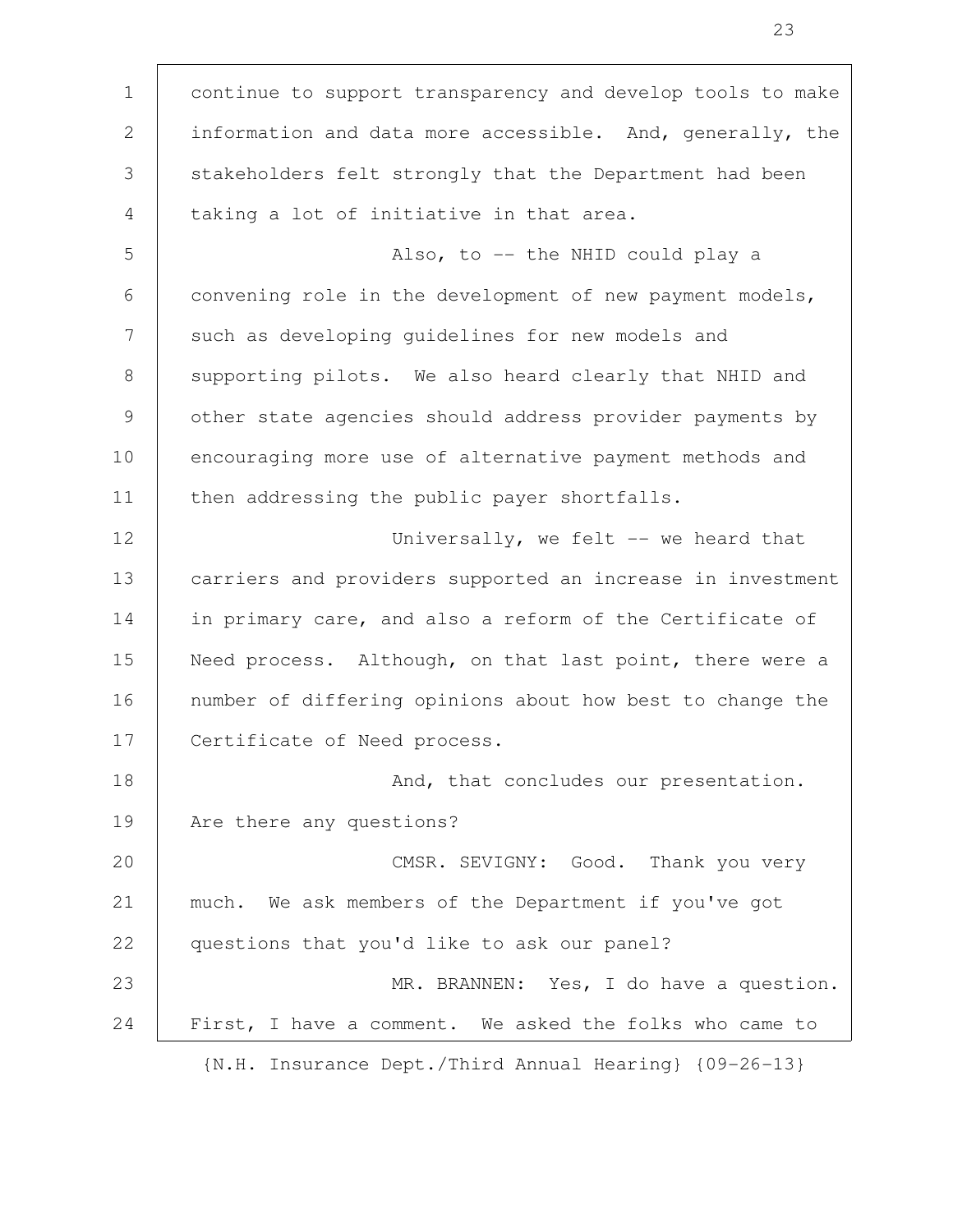present this to do almost an impossible task, really, to summarize so much information. And, it's available in the report on our website. So, if you go to the Insurance Department website, you go to the left side, there's a "Report" tab, and you can find it, the report that all of these data came from in there. And, I highly encourage you, if haven't done so already, to just take a look at that report. There's a lot of good information. My first question is, is you've done similar work in other areas. Is there anything that stood out to you as particularly unique about your findings in New Hampshire? MR. GRENIER: I think that, and Missy could probably speak to this a bit more, but there is a significant amount of innovation currently going on in New Hampshire. The two employers Missy had spoken with were very focused on wellness initiatives and providing access to, for their employees, to primary care. So, there is a fair amount of, from the ground up, movement towards trying to embrace changes in the health insurance market. Do you want to add to that? MS. GARRITY: Yes. I just definitely agree. And, I also think, on the provider side, we see a number of initiatives that are underway that are these 1 2 3 4 5 6 7 8 9 10 11 12 13 14 15 16 17 18 19 20 21 22 23 24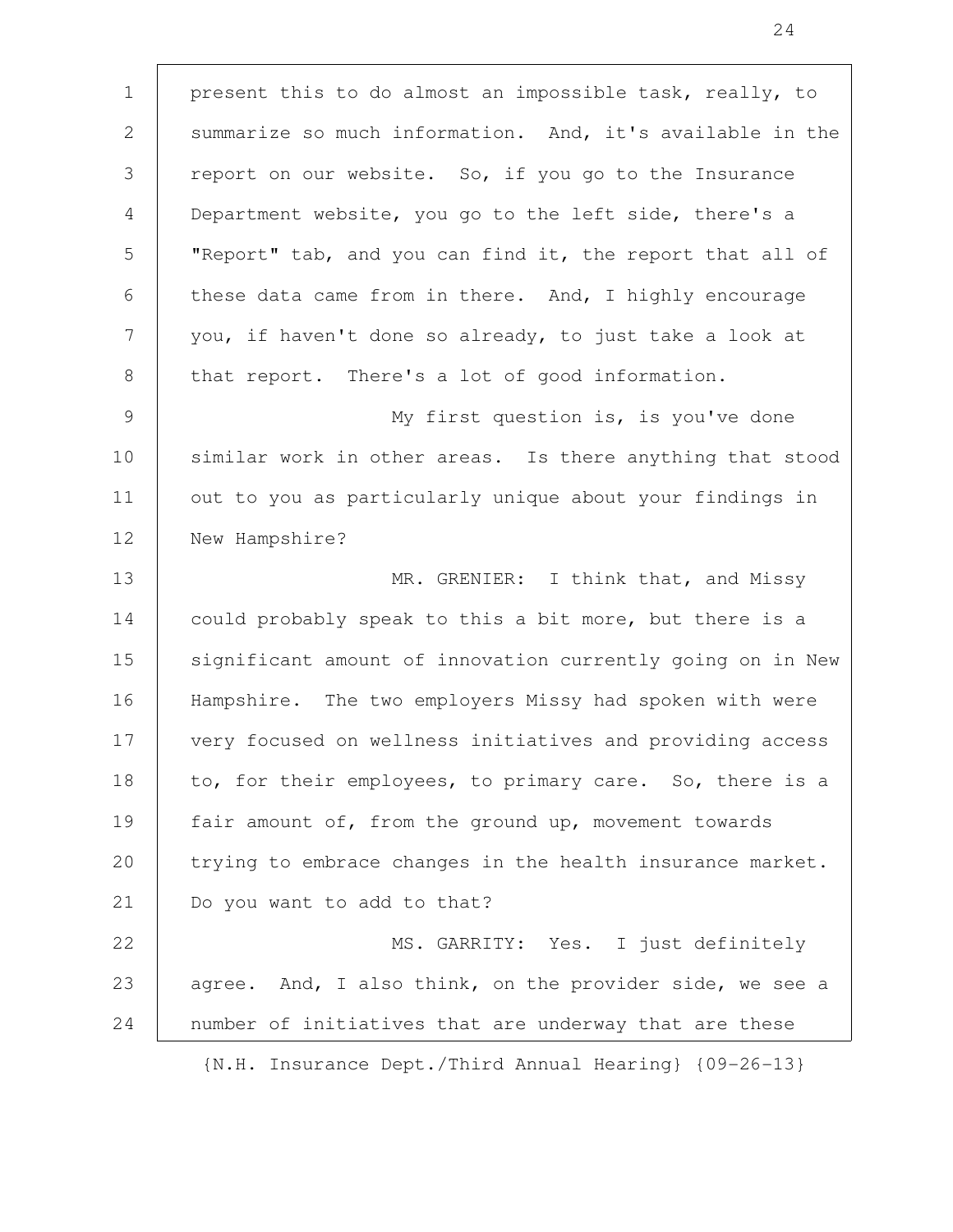grassroots types of initiatives. I mentioned the G5. There's the North Country Health Center Group that came together to take advantage of a shared-savings model. There's the work that's being done at Dartmouth. There is the Citizens' Initiative for Health. I mean, there's just a number of these organizations that are working towards finding new models and new opportunities. And, I think that that's really a spirit that -- with a consistent theme that we heard. CMSR. SEVIGNY: Questions? Jenn. MR. BRANNEN: I have another question. MS. PATTERSON: Okay. Well, go ahead. I'm still trying to figure out how to say my question. MR. BRANNEN: Okay. You did an analysis, basically, of hospital competition in the state. And, I don't think your findings are that surprising. I think most people consider that there's relatively low competition among hospitals in New Hampshire. Something that is new in New Hampshire now that we're dealing with is a narrow network situation among our major carriers, and the Insurance Department is responsible for network adequacy rules. So, I wonder if you can kind of speak to the fact that there sounds like there's relatively low competition, but, at the same time, now we've got a 1 2 3 4 5 6 7 8 9 10 11 12 13 14 15 16 17 18 19 20 21 22 23 24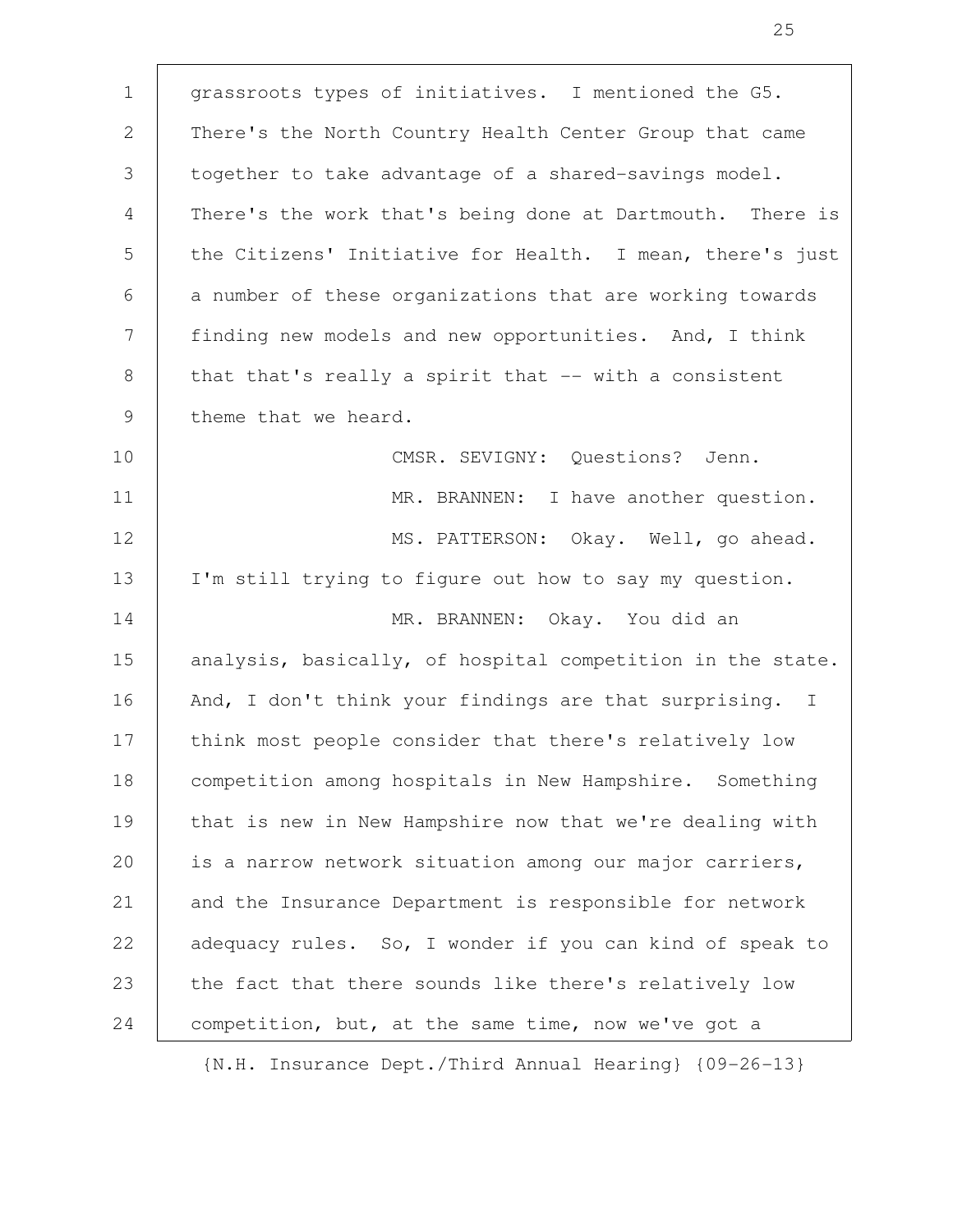network that's far more limited. And, really, to the extent that we have network adequacy rules, are they adequate among themselves or should the state be doing more, I guess, to make sure that there is an adequate network? Now, if you can just speak to, I guess, the different concepts between what is necessary for a hospital network versus what would be a competitive environment? MR. GRENIER: Uh-huh. I think the challenge would be to, as you go forward with that, to focus on what the data shows, in terms of making sure there is continued access for that. As we indicated, that there are certain pockets that are a bit more competitive than other areas of the state. So, the further north you get, I think the challenge of network adequacy will become more salient and more important to focus on and to monitor. So, that's it. MR. BRANNEN: As a follow-up, I mean, do you find, in other environments you've looked at, whether it be Massachusetts or otherwise, that you find similar low levels of competition, but also narrow networks developing? MR. GRENIER: Yes, to some extent. In eastern Massachusetts, which is where we do most of our {N.H. Insurance Dept./Third Annual Hearing} {09-26-13} 1 2 3 4 5 6 7 8 9 10 11 12 13 14 15 16 17 18 19 20 21 22 23 24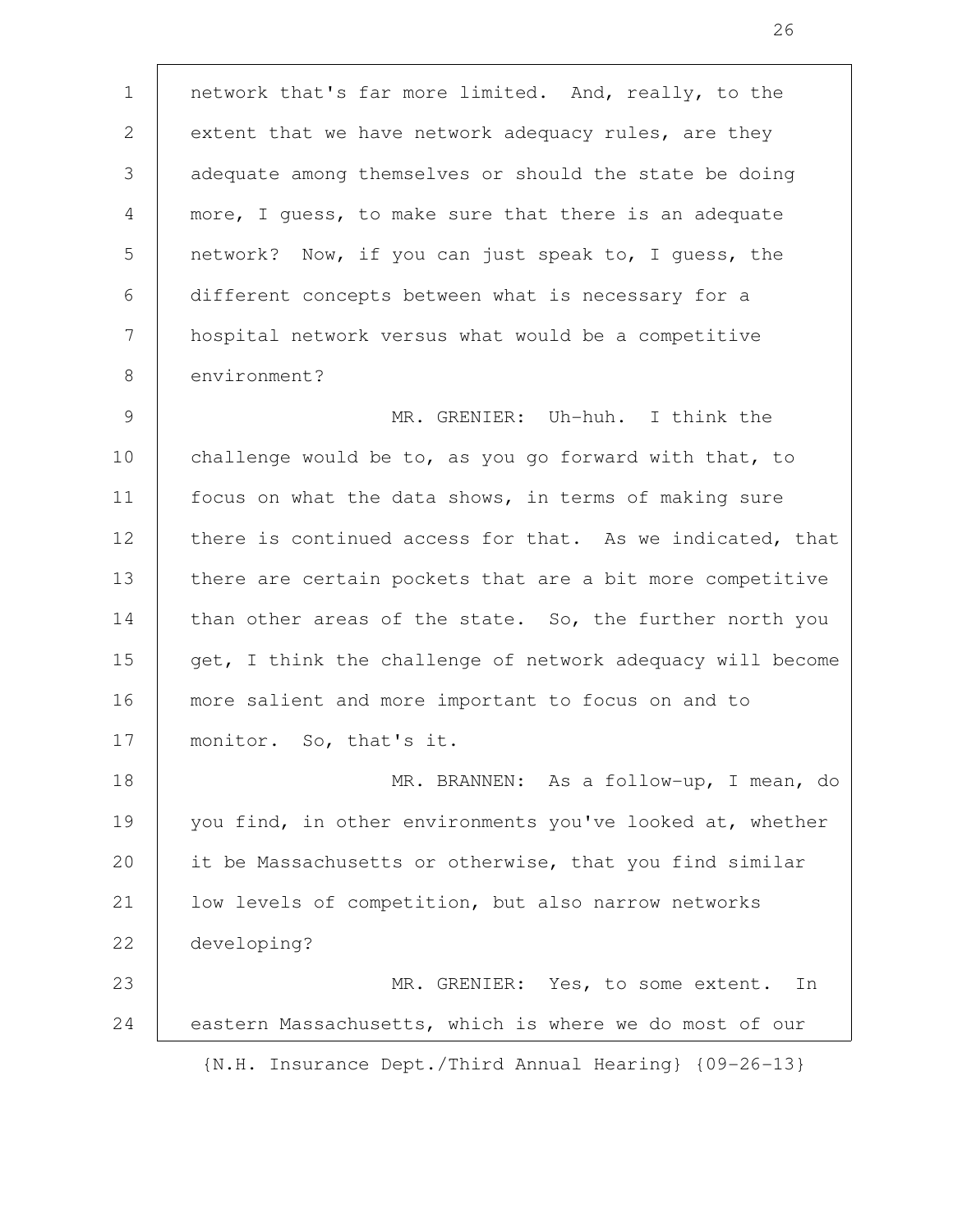work, I mean, we don't have the same challenge of low competition. I mean, there's a significant amount of competition. However, in the eastern -- in the western part of Massachusetts, it is certainly a challenge in certain areas. So, I think that that is a unique challenge for New Hampshire, is the high number of community -- of critical access hospitals in the state and trying to ensure that network adequacy. So, I think that is the unique challenge for New Hampshire. MS. PATTERSON: Missy started by talking about kind of the continuum of views and, really, the diverse nature of the stakeholders that you interviewed. And, in looking at the stakeholder recommendations at the end, I'm just wondering if you could talk a little bit more about that continuum, and the relationship between that continuum and the recommendations. So, for instance, were there any areas in the recommendations where there appeared to be more of a consensus across the continuum or as kind of next steps that really might have more consensus behind them? MS. GARRITY: Well, first, I think the recommendations that we pulled forward from the process were ones that we heard more consistently than a random offshoot. So, for example, reform of the Certificate of {N.H. Insurance Dept./Third Annual Hearing} {09-26-13} 1 2 3 4 5 6 7 8 9 10 11 12 13 14 15 16 17 18 19 20 21 22 23 24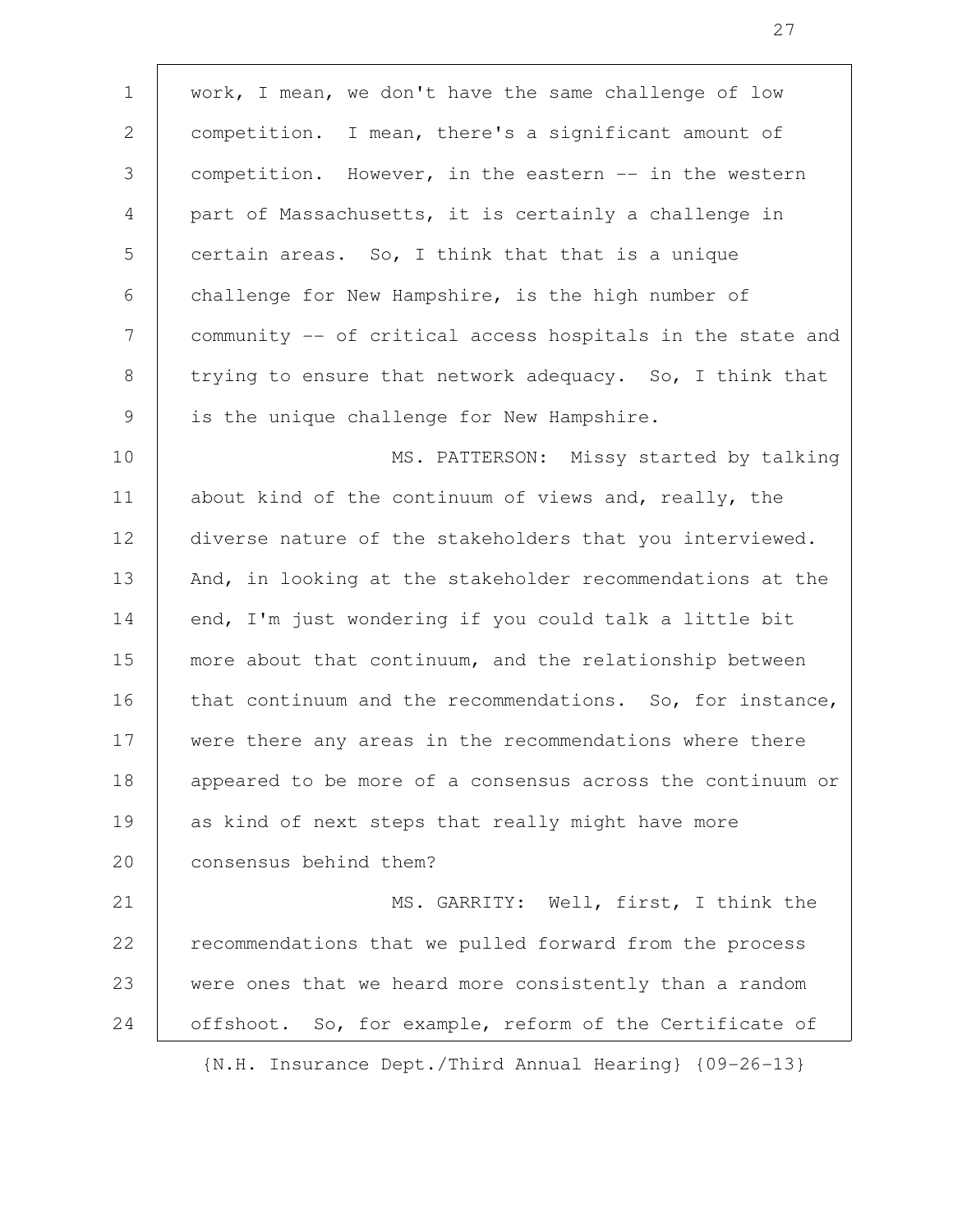Need process. And, as Michael said, you know, there would be -- there may be a common theme that this is an area to focus, but not necessarily a clear strategy or a single strategy on how to resolve it. I do think that the notion of there being a clear vision for the state, in terms of about the health of the population, and aligning policies and regulations accordingly, was another one that you could hear more consistently. As I said, you know, the underlying theme was that "we all want the same thing." We all want good value for the population and good health for the population. I don't know if that helps? MS. PATTERSON: Yes. Thank you. CMSR. SEVIGNY: Any other questions from the Department? David, do you have any? MR. SKY: No. I'm all set. Thanks. CMSR. SEVIGNY: Good. Well, thank you very much for coming before us this morning. MR. GRENIER: Thank you, Commissioner. CMSR. SEVIGNY: And, thank you for your very condensed Reader's Digest version of your report. And, as Tyler said, you can see the entire report on our website. And, anyone who's interested in what they have had to say and want to see more information, please take a look at the website. 1 2 3 4 5 6 7 8 9 10 11 12 13 14 15 16 17 18 19 20 21 22 23 24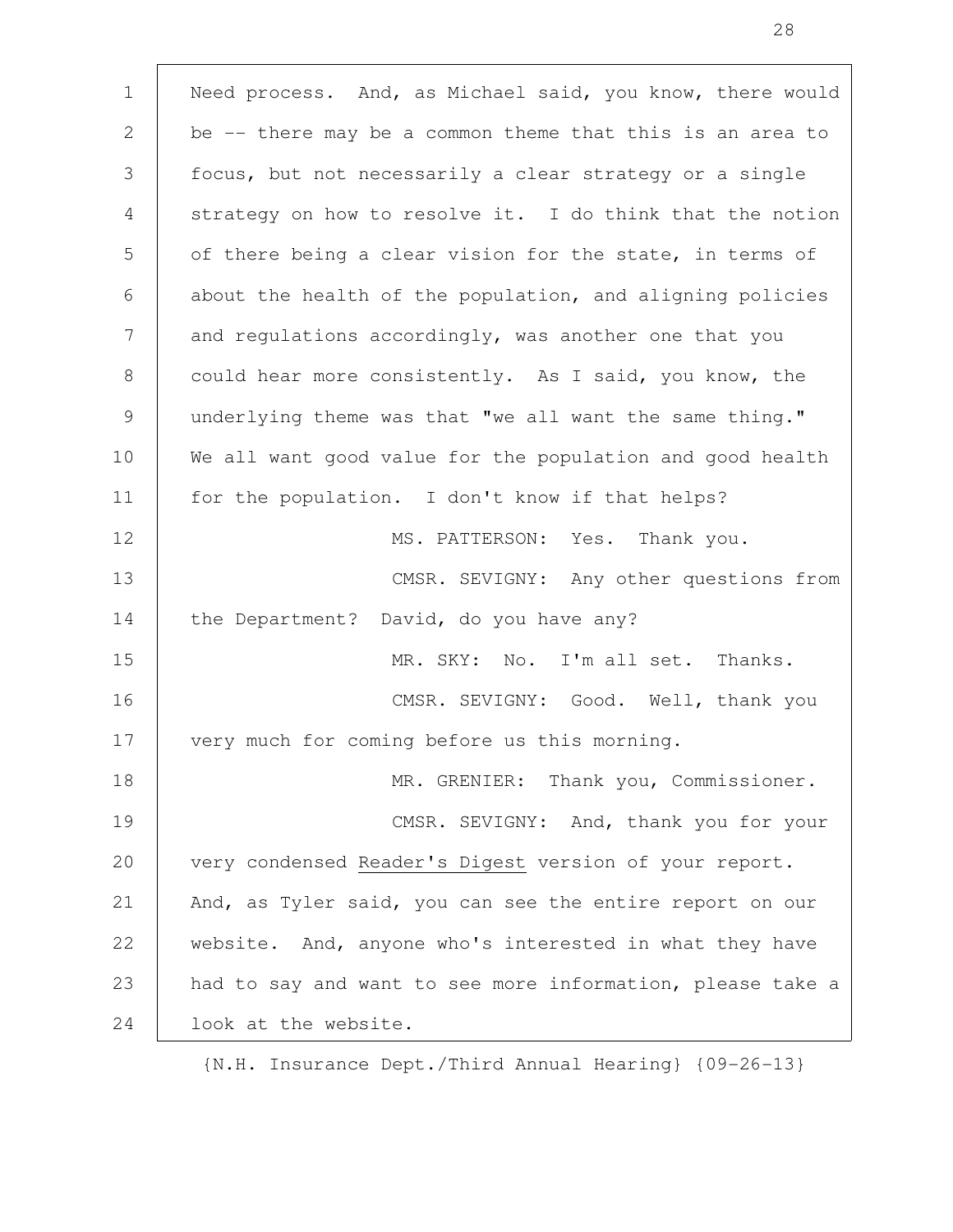| $\mathbf 1$    | MR. GRENIER: Thank you.                                    |
|----------------|------------------------------------------------------------|
| $\mathbf{2}$   | MS. GARRITY: Thank you.                                    |
| 3              | CMSR. SEVIGNY: Next, we're going to                        |
| $\overline{4}$ | hear from the Insurance Carrier Panel. And, we're going    |
| 5              | to start with Peter Lopatka, from MVP Health Care. Peter.  |
| 6              | MR. LOPATKA: Okay. Thank you for the                       |
| 7              | opportunity to testify this morning. My name is Pete       |
| 8              | Lopatka. I'm the Vice President and Chief Actuary at MVP   |
| $\overline{9}$ | Health Care. Founded in 1983, MVP Health Care is a         |
| 10             | community-focused, not-for-profit health insurer serving   |
| 11             | members in New York, Vermont and New Hampshire. Through    |
| 12             | its operating subsidiaries, MVP provides fully-insured and |
| 13             | self-funded health plans to 733,000 members, including     |
| 14             | 7,000 New Hampshire residents.                             |
| 15             | MVP has supplied regulators with                           |
| 16             | specific data and information requested on health care     |
| 17             | costs and premium rates in New Hampshire. In my prepared   |
| 18             | remarks, I will provide this information in the same order |
| 19             | as the Department posed its questions. After my remarks,   |
| 20             | I will be happy to answer questions posed by the Insurance |
| 21             | Department with respect to this information.               |
| 22             | So, Question 1, which was regarding                        |
| 23             | assumptions in our premiums today. So, in terms of unit    |
| 24             | cost, utilization, and mix, for 2012 and 2013 premium      |
|                |                                                            |

29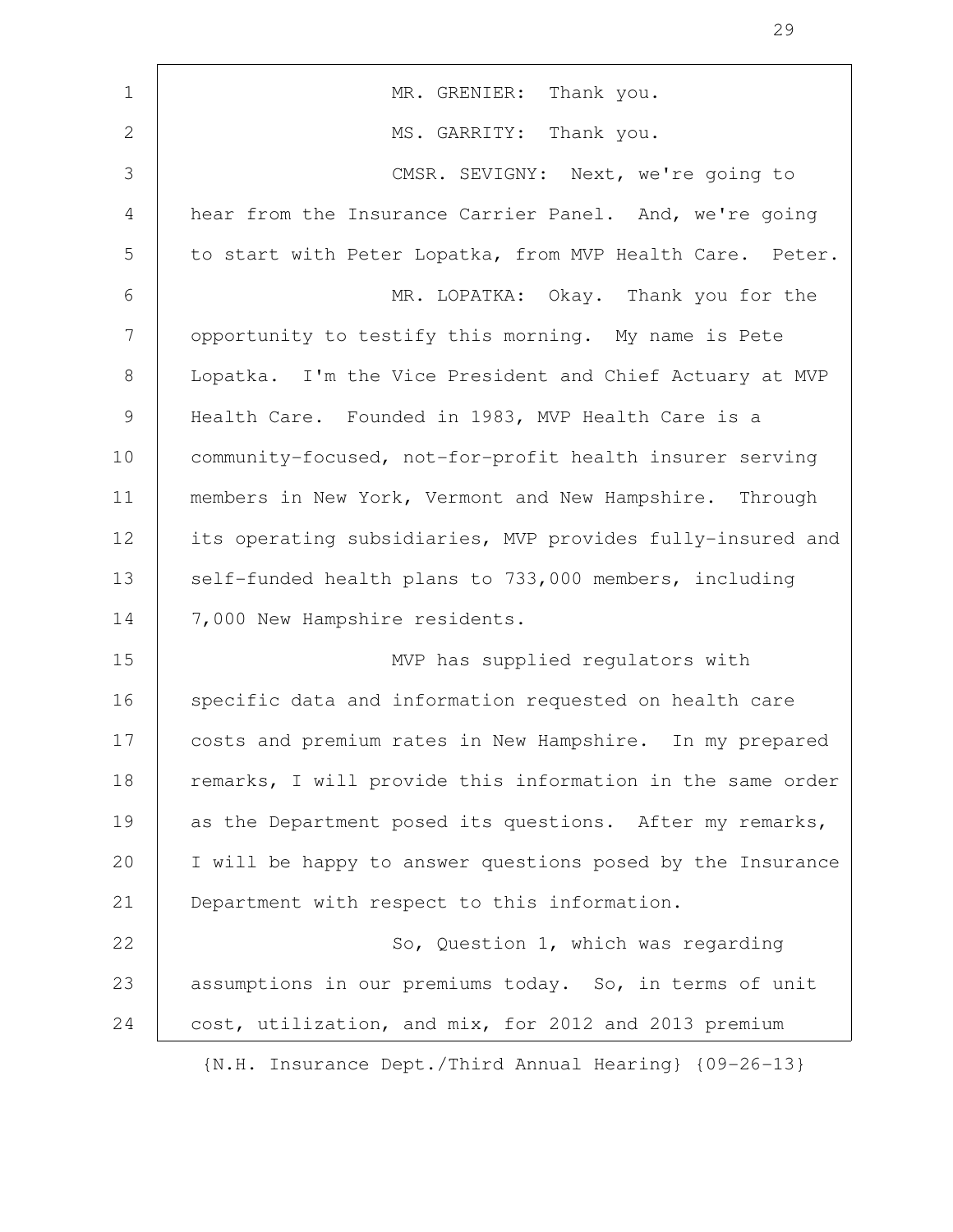development. So, services performed in inpatient settings were the largest driver of our assumed unit cost increases used to develop 2012 and 2013 premium rates. MVP projected an increase in physician utilization rates to have the largest impact on 2012 and 2013 rates. Intensity and mix of services were not factored into MVP's pricing assumptions for 2012 and 2013 rates. The 2012 premium rate trends subdivided by major service category were as follows: For inpatient facility: We assumed 6.3 percent unit cost increase, 2 percent utilization; outpatient facility, 6.2 percent unit cost, 2 percent utilization; physician, 4.7 percent unit cost, 3.5 percent utilization; pharmacy, 1.9 percent unit cost, 1 percent utilization. On Question 2, regarding the primary drivers of unit cost, utilization, and mix, in the actual experience from 2011 to 2012 and early 2013. In 2012, inpatient fee-for-service claims had the largest impact on our -- on our cost. The largest driver of utilization trend in 2012 was physician claims. The risk of the MVP's population improved by 3.4 percent, based on the average age and gender of members purchasing coverage in 2012, when compared to 2011. Now, I'll read through the actual trends 1 2 3 4 5 6 7 8 9 10 11 12 13 14 15 16 17 18 19 20 21 22 23 24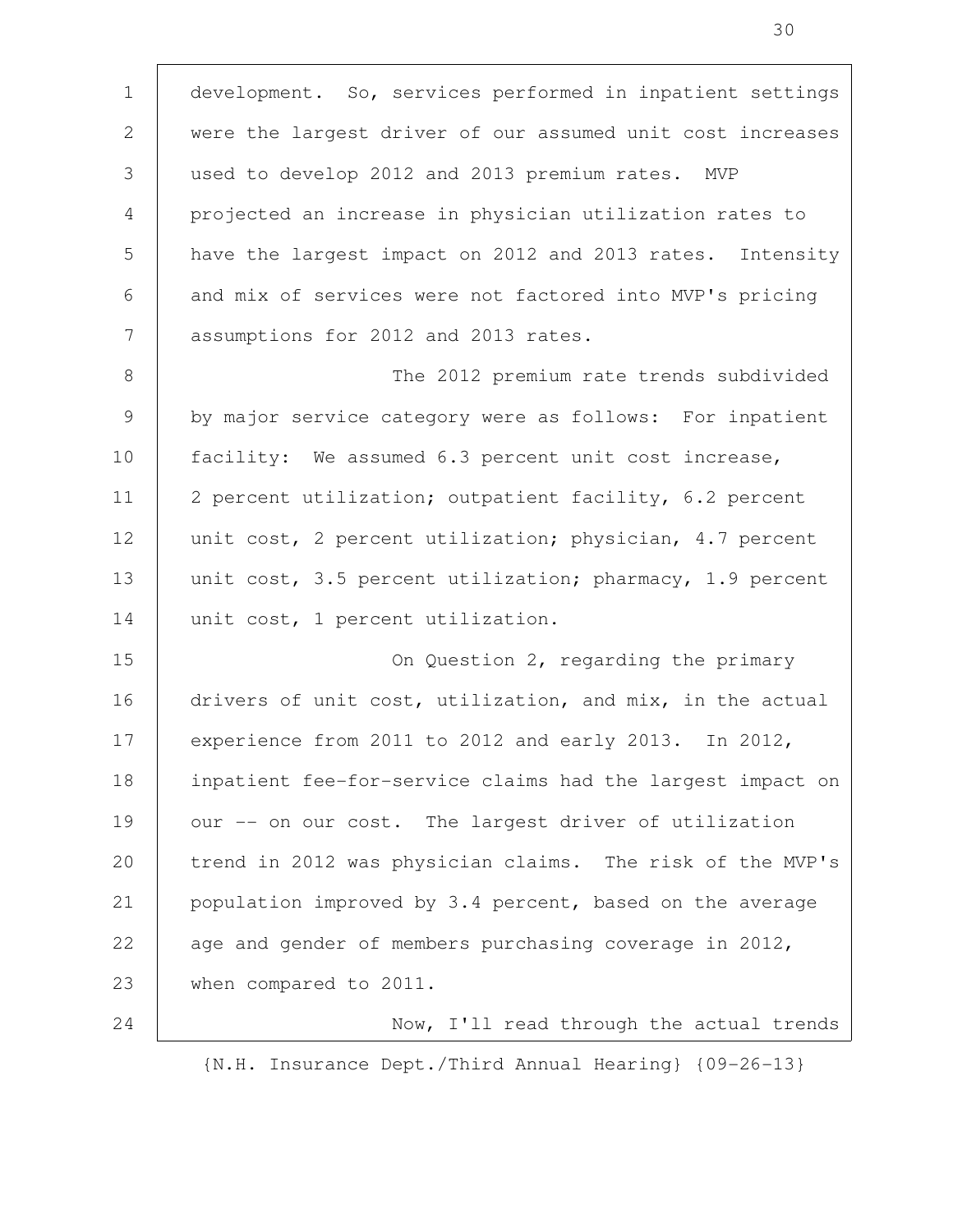that materialized for 2012: Inpatient actual, 21 percent unit cost, 1.1 percent utilization; outpatient facility, 10 percent unit cost, minus 0.6 percent utilization; physician, 6.2 percent unit cost, 2.2 percent utilization; and pharmacy, 3.0 percent unit cost, minus 3.5 percent utilization. So, the third question that was posed was regarding strategies and innovations implemented since 2011 that impact premium or trend. And, MVP is currently using a number of medical management techniques, including: Due to a steady upward trend of inpatient admissions per 1,000 over the past several years, we have sought to prevent unnecessary inpatient stays by using tools such as site-of-service reviews and validation. We have been working to shift utilization of prescription drugs from brand to generic, where medically appropriate, through educational communications to providers and members. And, we have made strategic changes to our drug list. We have been working with a vendor to implement comprehensive evidence-based radiology criteria to manage high-tech radiology services. We have sought to reduce unnecessary emergency room usage by educating 1 2 3 4 5 6 7 8 9 10 11 12 13 14 15 16 17 18 19 20 21 22 23

{N.H. Insurance Dept./Third Annual Hearing} {09-26-13}

members on medically safe alternatives, such as Urgent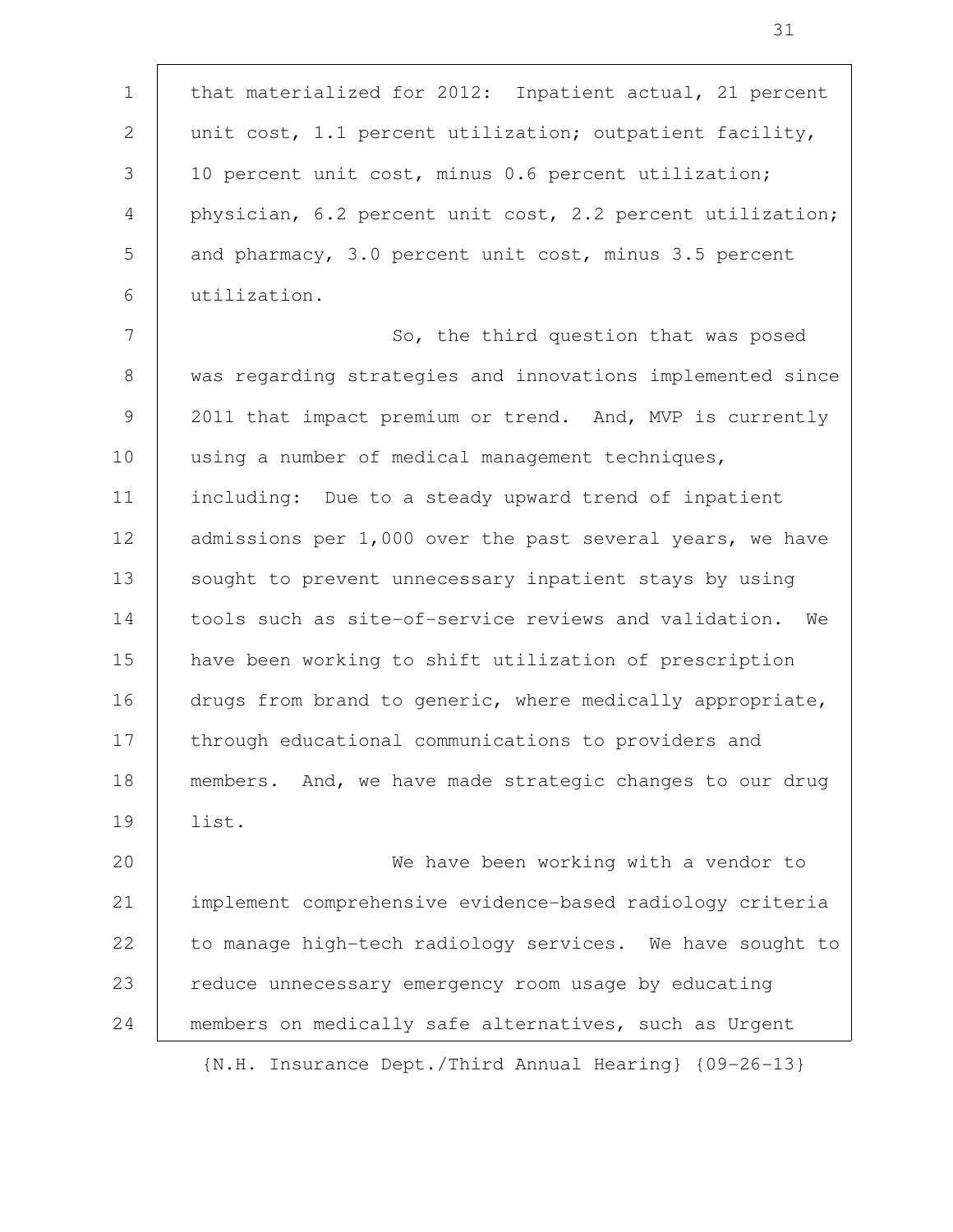Care centers. We proactively review clinical edits applied to medical claim processing to ensure that correct coding rules are followed. In addition to the medical cost initiatives described above, MVP has initiated several workforce restructuring initiatives in 2012 in an attempt to streamline and reduce administrative costs. And, the fourth and final question posed was regarding the impact of the Affordable Care Act on MVP's actual experience through early 2013, and then the expected impact through 2014. MVP has implemented requirements of the Affordable Care Act, but does not have a large enough set of data to analyze their impact through early 2013. Move to the expectation. The women's wellness mandate and Small Group essential health benefit requirements are expected to have the largest impact on claims through 2014. Under the women's wellness mandate, contraceptives are covered in full, and benefits have been expanded to cover services such as sterilization and breast pumps in full. MVP estimates the essential health benefit requirements to increase Small Group claims by approximately 3 percent. Thank you for your time. And, welcome any of your questions. 1 2 3 4 5 6 7 8 9 10 11 12 13 14 15 16 17 18 19 20 21 22 23 24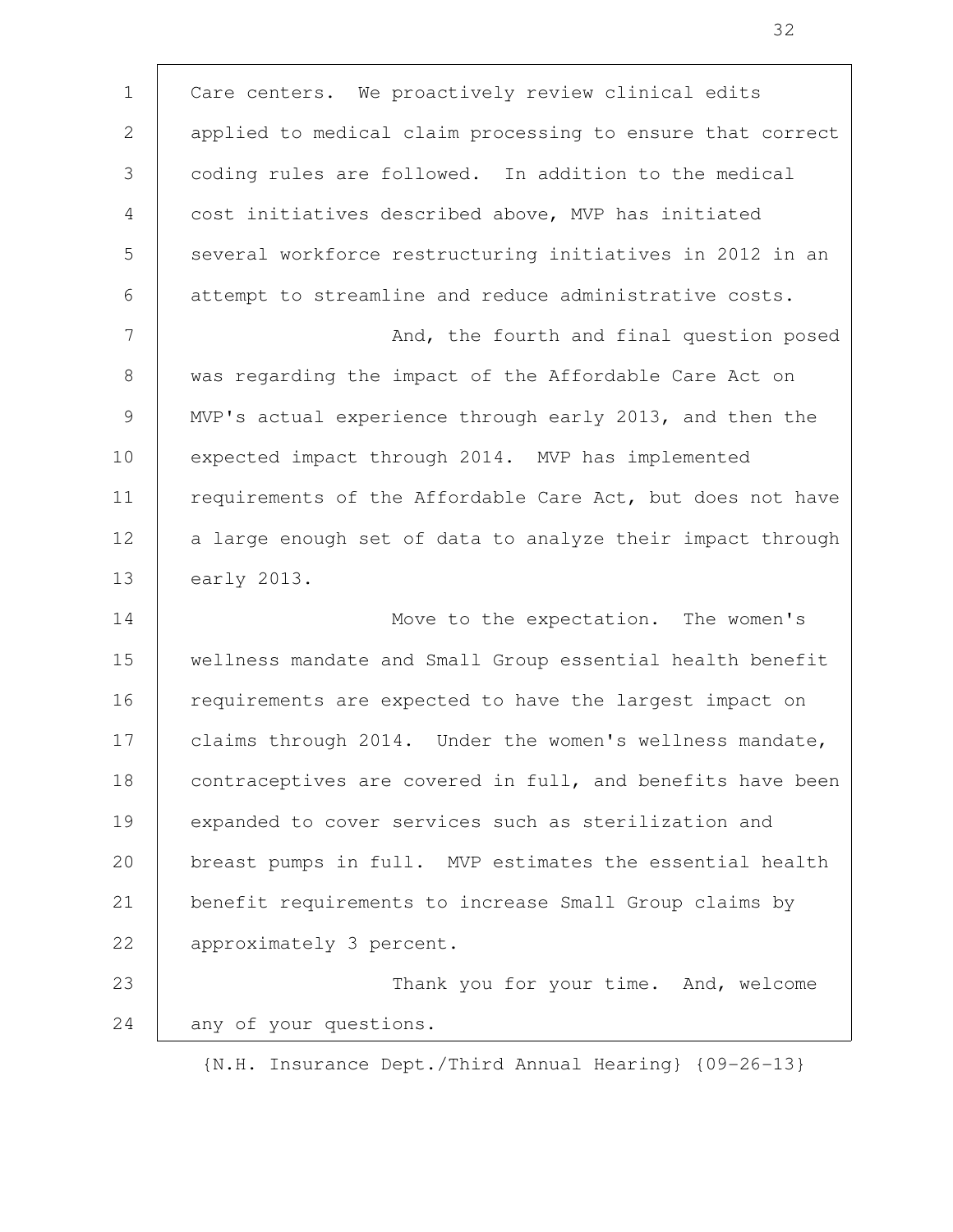| $\mathbf{1}$   | CMSR. SEVIGNY: Good. Thank you very                         |
|----------------|-------------------------------------------------------------|
| $\overline{2}$ | much, Pete. We're going to hold our questions for the       |
| 3              | Provider Panel until each of you has had a chance to        |
| $\overline{4}$ | present.                                                    |
| 5              | Having said that, we're going to move to                    |
| 6              | Tu Nguyen, from Harvard Pilgrim, if you would provide us    |
| 7              | with your comments please.                                  |
| 8              | MR. NGUYEN: Do you hear me now? Thank                       |
| 9              | you, Commissioner. Good morning. My name is Tu Nguyen.      |
| 10             | I am the Vice President of Actuarials at Harvard Pilgrim.   |
| 11             | With me, I have Brian Lewis, the Senior Actuarial Manager.  |
| 12             | And, also joining me is Teresa Gallinaro. She is our        |
| 13             | Legislative Consultant.                                     |
| 14             | Before I go into the questions, I would                     |
| 15             | like to touch on about the background of Harvard Pilgrim,   |
| 16             | and also touch on at a high level of cost of care issues    |
| 17             | that we have in New Hampshire.                              |
| 18             | Harvard Pilgrim is a nonprofit                              |
| 19             | organization. We operate in Massachusetts, New Hampshire,   |
| 20             | and Maine. We cover roughly, I would say, 1.2 million       |
| 21             | lives, about 135 [135,000?] lives in New Hampshire.<br>When |
| 22             | it come to health care, well, we are the New England        |
| 23             | Patriots.                                                   |
| 24             | We recently ranked Number One again for                     |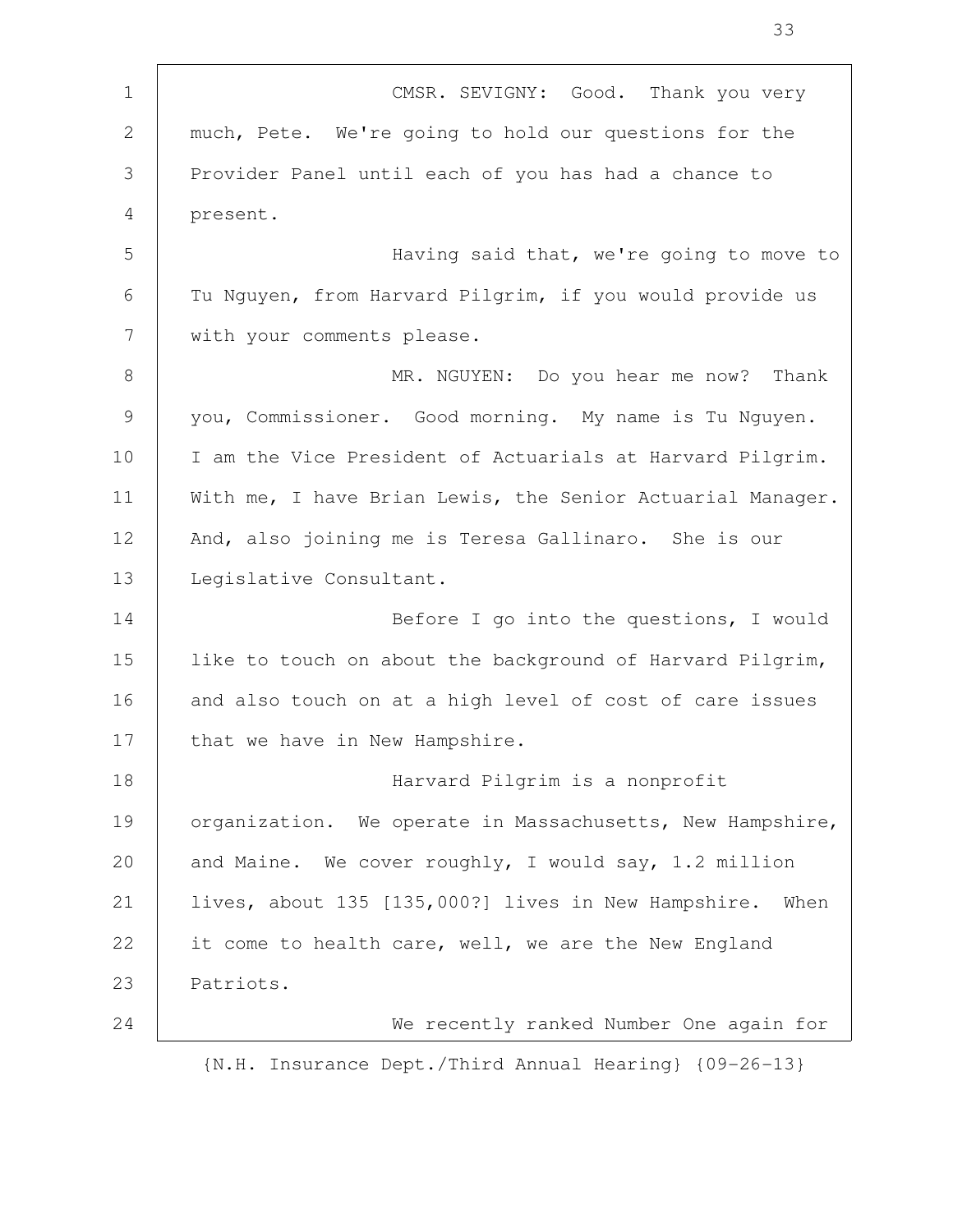tenth straight year in the country by the National Committee for Quality Assurance. The New Hampshire plan is first in New Hampshire, and ninth in the nation. The ranking is based on clinical measurements, customer assessments, and accreditation standards. We are fully committed to the private market, as well as the public programs. We show our commitment by working with the states providing coverage to thousands of New Hampshire children through the Healthy Kids programs. We also support the Medicaid expansion to increase access to low-income individuals. We partner with WellSense. One of the managed care organizations contacted with the states to provide Medicaid programs. We work with WellSense on network development and provide the relation to promote good quality care in an effective cost manner. Earlier you heard the presentations about the issues that we have in New Hampshire. And, point out the facts that -- that high cost of care in New Hampshire continues to be a serious problem. In addition, we have the uncertainties about the possible effects of Affordable Healthcare, particularly small business in New Hampshire. The premium rate increase have been problems. There's a lot of cost-shifting from the employer to the employees. As 1 2 3 4 5 6 7 8 9 10 11 12 13 14 15 16 17 18 19 20 21 22 23 24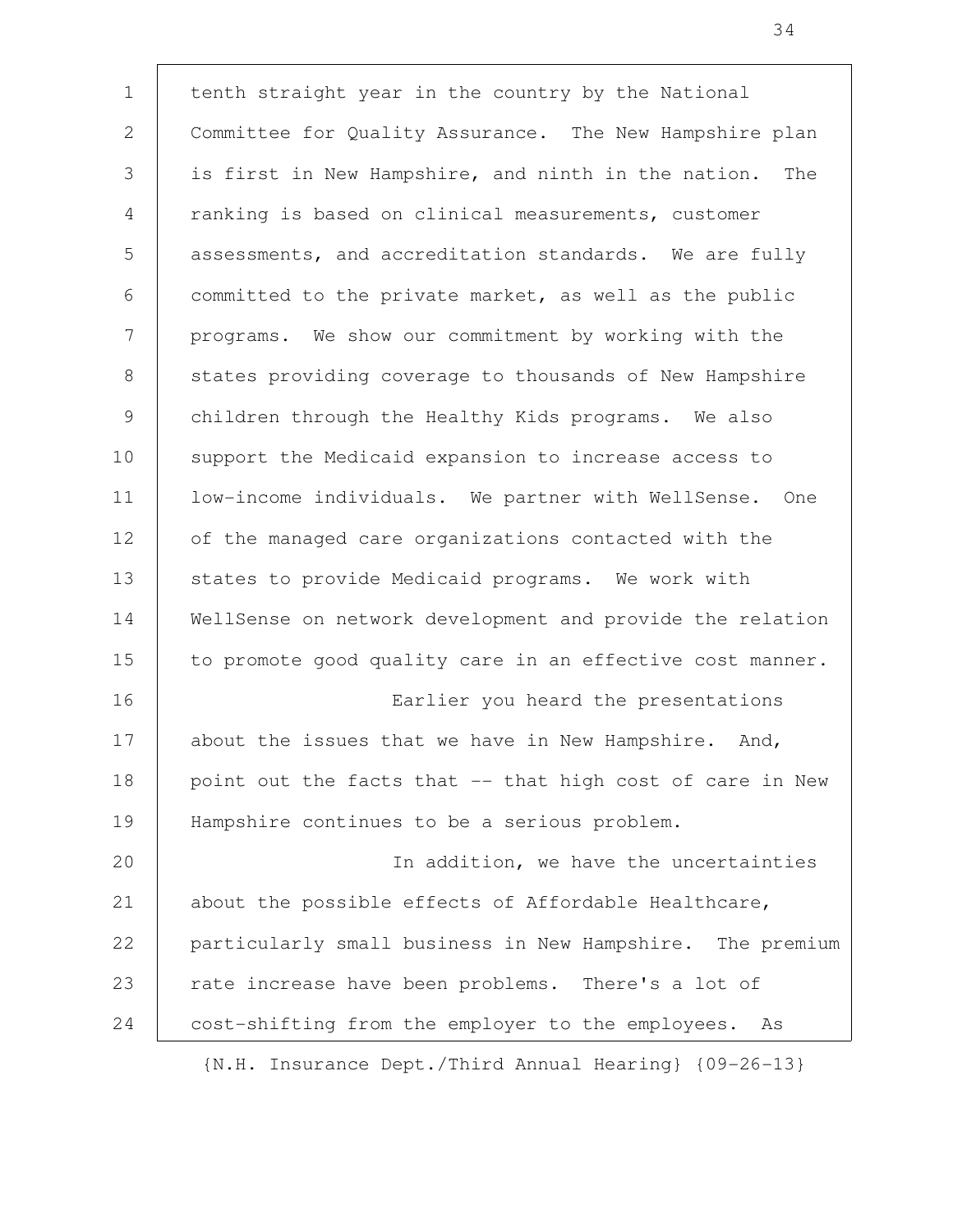| $\mathbf{1}$   | mentioned earlier, that the premiums for 2011 are roughly  |
|----------------|------------------------------------------------------------|
| 2              | 17,000, and it is the second highest in the nation after   |
| 3              | Massachusetts. The average premium deductible is also      |
| 4              | high, 25 percent higher than Massachusetts. And, it's      |
| 5              | double the deductible for the lowest states.               |
| 6              | Even though medical cost increases have                    |
| 7              | moderated since the recession, we still seen it's          |
| 8              | increasing. ACA also adds some additional mandated         |
| $\overline{9}$ | benefits. It is understandable why small business are      |
| 10             | feeling vulnerable.                                        |
| 11             | Now, we get into specific questions.                       |
| 12             | For the first two questions, I would like to turn it over  |
| 13             | to Brian Lewis. He's going to go over that, that two       |
| 14             | questions.                                                 |
| 15             | MR. LEWIS: My name is Brian Lewis. I'm                     |
| 16             | senior manager of our corporate actuarial area. What were  |
| 17             | the primary drivers $-$ Question Number 1, "What were the  |
| 18             | primary drivers of unit cost, utilization and mix          |
| 19             | assumptions used in the 2012 and 2013 development?"<br>In  |
| 20             | developing our 2012 and '13 premiums, we continued to      |
| 21             | assume that the largest driver of trend increases would be |
| 22             | the provider unit cost increases. For 2012, we expected    |
| 23             | unit cost increases to be in the mid-single digits.<br>In  |
| 24             | terms of utilization and mix, we expected that lower unit  |
|                |                                                            |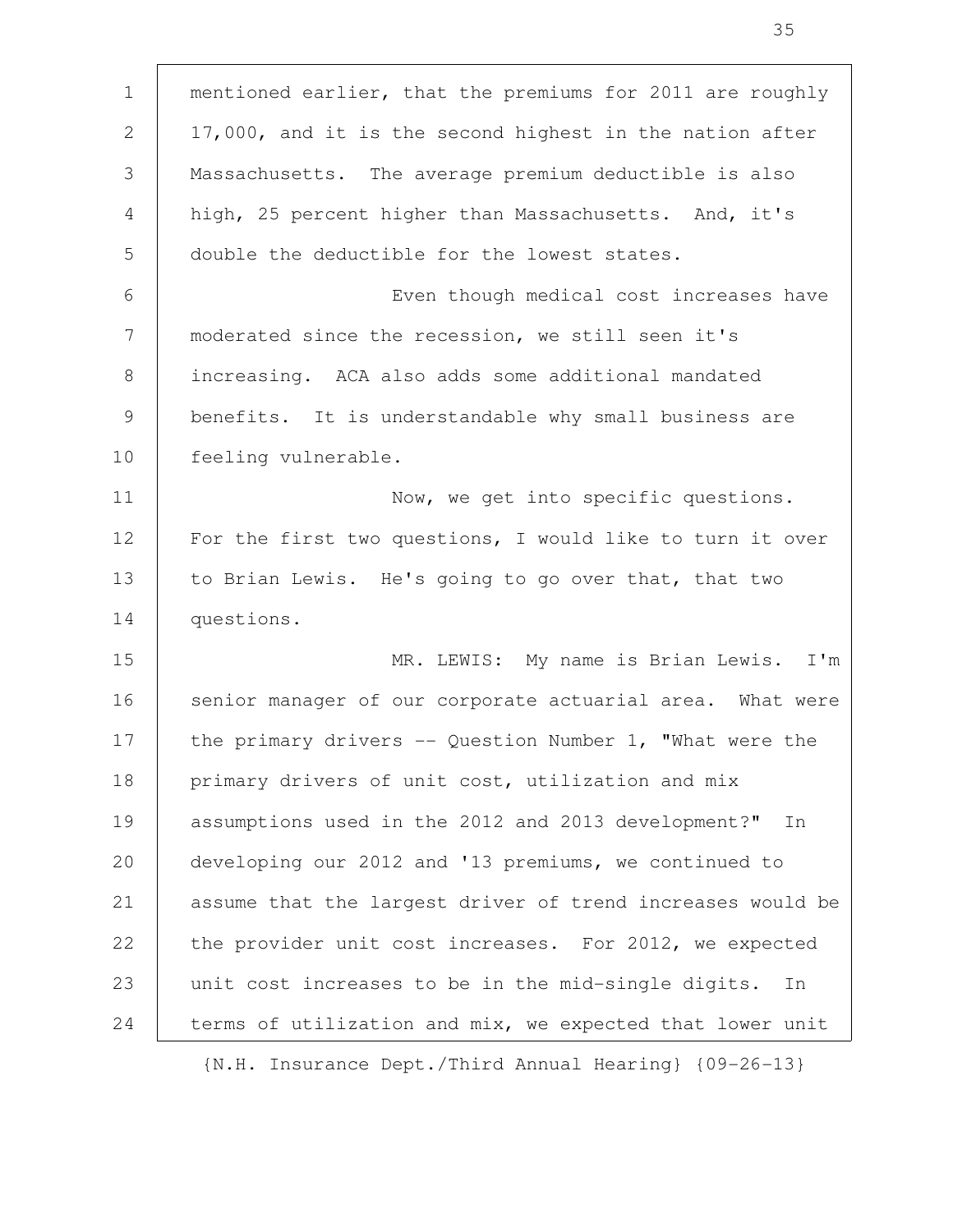-- that lower intensity services would move from the inpatient to outpatient facilities, something that we've observed for a number of years. And, we continue to expect, with technology and practice patterns, that that will continue for the near future. We expected -- as a result, utilization would be flat or slightly positive for inpatient services, or higher for inpatient services, and a little bit higher than that for outpatient services, probably in the zero to 5 percent range. We would expect service mix to be slightly lower, reflecting the migration from inpatient to care in outpatient settings. For 2013, unit cost increases were expected to be lower than in previous years, driven by more favorable provider contract negotiations that have led to lower increases. As well as we renegotiated our contract with our pharmacy vendor, which achieved some sizable discounts for 2013. We also expect utilization to follow the same pattern as 2012, remaining slightly flatter or slightly higher for inpatient services, and a little bit higher yet for outpatient. For Question Number 2, "What were the primary drivers of unit cost, utilization, and mix in actual experience trends from 2011 to 2012 and '13?" For 2012, we saw better unit cost increases than we expected, 1 2 3 4 5 6 7 8 9 10 11 12 13 14 15 16 17 18 19 20 21 22 23 24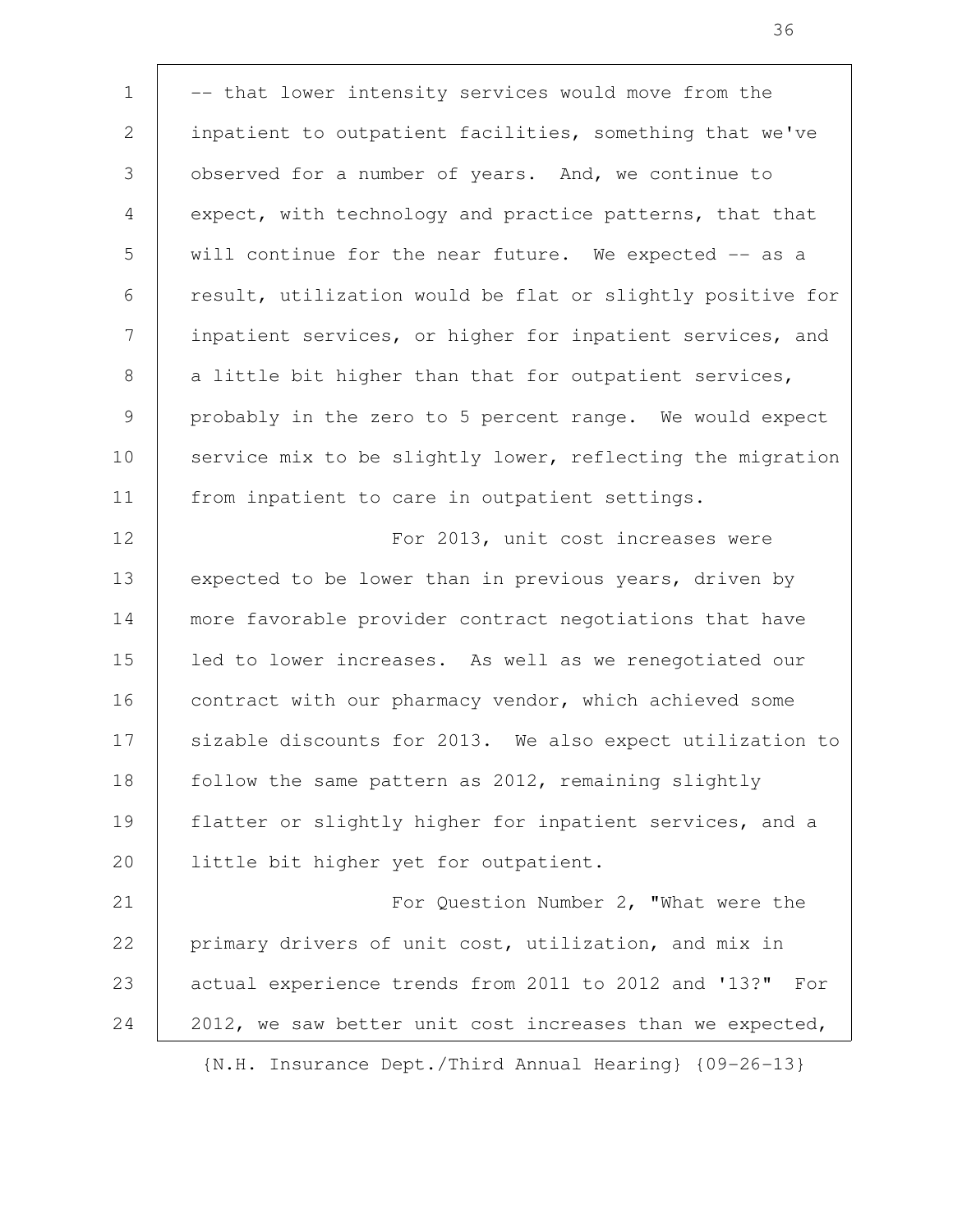probably something along the lines of half to a percent through negotiations. We continued to observe moderation of utilization in inpatient facilities and higher utilization in outpatient surgeries as expected. We also observed utilization for radiological and the lab procedures was lower than expected. For 2013, results have emerged near to what we expected. Thank you. MR. NGUYEN: So, to answer the next two questions, innovations: There's two type of innovations. One of them is products. Since 2011, we do have three new products coming out. We have the Best Buy-LP. The "LP" represents low-cost providers. We tier certain providers outside of hospitals. The low-cost provider are chosen based on cost and quality. We have the ambulatory surgery centers, we also have independent labs for included low-cost providers. For those who use the providers will pay lower cost share or even no cost -- no cost shares at all. By doing that, we're encouraging the members to use low-cost providers, and we can influence trends in positive directions. The second product innovations that we have, actually, it is a modification of the Best Buy-LP that we have. This is the "Hospital Prefer". It has all of the features of the LP design. However, we also, on 1 2 3 4 5 6 7 8 9 10 11 12 13 14 15 16 17 18 19 20 21 22 23 24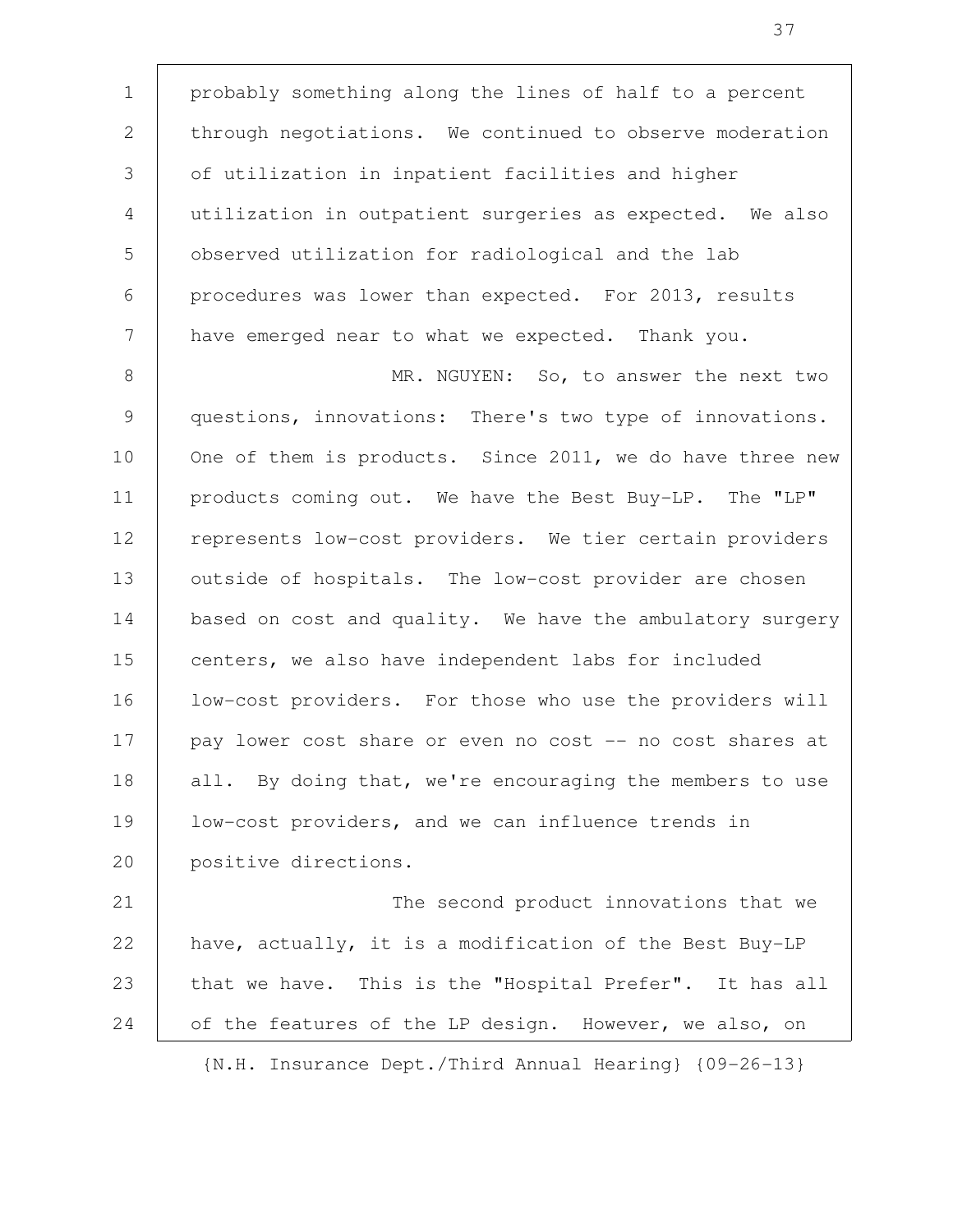top of that, we tier the hospital. So, Tier 1 of the Hospital Prefer is basically based on costs and also quality. So, any members going to a Tier 1 would pay lower deductibles. The next higher deductible would be Tier 2. And, then, the last one would be Tier 2 -- Tier 3, sorry. The third product innovations that we have is "Elevate Health". It is an innovation product based on coordination of care, reliable quality, with better experience, while controlling costs. We have five hospitals, five New Hampshire hospitals in Elevate Health. We also have one Boston pediatric hospital for complex, rare, pediatric cases. We have 400 primary physicians in Elevate Health. We also have on the order of like 2,600 specialists. Elevate Health would bring together health plan and provider clinical data to identify at-risk populations, and trying to avoid duplication efforts between Harvard Pilgrim and providers around care coordination and care management. And, by doing that, we would expect the following outcomes: It would lower costs and better member quality of life to reduce re-admissions; fewer emergency rooms; fewer complications from chronic diseases; reduce the numbers of duplicative and suboptimal 1 2 3 4 5 6 7 8 9 10 11 12 13 14 15 16 17 18 19 20 21 22 23 24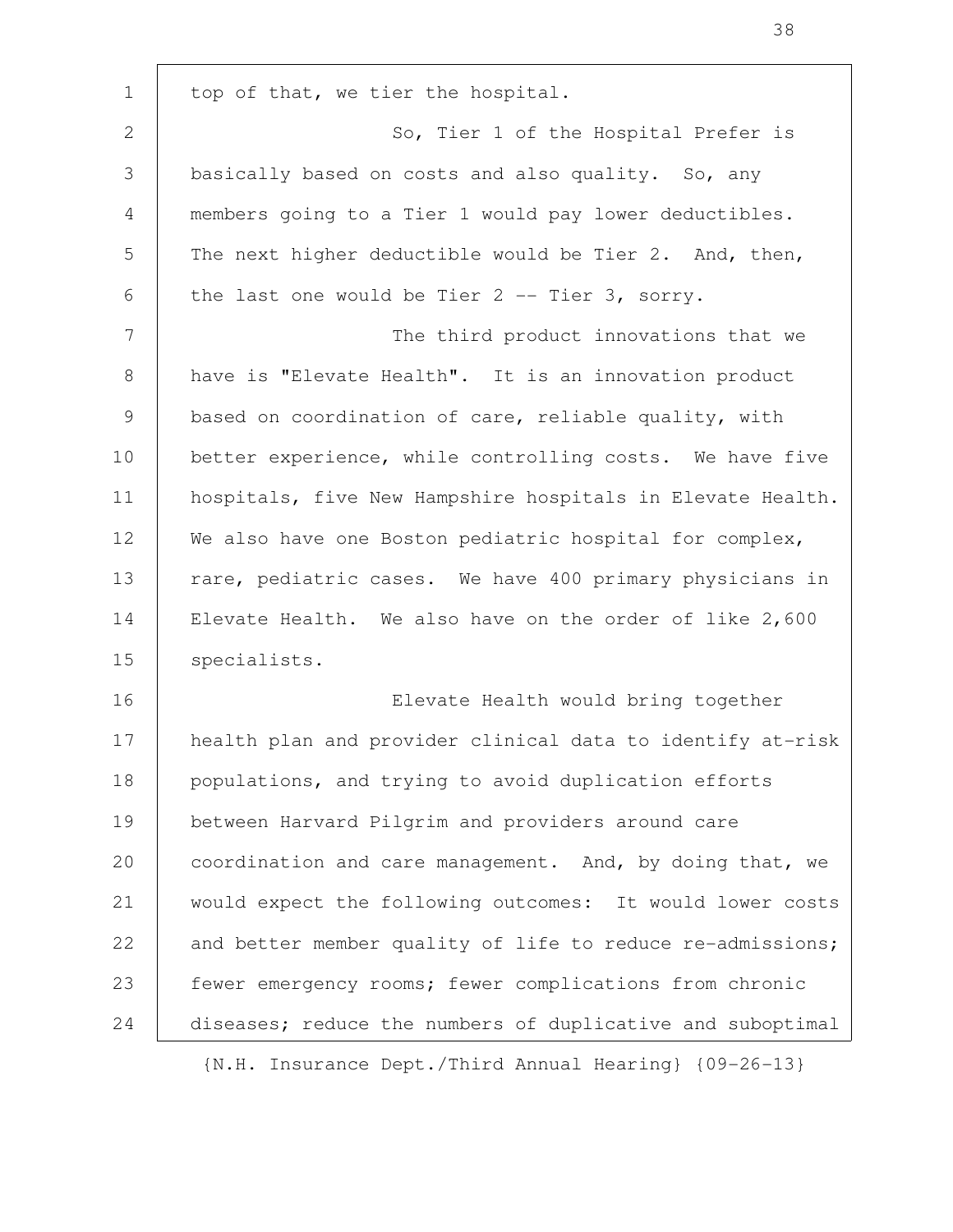| $\mathbf 1$ | services; improve member experience and satisfaction;        |
|-------------|--------------------------------------------------------------|
| 2           | higher level of member engagement; and also improved         |
| 3           | coordination within the health care delivery system.         |
| 4           | The second type of innovation is                             |
| 5           | "Provider Payment Models". I'm just going to mention the     |
| 6           | program. I think we do provide the details in the written    |
| 7           | testimony. We have the "Primary Care Center of               |
| 8           | Excellence"; we also have the "Specialist Medical Home";     |
| 9           | "Global Case Rates"; "Complex or Progressive Condition       |
| 10          | Management".                                                 |
| 11          | For the last questions about the impact                      |
| 12          | of Affordable Care Act, I know that the Commissioner asked   |
| 13          | earlier about the minimum requirement on MLR. Harvard        |
| 14          | Pilgrim is a nonprofit organization. So, we normally         |
| 15          | target higher MLR. So, the MLR requirement does not have     |
| 16          | any impacts on the premiums developments in our network.     |
| 17          | In terms of all the impacts, the                             |
| 18          | Affordable Care Act does have impacts on the premiums, I     |
| 19          | would say, in the mid-single digits. We have the             |
| 20          | reinsurance surcharge, which is around like 5 percent.<br>We |
| 21          | also have the new tax, which is between like 2 and 3.        |
| 22          | And, then, there are some additional mandates, like the      |
| 23          | pediatrics, dental, the vision, and all that. So, add it     |
| 24          | up, I would say roughly mid-single digits.                   |
|             |                                                              |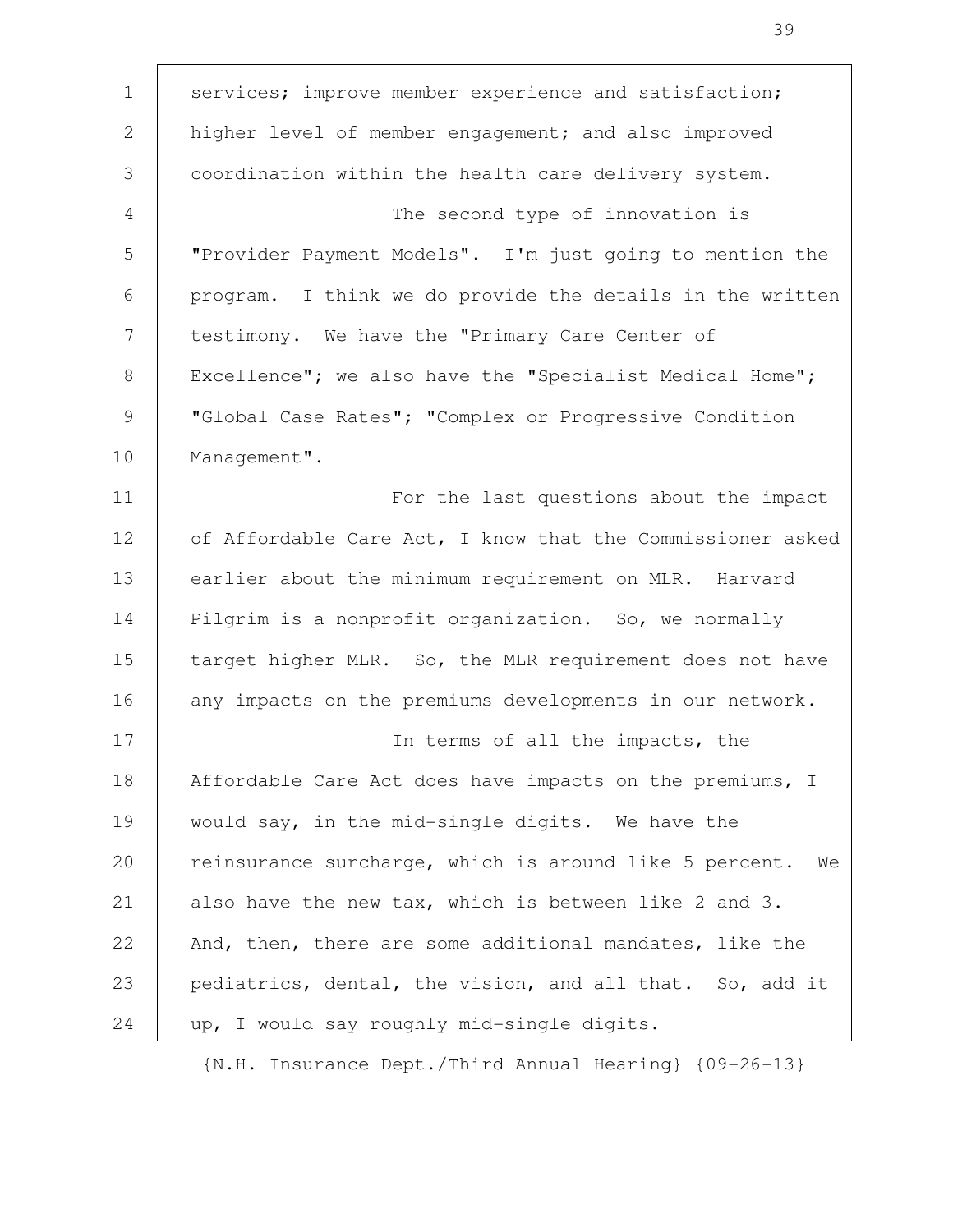| $\mathbf 1$  | That would conclude my testimony.                          |
|--------------|------------------------------------------------------------|
| $\mathbf{2}$ | CMSR. SEVIGNY: Good. Thank you very                        |
| 3            | much, Tu. Continuing on, let me move to Patrick            |
| 4            | Gillespie. That is not William Swacker up there, he's      |
| 5            | sitting over there. Anyway, Pat if you would provide us    |
| 6            | with your comments.                                        |
| 7            | MR. GILLISPIE: Sure. Thank you,                            |
| 8            | Commissioner. Thank you very much. And, I'm Pat            |
| 9            | Gillespie, Director of State Government Affairs, here for  |
| 10           | Cigna. I serve a 9-state region, which includes New        |
| 11           | Hampshire, as well as other states here in the Northeast   |
| 12           | and the Mid-Atlantic Region. On behalf of Don Curry,       |
| 13           | who's the General Manager here in New England and the      |
| 14           | business lead for this market, and our 400 employees in    |
| 15           | our Hooksett facility, and 120,000 customers, both Large   |
| 16           | Group insured and self-funded customers, thank you for     |
| 17           | having us here and giving us the opportunity to present.   |
| 18           | I've been with the Company for two                         |
| 19           | years, prior to that serve 18 years in state government.   |
| 20           | And, at Cigna, I can say that, you know, we firmly believe |
| 21           | in our mission statement, which is to prove -- improve the |
| 22           | health, wellbeing, and financial security of our           |
| 23           | customers. We are a global health care company.<br>We      |
| 24           | operate in all 50 states and in 32 foreign countries.      |
|              |                                                            |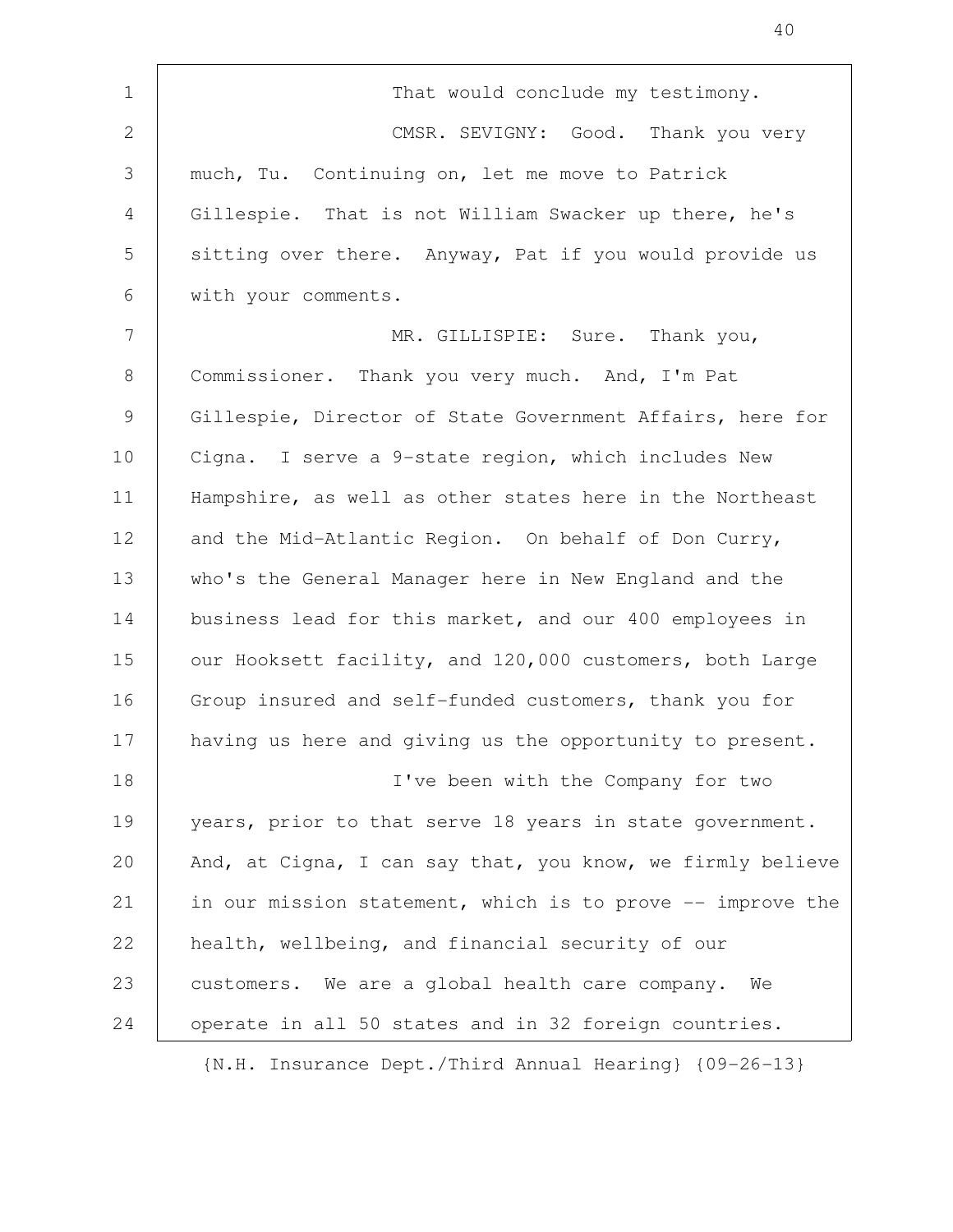| $\mathbf 1$ | And, again, we believe that we want to recognize the       |
|-------------|------------------------------------------------------------|
| 2           | individual uniqueness of each person and try and tailor    |
| 3           | products to them to best meet their individual needs.      |
| 4           | With me today is Trey Swacker. Trey is                     |
| 5           | the Pricing Lead for Cigna, and has been with the Company  |
| 6           | for about 11 years now. And, he's going to answer the      |
| 7           | four trend questions and questions related to this. Trey.  |
| 8           | MR. SWACKER: Okay. Thank you. Can you                      |
| 9           | hear me? All right. So, to the specific questions. So,     |
| 10          | the primary drivers of unit cost, utilization and mix      |
| 11          | trends, what were the assumptions used in our 2012 and     |
| 12          | 2013 pricing? Our unit cost outlook, and again, it's       |
| 13          | based on models and expected fee schedule increases with   |
| 14          | health care providers, physicians, and hospitals, it's     |
| 15          | been in the mid-single digits, the 4 to 5 percent range in |
| 16          | aggregate, for both 2012 and 2014.                         |
| 17          | Our utilization take and mix of service                    |
| 18          | take, we do look beyond just the New Hampshire residents   |
| 19          | and members when looking at historical utilization trends  |
| 20          | and patterns in our book of business. And, utilization     |
| 21          | trend has been low, in the zero to one percent range       |
| 22          | nationally, for a number of years. We had set our outlook  |
| 23          | initially for 2012 and 2013 modestly above the historic    |
| 24          | low utilization experience, expecting, you know, as the    |
|             |                                                            |

 $\Gamma$ 

{N.H. Insurance Dept./Third Annual Hearing} {09-26-13}

41

Ĕ.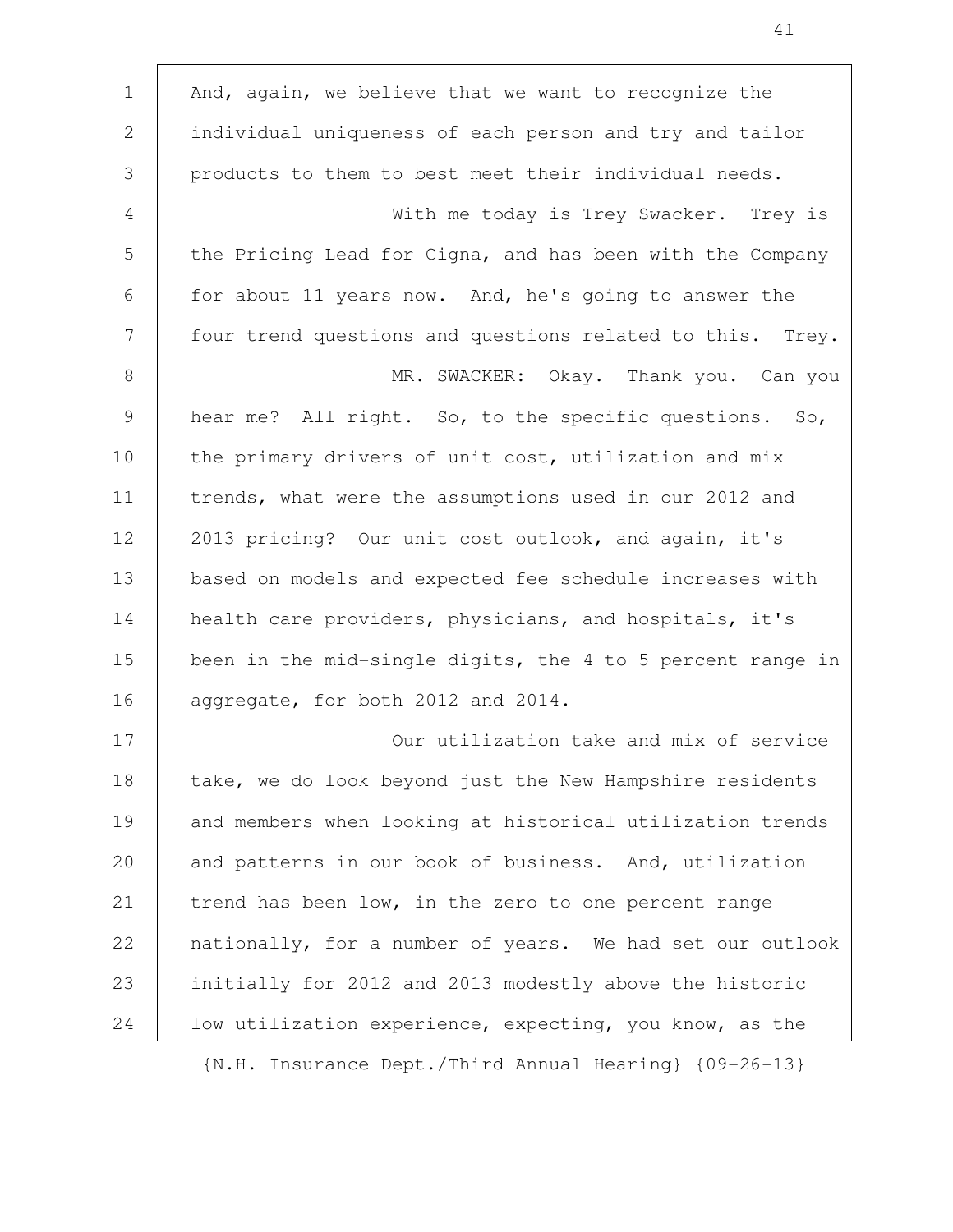economy recovered, you could see some continued increase in utilization of services. 1 2

However, I would say we, specific to the 2013 premium development, took that down a little bit further. And, as we go into our 2014 outlook, which the rate filing is underway right now, the utilization outlook is really in line with the recent experience period. So, no longer projecting a significant increase over the recent trends. 3 4 5 6 7 8 9

Moving onto Number 2, with the observed trend, "what were the primary drivers of observed unit cost, utilization, and mix in experienced trends?" And, really, I'll talk specifically to utilization trend, the unit cost trends were generally in line with the expectations as we weren't allowed fee schedule increases. Utilization trends, as I mentioned, they were lower than expected, moving from 2011 to 2012, particularly with inpatient and outpatient facility services. We had expected zero to modestly negative inpatient trends, and they came in even better than that. Within professional services, there was a positive utilization trend, low single digits. But we saw the highest trends in services like routine office visits, immunizations, professional surgeries, and administered drugs. So, we would consider 10 11 12 13 14 15 16 17 18 19 20 21 22 23 24

{N.H. Insurance Dept./Third Annual Hearing} {09-26-13}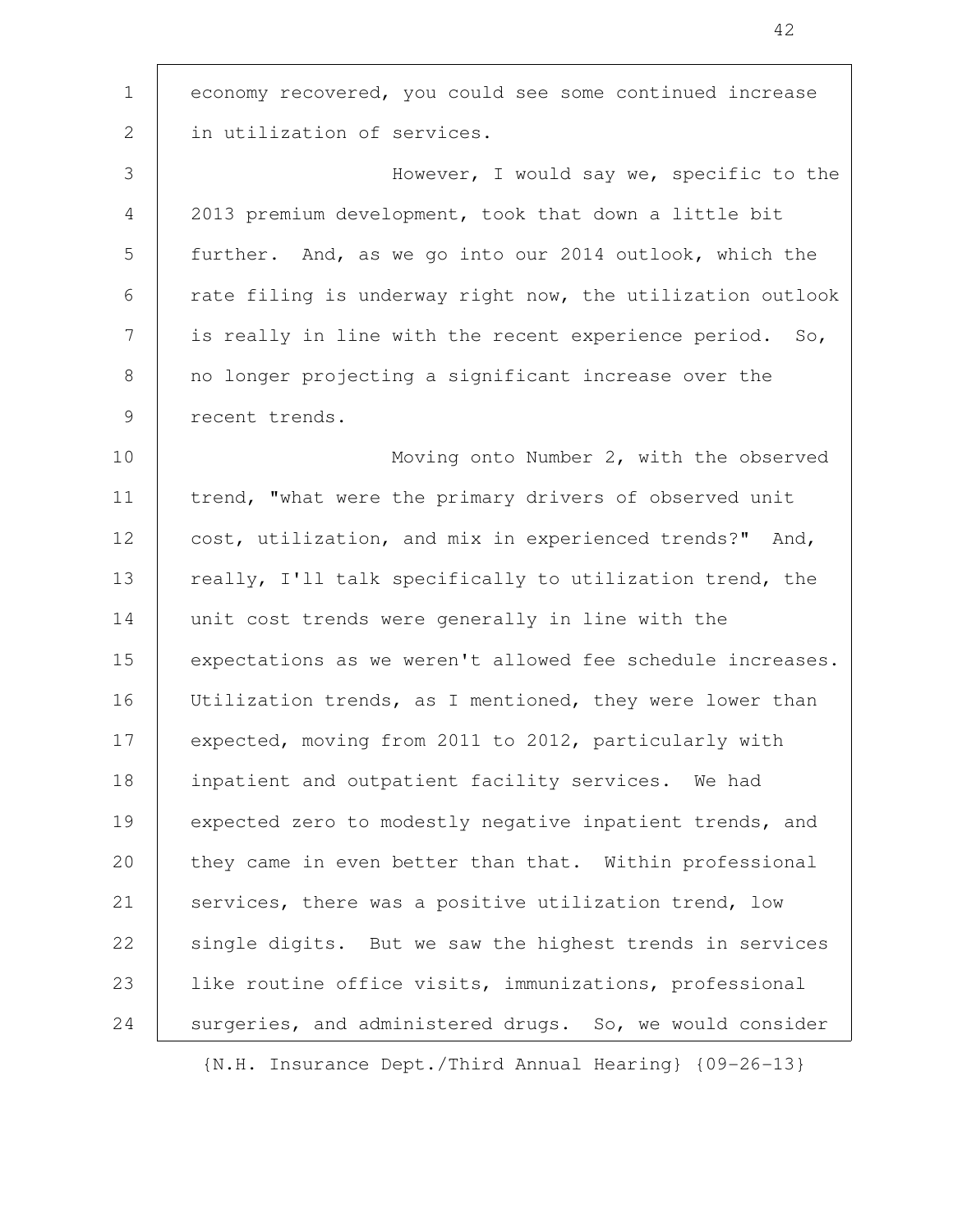that good and evidence that our members are going and receiving primary care and preventive type care, and then lower utilization in other categories within the professional spends. 1 2 3 4

Specific to pharmacy, again, I would say the utilization, if you look at our observed trend that we reported in New Hampshire, over 2011 to 2012, and into early 2013, it has moved around a bit, but we've had a change in mix. So, for self-insured customers that can purchase pharmacy coverage with us or carve it out, we had an increase in penetration or density of that product, and, so, it drove up observed utilization trend, moving from 2012 to  $-$ - 2011 to 2012, pardon me, and then has leveled off into 2013. 5 6 7 8 9 10 11 12 13 14

Moving onto the third question, "What strategies or innovations have been implemented since 2011?" The innovation that I would highlight is really our focus on pursuing collaborative accountable care relationships with providers and moving away from traditional contracting arrangements. So, we have collaborative accountable care relationships with Dartmouth-Hitchcock, that dates back to 2008. But, more recently, with their Granite Health Network, which is - comprises five facility systems; Elliot, 15 16 17 18 19 20 21 22 23 24

{N.H. Insurance Dept./Third Annual Hearing} {09-26-13}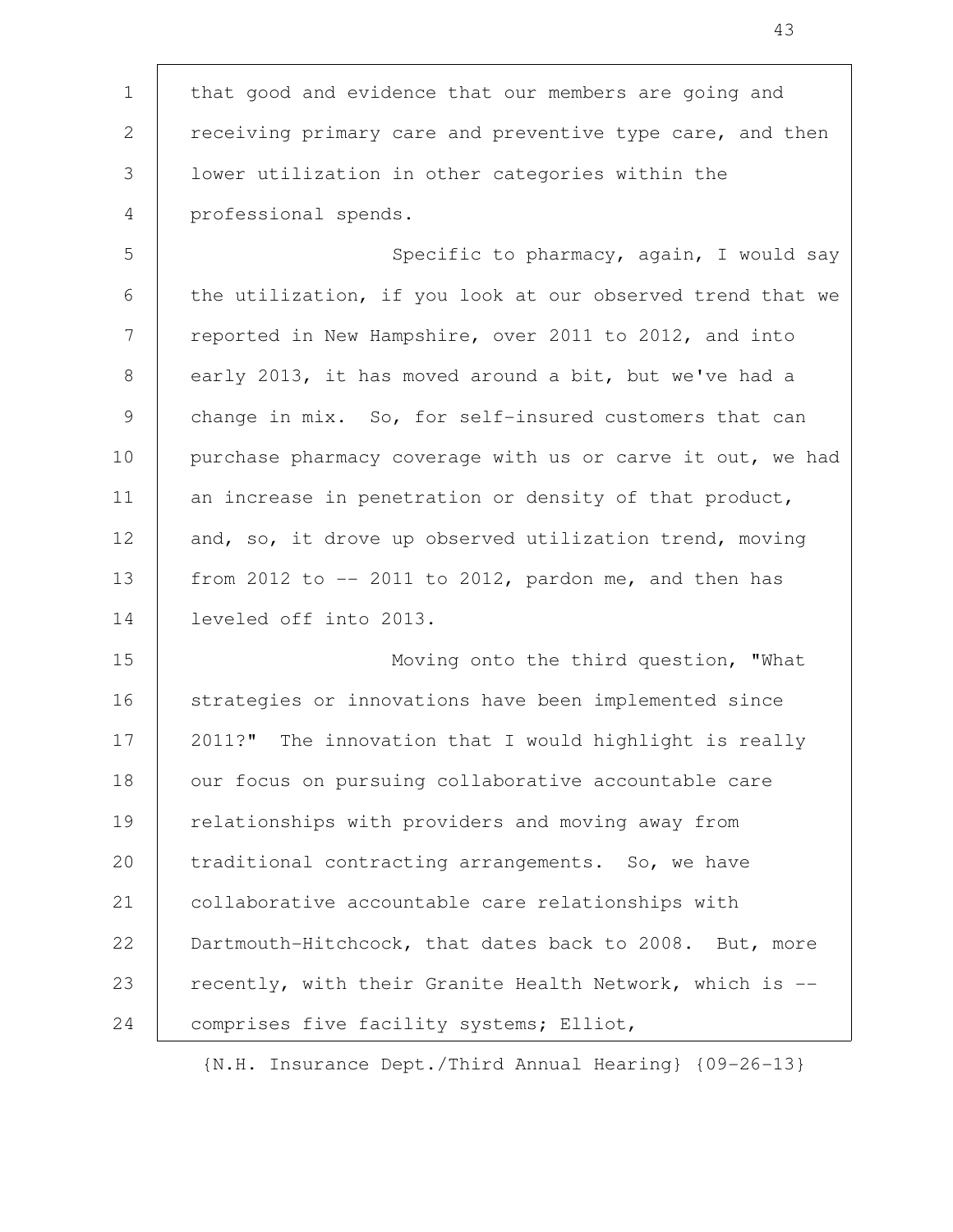Wentworth-Douglass, Concord Hospital, Southern New Hampshire Health System, and LRG Healthcare. And, combined, we have 30,000 aligned members, which means looking at past claim data, who's visited providers, who's associated with those provider groups, almost 30,000 aligned members. And, that's over 15 percent of our membership in this state. And, in terms of the cost savings that we expect to achieve with these strategies and innovations, it's really I'd say it's more than just cost savings, it's improved outcomes and improved health of those numbers, which may or may not come at a lower cost, depending on what their historical trends or utilization patterns were. But, you know, in terms of the pricing outlook, we price a neutral outlook. So, there's no prospective increment or decrement to the rates for entering into the collaborative accountable care relationships. It's a sharing of data with providers, providing this information on gaps in care, pharmacy compliance, so that the health care provider can get outreach to the patient. To the extent that they do bend trend or, you know, there's lower -- even better health outcomes and lower trend, again, most of the membership that we cover, it's through self-funded arrangements with 1 2 3 4 5 6 7 8 9 10 11 12 13 14 15 16 17 18 19 20 21 22 23 24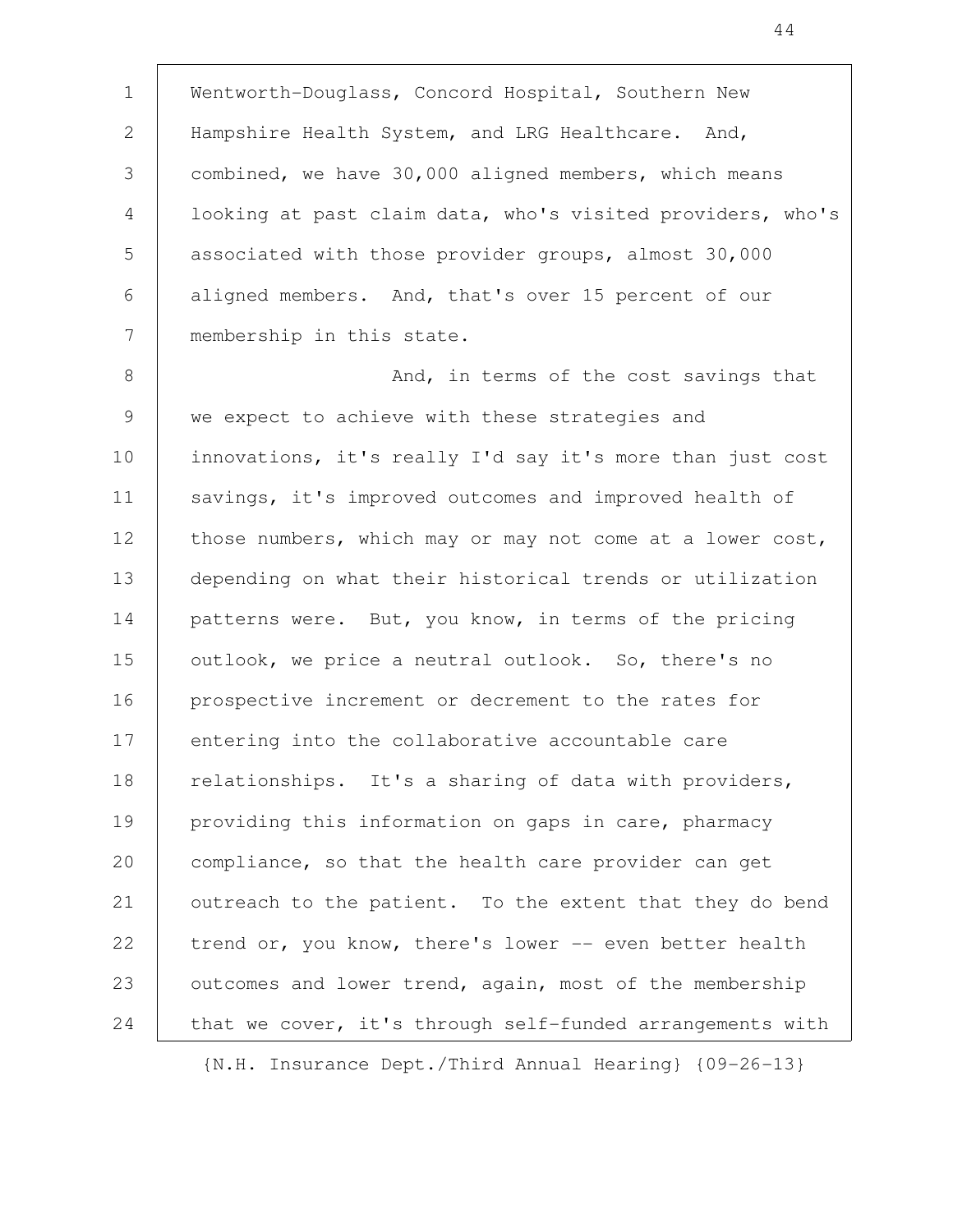employers. Or, even if fully-insured, we have a number of participating fully-insured arrangements, where, if there is lower trend, the clients and customers benefit directly, because they are funding their own or taking their own claim risks. Moving on to Question 4, "describe the impact of the Affordable Care Act through early 2013 and expected through 2014." And, my comments here are specific to the Large Group market. We do not participate in the Small Group or individual market in New Hampshire. So, you know, within the Large Group market had modest impacts in 2013, again, for adding coverage for women's health and preventive services, you know, less than 1 percent. I think it added probably half to 1 percent in cost. And, again, depended on the level of coverage that employers offered previously. As we move into 2014, so, there's, you know, a couple of changes coming in. One related to, again, mandated levels of benefit coverage. There's, for 2014 policy years and beyond, out-of-pocket cost-sharing may not exceed \$6,350 for an individual, or double that for a family. And, there are certain clients that have deductibles that are at  $--$  or, out-of-pocket maxes that are at that level or above. Or, if they're at that level, 1 2 3 4 5 6 7 8 9 10 11 12 13 14 15 16 17 18 19 20 21 22 23 24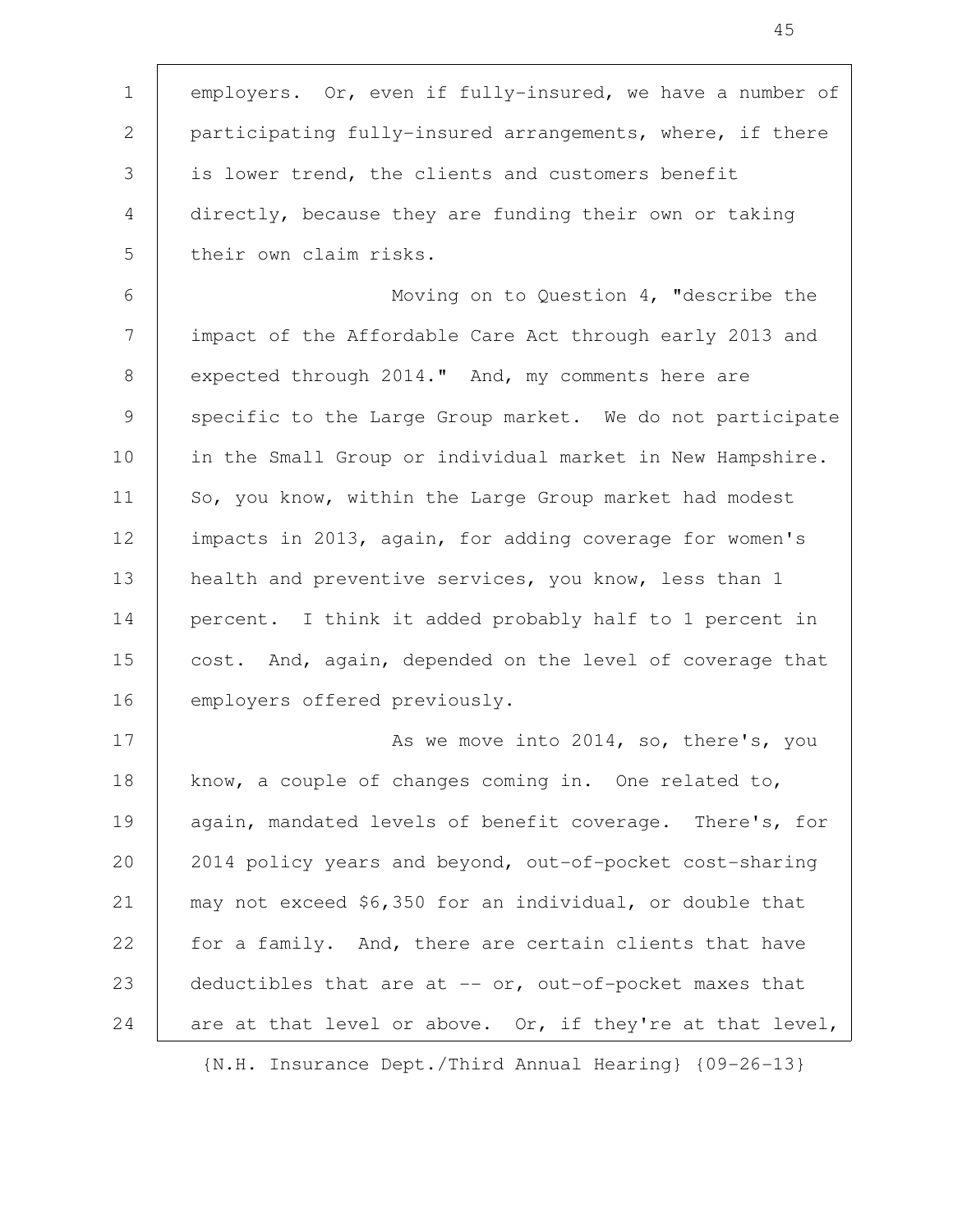the plan design may have co-payments or things that may not count towards the out-of-pocket max, if there's co-payments for specific services. So, it is driving some benefit changes for some clients that will have a varied level impact. Not many, I'd say most are below that level, in terms of the potential out-of-pocket liability that a member could incur. And, then, also the taxes and fees of the Affordable Care Act, the three taxes that are in play for '14. There's a Comparative Effectiveness Research Fee, we've got that at \$2.12 per member per year; a Reinsurance Assessment at \$53 per member per year. And, then, if the clients are insured, there's a Health Insurance Industry Fee. We're estimating that at 2.2 percent of premium. Though, that would grow as you move into 2015, because that is a fee that ratcheting up for calendar year '14, '15, and '16. CMSR. SEVIGNY: Good. Thank you very much. Next, we'll move on to Lisa Guertin from Anthem. MS. GUERTIN: Thank you very much. And, good morning. My name is Lisa Guertin. I'm President of Anthem Blue Cross & Blue Shield in New Hampshire. Anthem is the state's largest and longest-serving health plan. And, we are very committed to the New Hampshire market. 1 2 3 4 5 6 7 8 9 10 11 12 13 14 15 16 17 18 19 20 21 22 23 24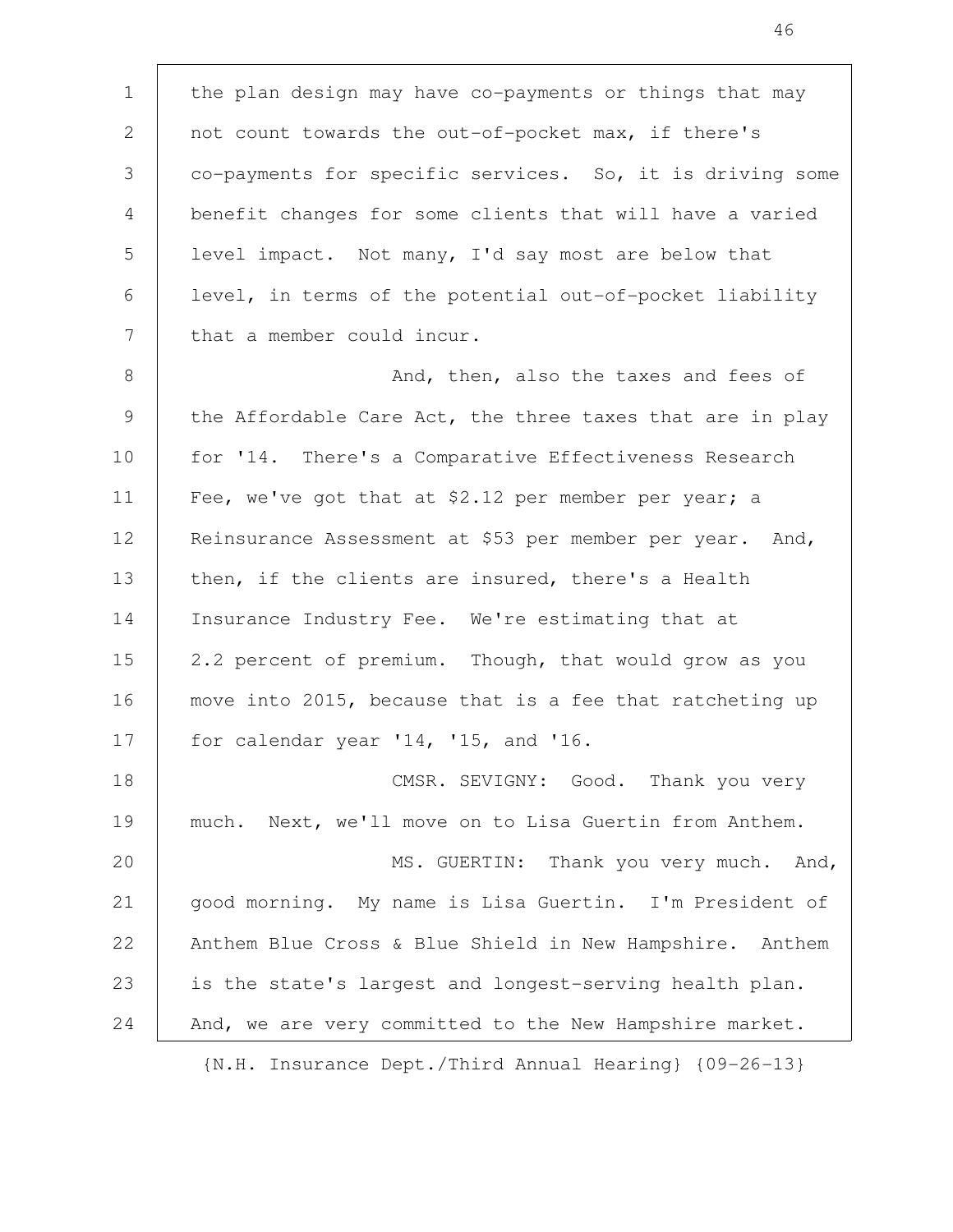As I believe you saw reflected in the information that was shared by the folks from UMass, we are the only insurer that is currently serving all segments of the commercial market. So, that's Large Group and Small Group, self-funded groups, seniors, and the individual market as well. And, as it turns out, our Exchange participation for 2014 is no exception. We are the only insurer who will be offering plans on the Exchange for 2014. Like last year, the first two questions asked us to talk about what we assumed about unit cost, utilization, and mix when we set our rates, and then what actually happened. So, for simplicity, I will answer those two questions together. Overall, when we set our premium for 2012 and the first half of 2013, we assumed that trends in the aggregate would go up slightly from long-term averages, primarily because we thought we would begin to see some utilization rebound. As you'll recall, we reported at this hearing last year, the economic downturn has clearly impacted and reduced utilization. People were getting fewer services. And, we thought that would begin to move up in this rating period, because, with trends, inevitably what goes down, does come back up. Specifically, we thought we would see 1 2 3 4 5 6 7 8 9 10 11 12 13 14 15 16 17 18 19 20 21 22 23 24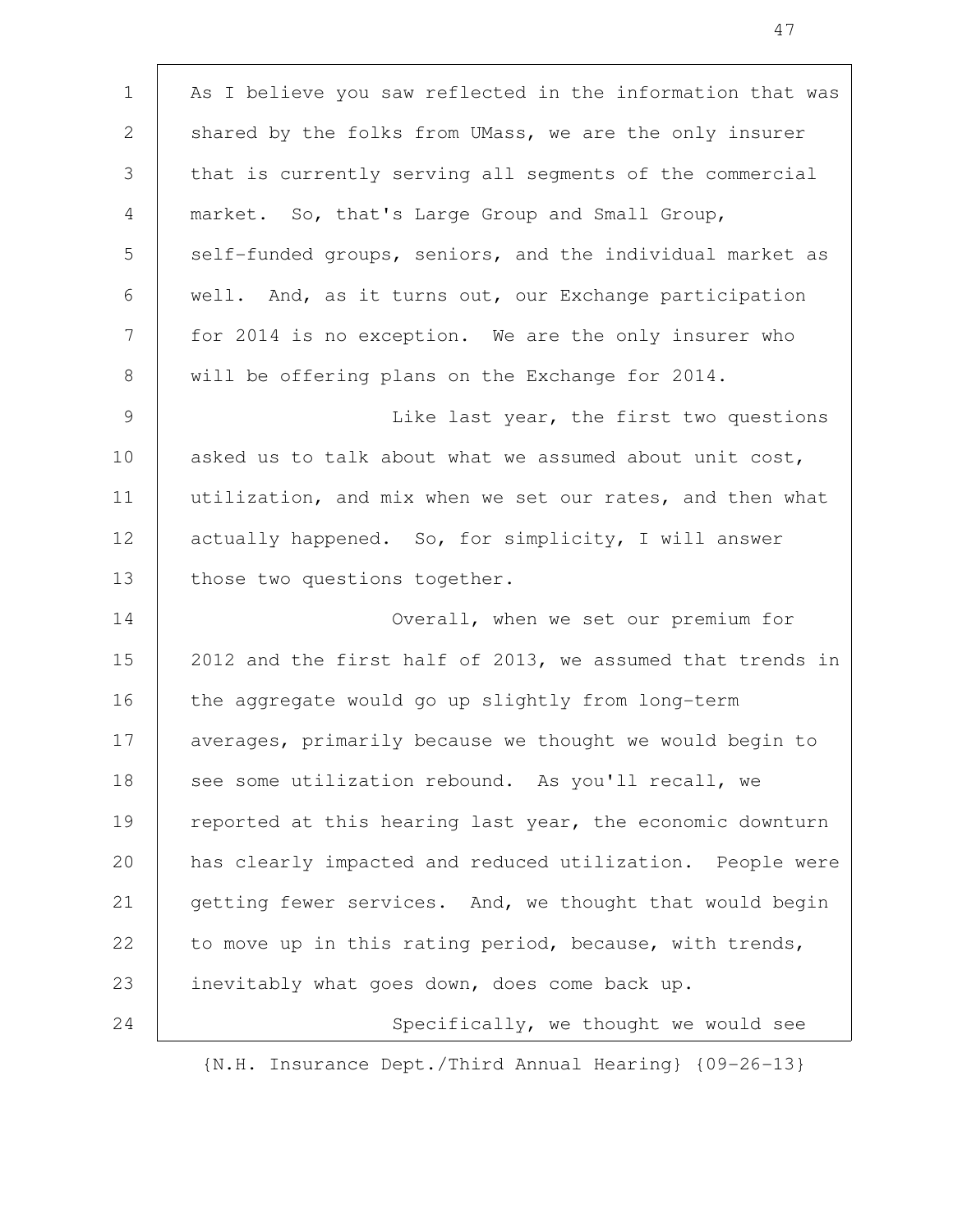that rebound somewhat in outpatient, professional, and pharmacy, because they were very clearly impacted for several years by the recession. For inpatient utilization, which is less sensitive to the economy, we expect the trend would be pretty much be at its long-term average. But, overall, we did think that trends based on utilization would increase. In fact, for 2012 and the early part of 2013, trends came in lower again, with utilization still down across all types of services, except certain professional service categories. And, this did surprise us a bit, as it did many industry analysts. To break that out for you and into categories, when we filed our rates, we, like the other carriers you've heard from, thought that trends based on contracted unit cost increases would improve slightly from long-term averages. So, they would be held a little more tightly than they had in the past. That did occur. And, one of the things that helped in the category of "outpatient services" was the success that we had renegotiating outpatient surgery hospital rates, as ambulatory surgical center use started to pressure hospitals to be more price-competitive. So, that had a positive unit cost impact. 1 2 3 4 5 6 7 8 9 10 11 12 13 14 15 16 17 18 19 20 21 22 23 24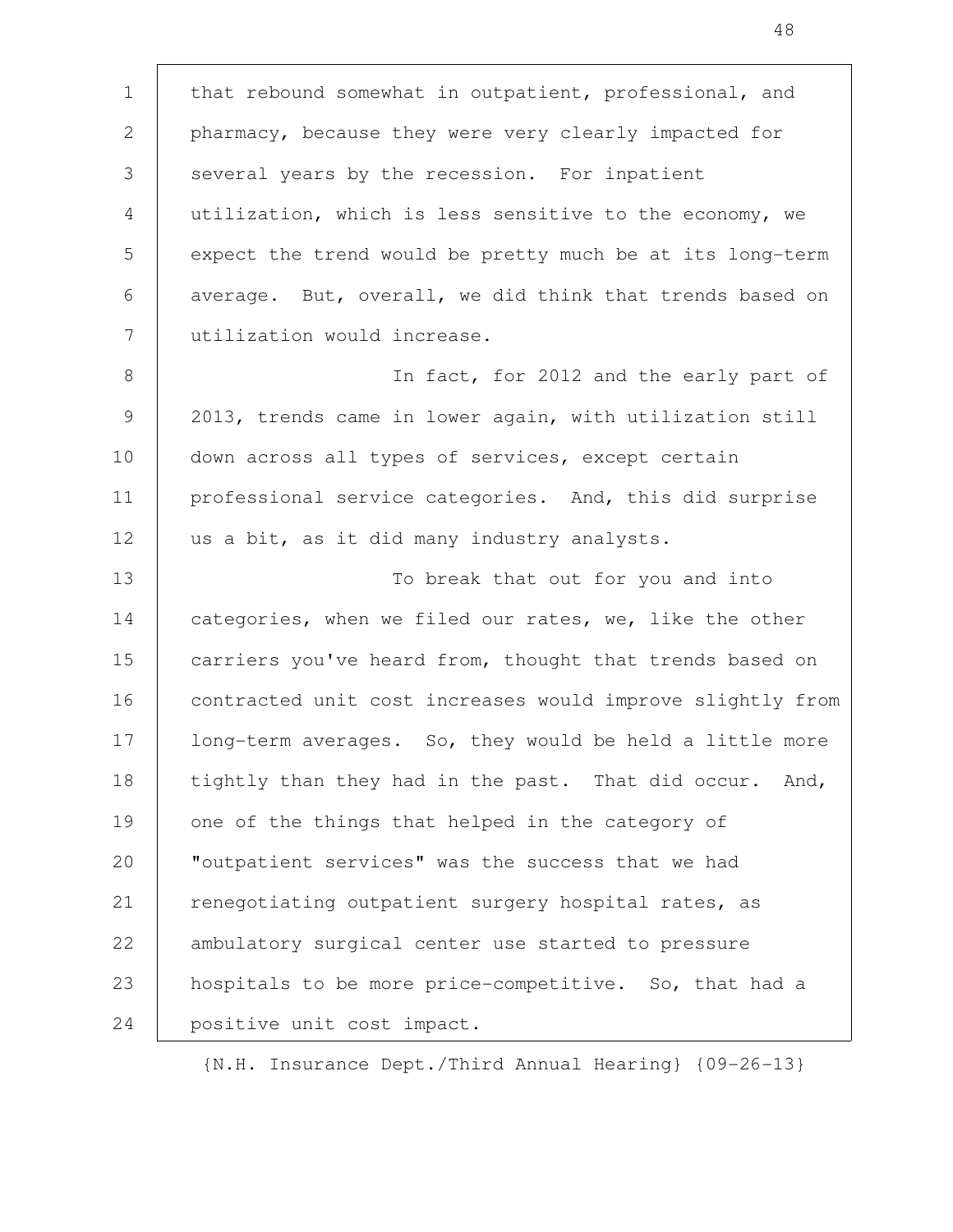We thought that professional or physician unit cost increases would remain consistent with their long-term average. And, they came in just slightly better than that. Pharmacy as well, we thought unit costs there would remain at their long-term averages. We knew that brand-name drug inflation would continue, and the actual trend came in very close to our assumptions there. Overall, our medical and pharmacy trends based on mix were assumed to improve. And, while this, in fact, occurred, it happened a little bit differently than we expected. Pharmacy mix was improved a little more than we expected, because we saw not only a positive impact from some big brand-name drugs going to generic, coming off brand, but we also saw more conversion to generic use by our customers than we expected. On the other hand, medical mix for us improved a little less than we expected, because we saw a drop in lower cost inpatient days, for things like substance abuse and skilled nursing, that was disproportionate to the drop in more expensive, acute care inpatient days. We thought it might also be helpful just to give you, at a summary level, which kinds of care went up the most year over year and which kinds went up the {N.H. Insurance Dept./Third Annual Hearing} {09-26-13} 1 2 3 4 5 6 7 8 9 10 11 12 13 14 15 16 17 18 19 20 21 22 23 24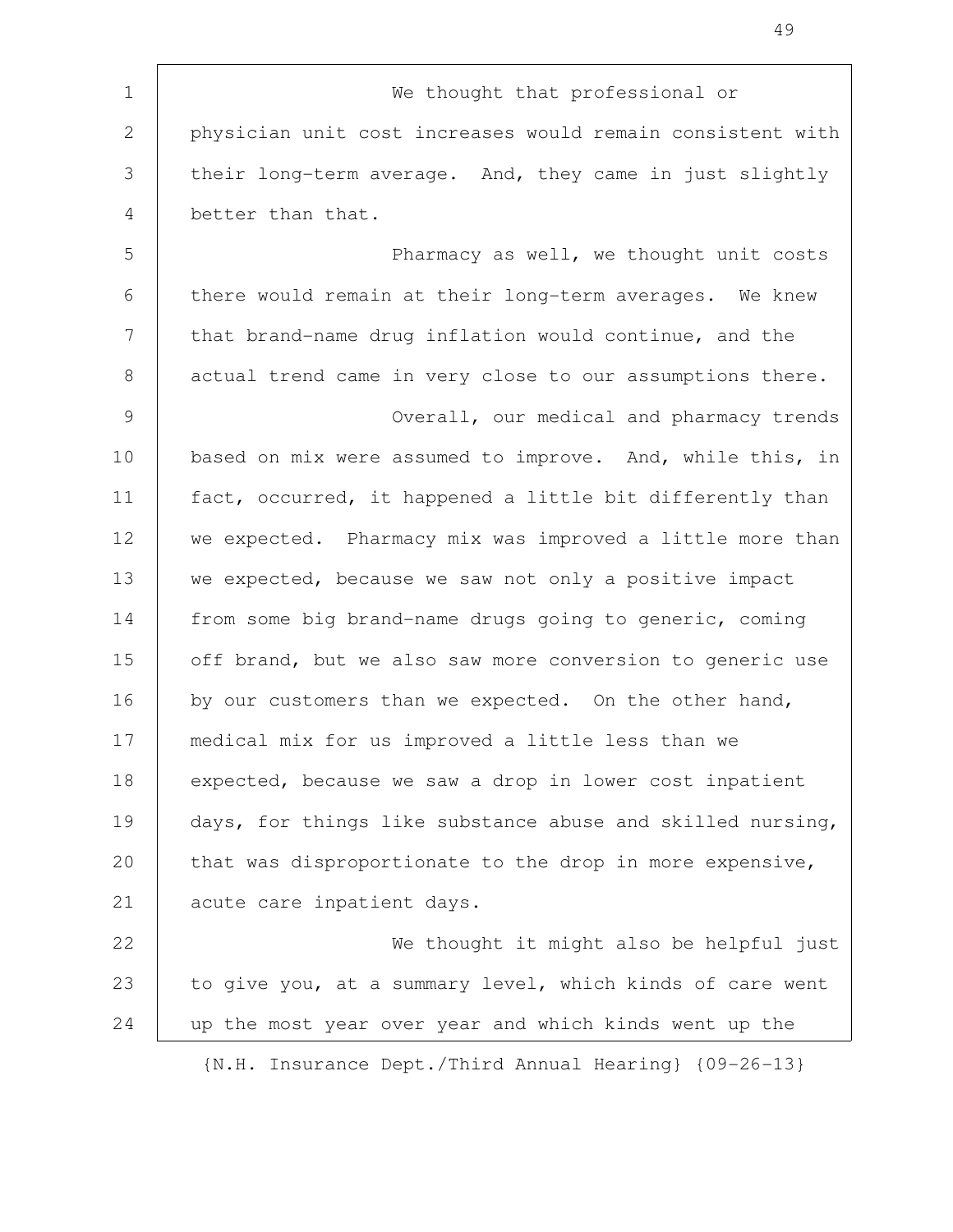least. And, for simplicity here, I'm focusing on our group experience, not our individual experience, which is significantly smaller. Looking at the three types of trend, back to unit cost, mix, and utilization, like some of the other carriers, unit cost, or how much we pay for services, went up the most. And, within that category, drug costs did lead the way. In terms of type of service, the biggest category of cost growth was outpatient. And, specifically, outpatient mix contributed most to that increase. And, at the other end of the spectrum, the smallest increases, or, in some cases, even decreases, were on inpatient and outpatient utilization. I'd like to take just a minute to talk about site-of-service, since it got a lot of attention in the report from the University of Massachusetts. We did see that the migration of lab and pathology services from "outpatient" to the "professional" category continues to produce a favorable result, for outpatient, and, in fact, for the whole entire health care spend in general. We do believe that this can be attributed to the site-of-service plan design, which, as you'll recall, incents members to get lab work done at lower-cost lab location through less out-of-pocket expense for them when they do. Through site-of-service, mix is also 1 2 3 4 5 6 7 8 9 10 11 12 13 14 15 16 17 18 19 20 21 22 23 24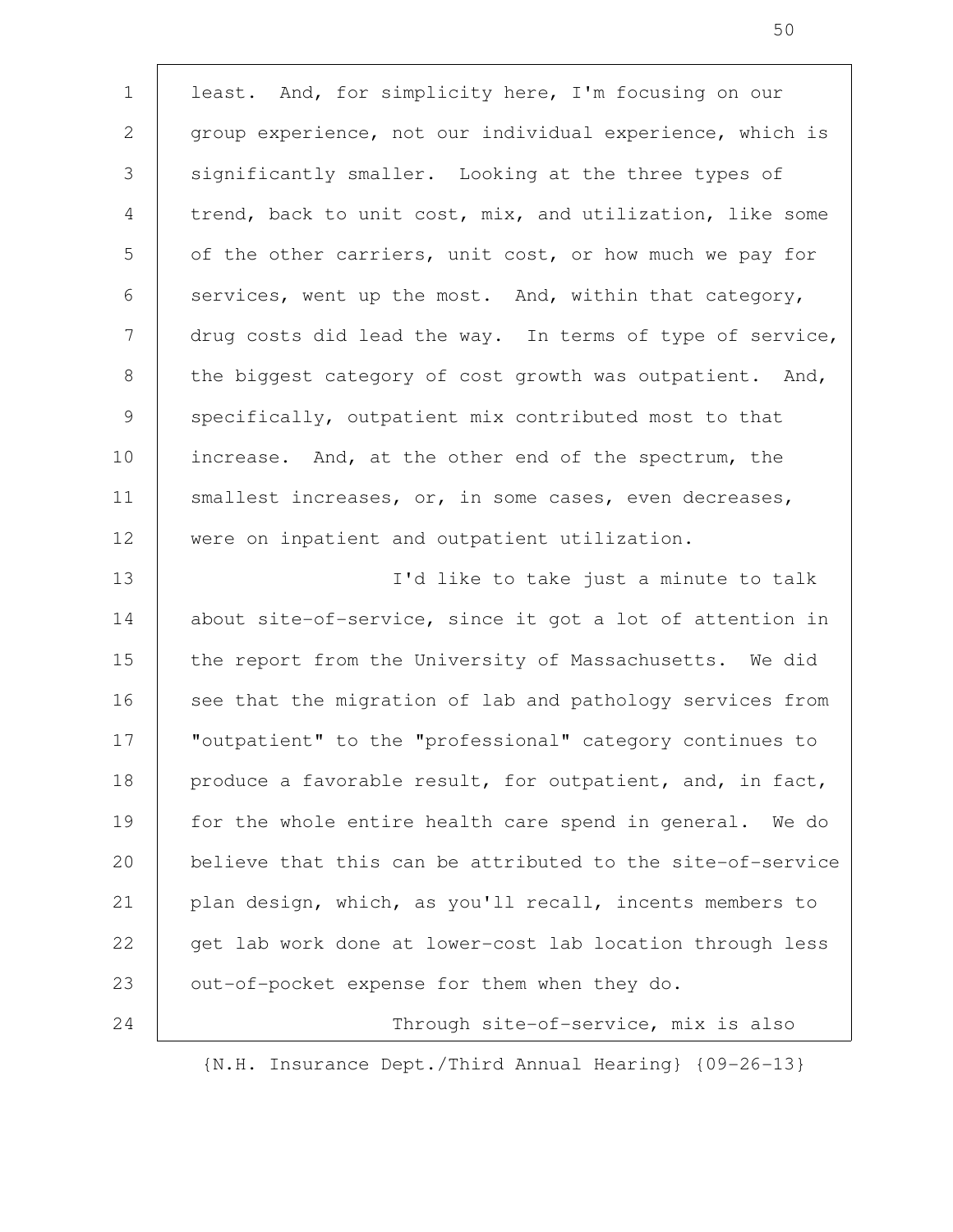| $\mathbf 1$ | favorably impacted as a result of more members using       |
|-------------|------------------------------------------------------------|
| 2           | ambulatory surgical centers for their surgery. And, unit   |
| 3           | cost sees a positive impact as well, because we've had     |
| 4           | success renegotiating outpatient surgery hospital rates as |
| 5           | a result of that ASC utilization increase.                 |
| 6           | So, I think those things illustrate how                    |
| 7           | this benefit design, although it certainly gets some       |
| 8           | negative attention in the Report, has really had a         |
| 9           | favorable impact on cost in multiple ways.                 |
| 10          | Question 3 asks us to comment on                           |
| 11          | strategies or innovations that have been implemented that  |
| 12          | help control premium cost increase or trend. And,          |
| 13          | overall, we continue to focus on delivering a              |
| 14          | comprehensive set of high-value programs that help ensure  |
| 15          | medically necessary care is delivered at the right         |
| 16          | setting, without adding unnecessary administrative burden  |
| 17          | or expense. And, in aggregate, we do know that these       |
| 18          | programs are effective in helping to control the rate of   |
| 19          | increasing costs over time. So, that includes some of the  |
| 20          | mainstay programs, like hospital utilization review, and   |
| 21          | prior off programs. And, in those areas, we've added new   |
| 22          | programs, like the OrthoNet Program, for physical and      |
| 23          | occupational therapy, which are helping to manage costs    |
| 24          | for those spend categories. Quality programs, like         |

 $\mathsf{T}$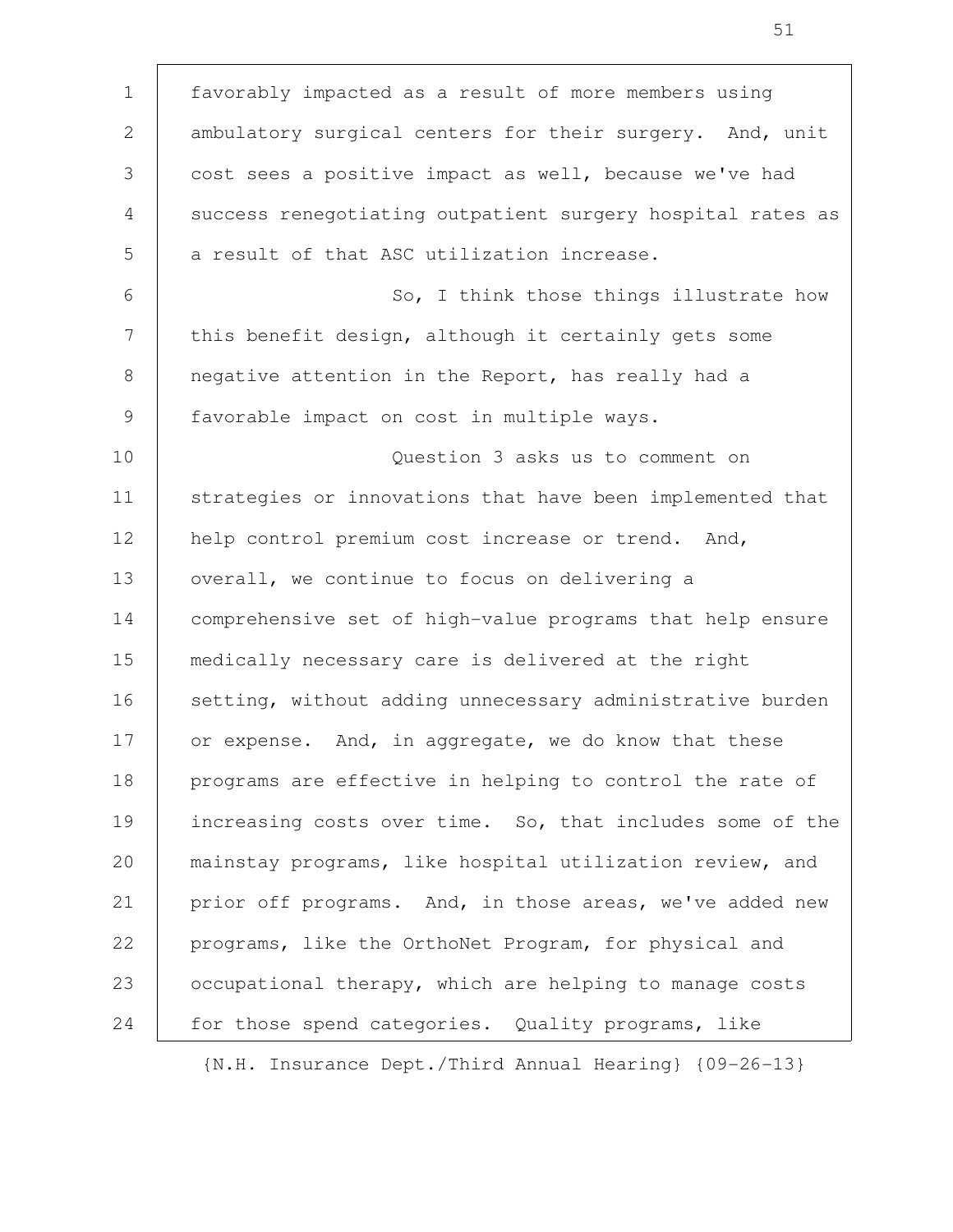radiology management, health anticipated safety, as well as in control costs, neonatal intensive care management help ensure the appropriate level of care and smooth discharge planning for high-risk newborns. We call 100 percent of people when they are discharged from the hospital. And, preventing unnecessary re-admissions remains a very important focus area for us. We have a program called "My Health Advantage", which actually improves treatment that patients receive by identifying and closing any gaps in their care using market meeting technology. And, then, we have a very broad set of programs under our 360 Degree Health Program that provides support wherever our members are on the health continuum, through complex care management, as well as wellness and other types of education. So, those things are collectively extremely important. But I believe one of the most important initiatives that we have underway is in the area of payment innovation. And, we're really proud that, since 2011, we've made some extensive progress in this area. We now have 16 of our 26 in-state hospitals participating in our Quality Hospital Incentive Program; that's up two hospitals since I was here last year. Our {N.H. Insurance Dept./Third Annual Hearing} {09-26-13} 1 2 3 4 5 6 7 8 9 10 11 12 13 14 15 16 17 18 19 20 21 22 23 24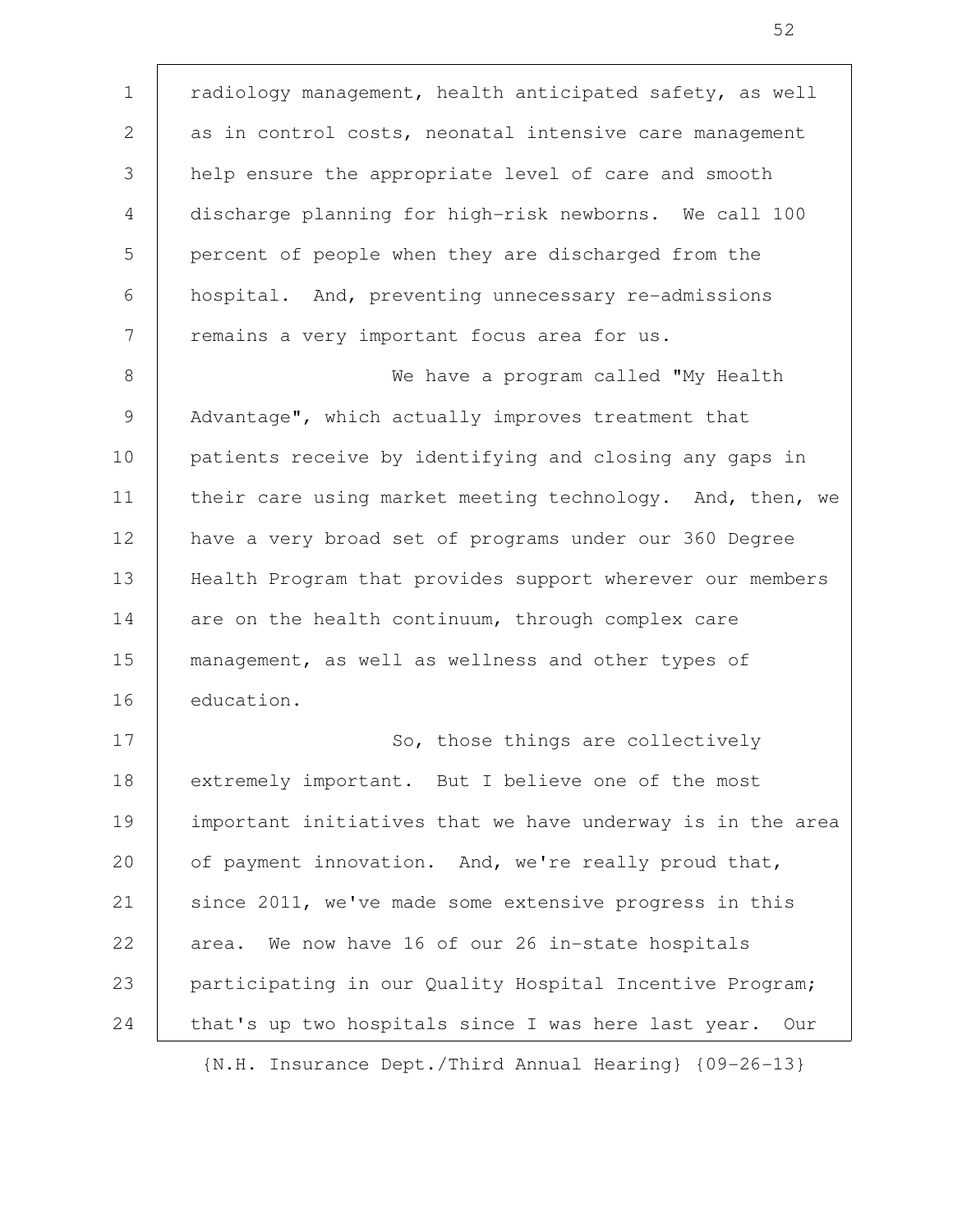Anthem Quality Insights Program is in place with over two-thirds of primary care physicians in our network. Our ACO arrangement with Dartmouth has been extended through 2014 and is producing very positive results. This is a true risk-sharing arrangement that covers approximately 20 percent of the providers in New Hampshire. And, we continue to have discussions with other large systems about putting ACO arrangements in place. You heard in the UMass Report that one of the challenges that was identified by stakeholders is the difficulty that providers have, even if they want to get involved in risk arrangements, it can be very hard to have the infrastructure necessary to do that. And, that's where our new Patient-Centered Primary Care Program I believe is so important. As promised last year, this was rolled out in January '13 to primary care practices statewide. This provides those practices with the resources they need. So, that is the data, the tools, and the financial incentives to help those practices transform into true Patient-Centered Medical Homes. And, it rewards those providers whose efficiencies and outcomes meet both cost and quality levels. To date, nearly 40 percent of the PCPs in our network are participating in either an ACO 1 2 3 4 5 6 7 8 9 10 11 12 13 14 15 16 17 18 19 20 21 22 23 24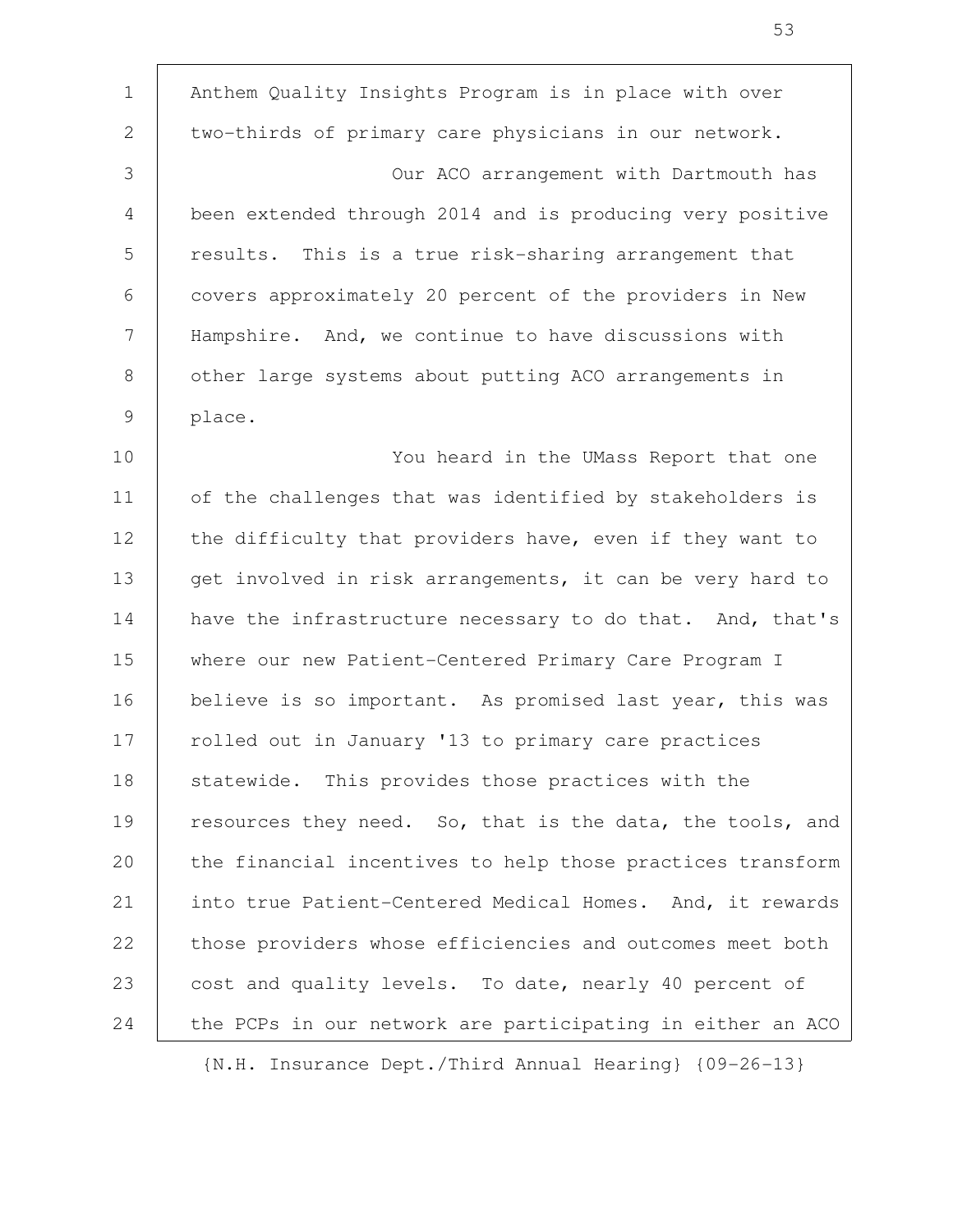arrangement or this Patient-Centered Primary Care Program. And, we expect this program will not only improve quality outcomes and patient satisfaction, but we do forecast that it will save New Hampshire millions of dollars in health care spend between now and 2016. The last question asked us to comment on the impact of the Affordable Care Act, on actual experience in 2013 and the expected impact in 2014. And, as we know, overall, the ACA does create some upward pressure on our required premiums, in the form of benefit enhancements, risk pool deterioration, as well as some new taxes and fees. Depending on the market, the impact of the ACA, in 2013, is between 1 and 3 percent of premium. Beginning in 2014, the impact of guaranteed issue will be more apparent, as will additional taxes and fees that are associated with ACA and the Exchange marketplaces. The group market impact for 2014 we forecast will be between 3 and 5 percent. The individual market is closer to 50 percent, let's say 30, 40, or 50 percent impact, driven by the claims of the previously uninsured, and those in the high-risk pools coming into the pool that's used for rating the individual market. In response to these impacts, we 1 2 3 4 5 6 7 8 9 10 11 12 13 14 15 16 17 18 19 20 21 22 23 24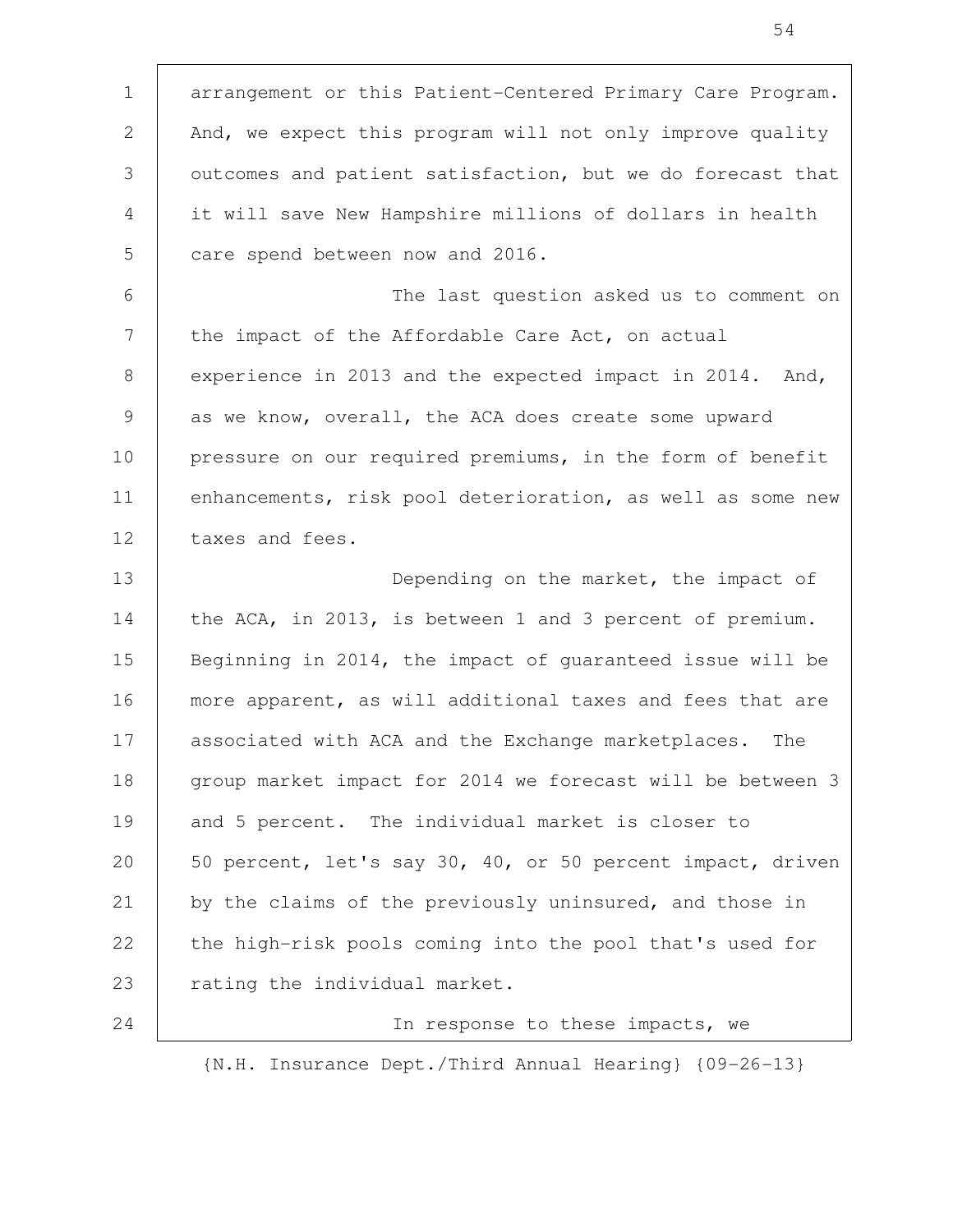continue to seek out lower-cost alternatives to achieve affordability, without sacrificing quality. And, I'll look forward to discussing some of those during the panel. Thank you. 1 2 3 4

CMSR. SEVIGNY: Good. Thank you very much, Lisa. We have a few questions for the panel this morning. And, Gorman, that's working with Tyler, are also going to chime in with some of their -- some of their questions. What I'd like to do is to  $-$ - pardon me  $-$ - is to open up the questioning, and then ask one carrier in particular to take the lead on particular questions, and others can chime in as well. 5 6 7 8 9 10 11 12

But let me start with provider payment reform. In general, unit cost continues to get most of the attention as one of the primary drivers of overall health cost increases in New Hampshire, and, frankly, all across the country. Do you think the New Hampshire Insurance Department, or other state agencies, for that matter, should be involved in regulating provider payment policies? And, what I'd like is if Anthem could take the lead on that question, please. 13 14 15 16 17 18 19 20 21

MS. GUERTIN: I would agree with you wholeheartedly that this is one of the most important things, and I think we all recognize that. Throughout 22 23 24

{N.H. Insurance Dept./Third Annual Hearing} {09-26-13}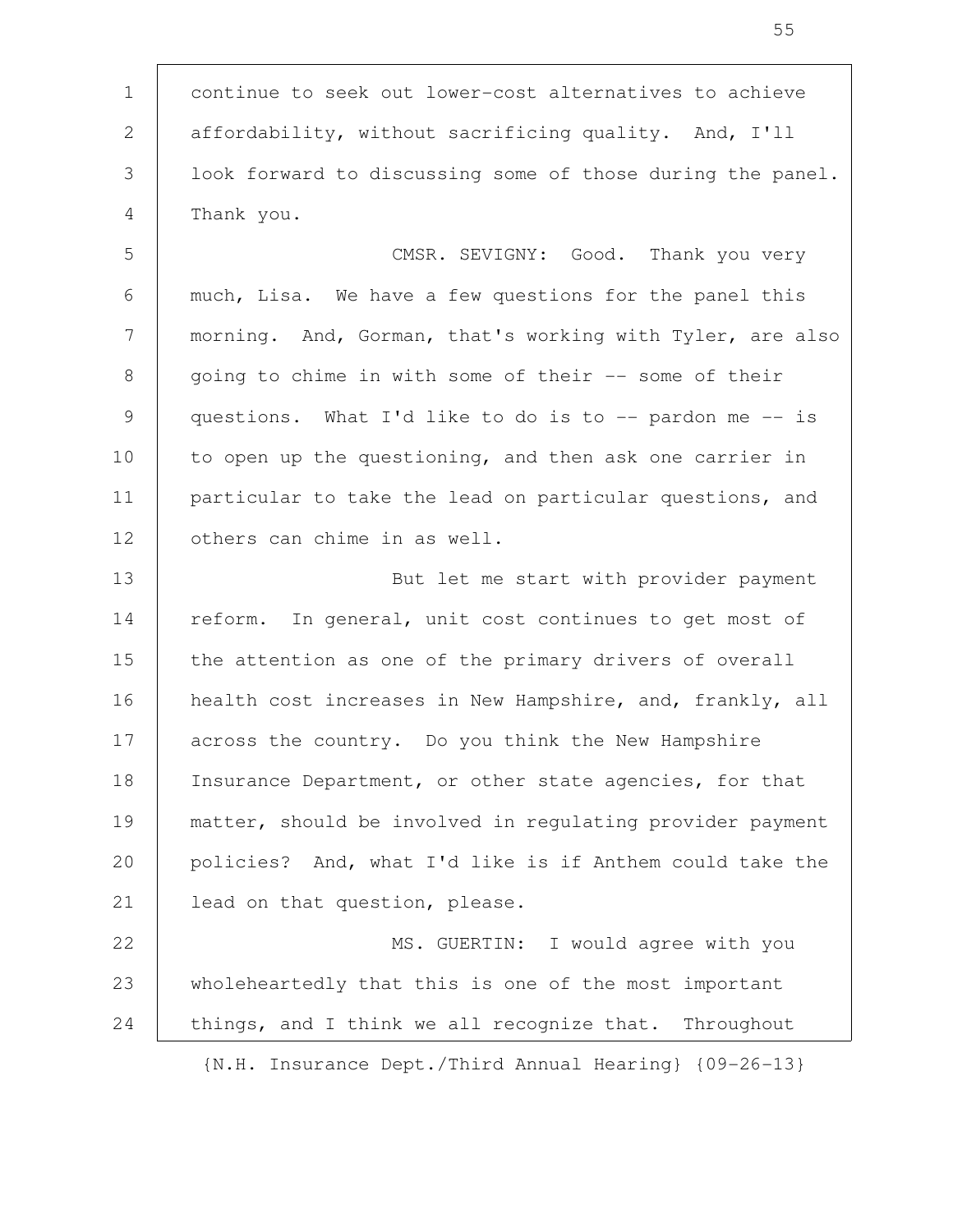health care financing and delivery, I think the fee-for-service world that we've been operating in is not helping our cost challenges. And, I think we're all anxious to get to a point where we have different payment methodologies in place, not just from a carrier perspective, but I hear from that the providers in the system as well. I hope that the Department can enable that. I have not thought about a scenario that would have that being regulated. I think that we are very good in this state at convening, we have a number of different organizations that bring various stakeholders in health care together to talk about constructive -- constructive ways to achieve our common goals, and, in some cases, our conflicting goals. And, I see Jeanne Ryer there in the audience, and, certainly, the work of that group is a great example. So, I'm not trying to dodge the question. I have never thought about a regulatory -- some way that it might be regulated that I think would accelerate our progress in this area. And, I'm not sure if any of my colleagues up here feel differently. MR. NGUYEN: I would definitely agree 1 2 3 4 5 6 7 8 9 10 11 12 13 14 15 16 17 18 19 20 21 22 23 24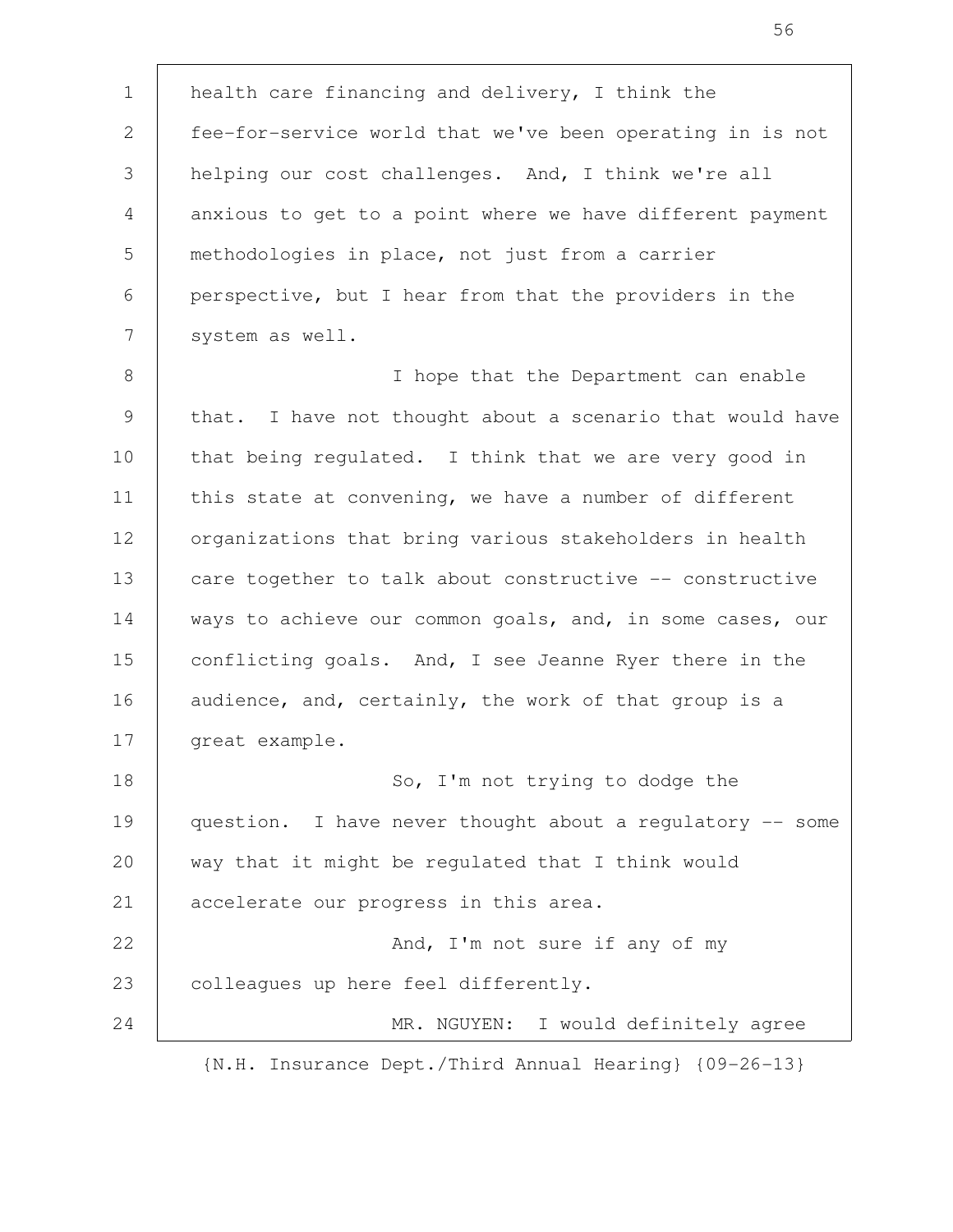with Lisa. There might be things that the Department can help to move in that direction. I think the trend is already moving in that direction. Elevate Health is a good example. So, that is a very good example that the environment is already changing. MS. GUERTIN: And, actually, one other thing I probably should have referenced. I talked about Jeanne's work with her group. The fact that we've worked hard, you've worked hard, to get to the point where we have that all-claims  $-$  all-payer claims database, to me, it becomes one of those foundational things that allows us to really understand what's going on and to be able to look across the system. So, I think leveraging the work we've already done and some of the requirements that have already been put in place has a lot of upside opportunity. And, I think about, again, that, more than any new specific regulation that might -- might help us. CMSR. SEVIGNY: Good. Thank you, Lisa. And, believe me, I wasn't suggesting that the Department get involved in regulating provider payments. MS. GUERTIN: Maybe I was just being paranoid. (Laughter.) CMSR. SEVIGNY: But we're the first ones 1 2 3 4 5 6 7 8 9 10 11 12 13 14 15 16 17 18 19 20 21 22 23 24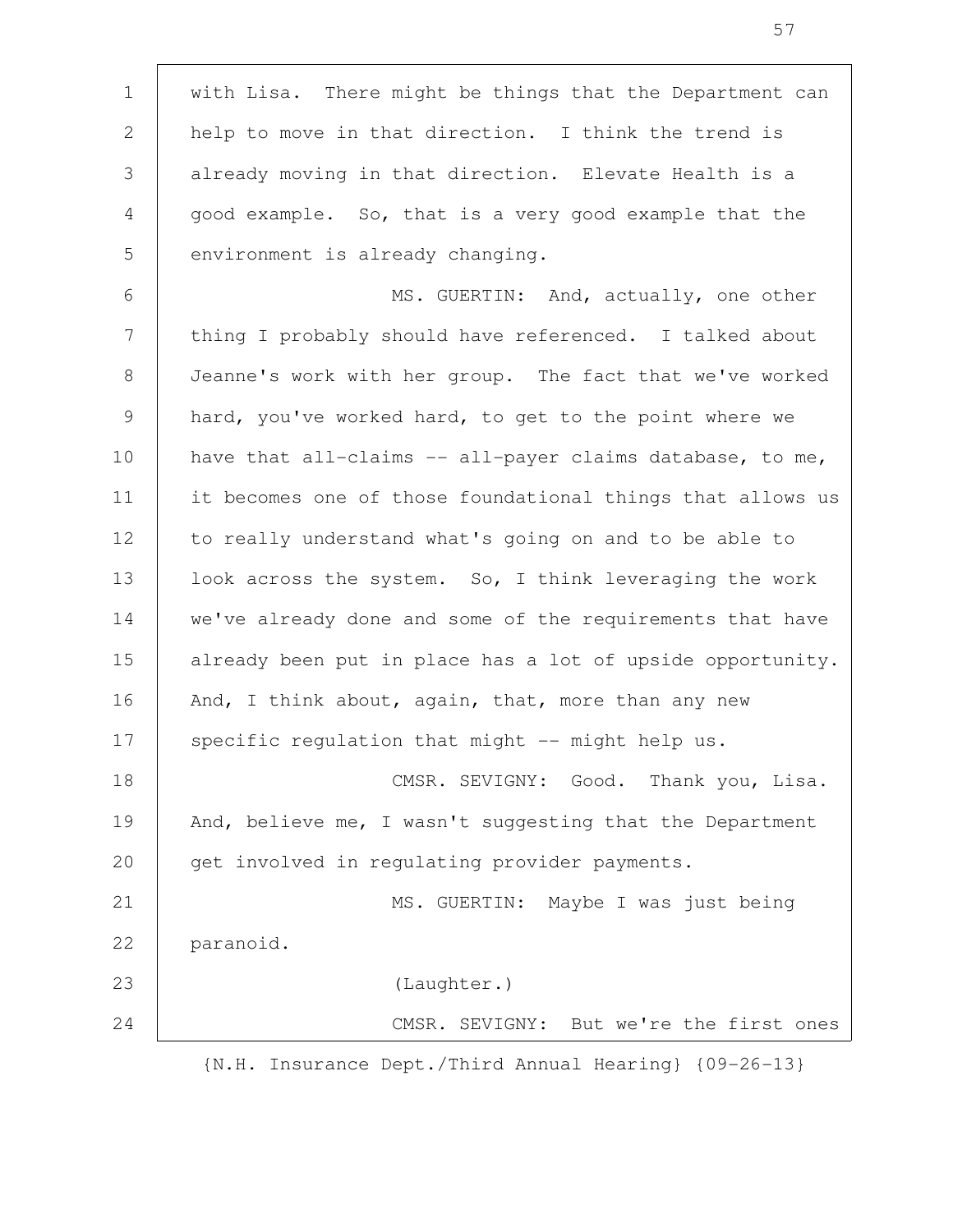to get the questions. I can't tell you how emails, calls, etcetera, that I have received over the past two or three weeks now, where we don't have any authority to do anything, yet, we're looked at for  $-$  to do something. So, I thought I'd at least ask you to weigh in with what your opinions are with regard to that. Does anybody want to chime in on that comment? MS. GORMAN: I have comment. CMSR. SEVIGNY: Yes, please. MS. GORMAN: So, we all agree that the provider payment reform is a solution that the nation is gearing towards. But that is a long-term solution. And, what I just heard is 5 to 6 to 7 percent unit cost increases that are going to be expected in 2013 and moving forward. Is there any short-term solutions that you can think of? Because, again, we've hit reform in Massachusetts, we're doing provider payment reform. It's been going on for a few years. We are not seeing it yet, and it's going to be a while until we do. So, is there any comment that you can make in regards to that? MR. GILLESPIE: Commissioner, if I might? Just, again, this conversation comes up lots of different places in the nine states that I cover. And, I {N.H. Insurance Dept./Third Annual Hearing} {09-26-13} 1 2 3 4 5 6 7 8 9 10 11 12 13 14 15 16 17 18 19 20 21 22 23 24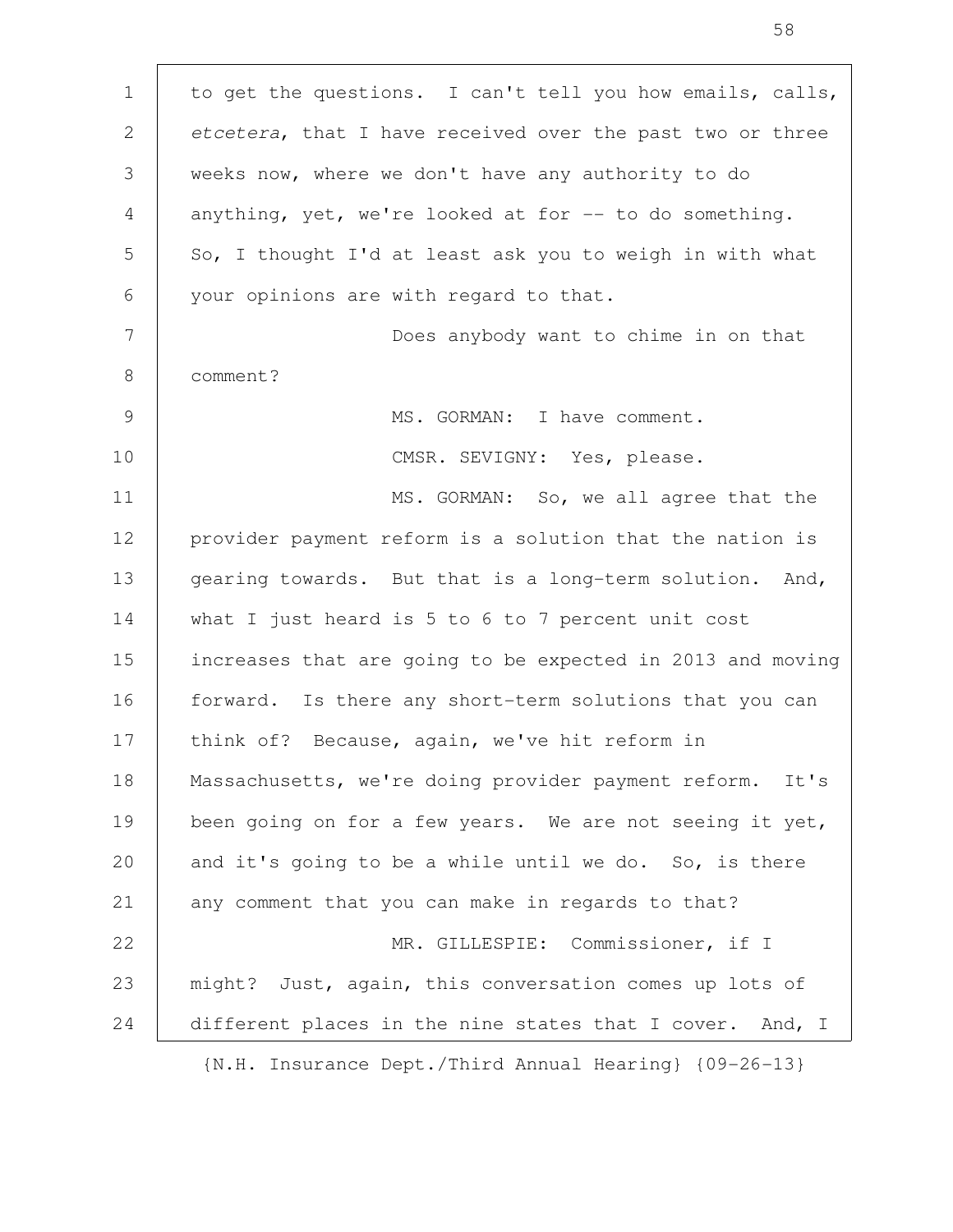don't believe that there is a quick fix. And, as my colleagues had just mentioned, we're all engaging in provider payment reform. Here, at Cigna, we've been engaged with Dartmouth-Hitchcock since 2008 in a collaborative accountable care arrangement, and with the Granite Health Network for over a year. But this is like turning a battleship nationwide. And, I don't know if there is any quick fix, respectfully. And, again, the question comes up, particularly, when I talk to state officials, local officials, about how they're going to leverage local costs, and do they bid it this way or do they deal with the broker that way, and how do they, you know, self-funding insured? The best way to lower costs over the long term is to improve the health and wellness of your employees, whether you're a public employer or a private employer. And, one of the things about the Freedman Report, that I thought was an excellent example, was the Hitchiner Manufacturing, which was pointed out here as creating a culture of health and wellness for their employees. They're a Cigna customer. And, we have a self-funded arrangement with them. And, they've got lots of skin in the game. And, they're doing a lot to 1 2 3 4 5 6 7 8 9 10 11 12 13 14 15 16 17 18 19 20 21 22 23 24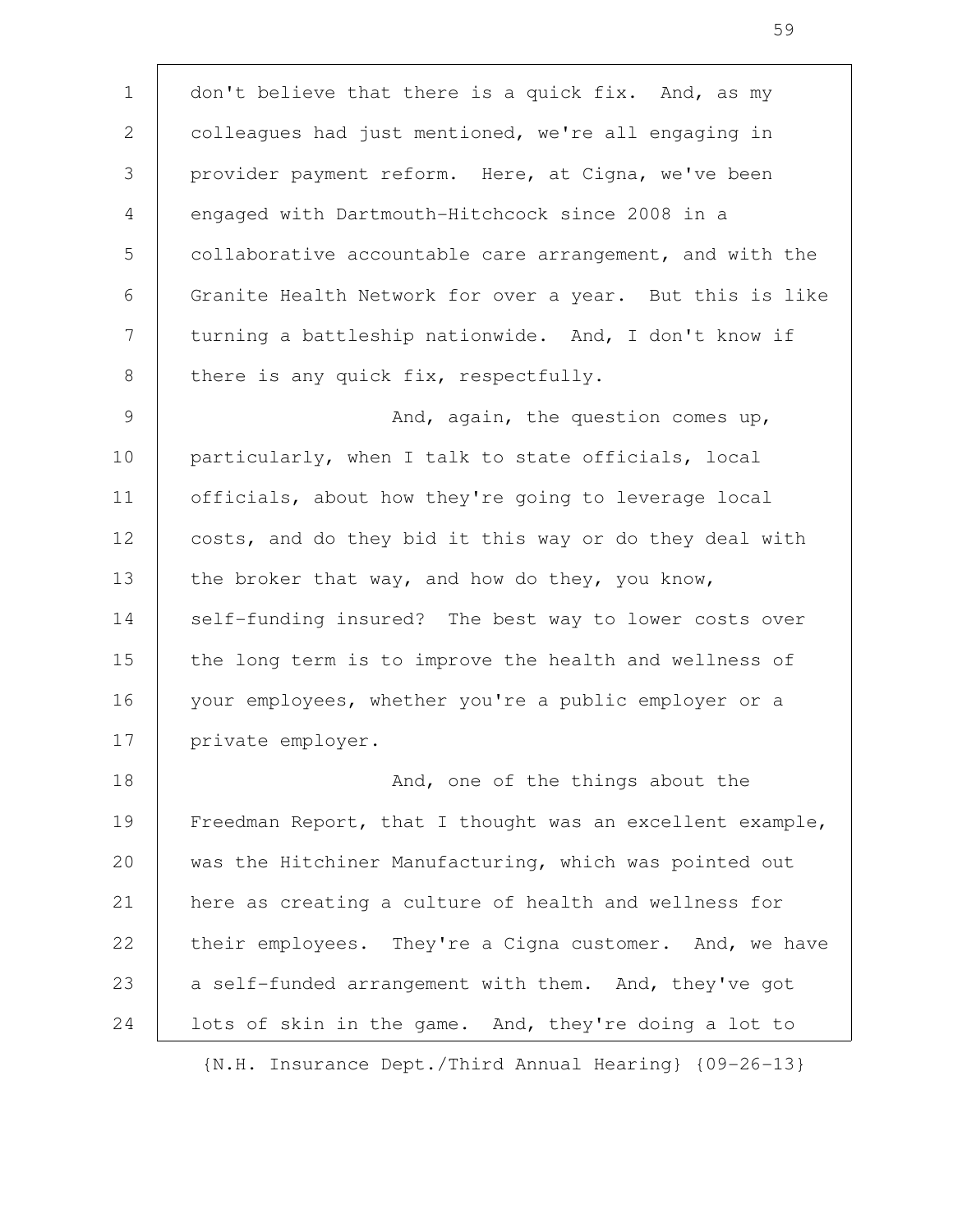improve the health of their employees. And, I would submit, over the long term, that's the best way to reduce costs. MS. GUERTIN: If I can just follow on? I think I may be slightly more bullish on it. You know, I know that there's no "quick fix" or "magic bullet" in health care. We know that. But we've already got 40 percent of our delivery system enrolled in some sort of either ACO or the Patient-Centered Primary Care Program. So, that's really significant. Patient-Centered Primary Care just rolled out at the start of this year. And, one of the reasons I think it's so important is ACOs are powerful, but not everyone is a Dartmouth-Hitchcock. And, so, it was really important to find a way to bring the benefits of payment reform to the smallest practices. The Medical Home Pilot that took place around the country, and especially here in this state, have really very impressive results; on better outcomes, happier patients, lower costs, fewer ER visits. And, so, it was really important to figure out how to take that very quickly from a pilot mode to something broader. So, I do think we will see results. Again, I don't want to say that this is going to turn things around completely. But I actually do think it is 1 2 3 4 5 6 7 8 9 10 11 12 13 14 15 16 17 18 19 20 21 22 23 24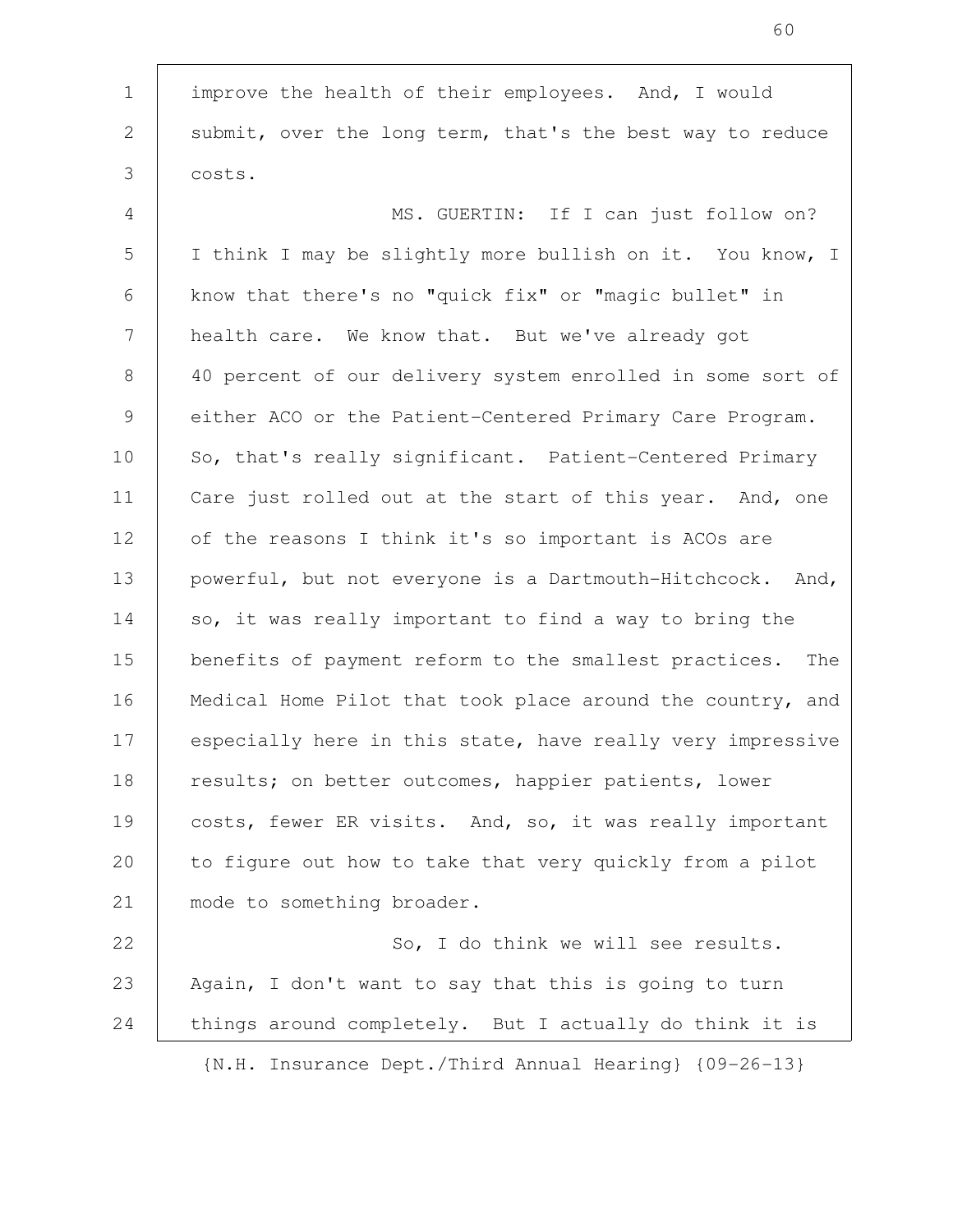going to start showing results soon, I think it will also help with primary care access, and will really help those practices to practice the way they wanted to when they went into medicine to begin with. CMSR. SEVIGNY: Thank you. And, that leads me, as a matter of fact, you've really started to answer the next question I was going to ask, both you, Pat, and you, Lisa. And, that was going to be surrounding the payment disparity over certain kinds of procedures. And, one of the more popular ones, I don't know if it's a popular procedure, but ones that we point to, is a colonoscopy. It can vary anywhere from \$1,500 to \$5,000, depending on what facility you go to. And, Lisa, you started to talk about "site-of-service" and that sort of thing, and, Pat, you alluded to some of the agreements you've got. Certainly, once again, the push-back, when it comes to site-of-service or those sorts of things, comes to us at the Department. Do you have any words of -- sage words of advice on how we should handle those? MS. GUERTIN: I don't know? Tu? MR. NGUYEN: No, go ahead. MS. GUERTIN: No, I seriously just don't want to hog the microphone. So, if you'd like to say 1 2 3 4 5 6 7 8 9 10 11 12 13 14 15 16 17 18 19 20 21 22 23 24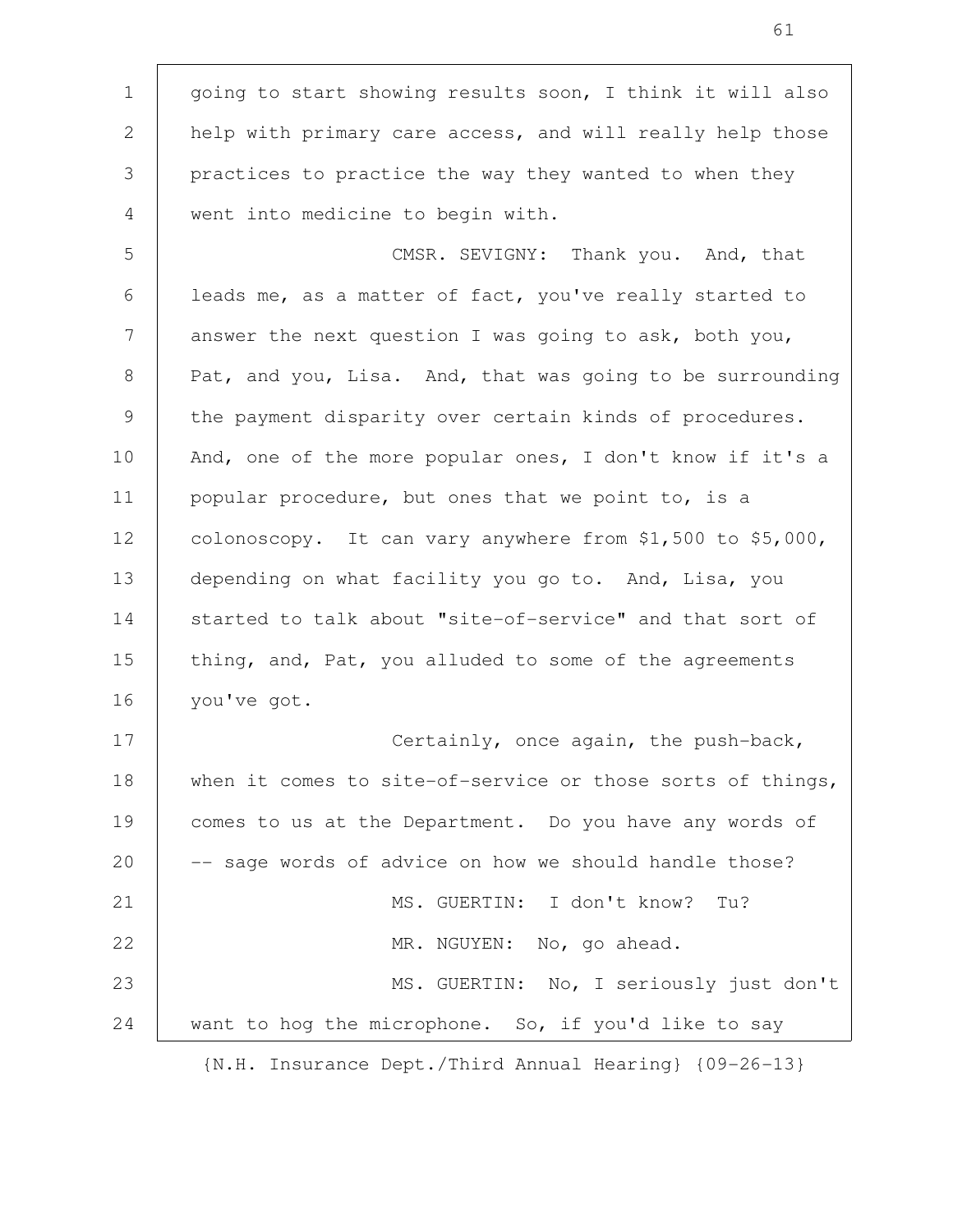| $\mathbf{1}$  | something first, feel free. But I will take that           |
|---------------|------------------------------------------------------------|
| 2             | question.                                                  |
| 3             | MR. NGUYEN: Go ahead.                                      |
| 4             | MS. GUERTIN: Okay. I would just say                        |
| 5             | that we recognize the inherent friction in an approach     |
| 6             | like that. And, I'll relate it back to, again, something   |
| 7             | that the folks from UMass said in their presentation.      |
| 8             | We've already got not only the second highest premiums in  |
| $\mathcal{G}$ | the country, but we are way up on the list in terms of     |
| 10            | size of deductibles. And, so, just increasing those        |
| 11            | deductibles when employers said "I have to do something.   |
| 12            | I need some relief on these premium increases", we knew we |
| 13            | were at the point of no return on these front-end          |
| 14            | deductibles just getting larger and larger. And, so, this  |
| 15            | differentiated cost-share that reflects cost differences   |
| 16            | in the system, and simply passes that through in cost --   |
| 17            | cost-sharing to the member level, was, I think, a very     |
| 18            | necessary and appropriate next step. And, hopefully, in    |
| 19            | my testimony, you've heard about that, how that has        |
| 20            | started to help control costs in all ways. So, unit cost,  |
| 21            | as well as, you know, mix of services, etcetera.           |
| 22            | So, again, I think it is not perfect. I                    |
| 23            | do think, in this world we're in right now, it simply      |
| 24            | reflects the cost structures that are in place, without    |
|               | {N.H. Insurance Dept./Third Annual Hearing} {09-26-13}     |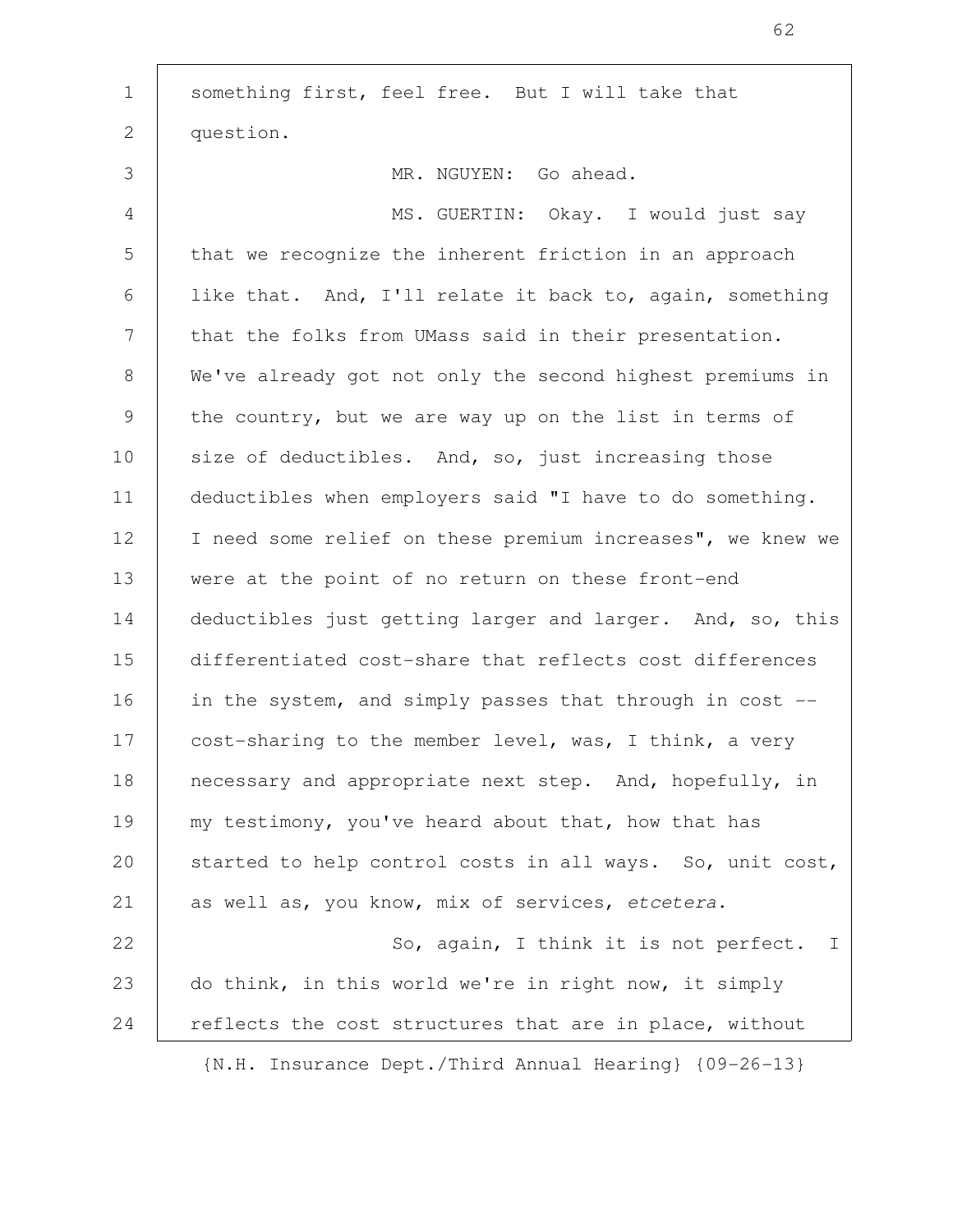judging why they're in place, it simply allows the member to become more savvy to those cost differences, and to have their cost-share follow along. We have expanded it. It is now in our Small Group book of business across the board, because of the positive impact it had on the premiums. And, we add new services. So, you mentioned, you know, the difference in price in colonoscopy. A service like REMICADE, an infused treatment, adding that to the list and moving that into private settings has had a tremendous cost impact in that category. So, I think these approaches, until we can get to a world where payment innovation is fully rolled out, I think they're here to stay for now. And, hopefully, this kind of testimony helps understand why that's true, even though they are imperfect. CMSR. SEVIGNY: Okay. My next question is about provider consolidation. And, I'm going to ask MVP to take the lead on answering that. But, certainly, all of you are going to be welcomed to participate in the response. One of the arguments for provider consolidation is that it promotes efficiency, coordination of care across the system. In your opinion, does provider consolidation lead to a reduction in costs or prices in overall system? 1 2 3 4 5 6 7 8 9 10 11 12 13 14 15 16 17 18 19 20 21 22 23 24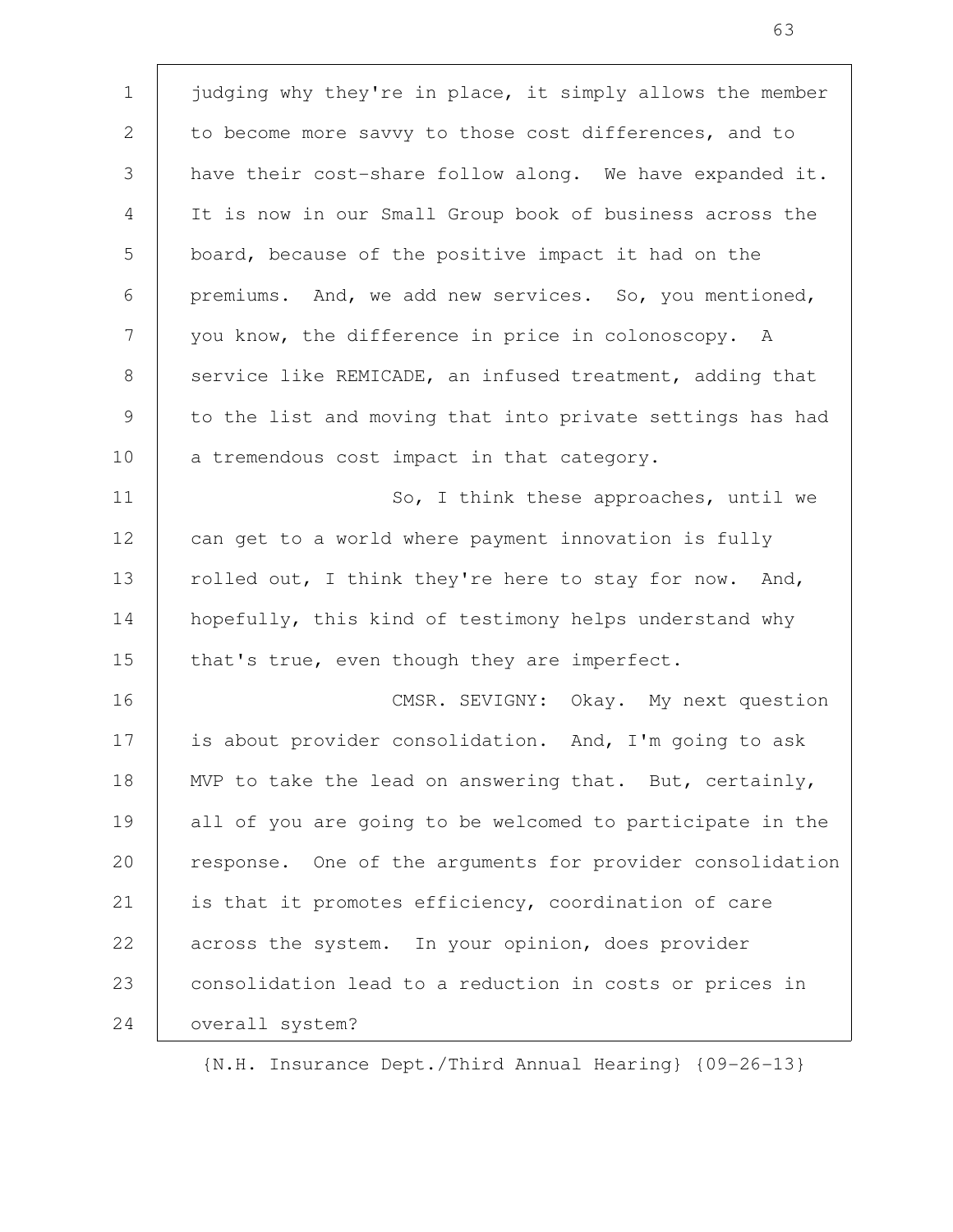| $\mathbf 1$     | MR. LOPATKA: In my opinion, no, it does                   |
|-----------------|-----------------------------------------------------------|
| 2               | not. And, where that -- what's informing that opinion is  |
| 3               | the Massachusetts experience. Where there was             |
| $\overline{4}$  | consolidation, and then there was very comprehensive      |
| 5               | reports that came out. What happens when there's just two |
| 6               | or three big, huge systems? And, what can they do then,   |
| $7\phantom{.0}$ | in terms of the negotiations? And, what kind of leverage  |
| 8               | and power will they have when they're negotiating with    |
| 9               | carriers? It's a mess. So, when the consolidation comes   |
| 10              | in, it improved their ability to negotiate, which means   |
| 11              | higher reimbursement rates. So, that's, in my opinion, on |
| 12              | provider consolidation, where you just have a couple of   |
| 13              | huge systems, does not, in and of itself, decrease costs. |
| 14              | CMSR. SEVIGNY: Yes, Pat.                                  |
| 15              | MR. GILLESPIE: Commissioner, we -- you                    |
| 16              | know, I cover different marketplaces for Cigna. So, we    |
| 17              | see it in lots of marketplaces, where you have mega       |
| 18              | hospital and provider systems. And, as my colleague from  |
| 19              | MVP mentioned, the leverage that they can exert in the    |
| 20              | marketplace is significant.                               |
| 21              | For those of you who have been to                         |
| 22              | Pittsburgh lately, you see it's all-out war between       |
| 23              | Highmark Blue Cross & Blue Shield, and the University of  |
| 24              | Pittsburgh Medical Center. Ads on TV, newspaper ads,      |
|                 | IN H Incurance Dept (Third Annual Hearing) 109-26-131     |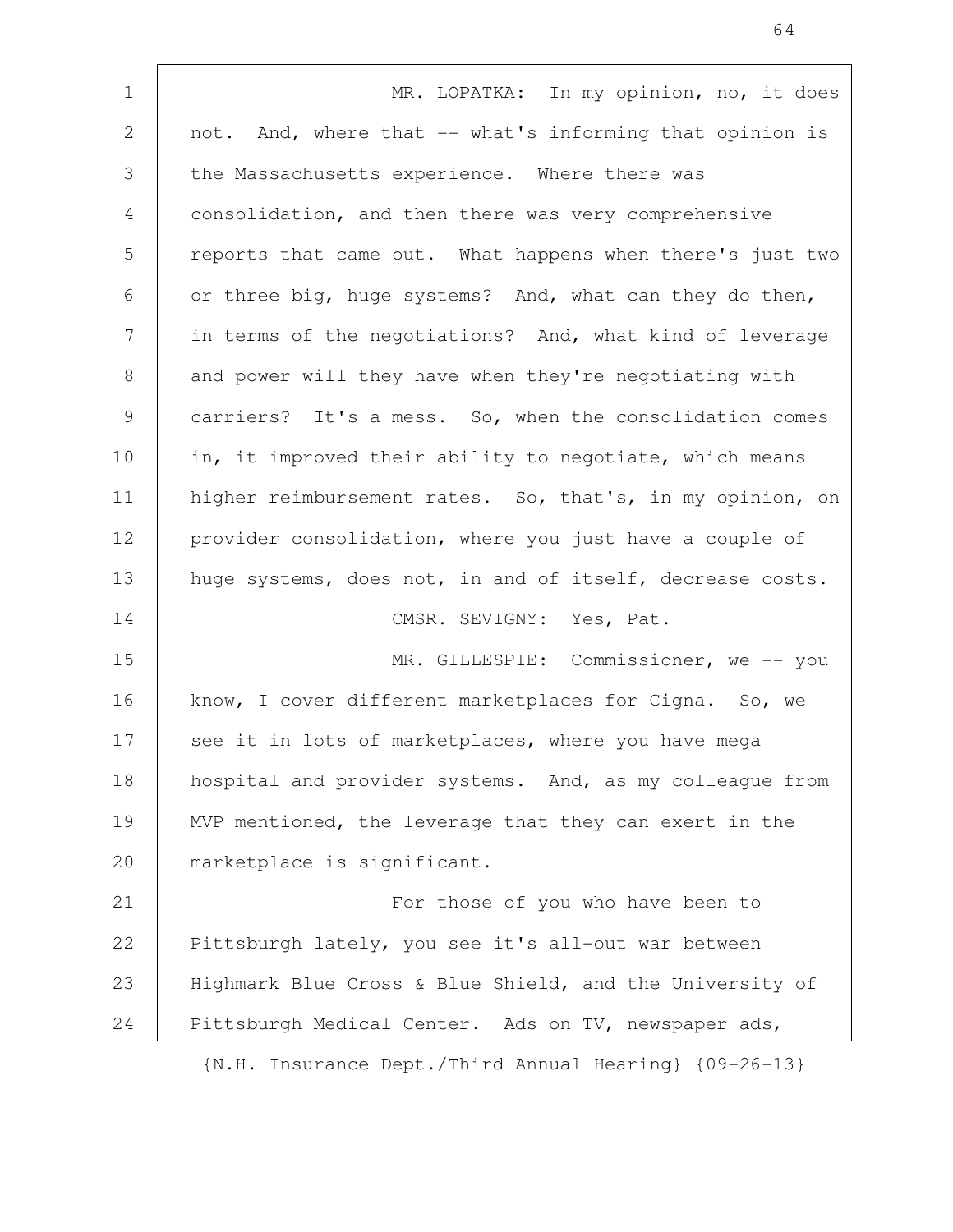legislators, it's, you know, it's a war out there. And, it shows you that customers expect to have certain hospitals in their network. Customers expect to have certain providers in your network when you're selling to them. And, again, as these systems grow, you know, it's additional leverage that they can use against all the carriers, in terms of negotiating. There's also another announcement just in the past week in one of the markets I cover. There are 25 hospitals now banding together in a group called "AllSpire", which is going to cover three states, New York, New Jersey, and Pennsylvania. And, again, they're not looking at an all-out merger. But, the fact that there are so many hospitals now in this new agreement, this new arrangement, it certainly raises antitrust concerns or antitrust questions, we'll say. But, again, just to echo what my colleague has said, when we see, you know, huge facilities, huge branding facilities, the leverage that they can exert in the marketplace is substantial. CMSR. SEVIGNY: Anyone from the Department or Gorman? (No verbal response) CMSR. SEVIGNY: Thank you. Transparency 1 2 3 4 5 6 7 8 9 10 11 12 13 14 15 16 17 18 19 20 21 22 23 24

65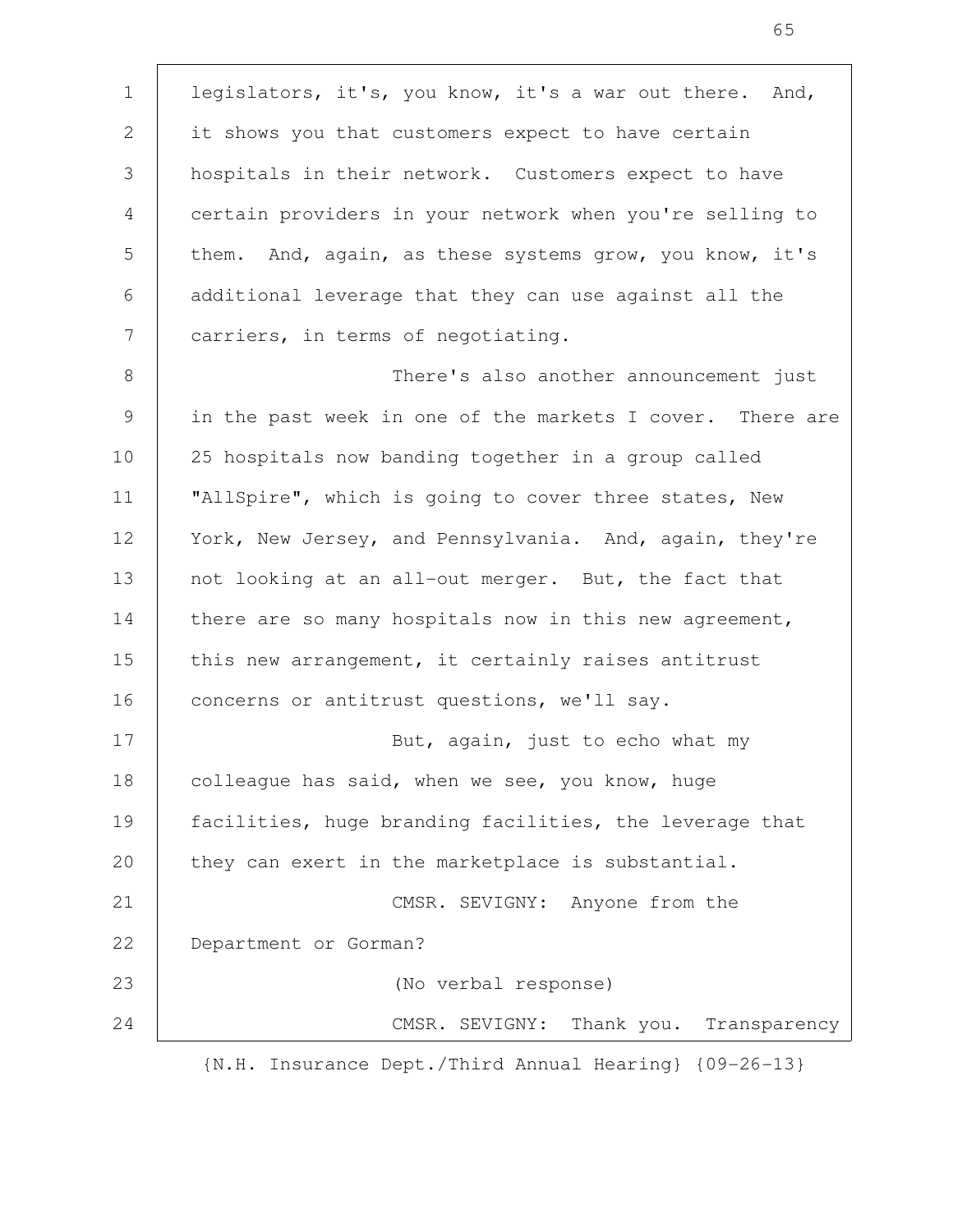of costs, and, for that one, I'm going to ask you, Pat, from Cigna, to respond first. In which areas do you feel that health care cost transparency has the greatest potential for favorably impacting health care trends? And, in addition to that, who should be primarily responsible for improving transparency? MR. GILLISPIE: Can I plead the Fifth on the second one, and just answer the first part of the question? Well, at Cigna, we certainly pride ourselves on transparency. And, we think that informing consumers of cost and quality, so they can make active and informed choices about their care. That's the model that we strive for. And, we've made significant investments nationwide in terms of providing transparency tools for our customers. And, we view that as our role. Because, again, even though New Hampshire, the state, has done so much on transparency, it's not the case in other states and in other markets. And, again, as a national carrier, we believe, to serve all our customers, we've invested in and created national tools. So, for example, in 2012, InformationWeek cited Cigna's costs and qualities tools as one of the Top Ten Innovations of the Year. The American {N.H. Insurance Dept./Third Annual Hearing} {09-26-13} 1 2 3 4 5 6 7 8 9 10 11 12 13 14 15 16 17 18 19 20 21 22 23 24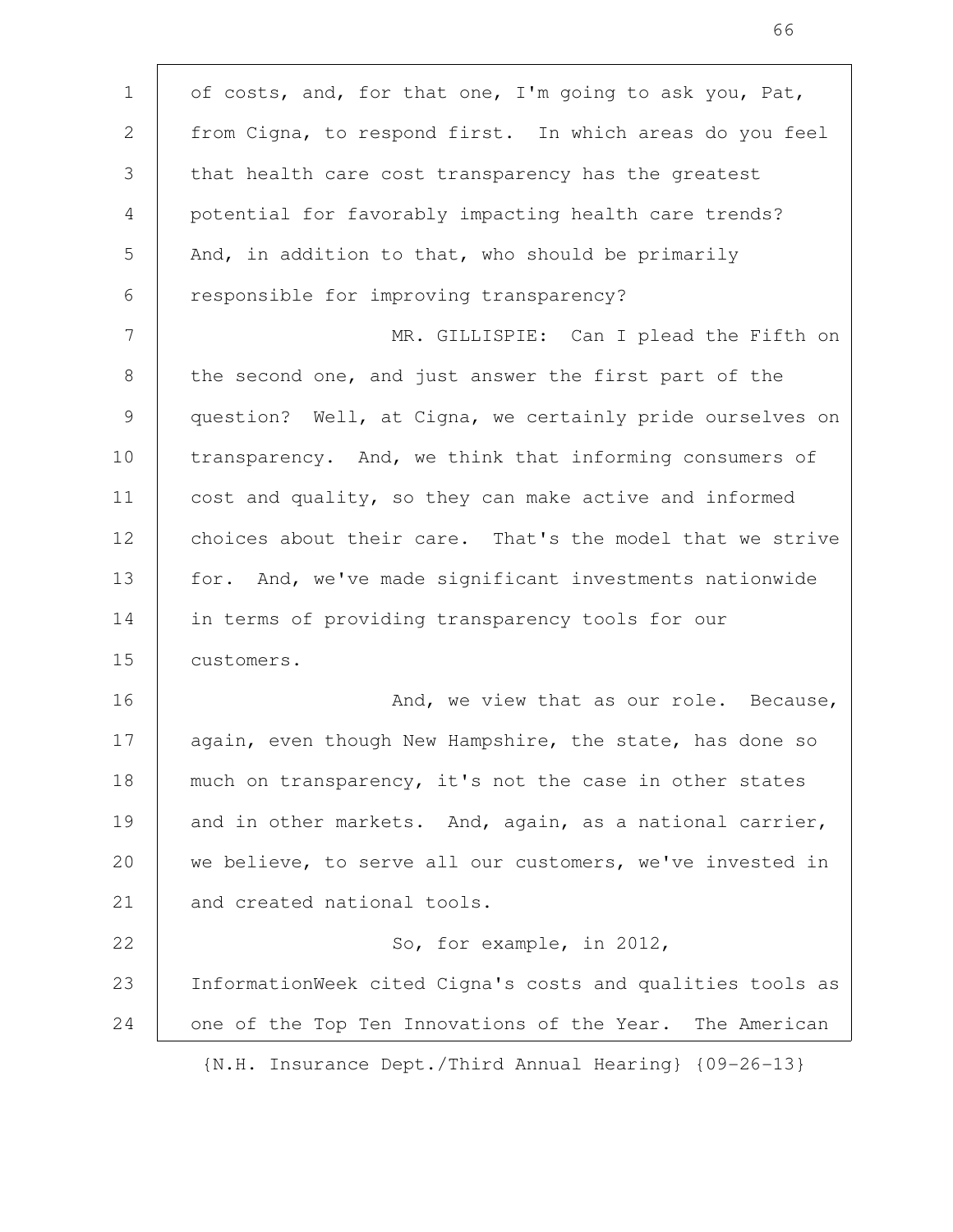Medical Association cited our transparency tools, just this past year, as providing the lowest cost per claim rework among national carriers. Our customer website, MyCigna.com, matches up physician pricing information, facility pricing information, quality information with our Cigna Care designations. We've got information there related to facility and provider for our customers for over 200 common procedures, which represent 80 percent of our claims. And, we match that up to our customer's benefit design. And, if you want to go on line and tour the site and see some of the capabilities, you click on MyCigna.com, and go under "Site Benefits". We've also provided these online tools for mobile applications for iPhones, Android phones. And, we've also got a Customer Service Hotline that operates 24 hours a day/7 days a week/365 days a year. And, again, the goal is to serve our members, and recognize their unique nature, is to provide actual information when they want it and how they want it. And, we help, you know, improve their health and wellbeing that way to fulfill our mission statement. And, we view that as primarily the tool of the carriers. And, that we believe it is fair game for competition that, when we go to compete with Anthem, Harvard Pilgrim or MVP, we demonstrate these online tools, and show our prospective 1 2 3 4 5 6 7 8 9 10 11 12 13 14 15 16 17 18 19 20 21 22 23 24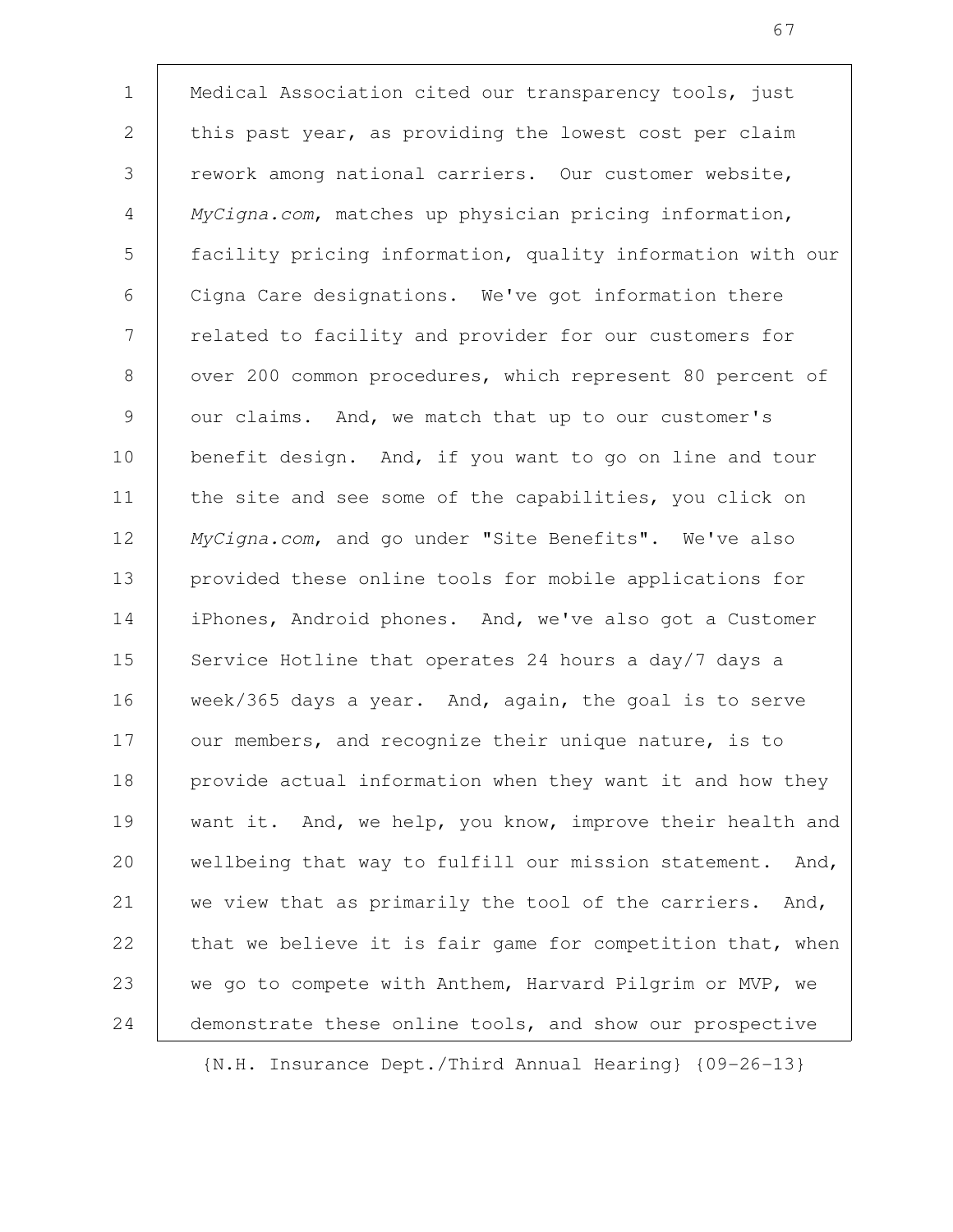customers that we do this better or we believe we do this better than our competitors. And, that's Cigna's approach to sell our value proposition, not just here in New Hampshire, but nationwide. CMSR. SEVIGNY: Good. Thanks, Pat. Anybody else want to comment on that at the moment? MR. NGUYEN: I do want to comment on that one. CMSR. SEVIGNY: Yes, please. MR. NGUYEN: At Harvard Pilgrim, we do, and it's very similar to Cigna, we have the savings programs, where members can go in there and put in certain procedures. And, then, the nurse would recommend them where to go for low cost. And, in return, they would have some kind of incentive, rewards for them to use the tools. We also just recently rolled out now, I know, where the members again can put in, like procedures that they would like to go, because now the deductibles are very high. So, if they can go to a low-cost provider, they don't have to pay more deductible, and, at the same time, less co-insurance. CMSR. SEVIGNY: Thank you. MR. BRANNEN: Pat, what are the incentives for the member to actually use the lower-cost {N.H. Insurance Dept./Third Annual Hearing} {09-26-13} 1 2 3 4 5 6 7 8 9 10 11 12 13 14 15 16 17 18 19 20 21 22 23 24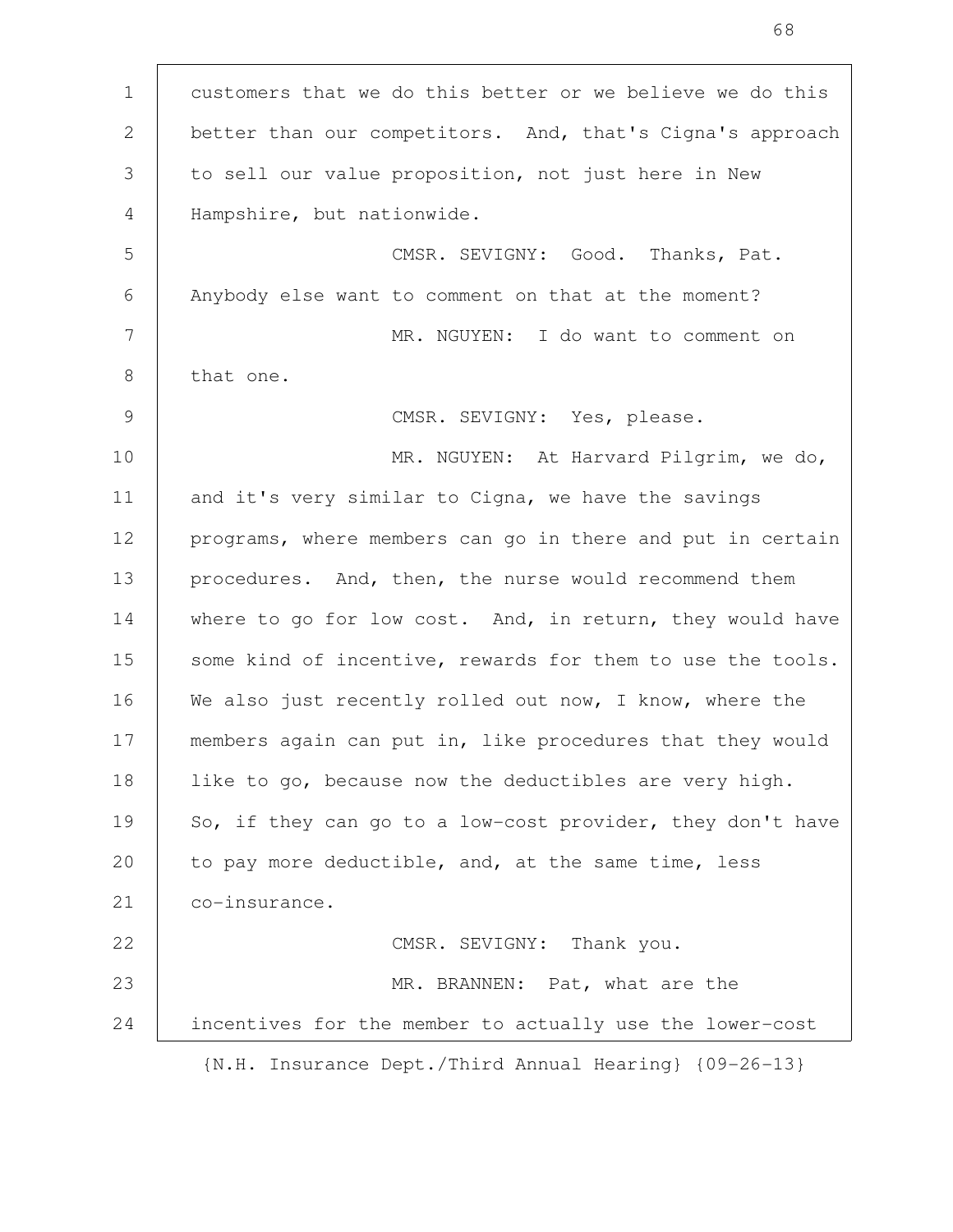setting? MR. GILLISPIE: It could depend on -- it could depend on the product that they're in. And, in certain markets, we're able to tier products with a Cigna Care designation offering. So, there could be a financial incentive for the -- for the customer to use a lower cost, you know, to use a lower-cost provider. MR. BRANNEN: What kind of financial incentive? MR. GILLISPIE: Trey, I don't know if you know offhand if there's an example we could give. But, again, it depends on, you know, the product design and what's, you know, what kind of a plan that the customer is enrolled in. MR. SWACKER: Yeah. The one thing I'd add is that, regardless of whether or not there's a tiered product design, when I say "tiered product", we can differentiate either co-insurance or co-payment for physicians and then specialists. But, even if that doesn't exist, we provide the cost and transparency tools and who are the high-quality/low-cost providers, that's provided to all of our customers regardless of their plan design. So, there might not be an incentive, per se. But, if there's a deductible to meet, that means the 1 2 3 4 5 6 7 8 9 10 11 12 13 14 15 16 17 18 19 20 21 22 23 24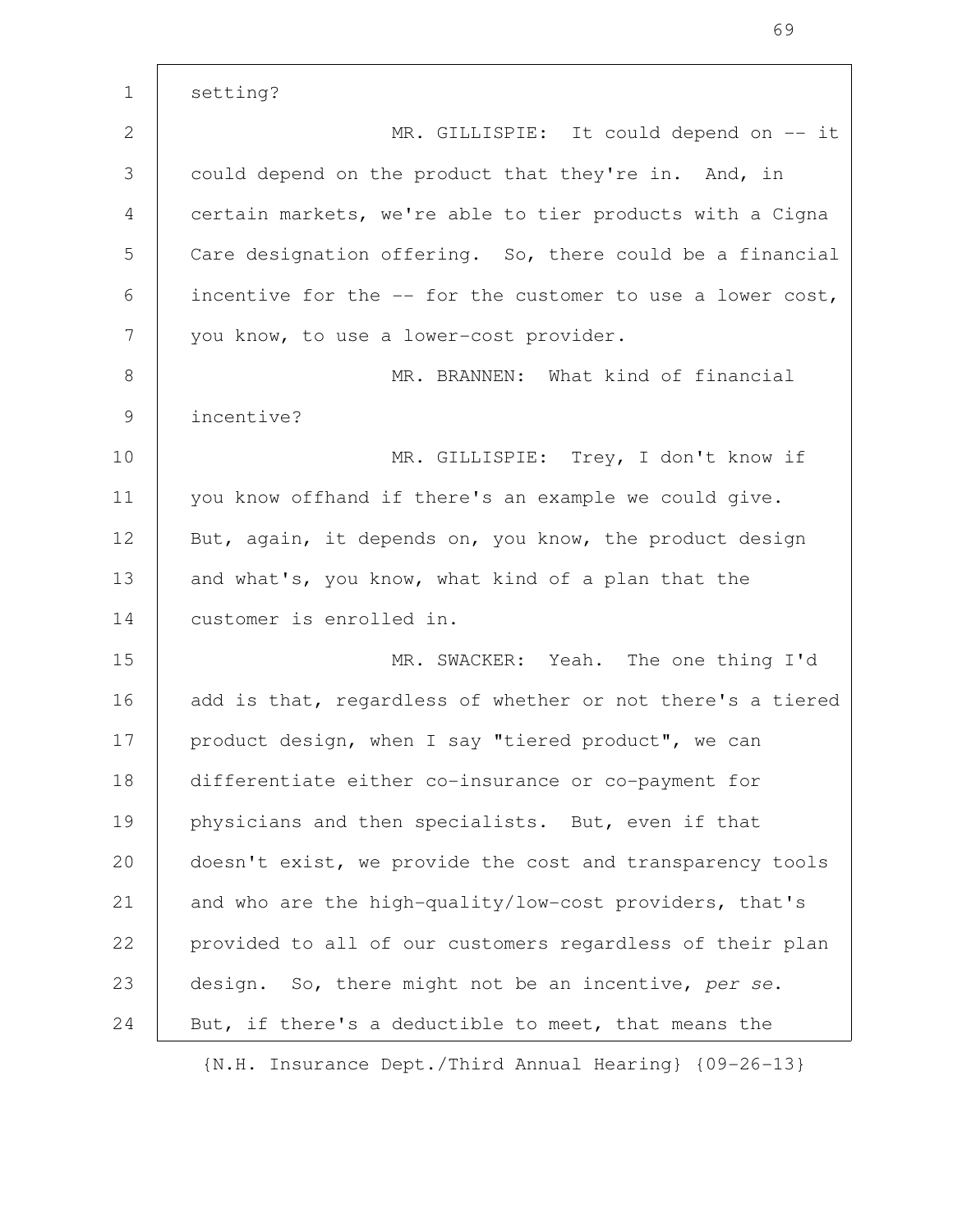customer has to pay that charge out of pocket, if they haven't hit the deductible yet. So, they can still seek out the lowest site-of-service, even without the formal differentiation or tiering. But  $-$  so, where we do have tiered products for self-funded customers, it's differentiated co-insurance for physicians and specialists, not different upfront deductibles or, you know, out-of-pocket maxes, depending on which facility you go to for major services. CMSR. SEVIGNY: Yes. MS. SMAGULA: So, it sounds like each of the carriers have some type of tool available to their customers to help them understand cost or get cost information. But, just wondering if you've, like when we referenced before, a colonoscopy, there can be a difference between 1,500 to 5,000, do you feel like that's generally well known among your members? Do they understand some of the large cost differences, whether it's by the site or the place where they're getting service? And, if not, do you feel like there's, you know, outside of the work that you guys are doing, is there more that can be done? Whether it's on the employer side or by the state or by the providers themselves, to help the public better understand some of these huge cost 1 2 3 4 5 6 7 8 9 10 11 12 13 14 15 16 17 18 19 20 21 22 23 24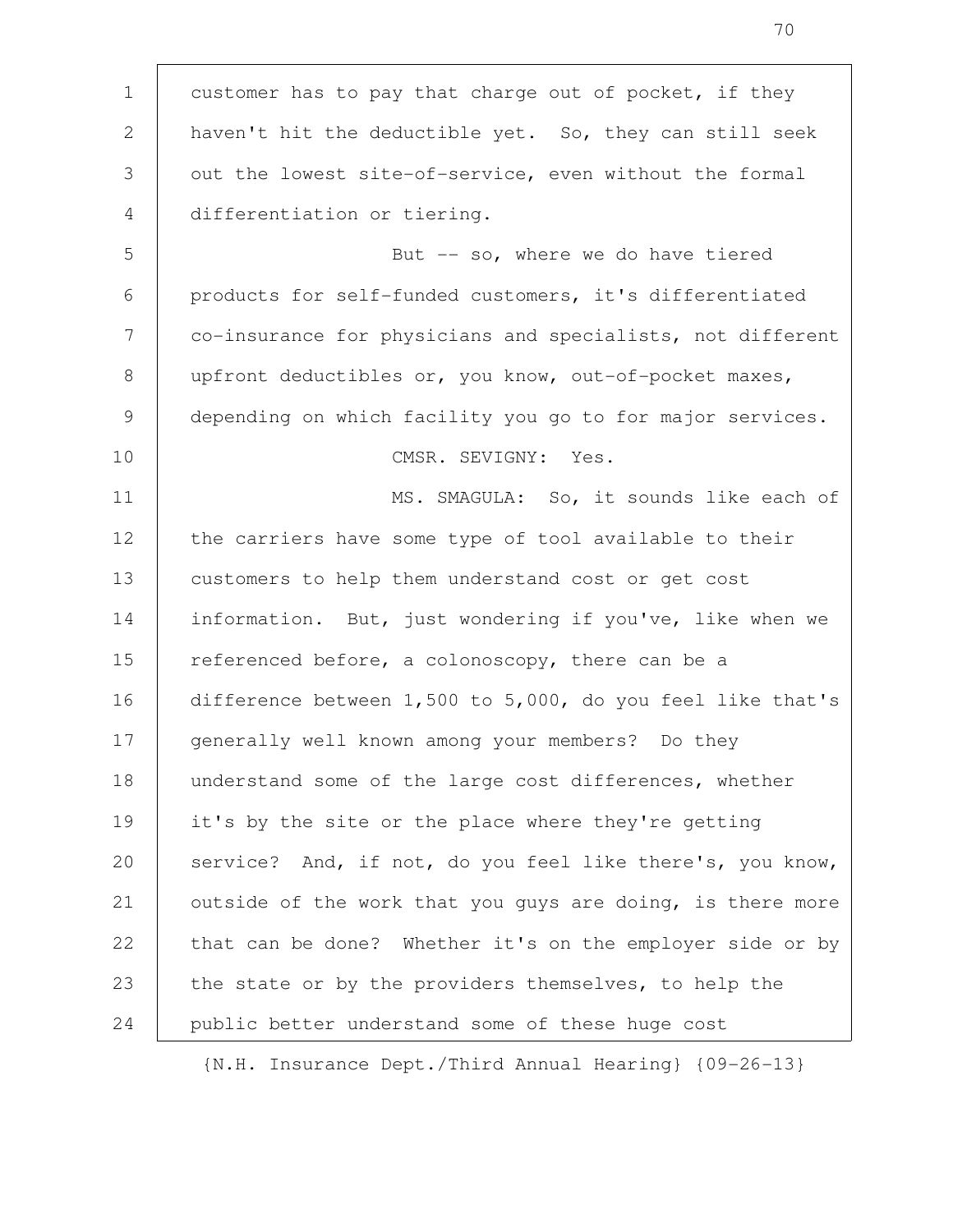differences? MS. GUERTIN: Yes. I think we're getting there. I think it can be hard to get people's attention even on something like this. I think it's true that the large deductibles and consumer-driven plans in and of themselves created some incentives for people to start looking into the cost differences and using the tools that we all have. It was surprising to us that, in some ways, that wasn't necessarily enough. Because once you've satisfied that deductible and you're out of that, you know, you could theoretically go back to saying "Oh, what's the difference?" And, so, some of our largest self-funded groups for several years have had programs that actually keep an incentive. So, there's the carrot and the stick. This is the carrot that says "if you'll pay attention and go to the more cost-effective place to get this service, you're actually going to get a check in the mail." And, that's worked really well with some of these larger groups. So, we've now put it in place for all of our Small Group as well. So, I think it takes multiple approaches, a little bit of a carrot and a little bit of a stick. And, I think, through that, we are definitely seeing that we're making inroads. Again, do we have every {N.H. Insurance Dept./Third Annual Hearing} {09-26-13} 1 2 3 4 5 6 7 8 9 10 11 12 13 14 15 16 17 18 19 20 21 22 23 24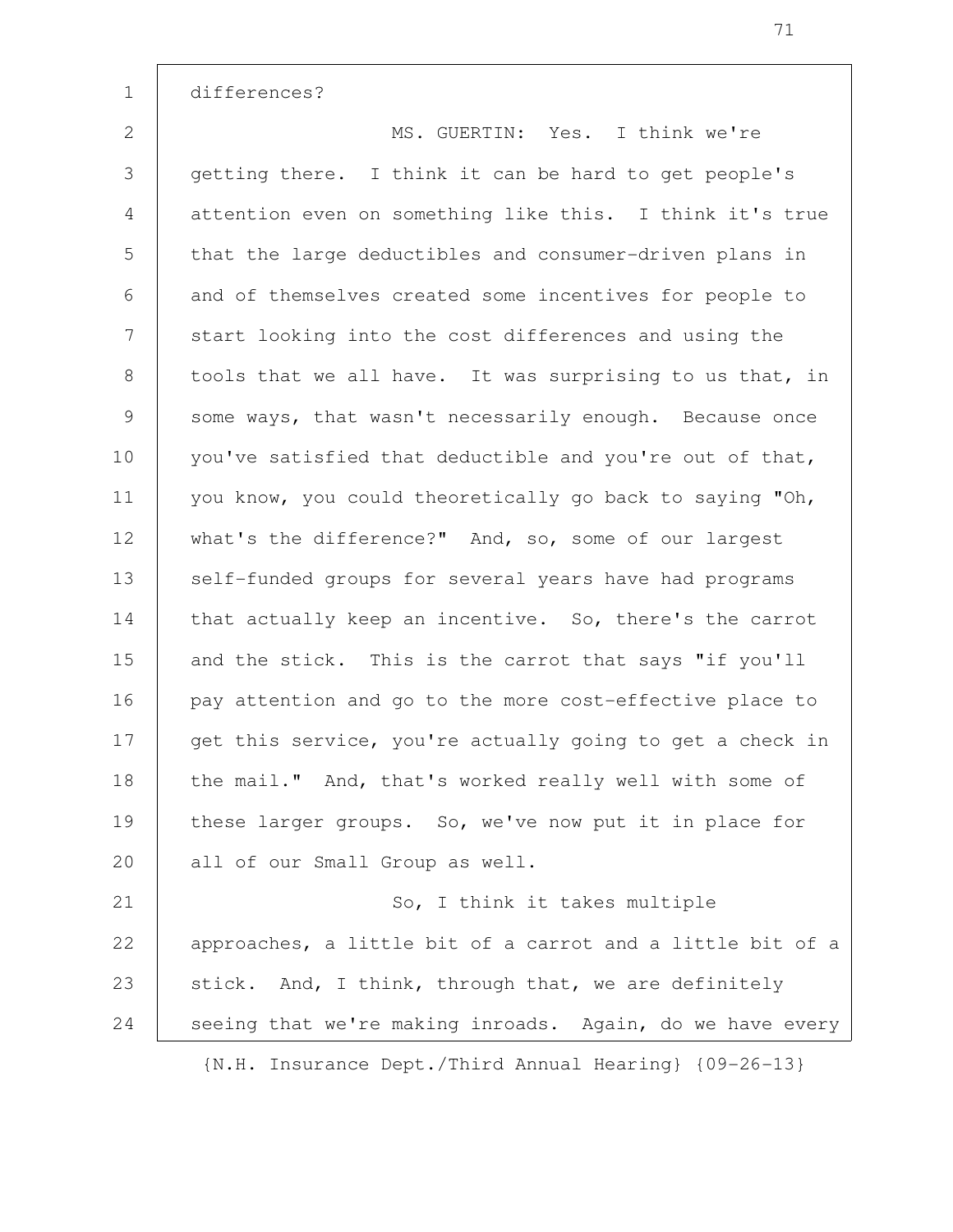consumer engaged and aware of the price differences? Not by a long shot. But, I do think, by chipping away at it with multiple approaches and multiple tools, you can really start to see the impact. MR. NGUYEN: I can tell you, from my personal experience, I do have an HSA plan that has a very high deductible. So, my wife, when she got an MRI, she actually go out and shop and use the tools now I know that we have, and she actually go out and shop. CMSR. SEVIGNY: Good. Thank you. We've all -- or, all of you have talked about the cost of care as a significant driver, and some of the initiatives that you've started to address the cost of care. I asked earlier about the Medical Loss Ratio requirement of the ACA, what MLR is, and so on and so forth. Let me ask you to talk a little bit about, regardless of whether MLR is going to impact you as a carrier, but what the -- what the difference -- the impact of the cost of care versus the impact of administrative costs? And, maybe I'll start with you, Tu, seeing as you've been spared --MR. NGUYEN: Definitely. CMSR. SEVIGNY: -- till now. MR. NGUYEN: The cost of care is definitely a major component of the premium rate increase, {N.H. Insurance Dept./Third Annual Hearing} {09-26-13} 1 2 3 4 5 6 7 8 9 10 11 12 13 14 15 16 17 18 19 20 21 22 23 24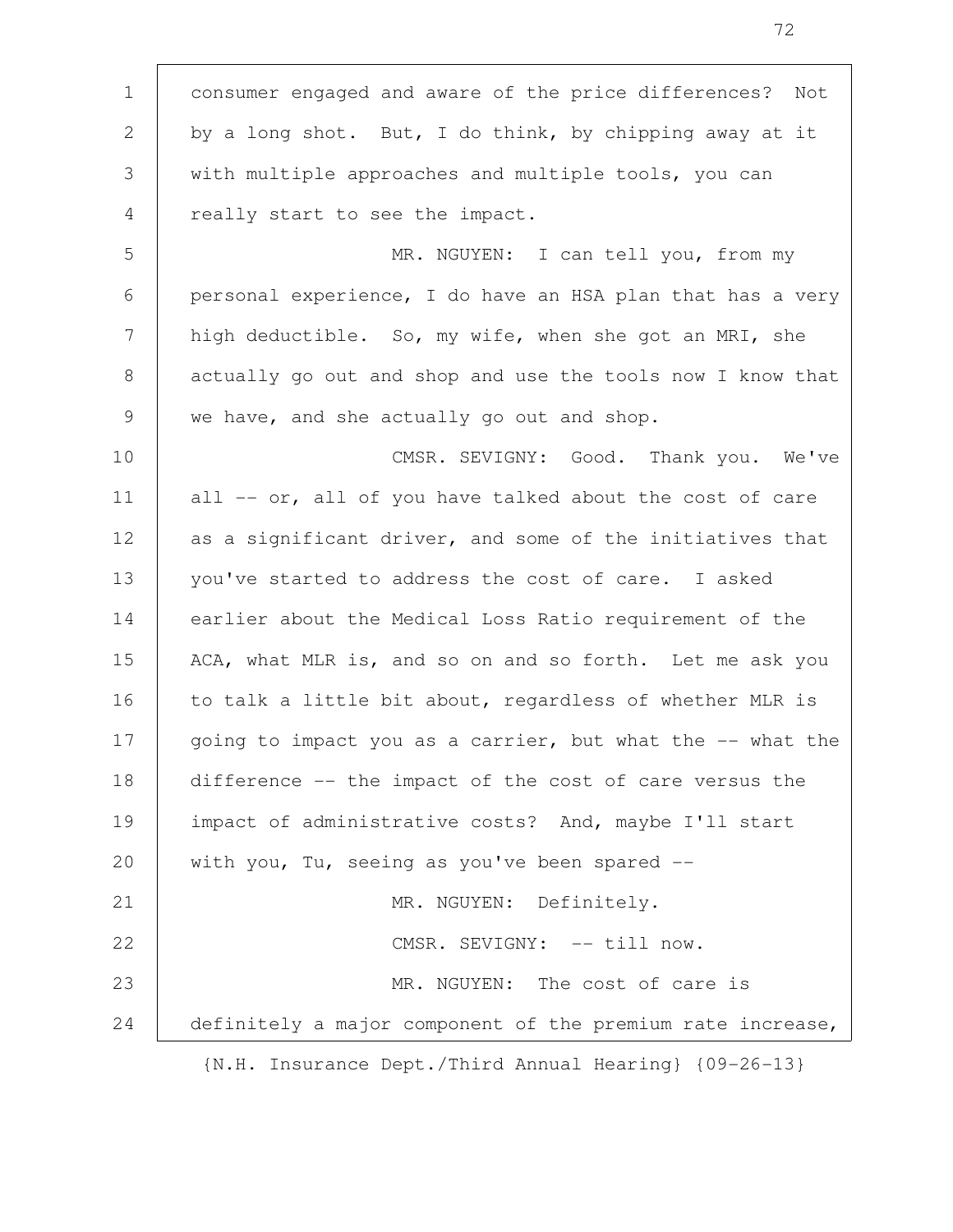| $\mathbf 1$ | because the MLR, like Harvard Pilgrim, we only targeted    |
|-------------|------------------------------------------------------------|
| 2           | less than 85 percent MLR. So, the bigger portion of the    |
| 3           | cost is the cost of care. So, if the trend increase        |
| 4           | higher, definitely it going to create problems. So, in     |
| 5           | order to address some of the problems, the Elevate Health  |
| 6           | is a good example that we have, that products we actually  |
| 7           | have a price saving of, I would say, at least 10 percent.  |
| 8           | CMSR. SEVIGNY: Anyone else?                                |
| 9           | MS. GUERTIN: Sure. What I --                               |
| 10          | MR. GILLISPIE: Turn it on.                                 |
|             |                                                            |
| 11          | MS. GUERTIN: Oh, it's not on. The way                      |
| 12          | I think of the MLR is this. I mean, we -- we don't see it  |
| 13          | as a radical change. It's very aligned with what we've     |
| 14          | always been filing in our rates, what we've been trying to |
| 15          | achieve. And, I think every one of us, whether a           |
| 16          | not-for-profit or for-profit, can point to years when you  |
| 17          | got it right and years when you got it wrong. I mean, we   |
| 18          | are trying to forecast costs more than 18 months in the    |
| 19          | future, when you consider the filing time that you have to |
| 20          | get it in before your rates actually go into place.        |
| 21          | I think the major thing it represents,                     |
| 22          | it won't change what we file, again, we've always been     |
| 23          | filing very consistently with that. What it does is add    |
| 24          | an additional layer of protection for the consumer. If we  |
|             | IN H Insurance Dent (Third Annual Hearing) (09-26-13)      |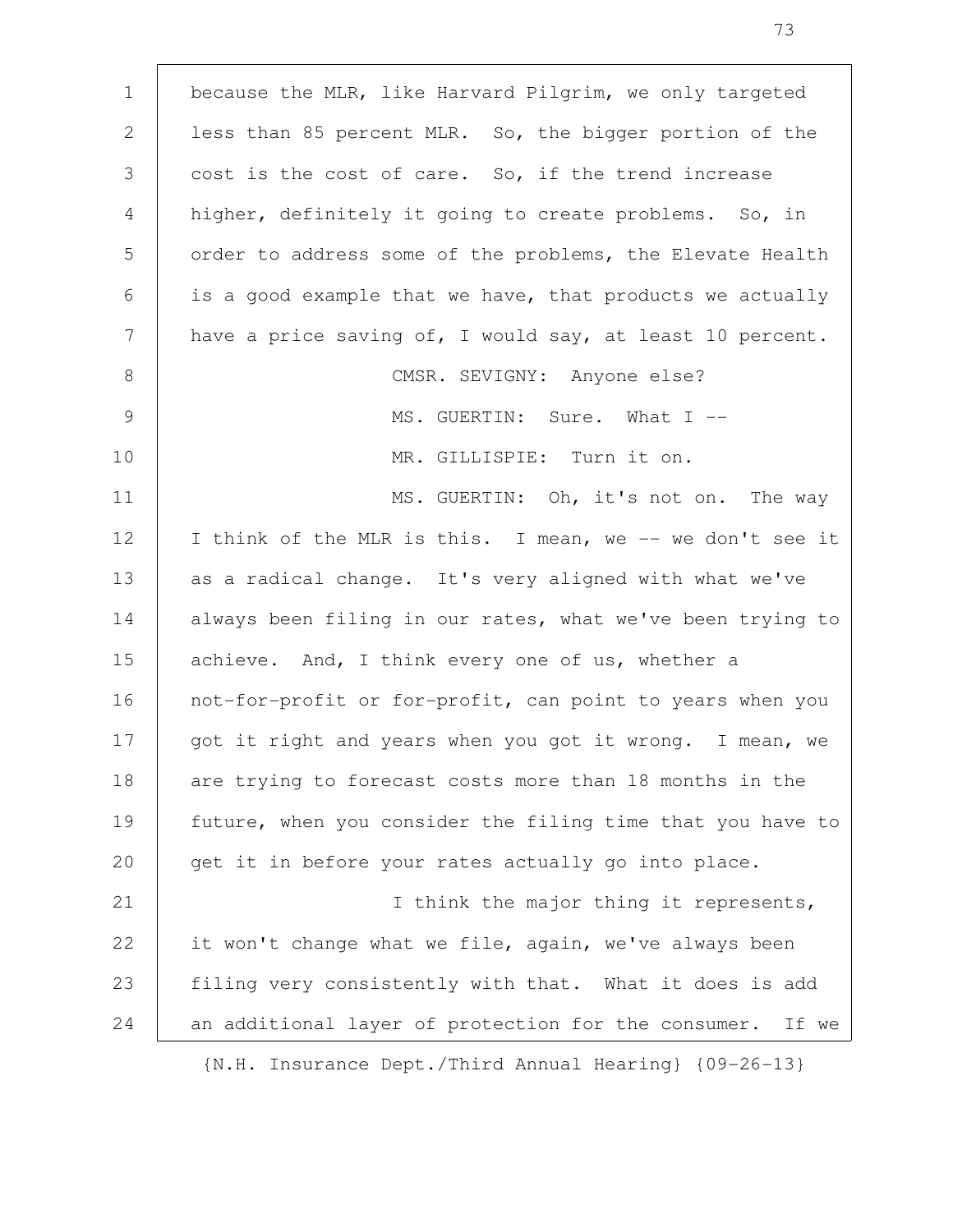get it wrong and didn't charge enough for our rates, any of us, we eat that. That's our loss. But, if we get it wrong in the other direction, and we charge too much, because we thought trends -- costs would go up more than they did, that's when a rebate comes in and you actually give that back to your customers. So, it really isn't changing what we're trying to achieve. What it does, though, again, is create that additional layer of protection that says "you give it back if you accidentally made too much", is the way I think of it. MR. SWACKER: And, I would just add to what Lisa said -- (Court reporter interruption to identify speaker.) MR. SWACKER: William Swacker. Sure. And, so, I would echo that we are a for-profit carrier, and it did not change our rate filing as we went back and looked. We were compliant with the expectation that we would be at or about 85 percent. But, again, that crossed -- you know, we have paid rebates in the past, you know, in 2011 and 2012. And, we weren't favorably surprised by the utilization trend, and that resulted in rebates for certain states and certain blocks of business. But, as we 1 2 3 4 5 6 7 8 9 10 11 12 13 14 15 16 17 18 19 20 21 22 23 24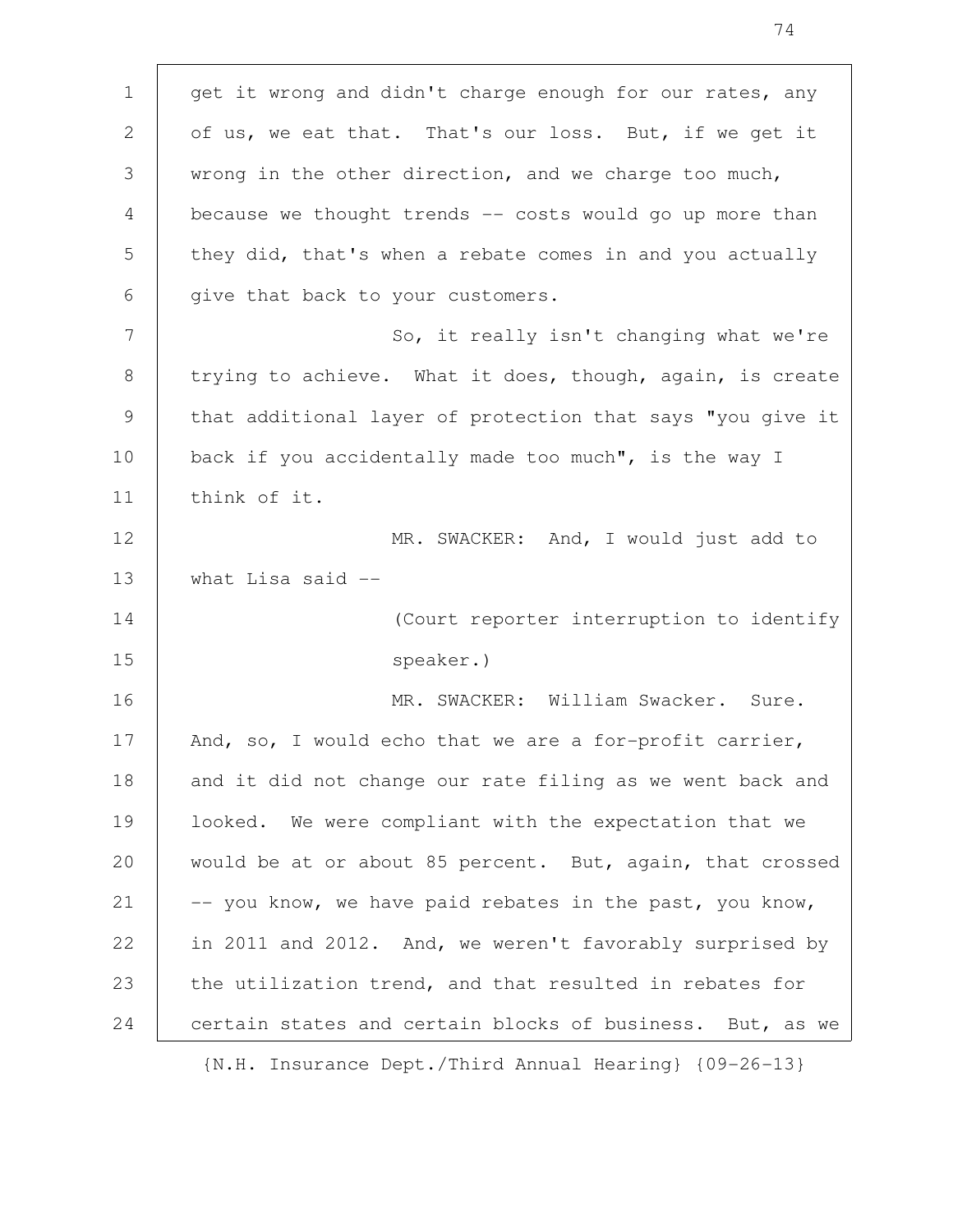have priced it on a forward-looking basis, it's not with the expectation that we'll pay that rebate. There's a layer, an extra layer of protection. CMSR. SEVIGNY: Just to make sure that it's clear in the report, what that translates to is that 85 percent is what needs to be spent on cost of care, which leaves only 15 percent to be spent on administrative costs or profits or anything else, broker commissions and so on and so forth. Again, that's so that there's a clear understanding of, if you're trying to impact anything, the 85 percent is probably what should be focused on. MR. BRANNEN: I've got just a general question. I think I'll direct it to Tu and Lisa. One of the changes relates to the ACA's, the Risk Adjustment Mechanism, which theoretically should protect carriers that end up with a sicker population, and not favor carriers that end up with a healthier population. Can you just comment on how you considered Risk Adjustment in your pricing assumptions, and how significant that was? MS. GUERTIN: So, you're talking about our Exchange and shop products? MR. BRANNEN: No, I'm talking about Small Group and individuals generally. MS. GUERTIN: Small Group and 1 2 3 4 5 6 7 8 9 10 11 12 13 14 15 16 17 18 19 20 21 22 23 24

{N.H. Insurance Dept./Third Annual Hearing} {09-26-13}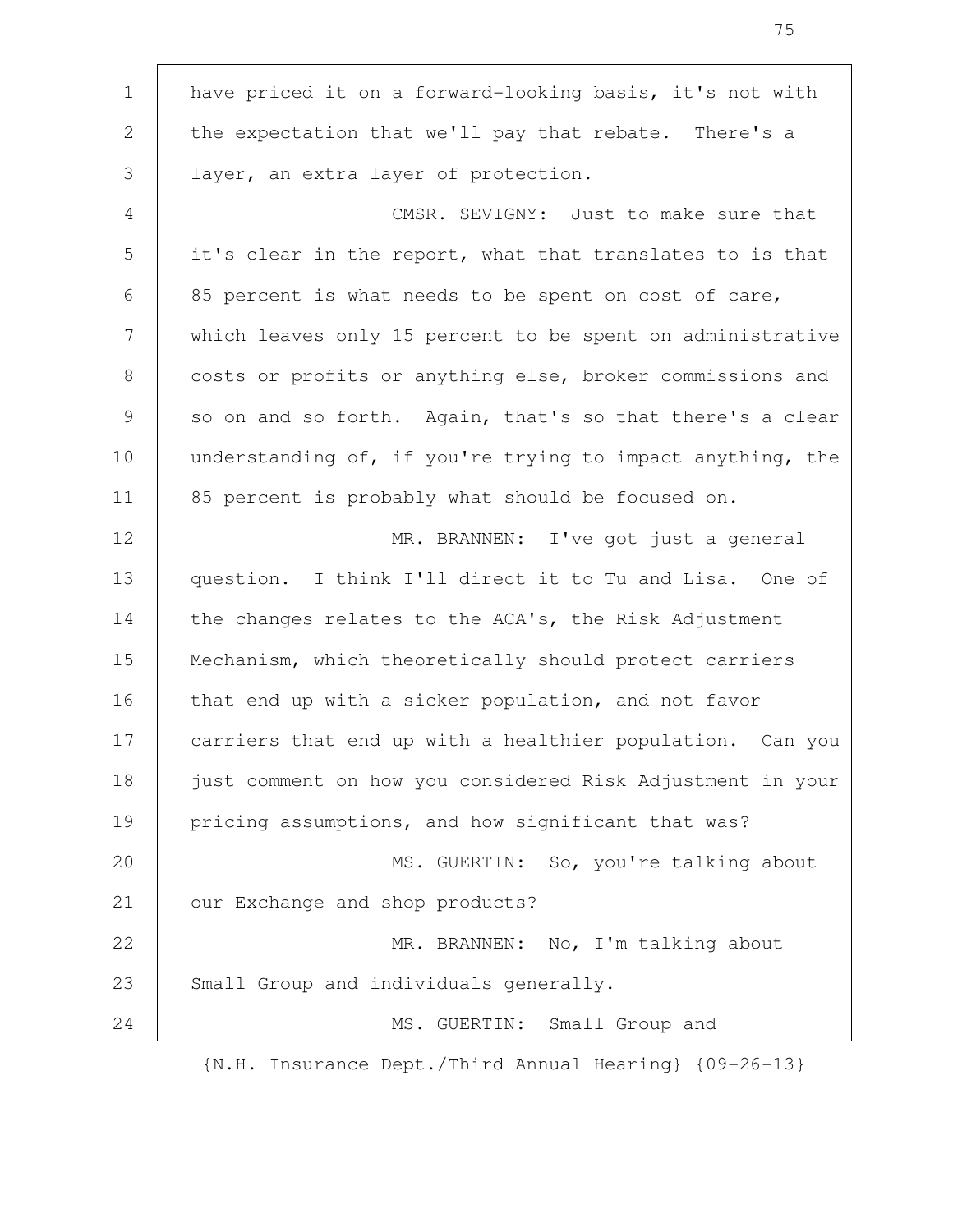individuals generally. You know, he doesn't have a microphone and hasn't been introduced, but our Pricing Director, Ken Ehresmann is sitting right there. Ken, do you want to comment? 1 2 3 4

MR. EHRESMANN: Yes. Thank you, Lisa. My name is Ken Ehresmann, Pricing Director at Anthem. And, thank you, Commissioner. Tyler, to answer your question, "how is Risk Adjustment incorporated into pricing for 2014?" We, because of the unknown factors of how the Risk Adjustment Factor  $-$ - or, how the Risk Adjustment Program is actually going to play out, regardless if we already have the formula of what they anticipate, we basically made the assumption that it's going to be efficient, and, so, therefore, no risk -- no pricing adjustment was made because of Risk Adjustment. 5 6 7 8 9 10 11 12 13 14 15

Now, at the end of the year, what we're expecting is, just like you said, if one carrier gets a disproportionate share of high risk, the carrier with the low risk would then be tracked and we would go from there. In future years, if we see there are inefficiencies with the method, then we'll address pricing at that time. MR. NGUYEN: For Harvard Pilgrim, very 16 17 18 19 20 21 22

similar to the way Anthem handled it. However, what we did was, we found -- used the reports that you publish I 23 24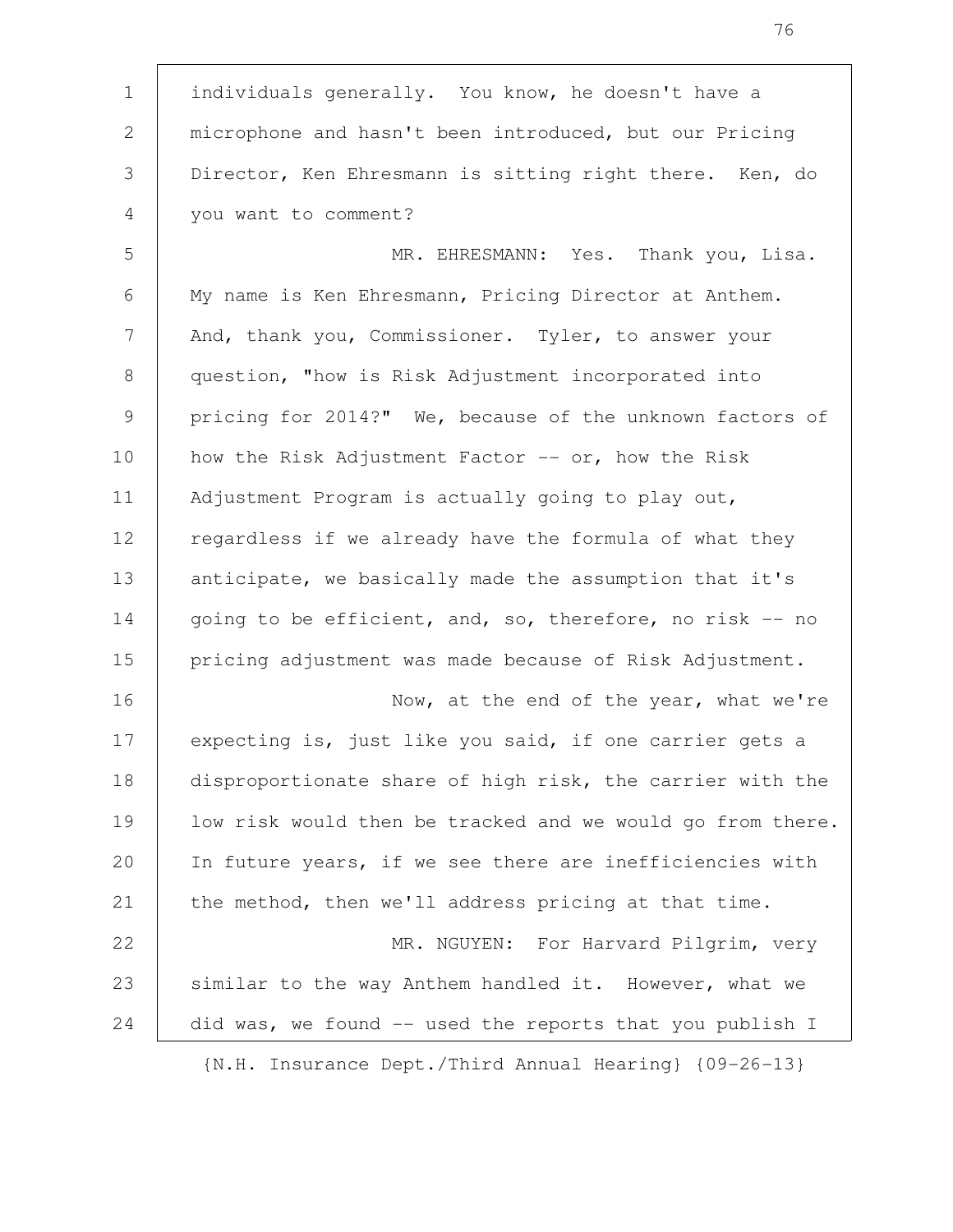| $\mathbf 1$  | think at the beginning of the years, and, based on that    |
|--------------|------------------------------------------------------------|
| $\mathbf{2}$ | reports, we take some consideration into our pricing.      |
| 3            | MR. SKY: Commissioner?                                     |
| 4            | CMSR. SEVIGNY: Yes, David.                                 |
| 5            | MR. SKY: When I heard -- I sort of                         |
| 6            | appreciate the discussion about MLR that you've            |
| 7            | introduced, Commissioner. And, I've been thinking about    |
| 8            | this, the two components. And, if $-$ I think, I quess my  |
| 9            | assumption is that MLR has been relatively constant, your  |
| 10           | medical loss ratios have been relatively constant over the |
| 11           | past recent years. But, if the portion of health care      |
| 12           | cost is increasing, like you say, you know, in the upper   |
| 13           | single digits, the only way that MLR could be constant     |
| 14           | would be if the administrative costs were increasing as    |
| 15           | fast as health care costs. Otherwise, I think you'd see    |
| 16           | the MLR start to trend higher, because the administrative  |
| 17           | costs, as a portion of the overall, would take up a        |
| 18           | smaller piece of the pie.                                  |
| 19           | And, I guess I was wondering if you                        |
| 20           | could speak to, you know, I guess that assumption, that    |
| 21           | your administrative costs are growing as fast as health    |
| 22           | care costs or why are MLR ratios so, you know, relatively  |
| 23           | constant over the past recent years?                       |
| 24           | MR. LOPATKA: I mean, I can take that                       |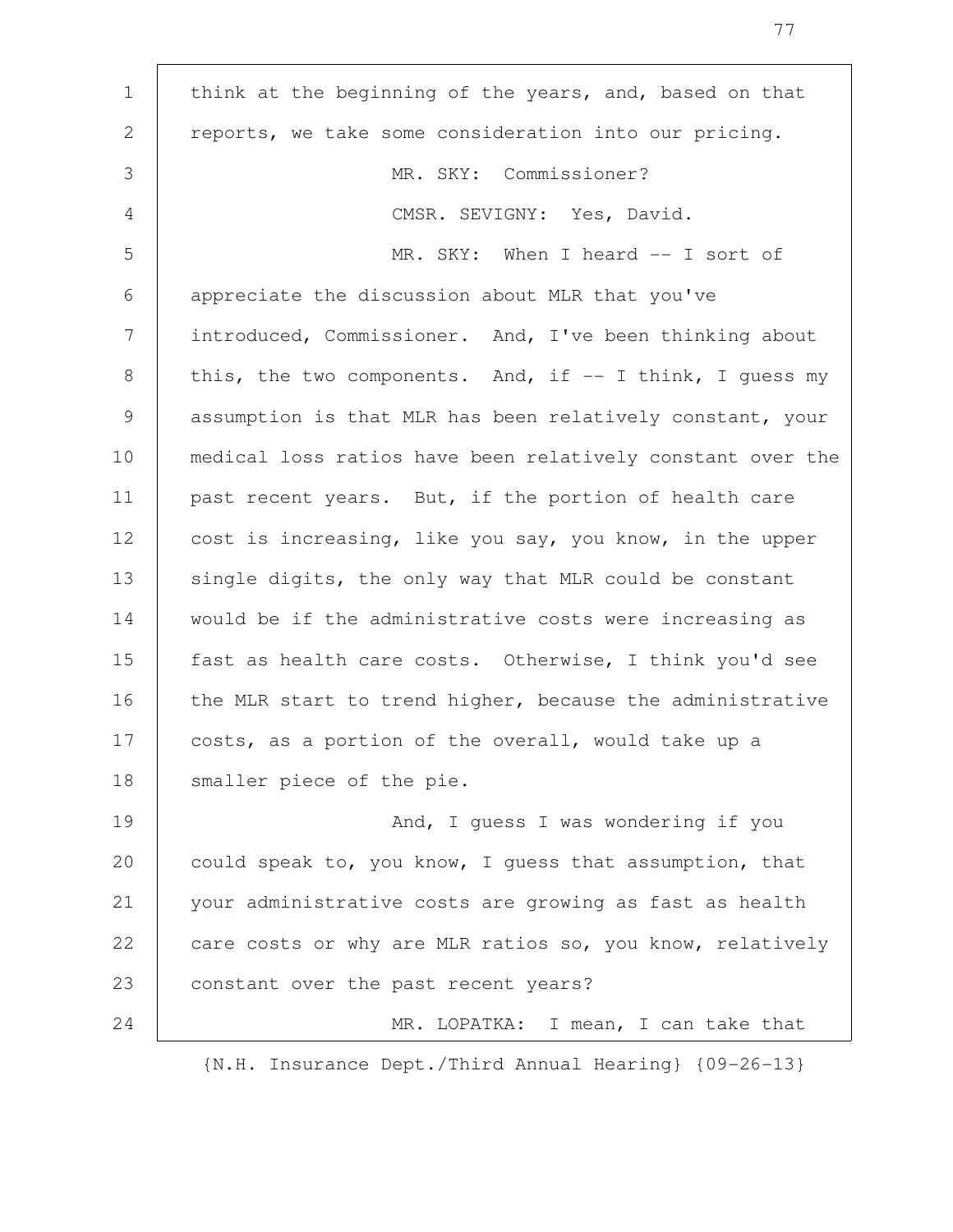| $\mathbf{1}$   | one. But the other component there is what else is going    |
|----------------|-------------------------------------------------------------|
| 2              | up is premium. So, you stick at your 85 percent. And,       |
| 3              | so, your underlying costs might be going up 7, so is your   |
| 4              | premium. So, you're going to have a constant MLR over       |
| 5              | time. And, having this, and I agree with my peers up        |
| 6              | here, that it's a good protection for consumers. And, it    |
| 7              | doesn't significantly affect our pricing strategies, at     |
| 8              | least for MVP.                                              |
| $\overline{9}$ | But what's happening is, you can look                       |
| 10             | over the years and it's a constant MLR. But costs are       |
| 11             | escalating, both medical costs and premium.                 |
| 12             | MR. NGUYEN: David, one of the component                     |
| 13             | that you may want to consider is the buydown. Even though   |
| 14             | the premiums are going up, members are also, as well, all   |
| 15             | groups, are buying down.                                    |
| 16             | MR. SWACKER: Right. I would just want                       |
| 17             | to add there. When we looked at our observed trend, that    |
| 18             | of benefit changes or buydowns, it has been in the low to   |
| 19             | mid single digits or has the revenue increase to the claim  |
| 20             | costs. You know, certainly much lower than for the          |
| 21             | forward-looking trend, or what would happen if customers    |
| 22             | or employers did nothing to address the rising medical      |
| 23             | costs. So, that's held down the net effective trend.<br>So, |
| 24             | it's been closer to the administrative cost.                |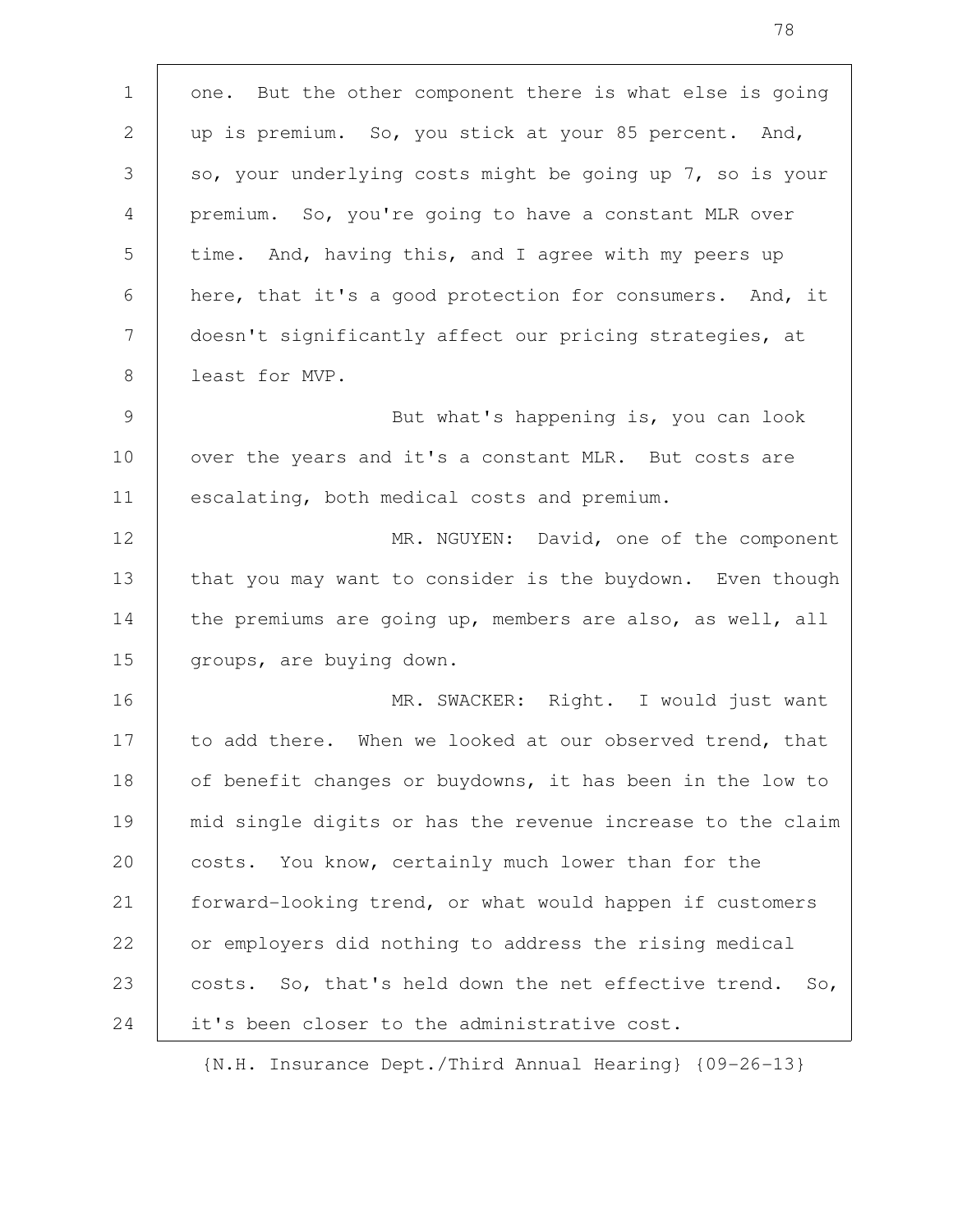And, then, I would also add, in the Large Group space, we are, you know, if a client isn't self-funding or in a participating arrangement, we are experience rating them. So, whatever their trend might be or their jump-off point, use that to set the next year's premium. So, it does -- you know, that could reduce some of the volatility in the loss ratio -- (Court reporter interruption.) MR. SWACKER: -- socialized rates. I'm sorry. That could reduce some of the volatility or year over year change in the loss ratio. CMSR. SEVIGNY: Other comments or questions? MR. BRANNEN: Yes. CMSR. SEVIGNY: Yes. MR. BRANNEN: If I could direct this to Pat. You mentioned a bit about the ACOs and the work that Cigna has done in this area. But you also mentioned that there's a neutral pricing assumption for members enrolled in the ACO. I realize you've got a relatively small population in New Hampshire, but Cigna obviously has a large population nationally. I mean, there are clearly expectations that ACOs will improve quality, but there's also a real hope that they're going to do something to {N.H. Insurance Dept./Third Annual Hearing} {09-26-13} 1 2 3 4 5 6 7 8 9 10 11 12 13 14 15 16 17 18 19 20 21 22 23 24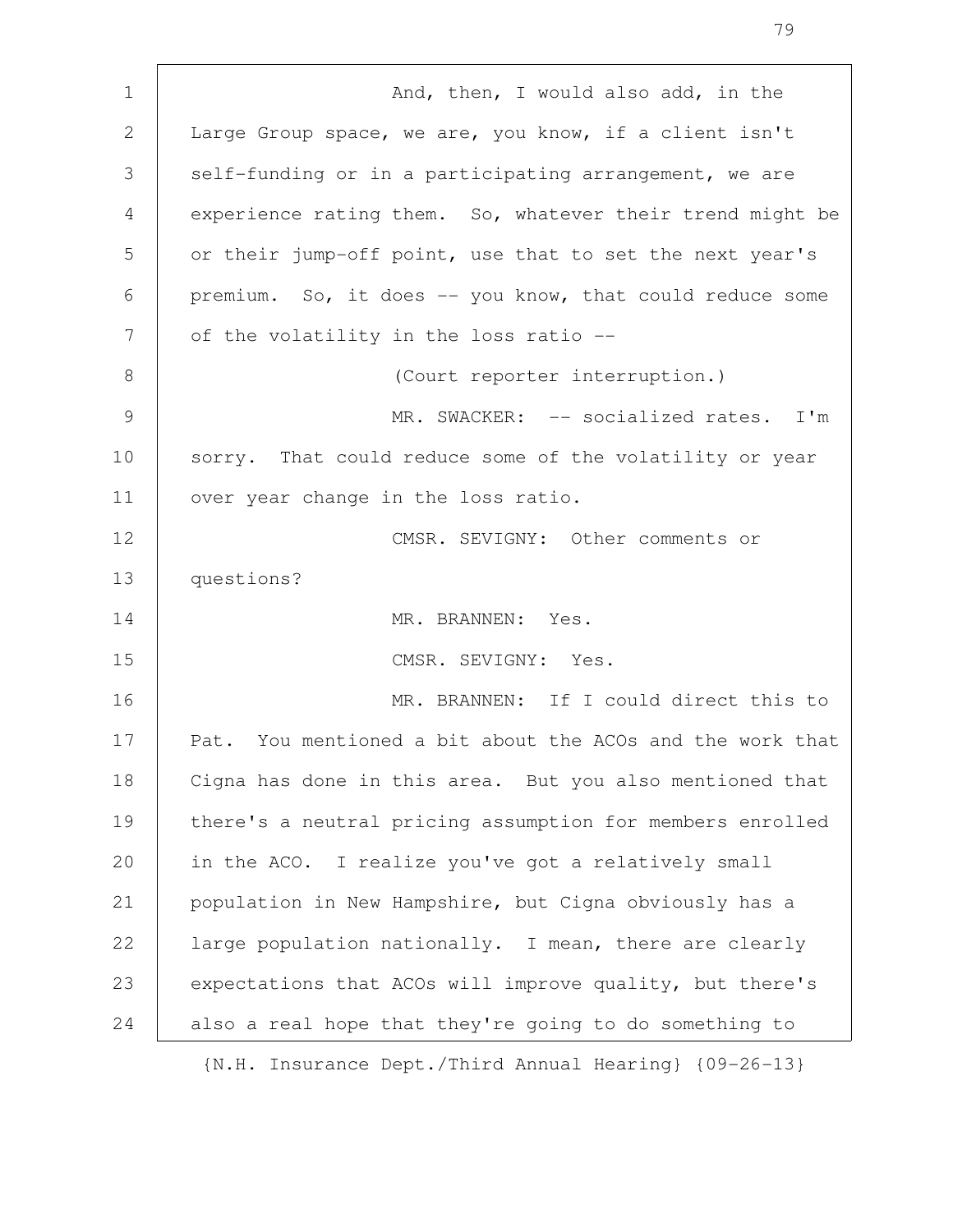cost. Can you just comment on whether or not you've done the analysis and come to the conclusion that it's a neutral cost change? Or, can you just say anything more about that? MR. GILLISPIE: Yes. I might ask Trey to weigh in on it as well. But, with Granite Health Network, which is one of our newer CAC arrangements, it's only a year old, and, although we have a pretty substantial membership block that's participating in that arrangement, I don't know that we're at the point where we can observe a trend or a cost deflection. It is our belief that, over the long term, it certainly will. But, Trey,  $--$ MR. BRANNEN: Or anywhere else in the country, too, I mean -- MR. GILLISPIE: Yes. MR. SWACKER: Sure. And, I can comment nationally. We've had 12 ACO arrangements nationally. Dartmouth is one of them. They have been around for I think three years or more, at least two years or more. And, across those, over their lifetime, we have seen them deflect costs by more than what we pay in terms of care coordinator fees or, you know, fees to enable them to hire the staff to look at the extra data that we provide. So, 1 2 3 4 5 6 7 8 9 10 11 12 13 14 15 16 17 18 19 20 21 22 23 24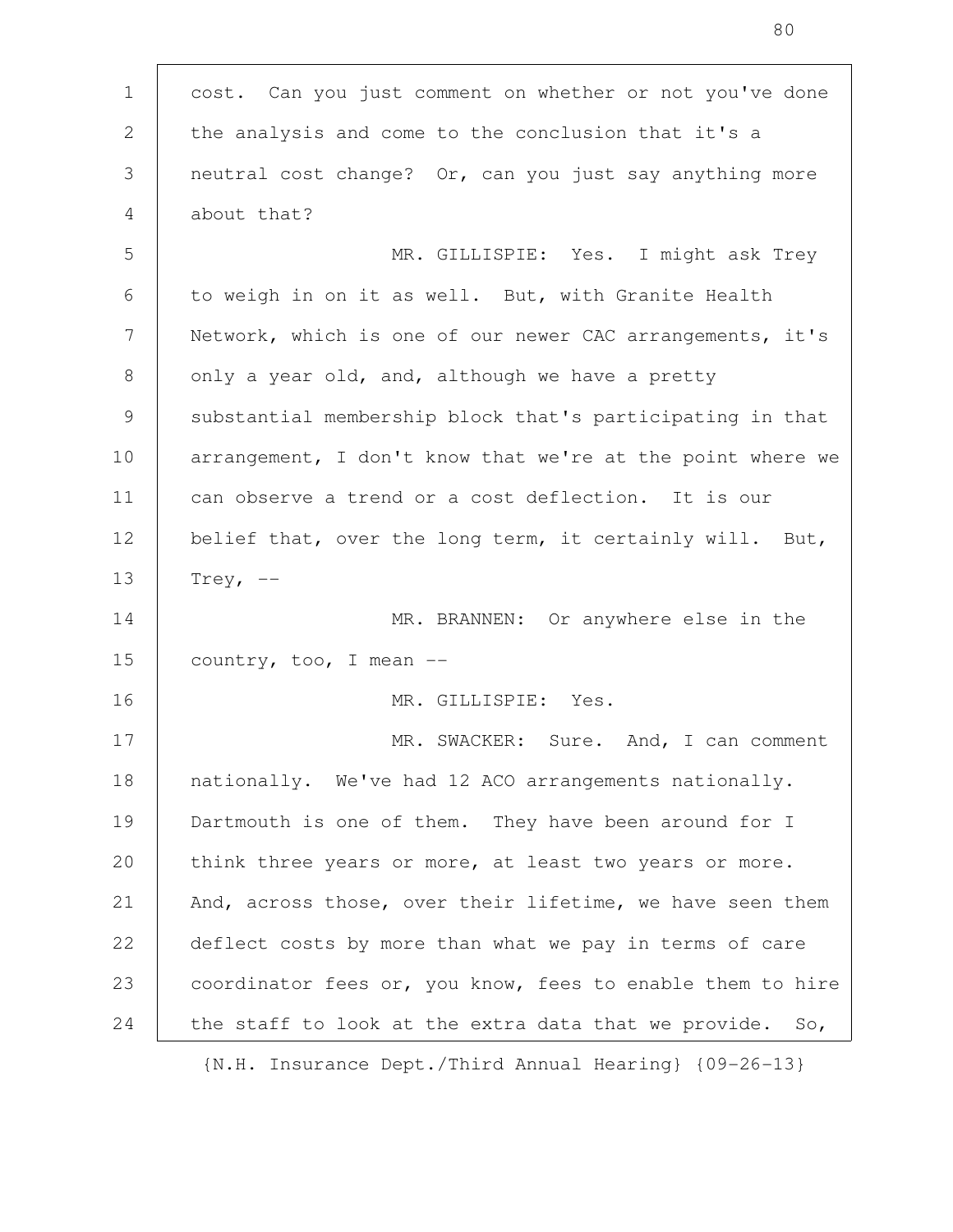it has had a modestly positive cost impact. But, within there, there's fluctuations. So, some have worked very well and beaten trend by, you know, three or four points. Some, you don't see the trend deflection, or it happens to be higher than the local market. So, within those, the next step is figuring out, you know, what caused the relationships that worked to work, and is it something we could do better or, you know, in terms of partnering with providers and how they're going to use the data or how they use the data to provide it most effectively, is there anything that we can encourage? And, we do try to convene those stakeholders or, you know, the provider groups that are in an ACO, we try to convene them so that they can share best practices or the ones that are working. Had good success with one in Atlanta, and one in Texas as well, to make sure they chose best practices. And, now, we have over 60 nationwide. So, 50 of the 60 have been around for 12 or 24 months. And, for a lot of them, it's too soon to tell. But, making sure that they're doing the right thing and learning from the experience of others. MR. BRANNEN: Thanks. CMSR. SEVIGNY: Okay. We'll take a short break, finish up with any remaining questions for the carriers, and then move right into the non-carrier 1 2 3 4 5 6 7 8 9 10 11 12 13 14 15 16 17 18 19 20 21 22 23 24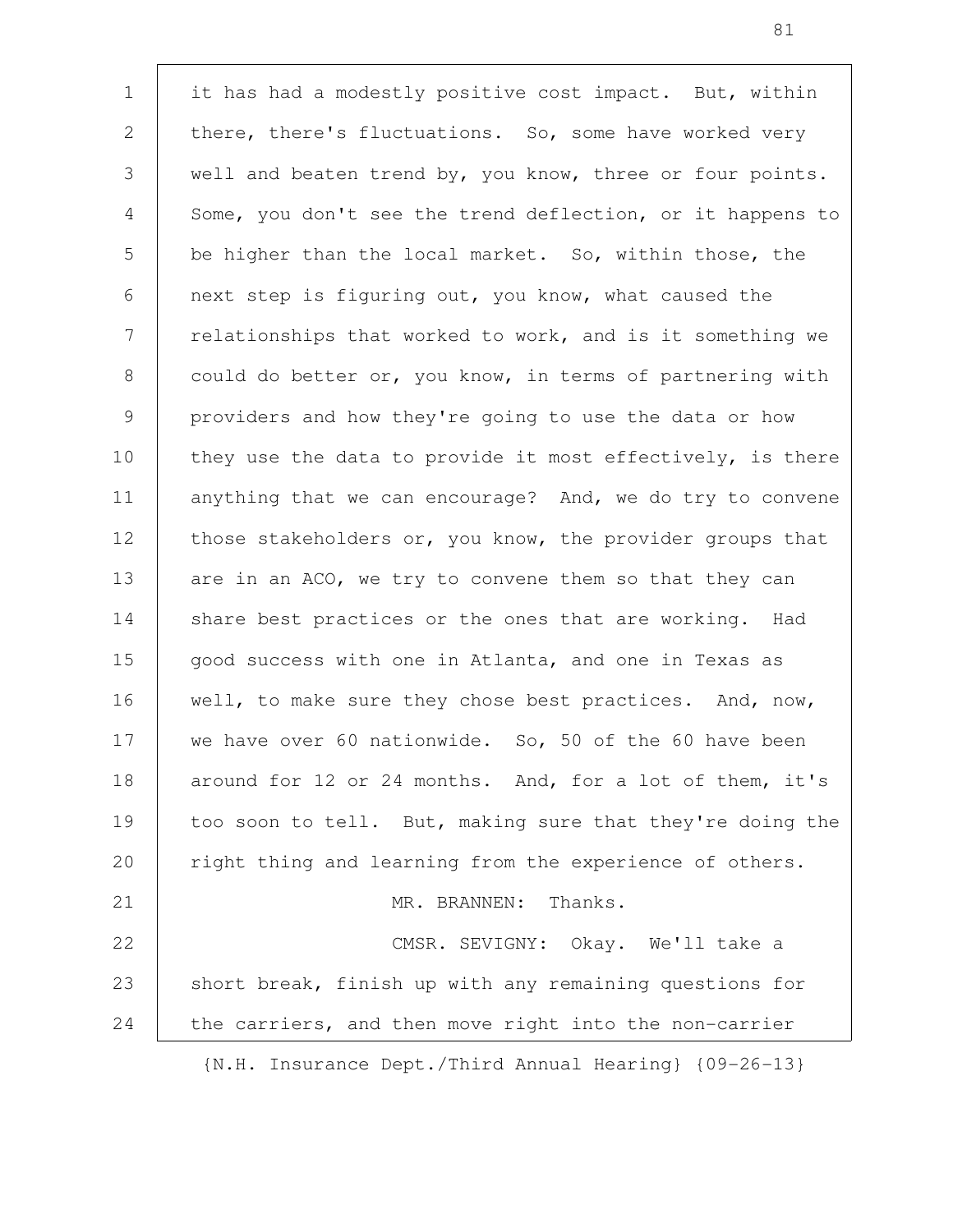| $\mathbf{1}$   | speakers. So, why don't we take about ten minutes, which   |
|----------------|------------------------------------------------------------|
| 2              | would put us at about five after 12. Deb, maybe you can    |
| 3              | tell folks where the facilities are.                       |
| 4              | (Recess taken at 11:56 a.m. and the                        |
| 5              | hearing resumed at $12:13$ p.m.)                           |
| 6              | CMSR. SEVIGNY: Thanks a lot, everybody.                    |
| 7              | Okay. I want us to continue the hearing pretty much where  |
| 8              | we left off. We'll finish up with questions that we may    |
| $\overline{9}$ | have of the carriers, and then move on to the non-carrier  |
| 10             | speakers. John, I think you had a question earlier. I      |
| 11             | don't know if you still have it, or a comment or $-$       |
| 12             | MR. CAMIRE: Yes, I have a quick                            |
| 13             | question. I quess it's kind of around the concept of       |
| 14             | transparency. But the whole discussion about different     |
| 15             | product innovations was referenced in the UMass/Freedman   |
| 16             | Report, and then some of panel here have mentioned some of |
| 17             | the various types of products that they're rolling out and |
| 18             | offering in the New Hampshire market. And, just            |
| 19             | wondering, you know, the additional challenges, now that   |
| 20             | provider -- or, excuse me, product innovation is not just, |
| 21             | you know, adding another deductible level that's \$500     |
| 22             | higher than it used to be, but now involves different      |
| 23             | network designs, potentially tiering, potentially other    |
| 24             | complexities that are new to consumers that, we've already |
|                |                                                            |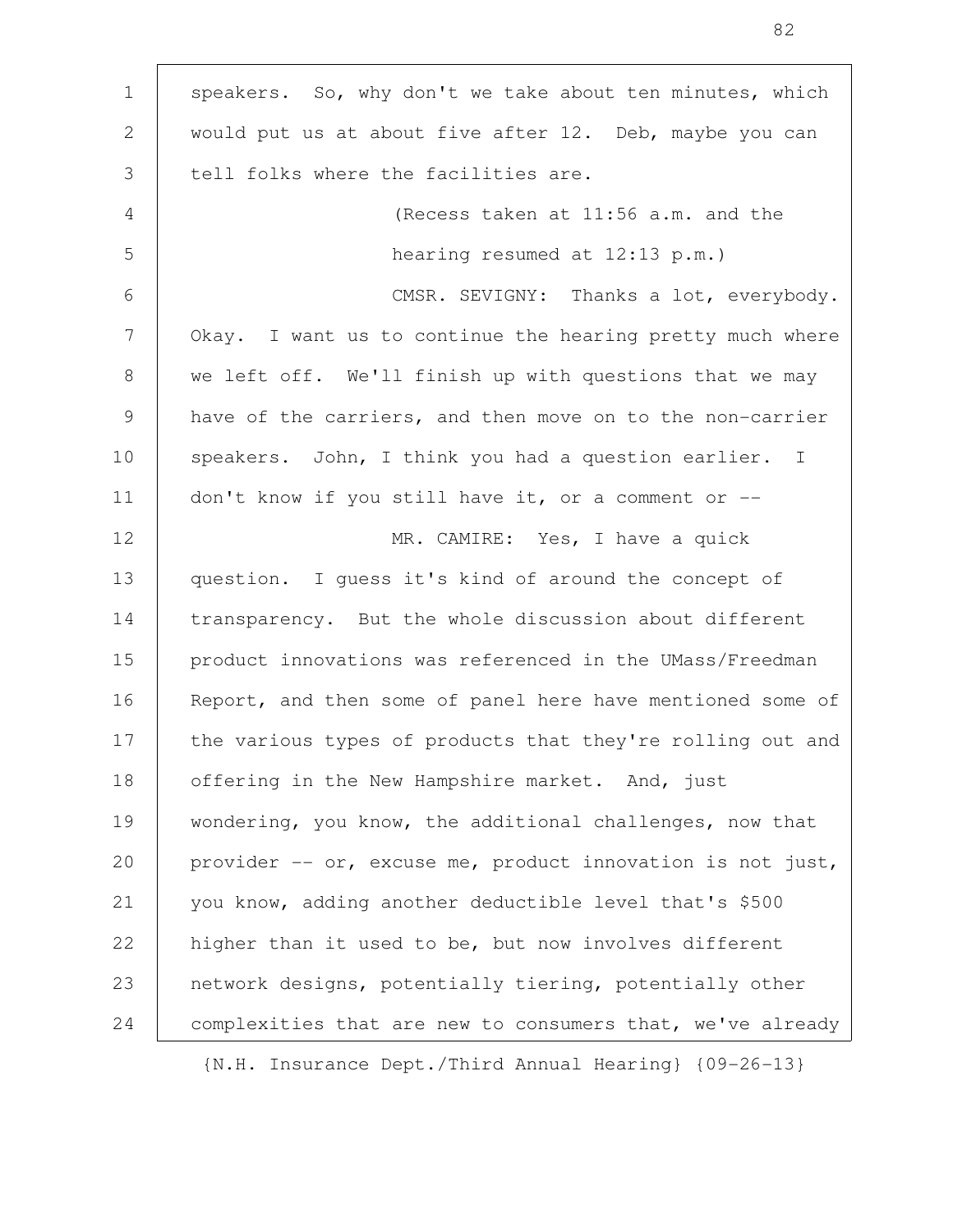talked about, are very price-sensitive. So, they see the lower price and they're attracted to that. But what are you doing, and, you know, there's probably any number of you can take this on the panel, but what are you doing to make sure that your customers, whether they be employers or their employees or individual consumers, really know what they're buying, and providing that transparency, in terms of the additional responsibility, in terms of provider choice and other cost responsibilities, when they make a choice that might be partially price-driven? MS. GUERTIN: Yes. And, I'll just paraphrase a little, to make sure I'm on point with my response. So, with all this change and with all this complexity, how are we making sure that consumers don't just have transparency into price, but transparency into their benefits and what they're buying? Is that right? MR. CAMIRE: Yes. MS. GUERTIN: Okay. Well, I think there's a few things. And, one is we've, I don't know if you'll think this is a good thing or a bad thing, but, under the ACA, we are all more consistent now in how we present benefit information. It's long and it can be complex, but it's consistent. So, I think, in some ways, 1 2 3 4 5 6 7 8 9 10 11 12 13 14 15 16 17 18 19 20 21 22 23 24

{N.H. Insurance Dept./Third Annual Hearing} {09-26-13}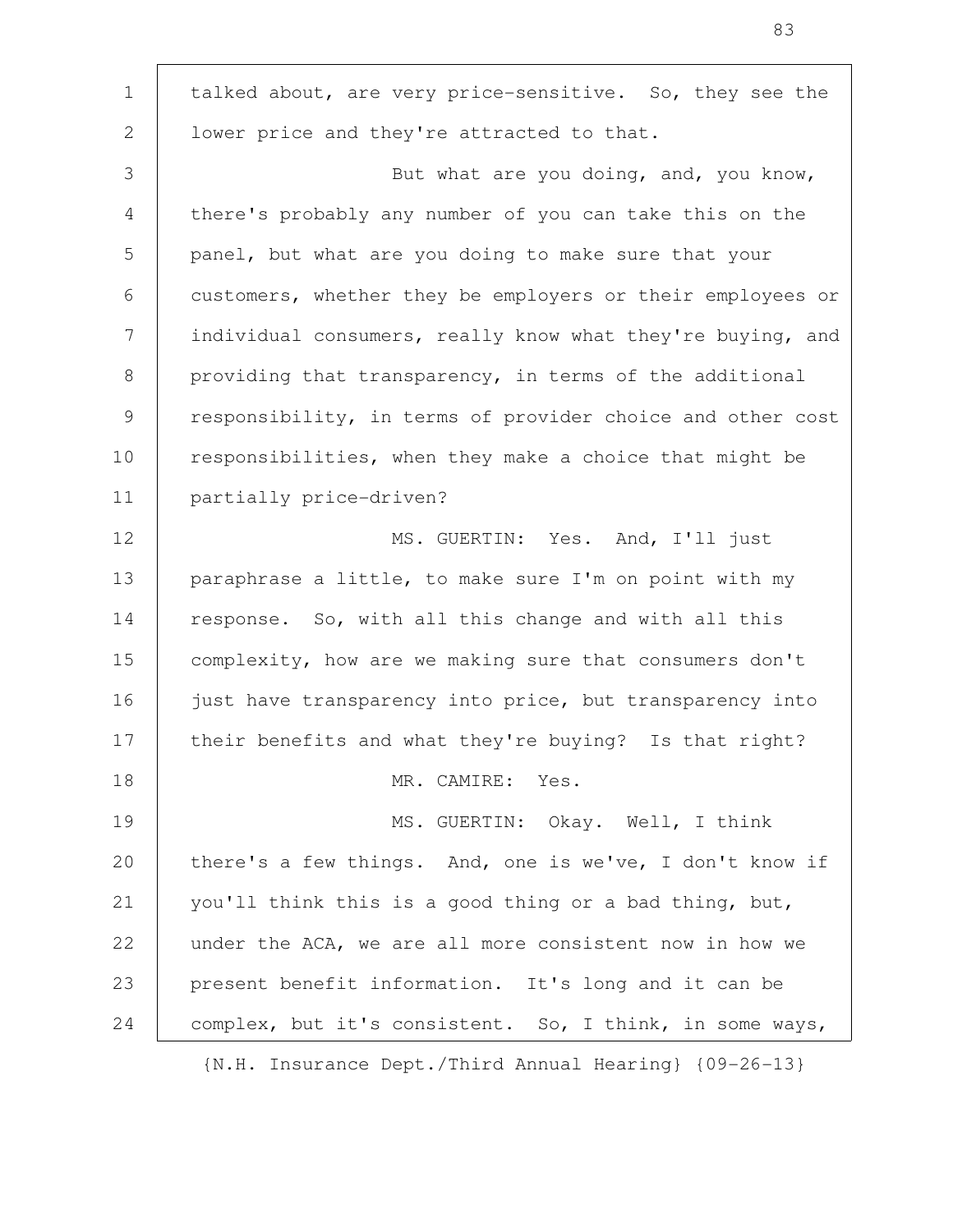| $\mathbf 1$<br>that's good. And, as people potentially begin to use the<br>2<br>Exchanges and those portals for information, you know,<br>3<br>it's another way to compare and contrast.<br>But I think most of it still falls to<br>4<br>5<br>us, as insurers, to figure out how we can educate. And, I<br>6<br>think, if you look at our online tools, for instance, and<br>7<br>I'm sure others can cite similar things, it isn't just<br>about "Hey, look through your benefits, and figure out<br>8<br>9<br>what this service costs at this facility." It's "What<br>10<br>will your cost share be with the plan that you might<br>11<br>select", or even "What kind of plan would be right for<br>12<br>you? Are you the kind of person that would rather pay a<br>13<br>little more every month and have a little more certainly<br>14<br>of your future costs? Or, would you rather have a better<br>15<br>bargain on your premium and pay more in the future?"<br>16<br>So, I do think our tools on benefit<br>17<br>choices and designs hopefully are keeping up with that.<br>18<br>think we're trying, and I think consumers will tell us if<br>19<br>they get it. And, it is very important. I think you're<br>20<br>calling out a very important aspect of all this change.<br>21<br>MR. GILLESPIE: I think, you know, for<br>22<br>us, for Cigna, we have health engagement managers,<br>23<br>customer engagement managers. And, we offer a wide |    |                                                          |
|------------------------------------------------------------------------------------------------------------------------------------------------------------------------------------------------------------------------------------------------------------------------------------------------------------------------------------------------------------------------------------------------------------------------------------------------------------------------------------------------------------------------------------------------------------------------------------------------------------------------------------------------------------------------------------------------------------------------------------------------------------------------------------------------------------------------------------------------------------------------------------------------------------------------------------------------------------------------------------------------------------------------------------------------------------------------------------------------------------------------------------------------------------------------------------------------------------------------------------------------------------------------------------------------------------------------------------------------------------------------------------------------------------------------------------------------------------------|----|----------------------------------------------------------|
|                                                                                                                                                                                                                                                                                                                                                                                                                                                                                                                                                                                                                                                                                                                                                                                                                                                                                                                                                                                                                                                                                                                                                                                                                                                                                                                                                                                                                                                                  |    |                                                          |
|                                                                                                                                                                                                                                                                                                                                                                                                                                                                                                                                                                                                                                                                                                                                                                                                                                                                                                                                                                                                                                                                                                                                                                                                                                                                                                                                                                                                                                                                  |    |                                                          |
|                                                                                                                                                                                                                                                                                                                                                                                                                                                                                                                                                                                                                                                                                                                                                                                                                                                                                                                                                                                                                                                                                                                                                                                                                                                                                                                                                                                                                                                                  |    |                                                          |
|                                                                                                                                                                                                                                                                                                                                                                                                                                                                                                                                                                                                                                                                                                                                                                                                                                                                                                                                                                                                                                                                                                                                                                                                                                                                                                                                                                                                                                                                  |    |                                                          |
|                                                                                                                                                                                                                                                                                                                                                                                                                                                                                                                                                                                                                                                                                                                                                                                                                                                                                                                                                                                                                                                                                                                                                                                                                                                                                                                                                                                                                                                                  |    |                                                          |
|                                                                                                                                                                                                                                                                                                                                                                                                                                                                                                                                                                                                                                                                                                                                                                                                                                                                                                                                                                                                                                                                                                                                                                                                                                                                                                                                                                                                                                                                  |    |                                                          |
|                                                                                                                                                                                                                                                                                                                                                                                                                                                                                                                                                                                                                                                                                                                                                                                                                                                                                                                                                                                                                                                                                                                                                                                                                                                                                                                                                                                                                                                                  |    |                                                          |
|                                                                                                                                                                                                                                                                                                                                                                                                                                                                                                                                                                                                                                                                                                                                                                                                                                                                                                                                                                                                                                                                                                                                                                                                                                                                                                                                                                                                                                                                  |    |                                                          |
|                                                                                                                                                                                                                                                                                                                                                                                                                                                                                                                                                                                                                                                                                                                                                                                                                                                                                                                                                                                                                                                                                                                                                                                                                                                                                                                                                                                                                                                                  |    |                                                          |
|                                                                                                                                                                                                                                                                                                                                                                                                                                                                                                                                                                                                                                                                                                                                                                                                                                                                                                                                                                                                                                                                                                                                                                                                                                                                                                                                                                                                                                                                  |    |                                                          |
|                                                                                                                                                                                                                                                                                                                                                                                                                                                                                                                                                                                                                                                                                                                                                                                                                                                                                                                                                                                                                                                                                                                                                                                                                                                                                                                                                                                                                                                                  |    |                                                          |
|                                                                                                                                                                                                                                                                                                                                                                                                                                                                                                                                                                                                                                                                                                                                                                                                                                                                                                                                                                                                                                                                                                                                                                                                                                                                                                                                                                                                                                                                  |    |                                                          |
|                                                                                                                                                                                                                                                                                                                                                                                                                                                                                                                                                                                                                                                                                                                                                                                                                                                                                                                                                                                                                                                                                                                                                                                                                                                                                                                                                                                                                                                                  |    |                                                          |
|                                                                                                                                                                                                                                                                                                                                                                                                                                                                                                                                                                                                                                                                                                                                                                                                                                                                                                                                                                                                                                                                                                                                                                                                                                                                                                                                                                                                                                                                  |    |                                                          |
|                                                                                                                                                                                                                                                                                                                                                                                                                                                                                                                                                                                                                                                                                                                                                                                                                                                                                                                                                                                                                                                                                                                                                                                                                                                                                                                                                                                                                                                                  |    |                                                          |
|                                                                                                                                                                                                                                                                                                                                                                                                                                                                                                                                                                                                                                                                                                                                                                                                                                                                                                                                                                                                                                                                                                                                                                                                                                                                                                                                                                                                                                                                  |    |                                                          |
|                                                                                                                                                                                                                                                                                                                                                                                                                                                                                                                                                                                                                                                                                                                                                                                                                                                                                                                                                                                                                                                                                                                                                                                                                                                                                                                                                                                                                                                                  |    | $\mathbb{I}$                                             |
|                                                                                                                                                                                                                                                                                                                                                                                                                                                                                                                                                                                                                                                                                                                                                                                                                                                                                                                                                                                                                                                                                                                                                                                                                                                                                                                                                                                                                                                                  |    |                                                          |
|                                                                                                                                                                                                                                                                                                                                                                                                                                                                                                                                                                                                                                                                                                                                                                                                                                                                                                                                                                                                                                                                                                                                                                                                                                                                                                                                                                                                                                                                  |    |                                                          |
|                                                                                                                                                                                                                                                                                                                                                                                                                                                                                                                                                                                                                                                                                                                                                                                                                                                                                                                                                                                                                                                                                                                                                                                                                                                                                                                                                                                                                                                                  |    |                                                          |
|                                                                                                                                                                                                                                                                                                                                                                                                                                                                                                                                                                                                                                                                                                                                                                                                                                                                                                                                                                                                                                                                                                                                                                                                                                                                                                                                                                                                                                                                  |    |                                                          |
|                                                                                                                                                                                                                                                                                                                                                                                                                                                                                                                                                                                                                                                                                                                                                                                                                                                                                                                                                                                                                                                                                                                                                                                                                                                                                                                                                                                                                                                                  |    |                                                          |
|                                                                                                                                                                                                                                                                                                                                                                                                                                                                                                                                                                                                                                                                                                                                                                                                                                                                                                                                                                                                                                                                                                                                                                                                                                                                                                                                                                                                                                                                  |    |                                                          |
|                                                                                                                                                                                                                                                                                                                                                                                                                                                                                                                                                                                                                                                                                                                                                                                                                                                                                                                                                                                                                                                                                                                                                                                                                                                                                                                                                                                                                                                                  | 24 | variety of services to our employer customers. And, what |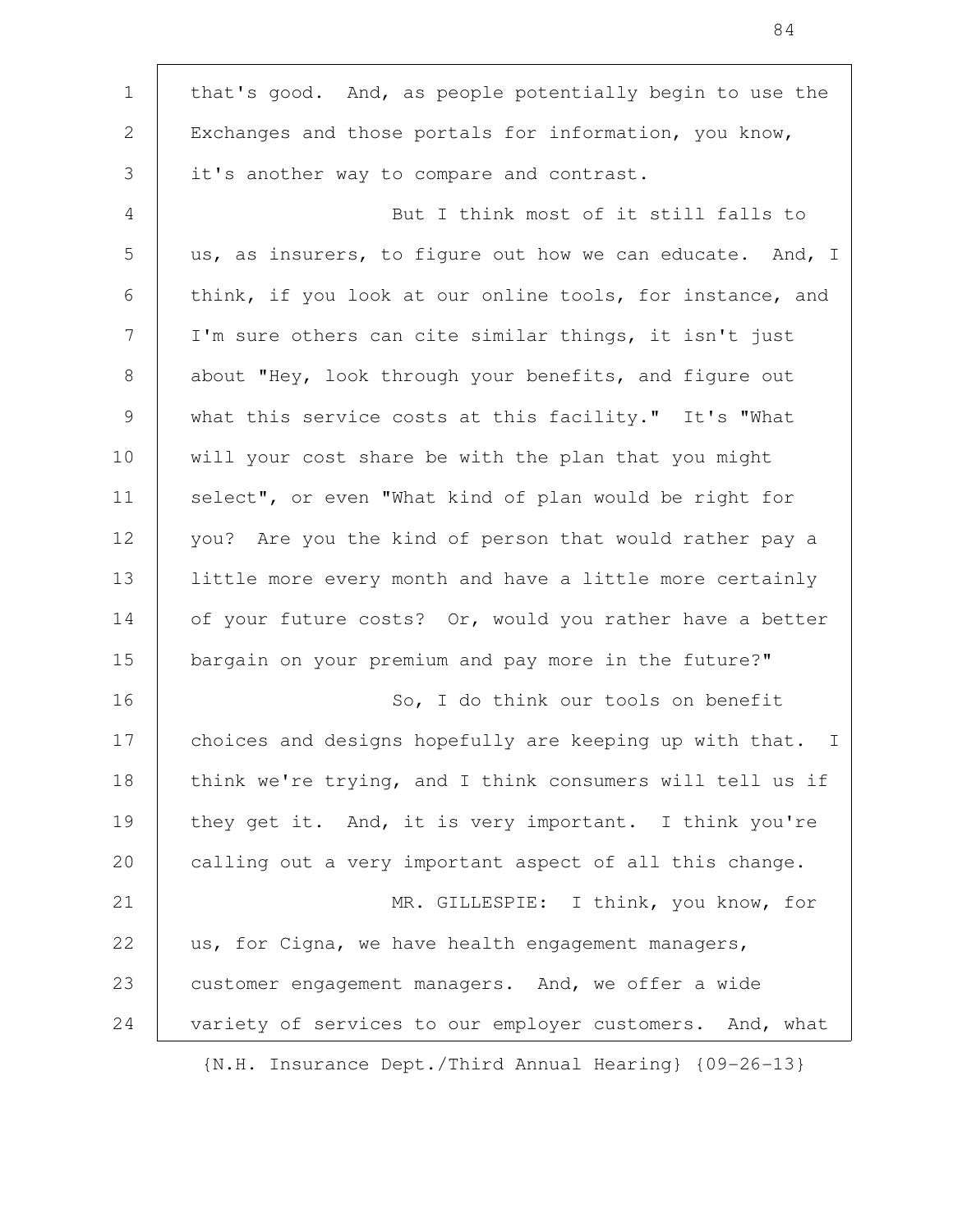we found a lot of times is that it needs to be the employer themselves to drive a lot of these things, because their employees aren't necessarily going to respond to an insurance company, they're going to respond to their boss, or to their CEO or their chairman, or whomever. 1 2 3 4 5 6

And, as a result of that, we have folks who regularly go out and visit with customers, visit with their employees, do health and wellness seminars that interact with their benefit plans and their plan designs, talk to them about all the different Cigna services that we have available on the health and wellness end, and, again, trying to interact it to whatever they purchased, in terms of a plan. And, we view it for employers, who buy into the value proposition about creating a culture of health in there amongst their employees, we provide an extremely wide variety of services. And, that's the value prop that we try to push. 7 8 9 10 11 12 13 14 15 16 17 18

Again, not to be repetitive, but, over the long term, we think the best way to improve your cost is to improve the health of your employees. 19 20 21

MR. NGUYEN: The New Hampshire market is pretty much a broker-driven kind of market. So, whenever we roll out products with some kind of innovation, we're 22 23 24

{N.H. Insurance Dept./Third Annual Hearing} {09-26-13}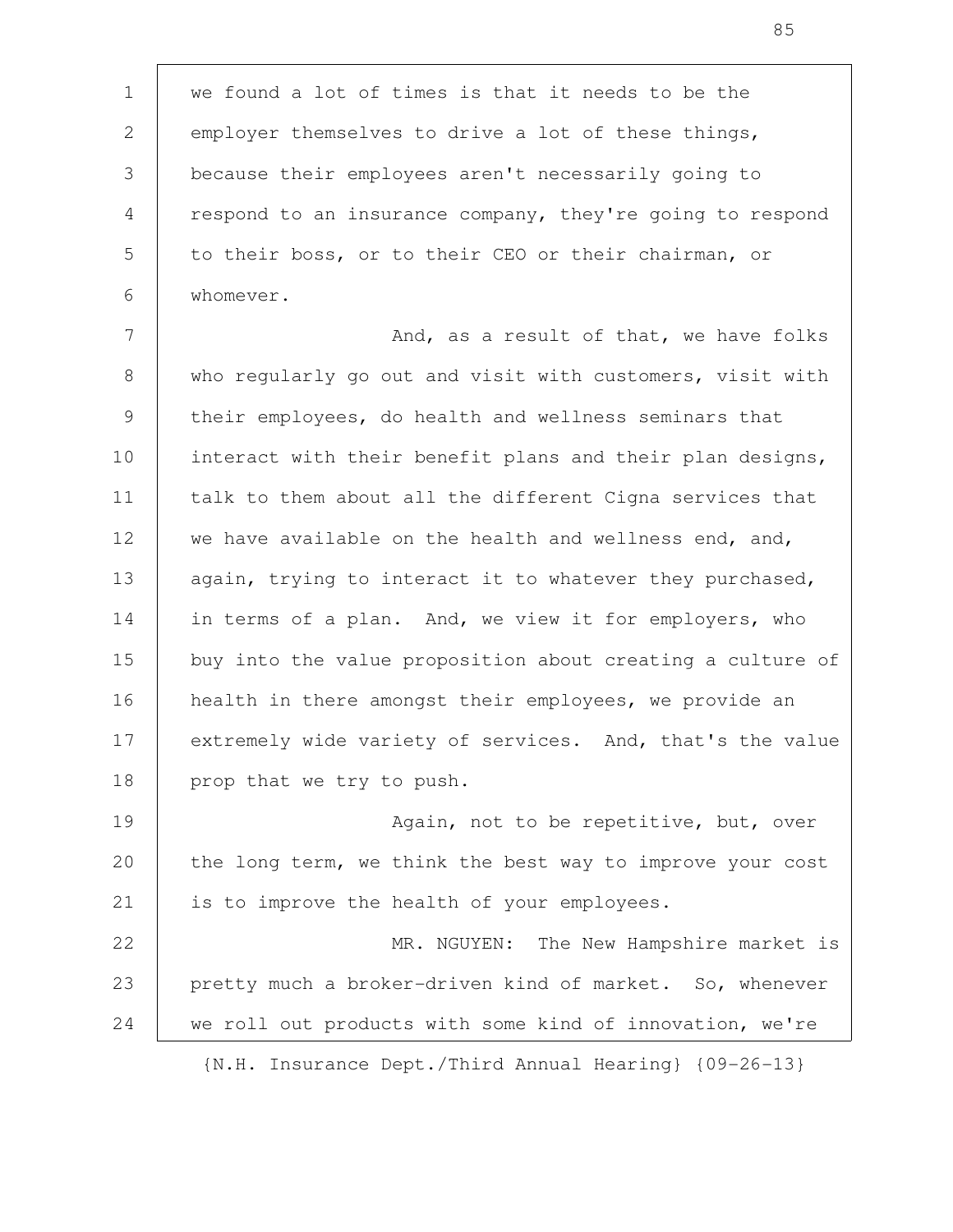making sure that we train our broker well, like how our products works. And, then, hopefully, in return, that they, whenever they're going out and they sell to the employers, they would be transparent about the products that we have. CMSR. SEVIGNY: Yes, Jenny. MS. PATTERSON: I guess this is really a question for Lisa, and kind of a follow-up on what you said about Anthem's online tools. And, I'm wondering, you know, we talk about the employer market being broker-driven, and I think, to some degree, the individual market as well. But how usable do you think those online tools will be and how well will they work in conjunction with the marketplace, in particular, for consumers who are going on as individuals, who may not have gotten health insurance in the past? MS. GUERTIN: Yes. Well, I think, in general, if you just think about our own tools that we put in place, without worrying just yet about linkage to the marketplace or the Exchange, I think we've recognized that we have to get a lot more consumer-oriented, with a lot more direct-to-consumer, even inside of a group. We have to have tools that people are used to in all other aspects of their lives. Their -- you know, every other sort of 1 2 3 4 5 6 7 8 9 10 11 12 13 14 15 16 17 18 19 20 21 22 23 24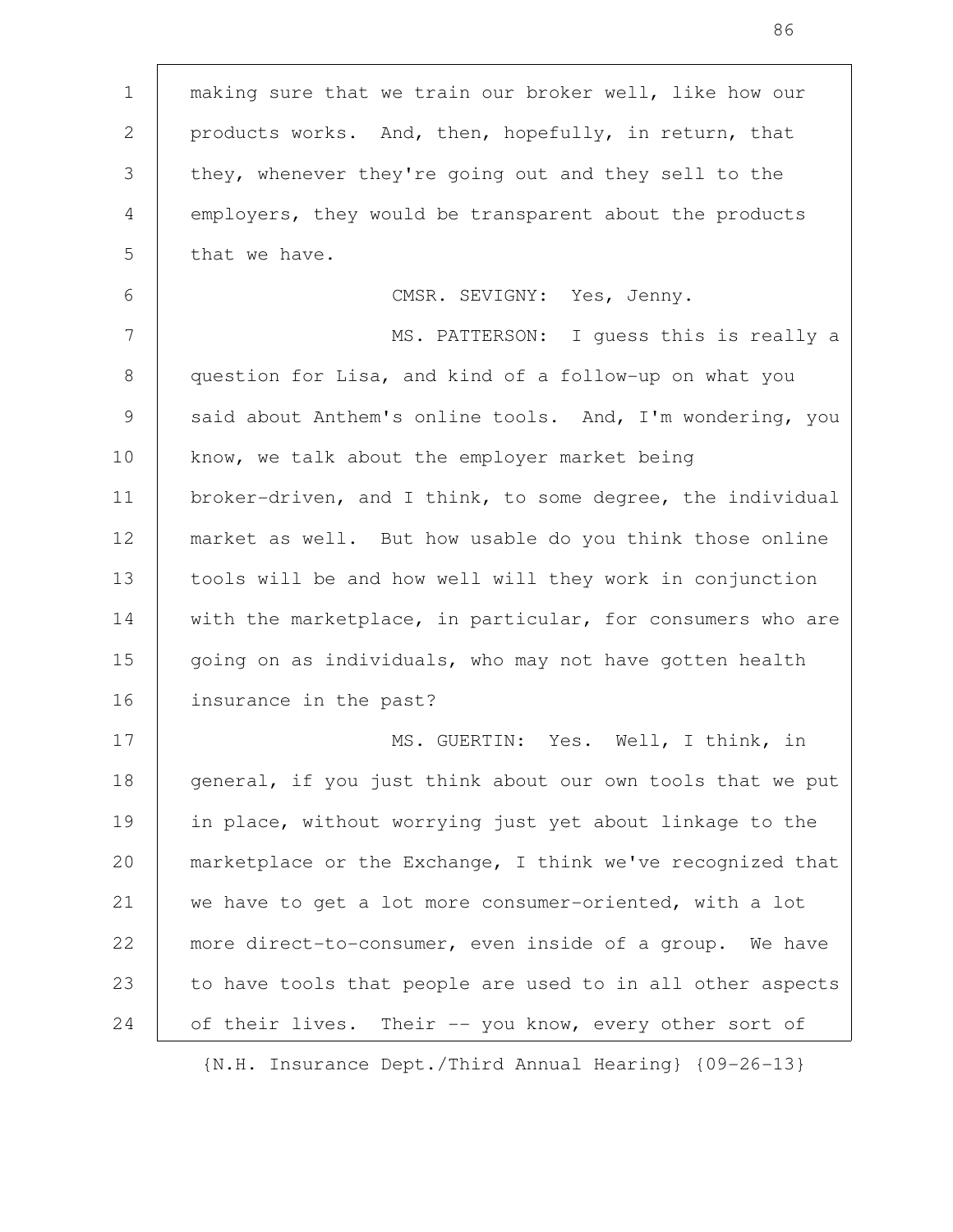aspect, whether it's banking or, you know, private finance, whatever, they want tools. And, so, I think someone mentioned earlier, mobile apps have become increasingly important. Mobile ID cards is something we offer. I mean, it really has moved very quickly over the past couple of years. And, that includes Provider Finder. If you need help finding an urgent care center, because your benefit says that, you know, you're going to pay less going to an urgent care center than an emergency room, you need that instantly. So, I think a lot of it, once again, falls on our side of the line. And, it's all about us keeping up with our customers' demand, which is one of those things we compete on. I think that, for us, in particular, on the Exchange for next year, that interface with the Exchange, with the marketplace, is going to be really important. And, there are things you can do on our site, like, for example, let's use our individual products. We'll have both individual exchange and individual off-exchange products for sale. On our own shopper portal, you'll be able to compare and contrast those plans and those prices. You'll be able to estimate what you might get for a subsidy, but you won't be able to get your 1 2 3 4 5 6 7 8 9 10 11 12 13 14 15 16 17 18 19 20 21 22 23 24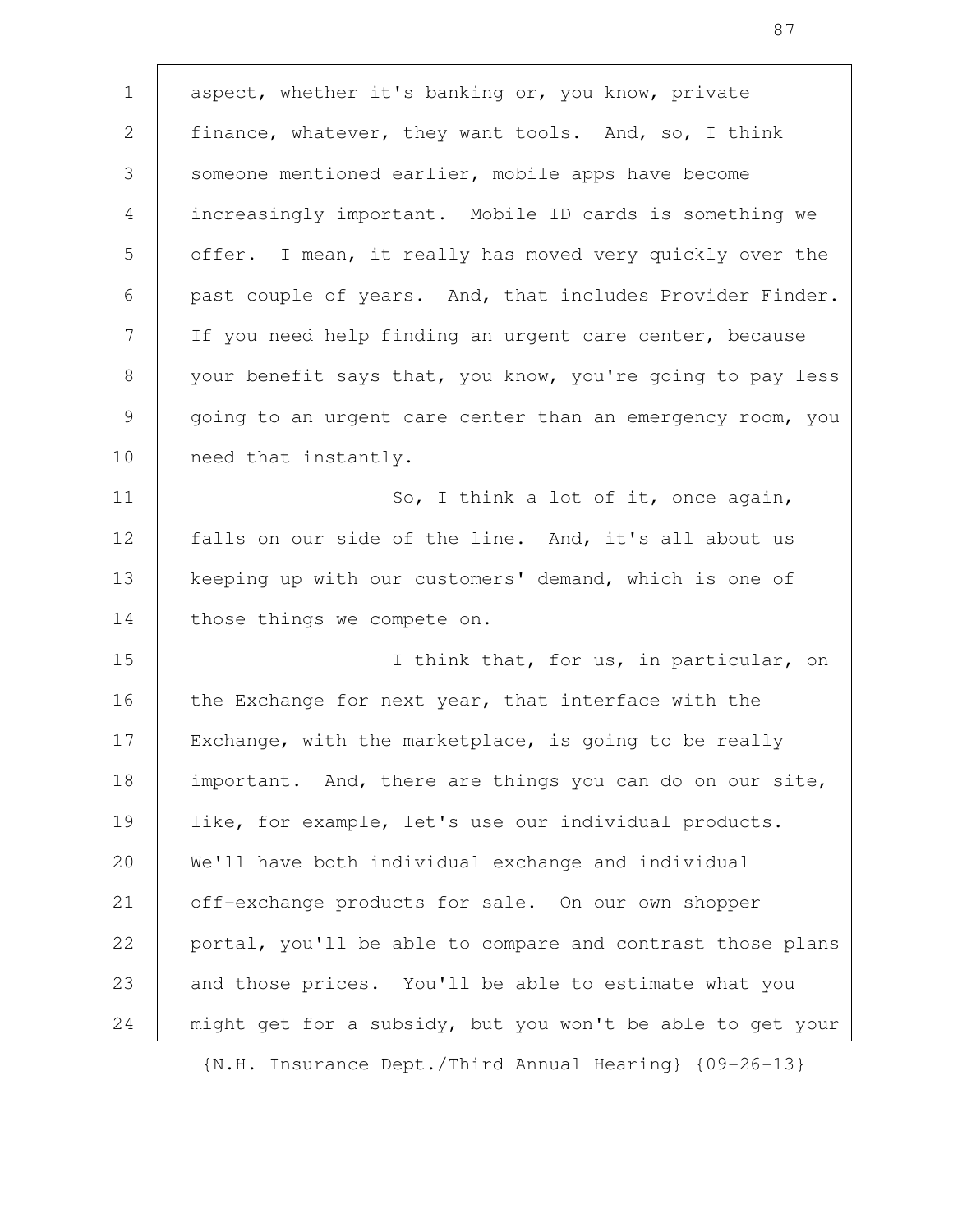final calculation. For that, you'll jump over to the actual federally facilitated exchange, and that's where you will determine your subsidy and enroll in the exchange plan. So, there is going to be this new degree of integration, required of us, starting in 2014. CMSR. SEVIGNY: Other comments from anyone? (No verbal response) CMSR. SEVIGNY: Okay. Good. Well, thank you. I am going to ask you to persevere up there for a little bit. And, we will go to the non-carrier speakers. We've got several who have asked to speak during this hearing. And, let me start in the order that I have them. I'm not certain that everyone who initially signed up is actually going to speak, but I will ask you anyway. Amy, do you have any words of wisdom for us this afternoon or -- MS. KENNEDY: I have several, but I'm fine. Thank you for having me and allowing me to be here to listen. CMSR. SEVIGNY: Amy is from the Governor's Office. And, I'm sure will report back about this hearing very -- very well. Thank you. Next is Tom Bunnell, from New Hampshire 1 2 3 4 5 6 7 8 9 10 11 12 13 14 15 16 17 18 19 20 21 22 23 24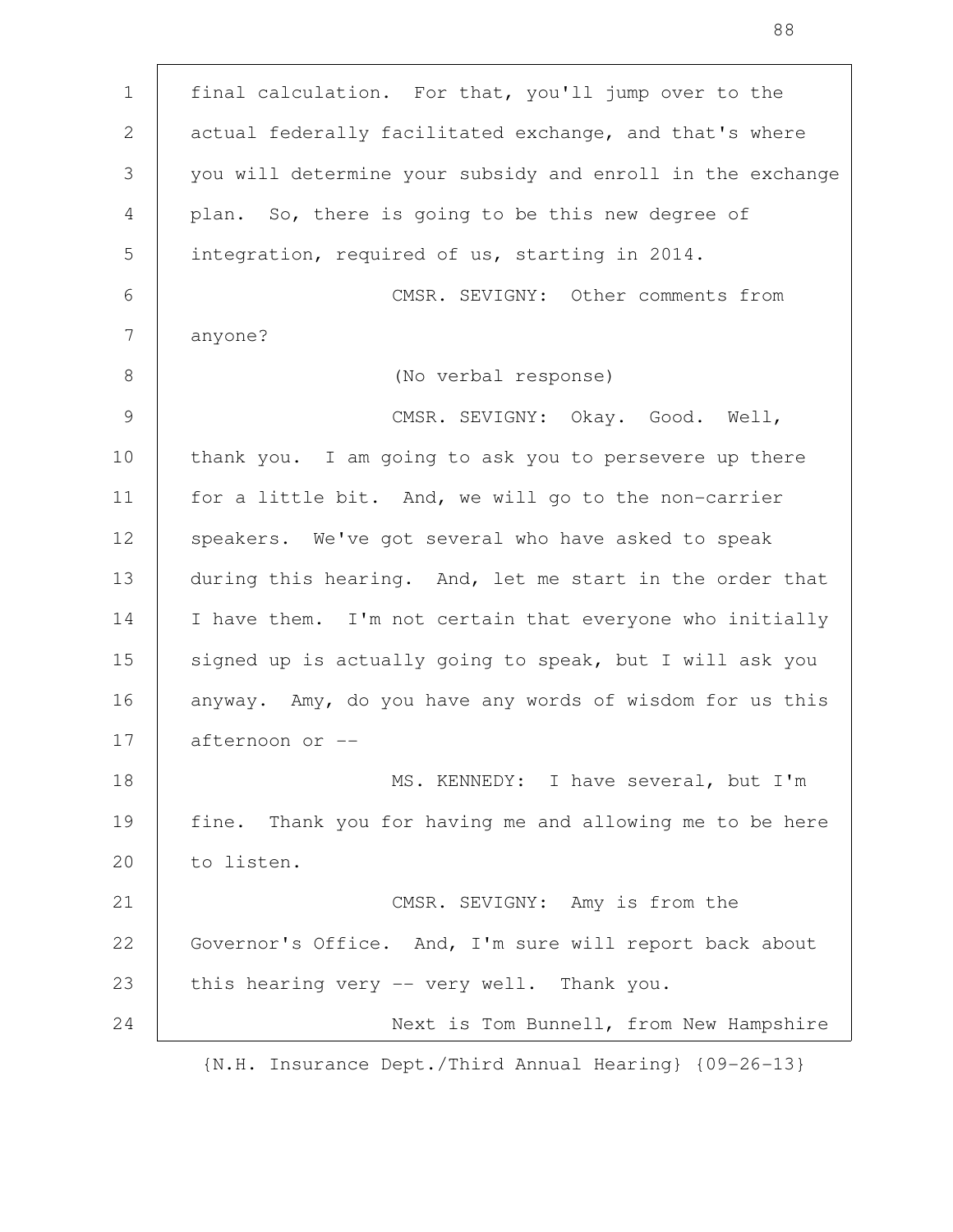| $\mathbf 1$     | Voices for Health. Tom, do you wish to address us this     |
|-----------------|------------------------------------------------------------|
| 2               | afternoon?                                                 |
| 3               | MR. BUNNELL: I'd be happy to. Do you                       |
| 4               | want me, should $I$ --                                     |
| 5               | CMSR. SEVIGNY: Please. Please, if you                      |
| 6               | would. Although, I won't have you do it the way David Sky  |
| $7\phantom{.0}$ | suggested, and that's on one leg. You can stand on both,   |
| 8               | if you'd like.                                             |
| $\overline{9}$  | MR. BUNNELL: See if I can do this.                         |
| 10              | Thank you, Commissioners and staff. Better?                |
| 11              | FROM THE FLOOR: Yes.                                       |
| 12              | MR. BUNNELL: Good morning. I guess                         |
| 13              | it's "good afternoon". And, thanks for this opportunity    |
| 14              | to provide you with testimony on premium rates in the      |
| 15              | health insurance market. My name is Tom Bunnell. And,      |
| 16              | I'm a Consultant and Health Policy Specialist with New     |
| 17              | Hampshire Voices for Health, also known as "Voices".       |
| 18              | We're a nonpartisan statewide network of organizations and |
| 19              | individuals allied in the commitment to quality,           |
| 20              | affordable health care and coverage for all residents of   |
| 21              | New Hampshire.                                             |
| 22              | New Hampshire families and businesses, I                   |
| 23              | think as you've heard so much this morning, are continuing |
| 24              | to struggle to afford combined cost of health insurance    |
|                 | {N.H. Insurance Dept./Third Annual Hearing} {09-26-13}     |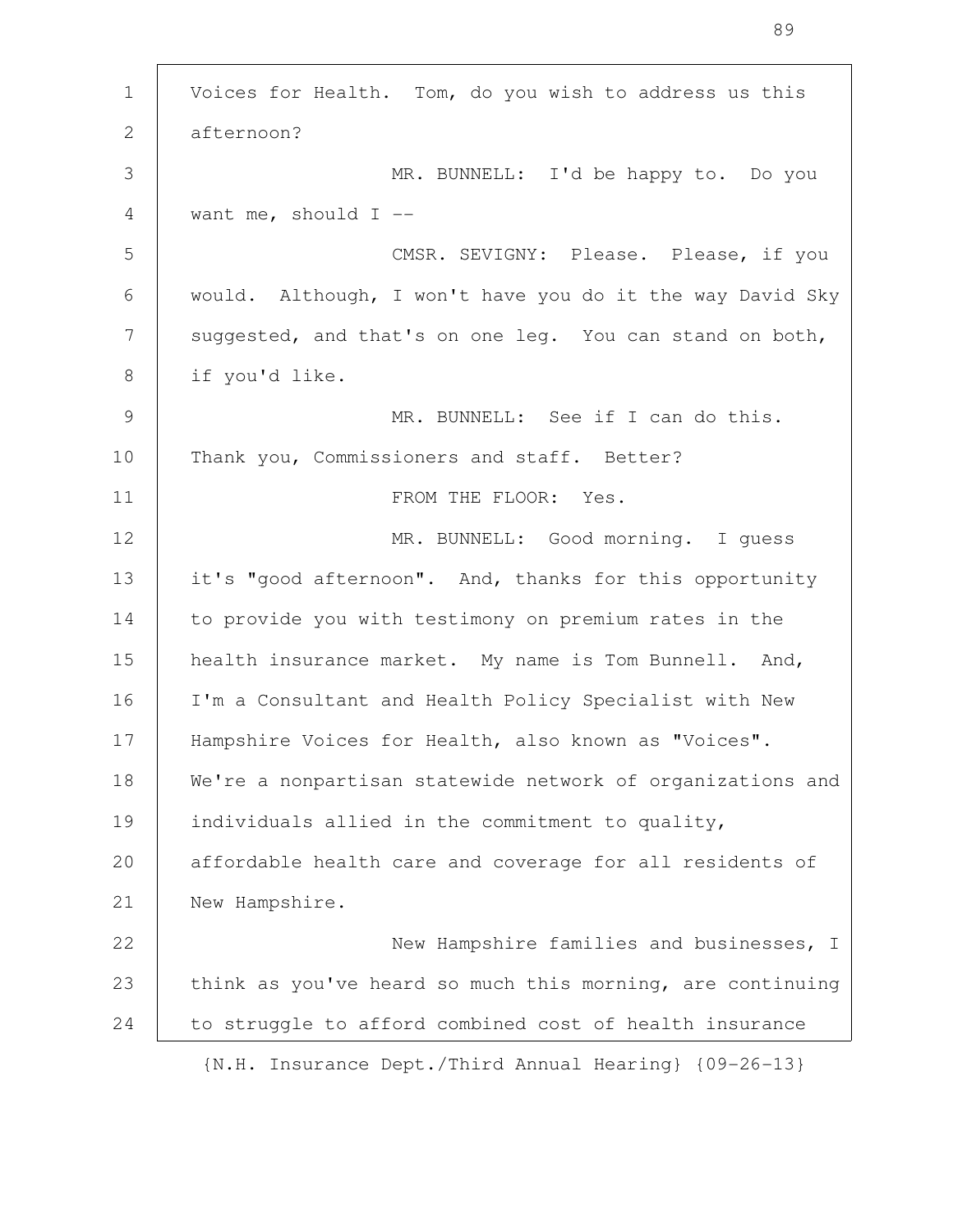premiums and with benefit packages weakening across the board, out-of-pocket costs and charges for health care services. For insured employers and employees, these combined costs have continued to rise faster than inflation, faster than wages, faster than average business profits. It's important to note that these cost trends were present and in dynamic play long before the enactment and any beginning implementation of the ACA, which is more commonly known these days as "ObamaCare". Unsustainable increases in the combined cost of health care and coverage, destabilized budgets for families, employers and government at all levels in our state, and threaten all of our financial stability. For these reasons, and since New Hampshire has some of the highest health insurance premium and deductible costs in the nation, as you also heard this morning, health care and coverage costs are a nonpartisan issue in our state. They are an issue that transcends partisanship in our state. And, they're a matter of great concern to policymakers, to consumers, and to business community all over our state. So, we are grateful to the Department for your transparency and information efforts, efforts that have made information about health insurance premiums 1 2 3 4 5 6 7 8 9 10 11 12 13 14 15 16 17 18 19 20 21 22 23 24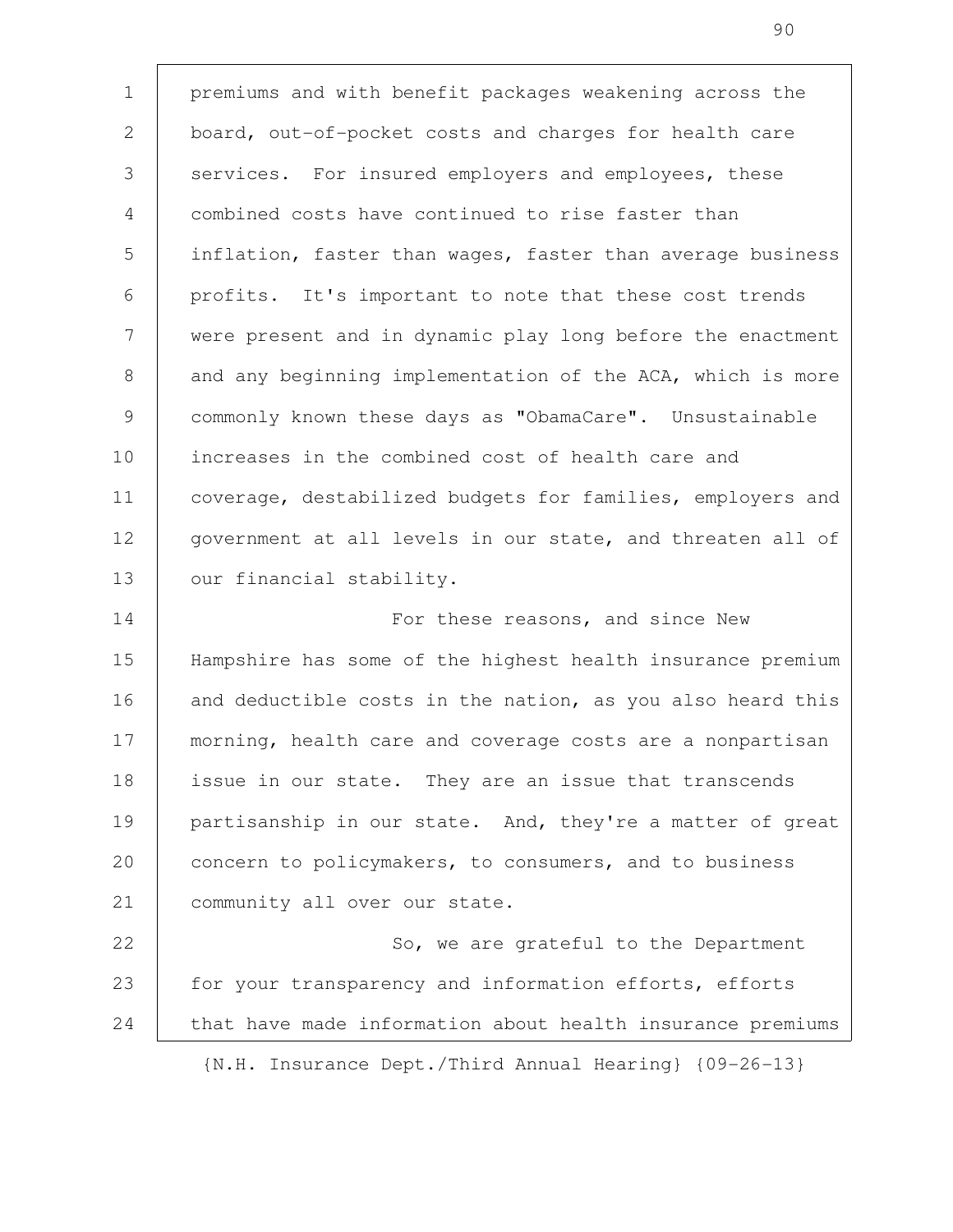more available to the public and to all players. We think that information is beneficial to public understanding and dialogue. But that there is more to be done in that context. And that, in particular, health care cost component of health insurance premiums is something around which we believe that more transparency is appropriate and necessary. So, we would encourage you to support or employ efforts that provide mechanisms for health care cost and quality and utilization data to be available to all, and to members of the public, to policymakers, to carriers, to health care providers. None of us believe that the availability of information or the transparency will in and of itself or by itself result in any health system's changes that 1 2 3 4 5 6 7 8 9 10 11 12 13 14

may be needed. But they are, in fact, a sensible and appropriate building block step for understanding, and for any and all of us, including policymakers, to make effective and meaningful information-based decisions about health systems. 15 16 17 18 19

That said, we also think -- hang on for one second here. In our view, the most important and promising arena for health systems change involves payment delivery system reform. We applaud health insurers and health care providers that are engaged in early and 20 21 22 23 24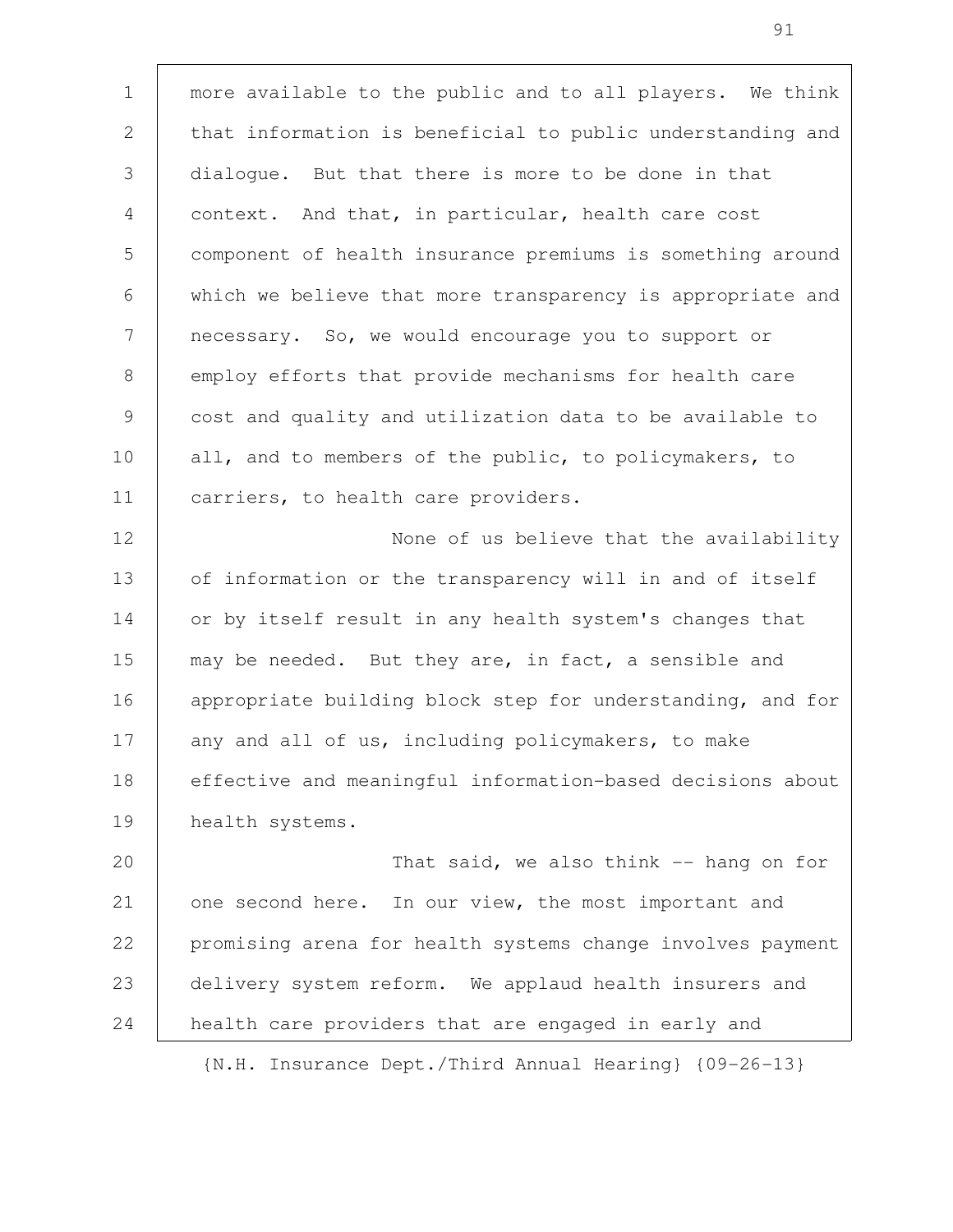ground-breaking efforts seeded and encouraged by the new federal health law that are aimed at such reforms, to realign incentives, to promote value and quality, to coordinate care, and to improve health outcomes, while also improving efficiencies, that hold promise for lowering costs. And, as we heard some this morning, an example of those models including -- include health care organizations, Patient-Centered Medical Homes, risk-sharing arrangements between insurance carriers and hospital systems and other health care providers, and/or global payment or pay performance kinds of models. There's great promise in these emerging models, with a great deal more to be done, of course. I guess our health care system is beginning to embark on a complex and critically important, long-term journey in this arena. And, one notable challenge is that emerging payment and delivery system model and innovations exist at the touchpoint between health care as a business and health care as a public good. There is a genuine and meaningful role for government, as an honest broker for the public, and at key and select and necessary times, as a regulator for the public interest in that context. And, so, we urge the Department to 1 2 3 4 5 6 7 8 9 10 11 12 13 14 15 16 17 18 19 20 21 22 23 24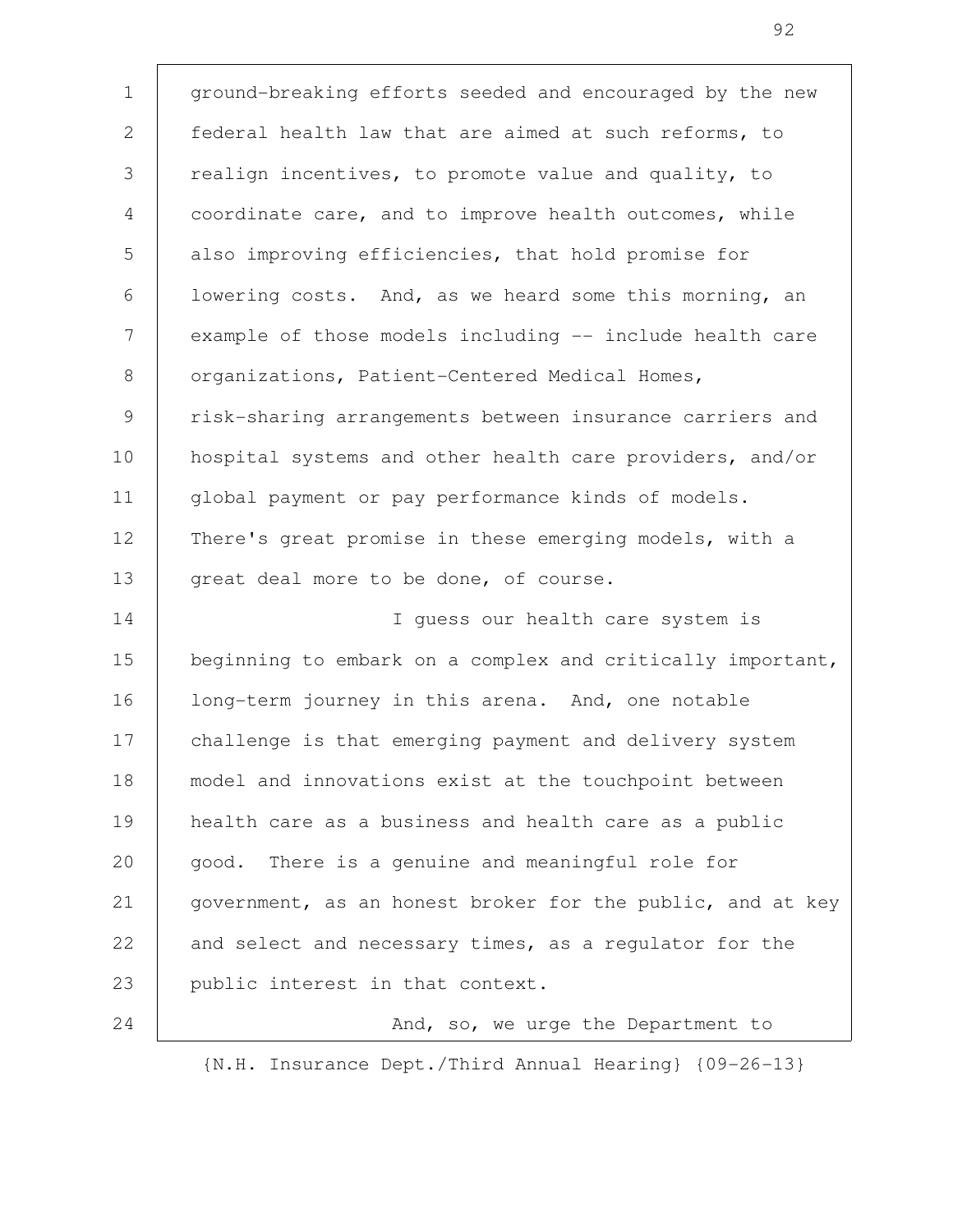consider employing a range of ways to support and to further promising payment and delivery system reforms. Consumers and businesses and policymakers are increasingly interested in this vein, and are anxious about precisely these types of value-based improvements in our health system, that promote quality, that share savings, and that help to bend the cost curve. Payment delivery system efforts, with active consumer and business community engagement, can be improved and need to continue to be employed and to grow. 1 2 3 4 5 6 7 8 9 10

I will just say that we are confident that health insurers and health care providers in New Hampshire understand that the cost trends in health care coverage are not sustainable. We're also confident that they want -- they all want to be good citizens. Value-based purchasing and transparency are merely components of that good citizenship obligation, and the responsiveness and accountability to customers and the public at large. 11 12 13 14 15 16 17 18 19

So, the Department's rate review process and efforts are, we think, meaningful building block steps, as all of us aim for a health care system that is more rational. And, we thank the Department for this process and for your attention to these matters. And, 20 21 22 23 24

{N.H. Insurance Dept./Third Annual Hearing} {09-26-13}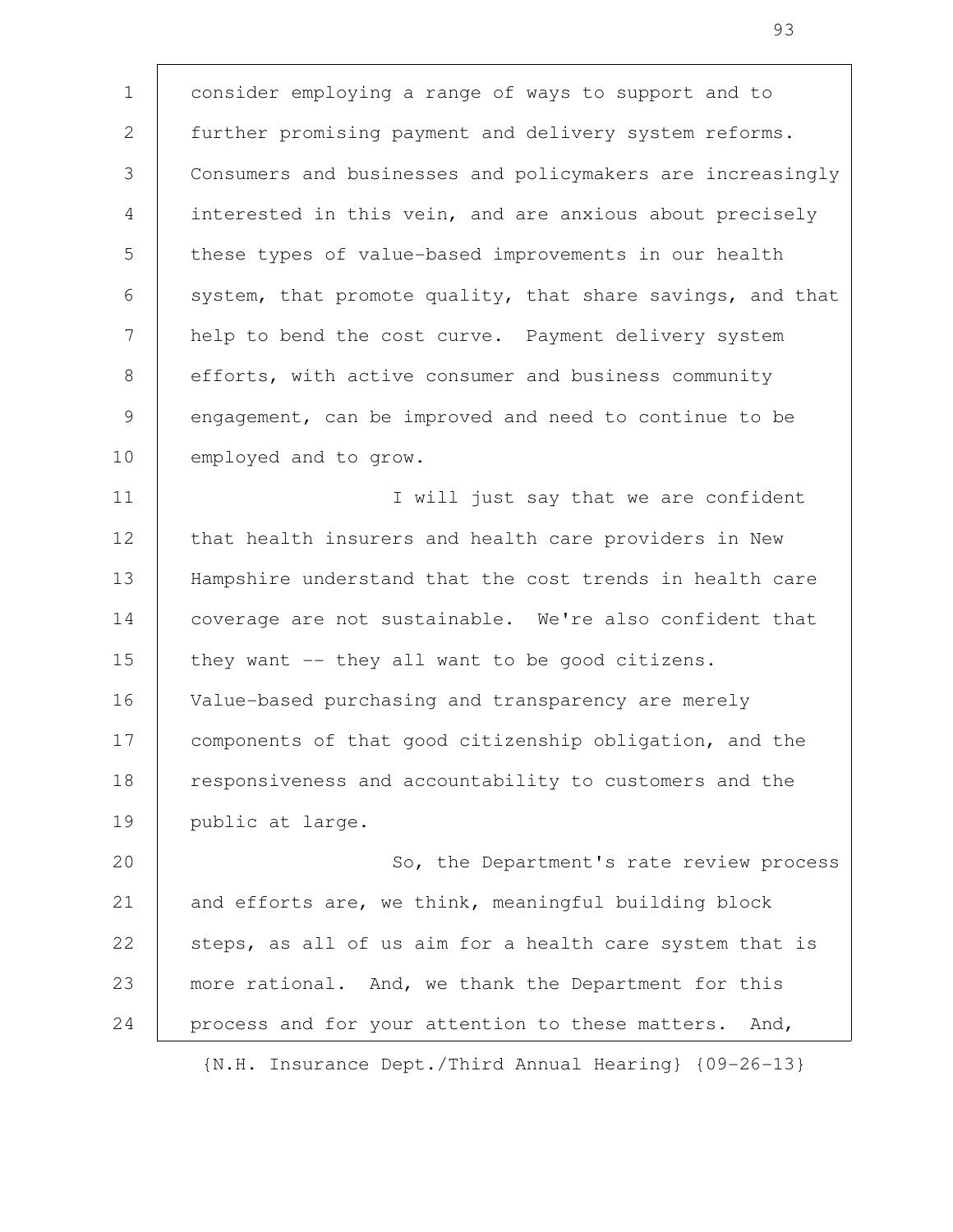| $\mathbf{1}$ | would be happy to continue to collaborate with you in     |
|--------------|-----------------------------------------------------------|
| $\mathbf{2}$ | whatever ways may be helpful. That's all.                 |
| 3            | CMSR. SEVIGNY: Thank you, Tom. Any                        |
| 4            | questions from anyone? Comments?                          |
| 5            | (No verbal response)                                      |
| 6            | CMSR. SEVIGNY: Thank you. Next, I'd                       |
| 7            | like to ask if Paula Minnehan, from the New Hampshire     |
| 8            | Hospital Association, would like to provide us with       |
| 9            | testimony this afternoon?                                 |
| 10           | MS. MINNEHAN: Good afternoon. And,                        |
| 11           | thank you for this opportunity. I'm Paula Minnehan. I     |
| 12           | work at the New Hampshire Hospital Association. And, my   |
| 13           | comments are -- I used the report, which I think was      |
| 14           | excellent, and not just because we were interviewed for   |
| 15           | the report, but I used the report that Freedman and UMass |
| 16           | did, -- and, excuse me, in advance, I have a cold, and I  |
| 17           | need to go see my health care provider, I think.          |
| 18           | (Laughter.)                                               |
| 19           | MS. MINNEHAN: I have a really good one                    |
| 20           | in town. So, that's good. As a template for what I        |
| 21           | wanted to comment on. And, one issue that was highlighted |
| 22           | early on had to do with out-of-pocket liabilities for     |
| 23           | patients. And, New Hampshire's average deductibles, as    |
| 24           | was stated by Missy earlier, is that our deductibles are  |
|              |                                                           |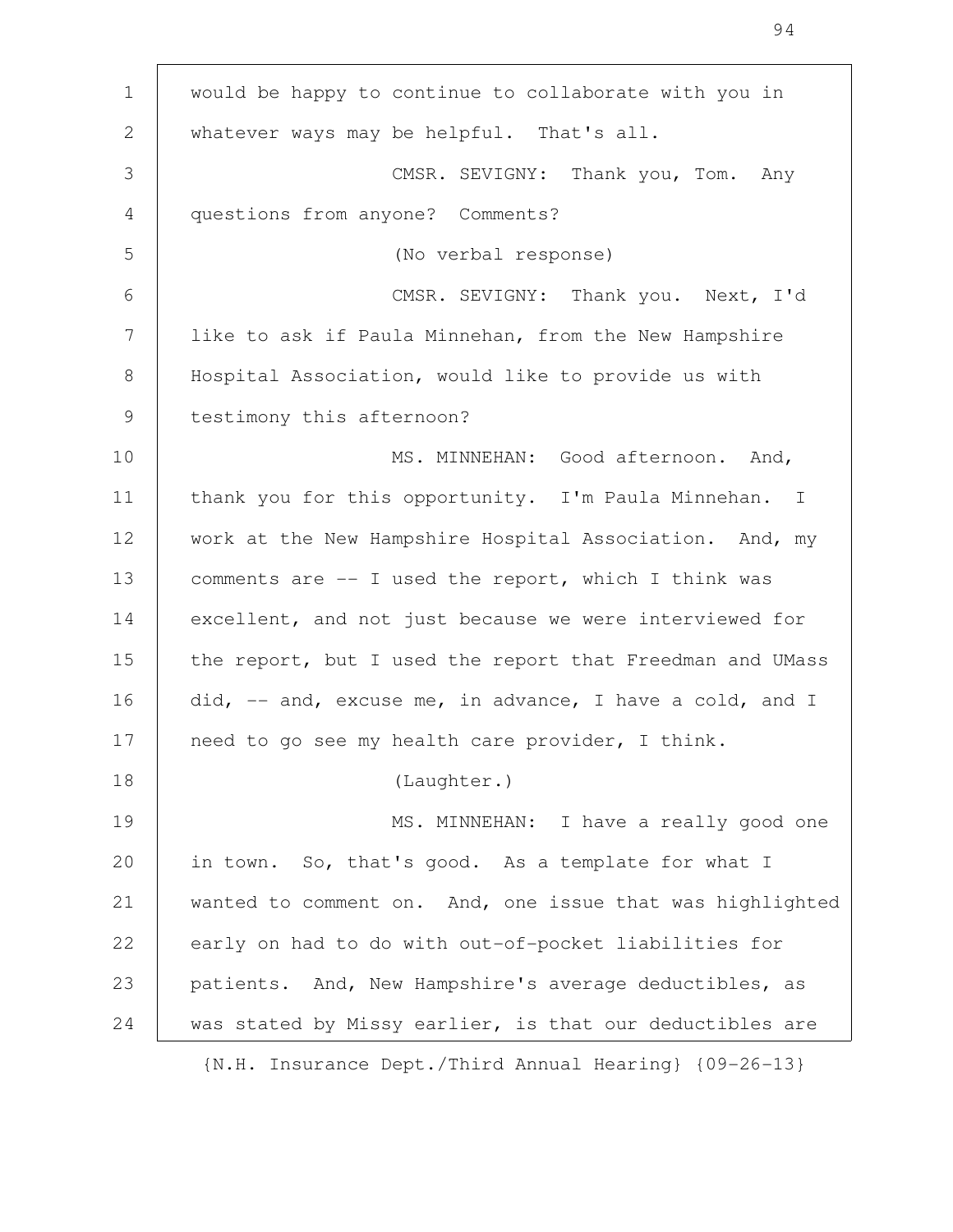25 percent higher than Massachusetts, and almost double those of deductibles in the United States. This has a direct impact on providers and their uncompensated costs, and specifically hospitals, because they need to meet those deductibles for most inpatient and outpatient hospital care. 1 2 3 4 5 6

But, having said that, hospitals do work every day to reduce costs in a variety of ways. Hospitals have had to reduce their workforce in the last couple of years to address falling reimbursement rates and higher uncompensated care, which has resulted in more uninsured and underinsured individuals, for among other reasons. More than ten of our acute care hospitals had to reduce their workforce significantly in the last couple of years. They had to reduce employee benefits, close clinical units, and had to change their generous charity care guidelines to be more in line with the industry norm. In addition, though, which is on a positive note, 100 percent of our New Hampshire hospitals are engaged in the CMS Partnerships for Patients. And, none of those data points that they use are from claims data, they represent significant or specific quality-oriented outcome measures. New Hampshire has 7 8 9 10 11 12 13 14 15 16 17 18 19 20 21 22 23

estimated cost -- excuse me, has been signaled -- singled

24

{N.H. Insurance Dept./Third Annual Hearing} {09-26-13}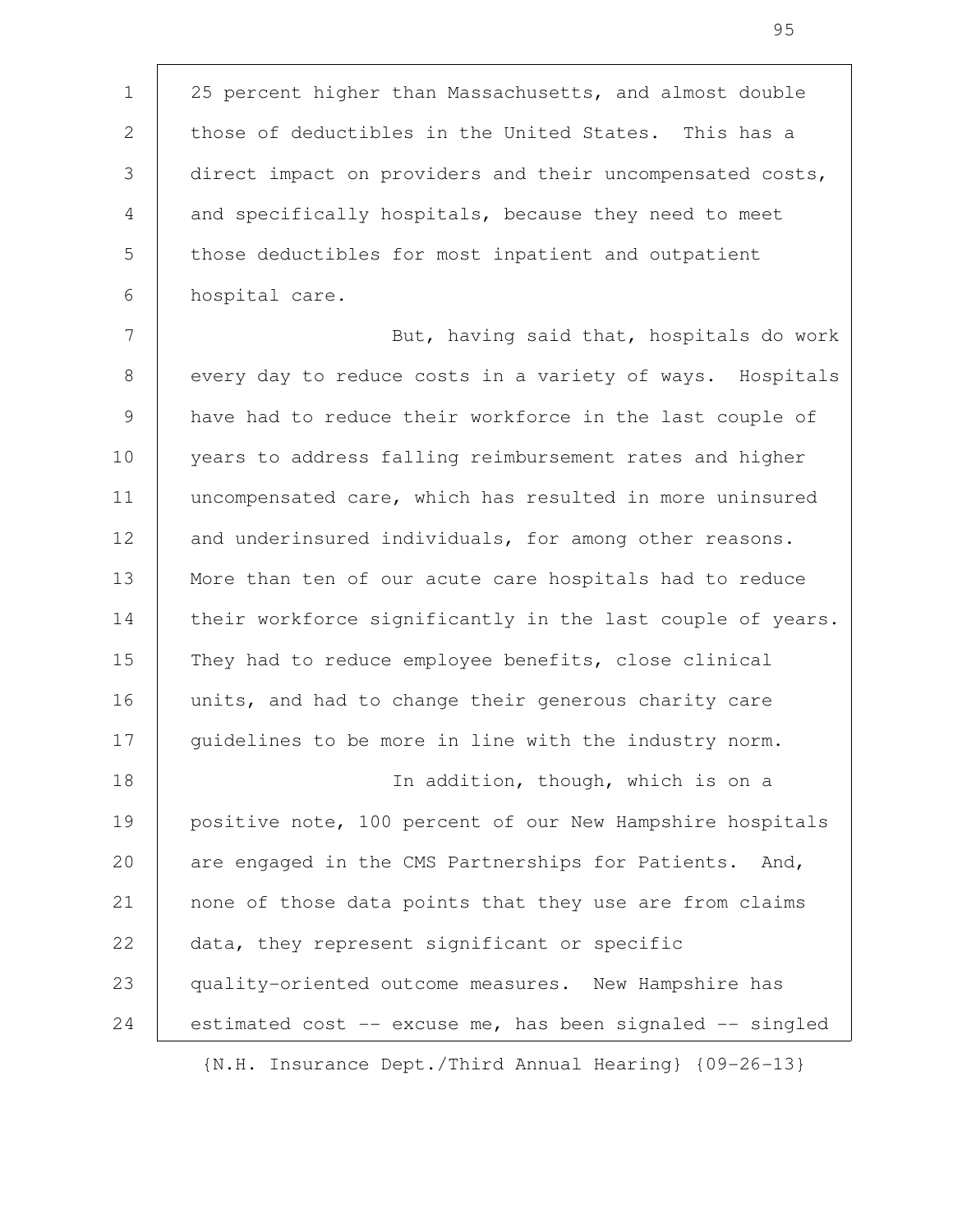out by CMS and IHI for their success with Partnerships for Patients. To date, the estimated cost savings are approximately \$3.8 million achieved through improved patient care, and specifically with reduce falls, reduced infections, reduced readmissions, patient ulcers, etcetera, since 2011. These efforts continue in all hospitals, and we believe more savings will be realized in the coming years and ultimately result in better patient care. 1 2 3 4 5 6 7 8 9

It's important to note that the readmission reductions for Partnerships for Patients impact all patients and all payers, not just Medicare patients, even though it's a CMS initiative. Savings go directly to the insurer. And, we believe future reimbursement models should reflect these benefits on both the provider, as well as the insurer, because, with reduced readmissions, obviously, there's no claim that results. Which is -- that's not the point. The point is the patient does not get readmitted, which is good. 10 11 12 13 14 15 16 17 18 19

One other issue that I think needs to be clarified in the report. I think they were using older data, because that's all they had. But our latest data shows the hospital system margins, and we and Steve Norton ton is well aware of how we now compute hospital system 20 21 22 23 24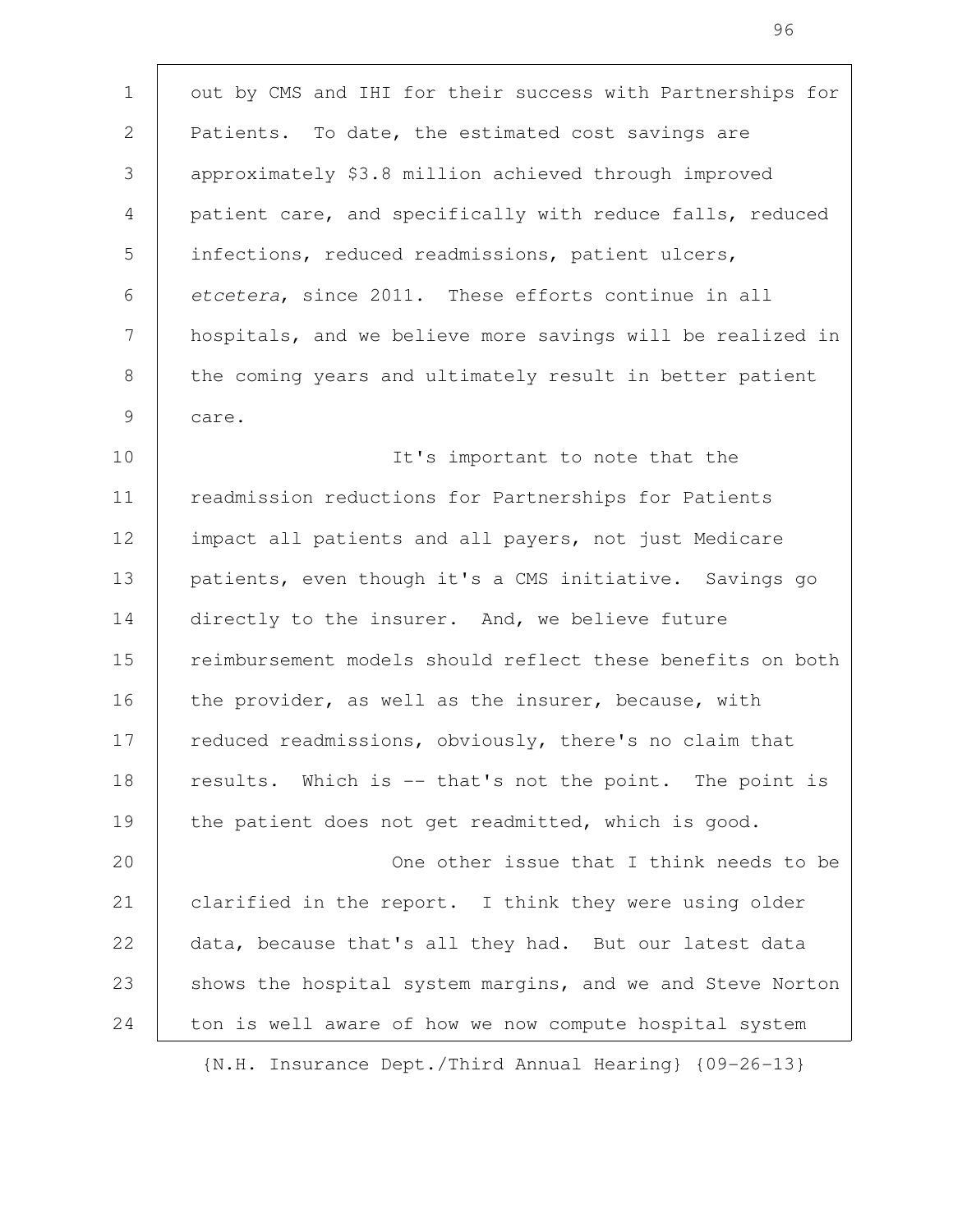margins. It's not just the hospital, but all -- all associated affiliates that they are responsible for, are at an all-time low of 1.2 percent, with seven hospitals currently in negative -- having a negative margin. What many outside hospital industry -- what many outside the hospital industry don't seem to understand is that hospitals operate many of these service lines at a loss, including emergency rooms and physician practices. While there's a cost to employing physicians, there's a positive trade-off of better alignment with their EMRs and overall clinical integration. It can result in better outcomes and increased efficiencies. However, hospitals do try to recoup some of those costs by developing provider-based reimbursement models, which are supported primarily by Medicare. The idea is that there are measurable costs associated with the integration of physician practices into the operations of hospitals, and Medicare primarily recognizes these costs. Cost-shifting, which I won't take Steve's thunder, because he's responsible for the 1 2 3 4 5 6 7 8 9 10 11 12 13 14 15 16 17 18 19 20

cost-shifting report. But we do believe that there - that we would contend that cost-shifting does occur. In New Hampshire, Medicare reimburses our hospitals about 85 percent of their allowable costs. New Hampshire 21 22 23 24

{N.H. Insurance Dept./Third Annual Hearing} {09-26-13}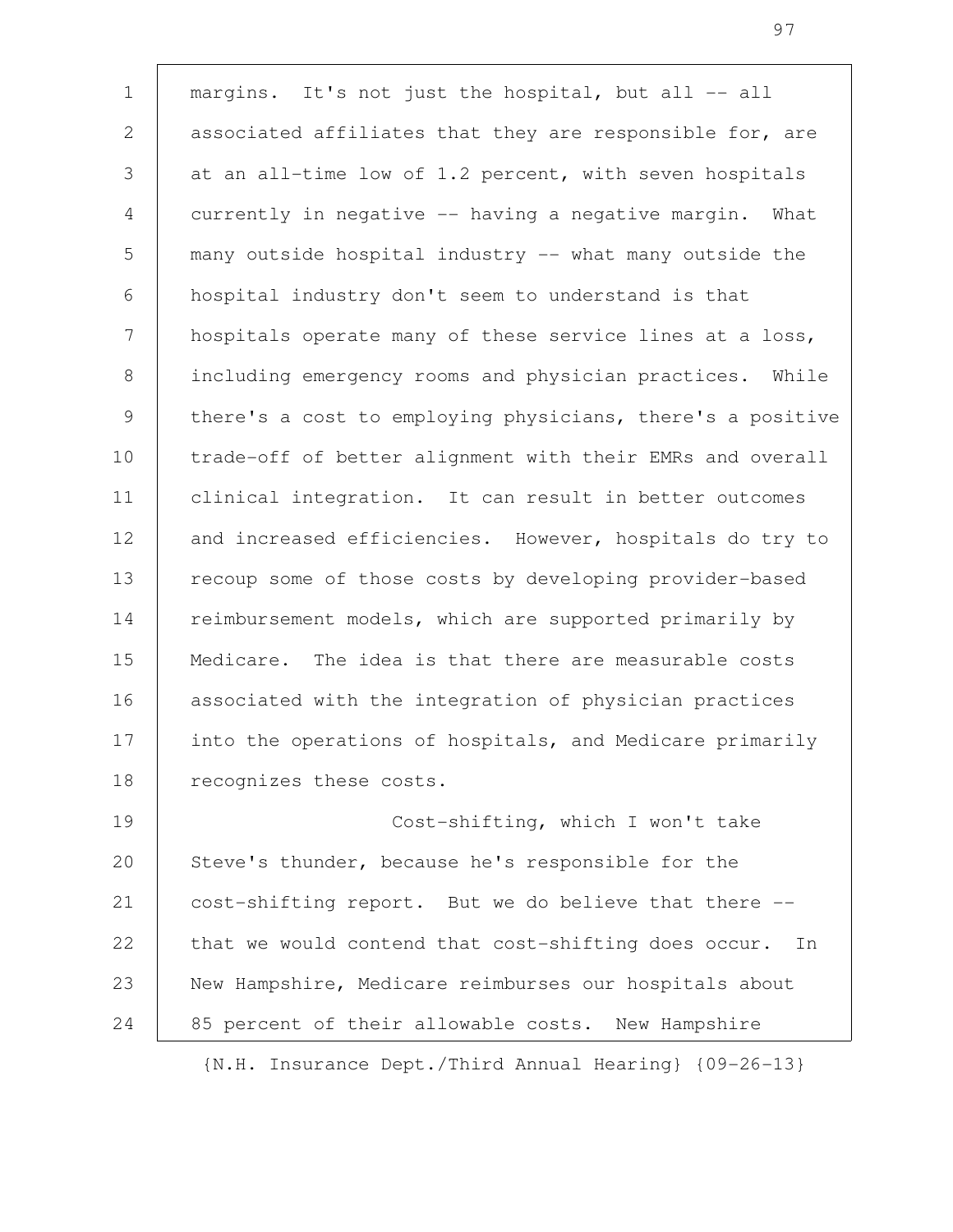Medicaid reimburses our hospitals at approximately 50 percent of allowable costs. These two government payers make up over 50 percent of most hospitals' payers mix. And, it would be impossible for a hospital to continue its operations without attempting to mitigate these shortfalls by negotiating higher reimbursement rates from private payers. However, that's not a sustainable model, and, in fact, many hospitals are attempting to move away from the current reimbursement model to accountable care-type organizations -- organization-type models. However, current reimbursement systems are not aligned to support their goal to -- in achieving efficiencies in clinical and operational integration. There are a number of examples of innovative health reform models already in place throughout the state that should be expanded and replicated where possible. The New Hampshire Citizens Health Initiative Accountable Care Project is the perfect example, as is the Dartmouth-Hitchcock ACO, which has already been referenced. 1 2 3 4 5 6 7 8 9 10 11 12 13 14 15 16 17 18 19

But I think it's important to note, and I think it's because the -- because of this, the benefit design as site-of-service and limited networks work in counter purposes for this. And, what happens is, with site-of-service, it is almost -- it's like cherry-picking 20 21 22 23 24

{N.H. Insurance Dept./Third Annual Hearing} {09-26-13}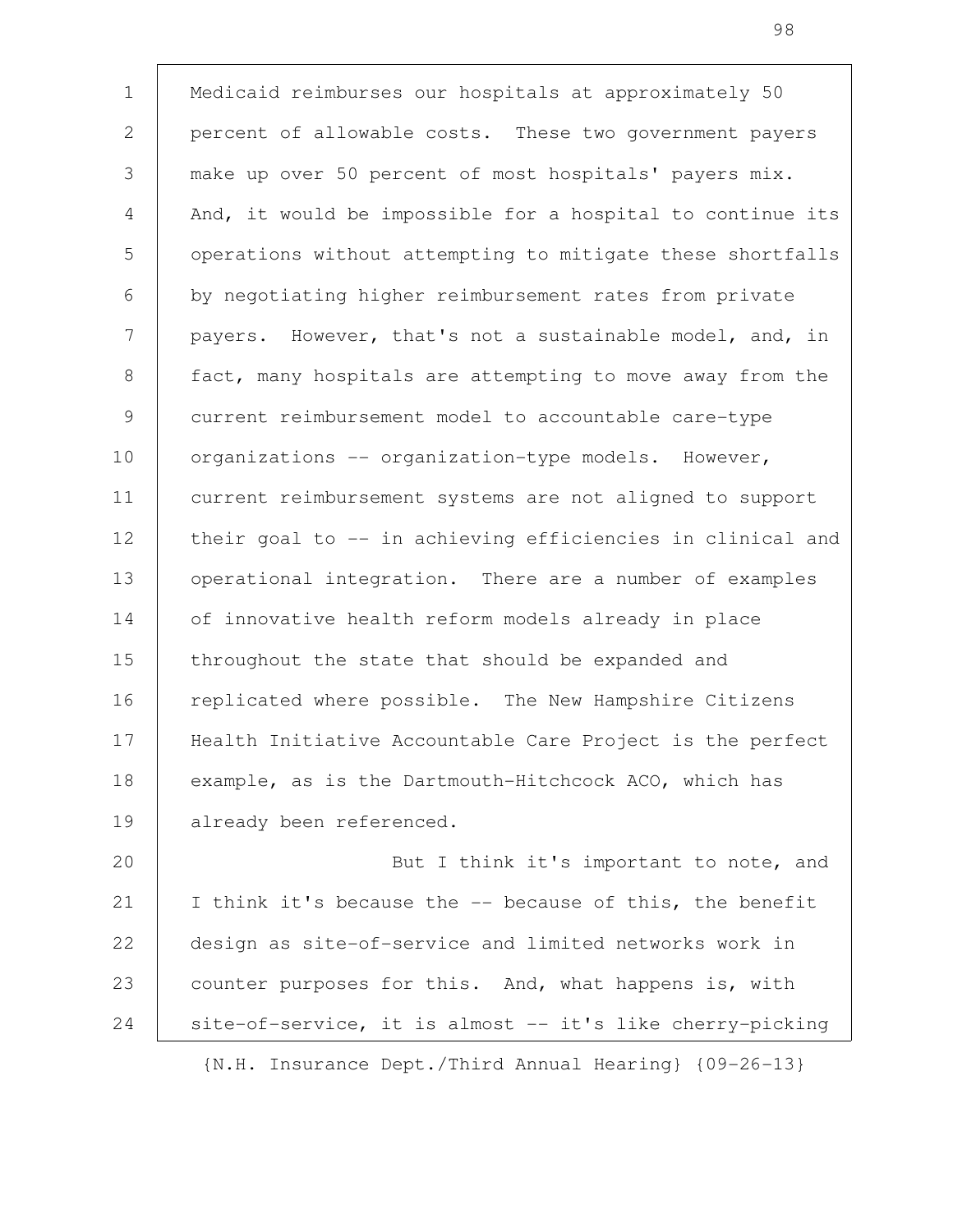some of the services that the hospital actually was able to make a little bit of money on, i.e., laboratory and ambulatory surgery center care or outpatient surgery, by cherry-picking those away from the hospital, they still have these costs associated with covering the emergency room, covering inpatient care, which, in some -- in some service lines, they actually lose money. So, that's what I mean by "working at counter purposes". That we want to work towards more integration and more accountable care-type models. And, what we are experiencing right now works at cross purposes. We agree with many of the recommendations outlined in the report regarding the role of the state in health care system development. We believe that we need a state plan, we support transparency and the efforts of the Department of Insurance in this regard. We believe the State should increase its investment in primary care, and the Department could play a convening role in the development of new pilots for payment models. And, I think some of you know that the Hospital Association has worked many years on increasing price estimate transparency, and which the -- for services provided by the hospital, as well as their ancillary and 1 2 3 4 5 6 7 8 9 10 11 12 13 14 15 16 17 18 19 20 21 22 23 24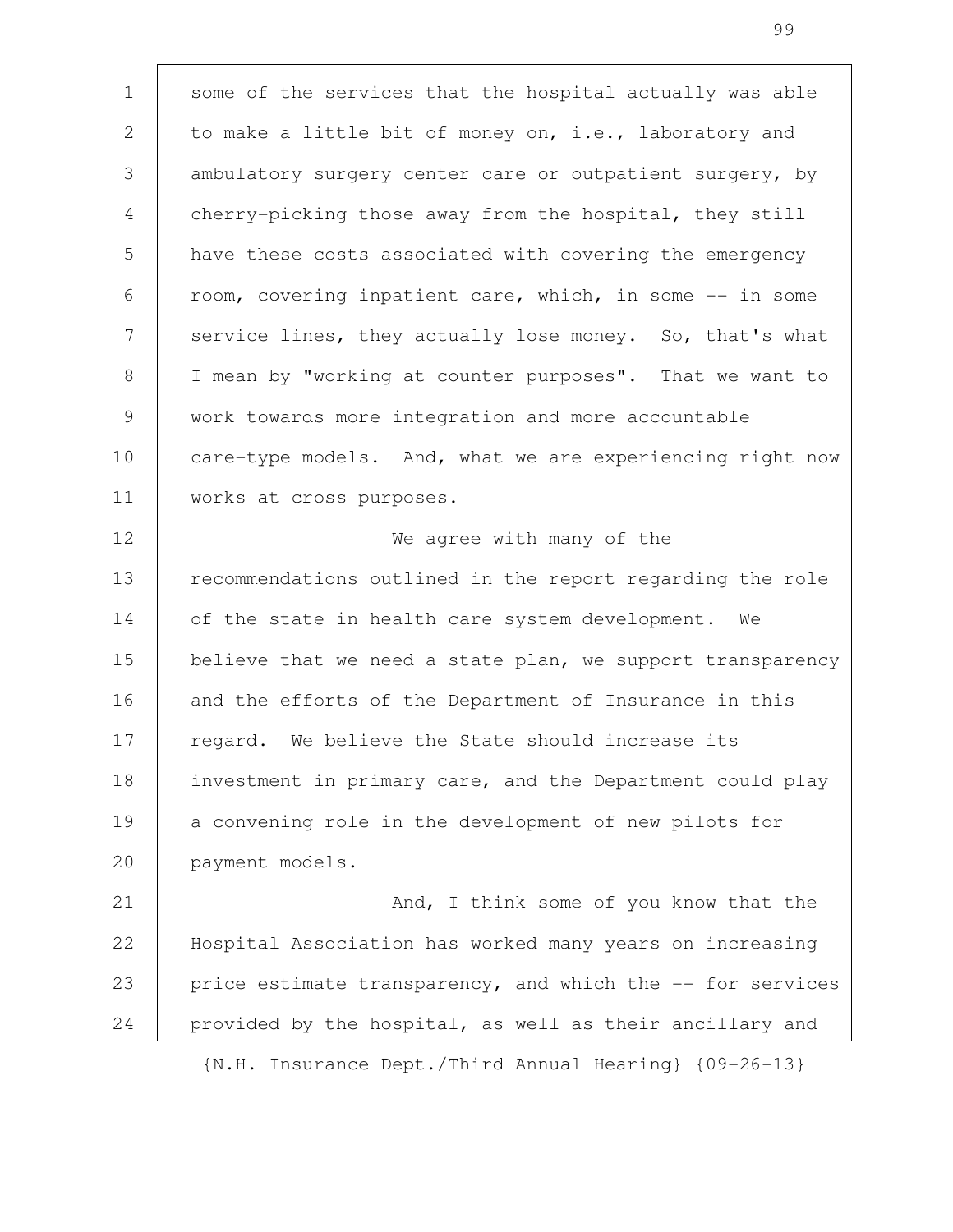professional services provided by the hospital-affiliated practices. We recently revamped our price estimate process hospitals utilize for our members, and our members have established a series of best practices that will be employed by hospitals in the coming months. We do believe that there is a role for the State, as well as the provider -- as well as other providers and carriers, in ensuring that patients are able to obtain reliable and accurate price estimates upon request. 1 2 3 4 5 6 7 8 9

We also believe the Department should support the improved patient -- support improved patient access to health care by updating the Department's Network Adequacy Rules. The current rules are inadequate and have -- and we have two examples of how these rules have been ineffective in ensuring proper access to needed services in many parts of our state. Specifically, with the inception of site-of-service type products and limited networks that exclude entire counties within the state. The state should ensure that access to needed services is available to all populations, and that products are not sold in counties or markets that do not have a provider network that can meet the needs of the communities in which they are selling their products. 10 11 12 13 14 15 16 17 18 19 20 21 22 23

To that end, we are interested in better {N.H. Insurance Dept./Third Annual Hearing} {09-26-13}

24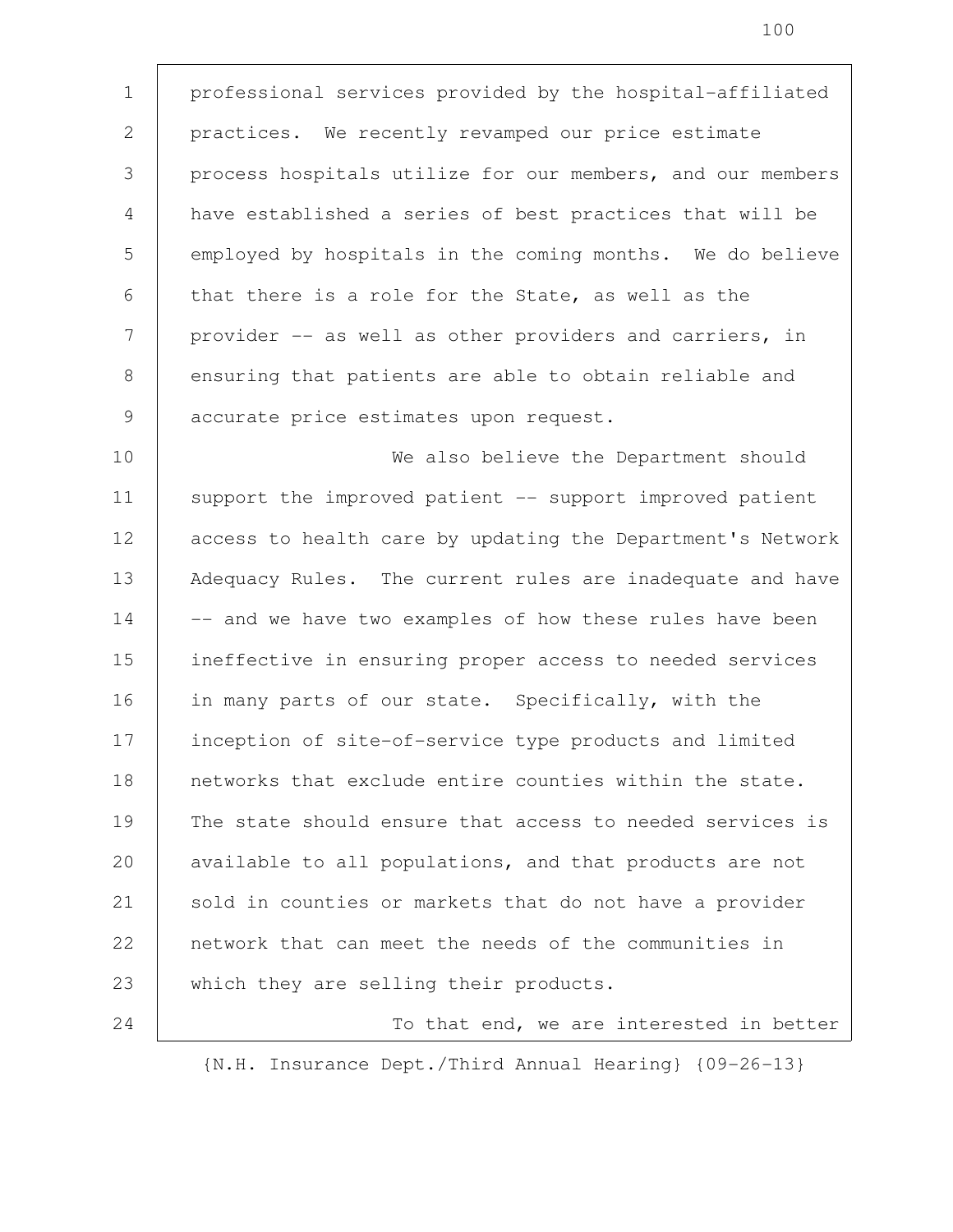understanding how the carrier that is offering coverage in the marketplace determine the utilization patterns for the currently uninsured individuals in the state. As many of you know, all hospitals provide millions of dollars of care to uninsured individuals, and have a keen interest in having these patients continue their care with the providers with whom they have established relationships. "What data was used in determining how these uninsured patients could -- would access care?", is just my follow-up -- is my question? And, that's it. CMSR. SEVIGNY: Good. Thank you very much. MS. MINNEHAN: Uh-huh. CMSR. SEVIGNY: Okay. Thank you. Next up is Steve Norton, from the New Hampshire Center for Public Policy Studies. Steve. MR. NORTON: I don't actually have any prepared remarks, but -- MS. O'LOUGHLIN: Can you go up to the podium? MR. NORTON: Yes. MR BRANNEN: And, I'll remind, if this has already been said, this is their opportunity to question the carriers directly. 1 2 3 4 5 6 7 8 9 10 11 12 13 14 15 16 17 18 19 20 21 22 23 24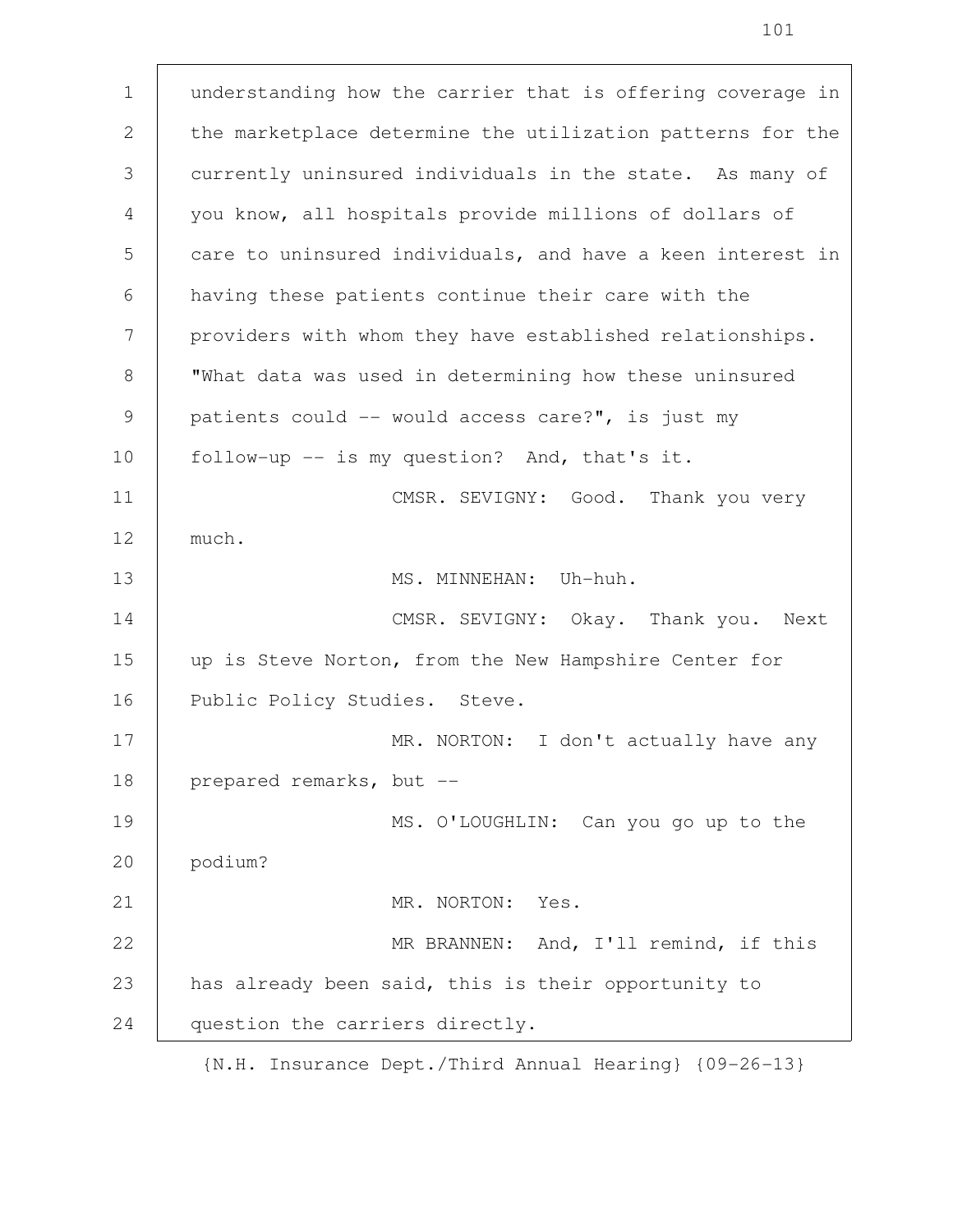MR. NORTON: So, I have no direct testimony to share with you. But it strikes me that it's -- we've done a fantastic job as a state in producing information about prices, and -- but we're really using that in some respects, prices and information about things like network adequacy, as a proxy for quality and high-value health care. And, I'm interested, and the way I thought of it while you were all talking, particularly around site-of-service, is we think it's difficult, because we're forcing people to go to different places than they might normally go to. They might agree to go there, if they understood that it was both less costly and also had better outcomes. And, so, it strikes me, and my recommendation to the Department of Insurance, and my question for you is, how do we move the conversation more to that place, than just on prices? Because it strikes me, we've done a great job there. And, maybe we don't need to spend as much energy there, and spend it more on quality. And, I'll step down from here. CMSR. SEVIGNY: Thanks, Steve. And, feel free to respond to -- MS. GUERTIN: Are you looking -- okay, now? I didn't know if you were holding them for later to {N.H. Insurance Dept./Third Annual Hearing} {09-26-13} 1 2 3 4 5 6 7 8 9 10 11 12 13 14 15 16 17 18 19 20 21 22 23 24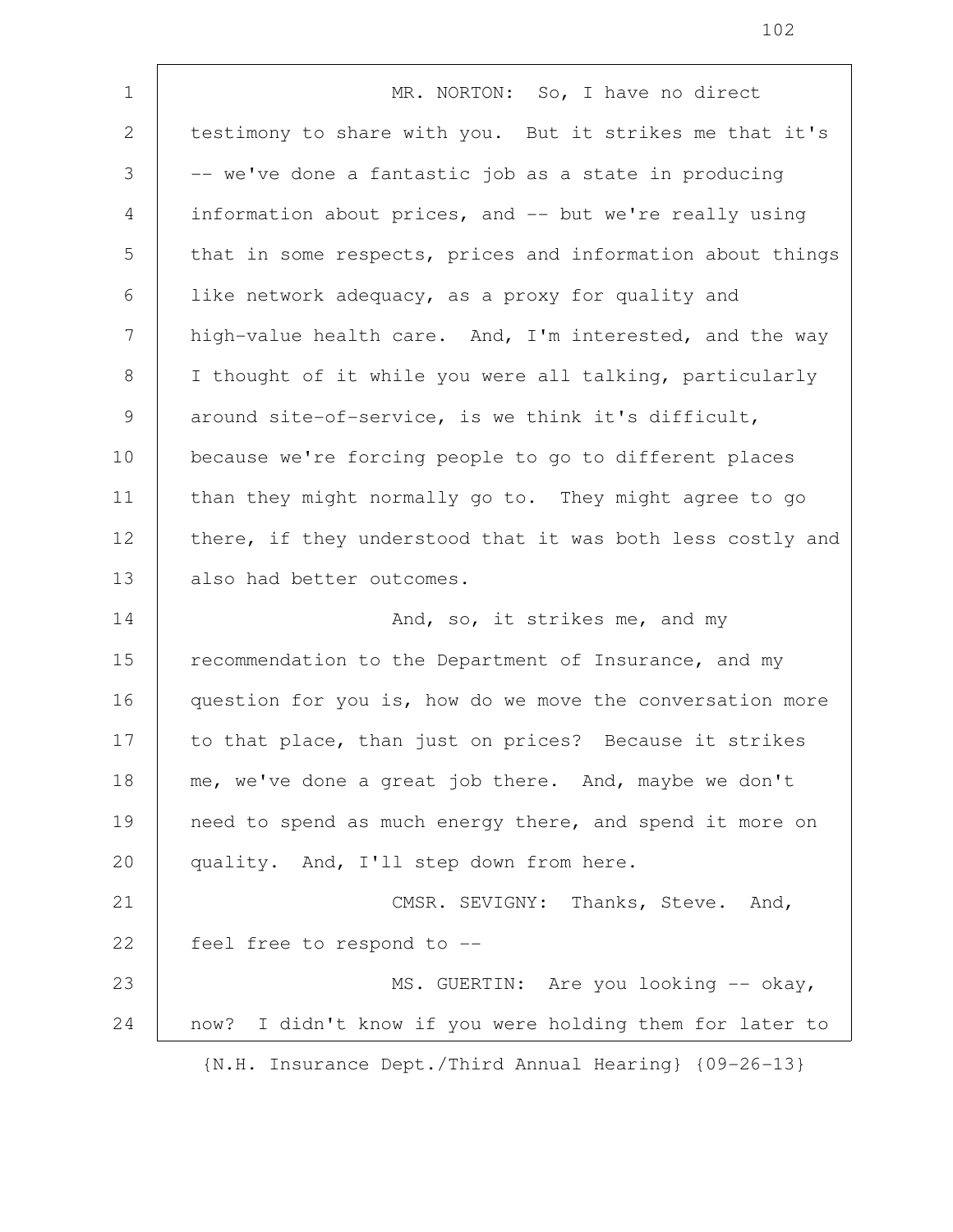respond? CMSR. SEVIGNY: No, I was, but that probably is going to lead to many questions that go unanswered, if we don't answer them in the order that they're asked. MS. GUERTIN: Okay. So, the question, Steve, is about site-of -- MR. NORTON: Well, --MS. GUERTIN: Go ahead. MR. NORTON: No, it's not about site-of-service, but you can use that as an example. MS. GUERTIN: Okay. MR. NORTON: We're going down this path, we're talking about the importance of adding understanding, allowing consumers to make decisions, but the real information that they need to be able to be effective is not available to them. MS. GUERTIN: Uh-huh. MR. NORTON: And, that is, "it doesn't matter whether I go to Concord or to Manchester, the quality is the same." Or, in fact, "yes, the ones that have a good outcome is better in Manchester than it is in Concord." MS. GUERTIN: Sure. Yes. {N.H. Insurance Dept./Third Annual Hearing} {09-26-13} 1 2 3 4 5 6 7 8 9 10 11 12 13 14 15 16 17 18 19 20 21 22 23 24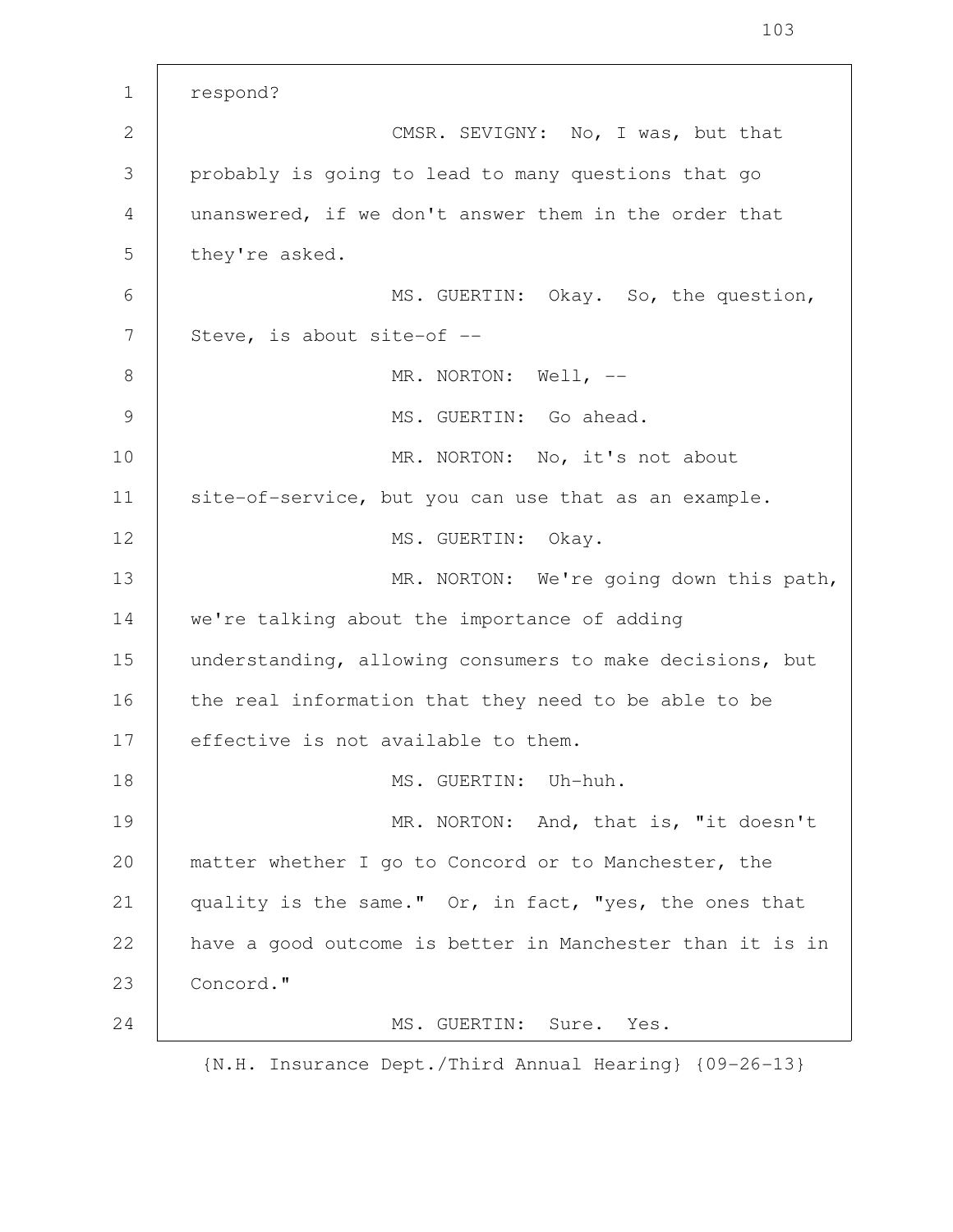| $\mathbf 1$   | MR. NORTON: So, all they're doing now                       |
|---------------|-------------------------------------------------------------|
| $\mathbf{2}$  | is relying on their sense of connection to an institution,  |
| 3             | as opposed to a real understanding of the value of that     |
| 4             | institution.                                                |
| 5             | MS. GUERTIN: Okay. Sure. Well, --                           |
| 6             | MR. NORTON: Or any other provider.<br>$\mathbf{I}$          |
| 7             | $don't --$                                                  |
| 8             | MS. GUERTIN: Yes.                                           |
| $\mathcal{G}$ | MR. NORTON: I'm not picking on                              |
| 10            | hospitals.                                                  |
| 11            | MS. GUERTIN: Yes. So, I think -- I                          |
| 12            | think there are actually a couple of important questions    |
| 13            | or points embedded in that question. And, maybe the first   |
| 14            | is we do, I think, all already try to make quality          |
| 15            | information available, as well as cost information. And,    |
| 16            | I think we all have our proprietary ways of doing that.     |
| 17            | You know, for us, we have Blue Distinction, we have Zagat,  |
| 18            | which is $-$ it's interesting, when you ask a consumer what |
| 19            | "quality" means to them, it's not always the leapfrog       |
| 20            | measure. Sometimes it's a very, very personal and           |
| 21            | subjective thing. So, I mean, I think, first of all,        |
| 22            | we're all trying. I still think it's controversial. I       |
| 23            | think most hospitals would say "We don't know if we agree   |
| 24            | with your report cards, or anybody's report cards on        |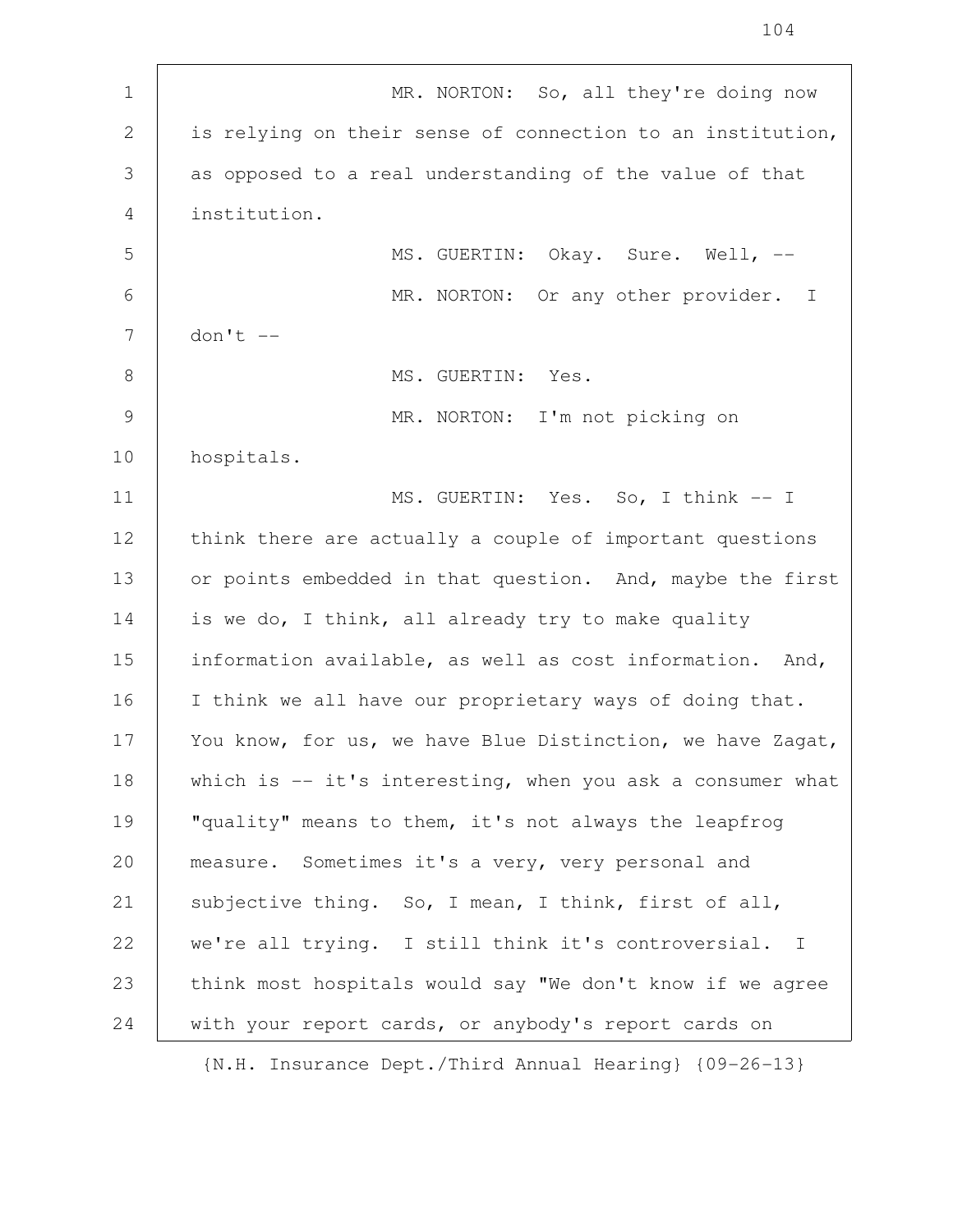quality." So, I think you raise an important point, which is maybe collectively we can get to the point where we do agree on those things. And, we do think we have a reasonable, accurate way to look at quality. I can tell you that, for the site-of-service piece, and whether it helps or hurts sort of that whole continuity of care, I think what that's really about is we've been living in a world where members and employers and providers' incentives weren't aligned very well. I think that, as you begin to get into Accountable Care Organizations, we bring those things into much better alignment. For example, an employed physician is thinking, you know, "I need to try to keep care, for the most part, within the system in which I operate." And, that's -- that's understandable and it's fine. But an employer or member may say "well, we want to look through that system, and we just want to look at all the sites that are available in this area. And, we want people to be choosing among those based on what's cost-effective." When you get a practice into a Primary Care Medical Home Program like ours, or like an ACO, it's likely a physician starts thinking differently as well. 1 2 3 4 5 6 7 8 9 10 11 12 13 14 15 16 17 18 19 20 21 22 23 24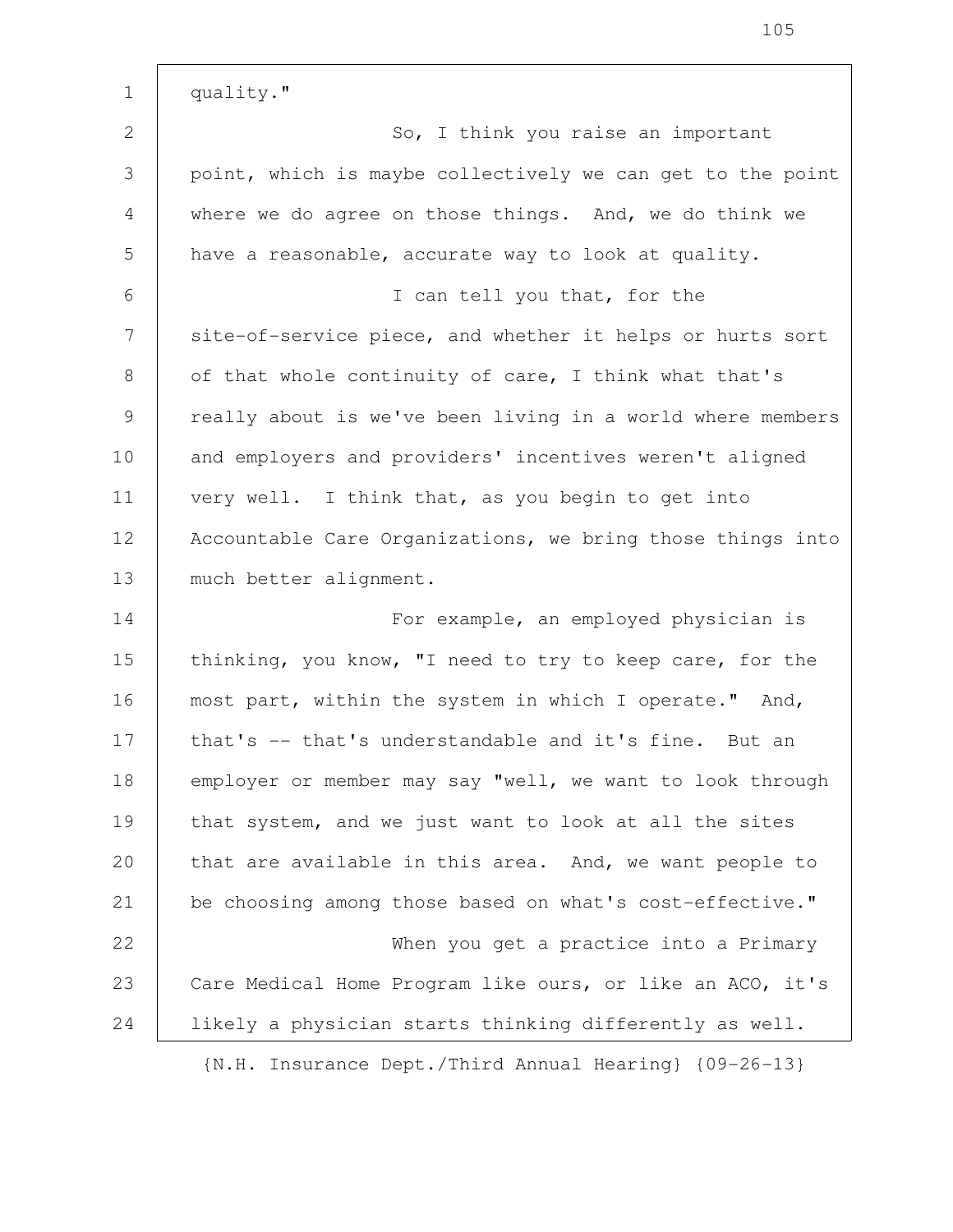And, I hope that, as we move more fully into that world, the kinds of programs like site-of-service become less necessary, because the thinking among the various participants in health care, the patient, the physician, the hospital, are better aligned than they have been before. And, just to address the question, I know it's not really our focus today, but on the fact that we have a smaller network for the Exchange, we did not tier that based on quality. All of the hospitals in the state are -- participate in our network that serves 90 percent of our customers, and they're all great quality. What we did do, to address Paula's question, which I didn't understand I was supposed to address at the time, for now, we do have this  $-$  the "network adequacy" is defined. It's not something that we subjectively created, it's defined. And, we used, because we have such a very high market share, and we know where the uninsured people are, we can use those zip codes to run disruption analyses and to figure out how many people were comfortably within those requirements that are expressed in the statute and how many are just within it. And, so, that's how we determined it. It really was a 1 2 3 4 5 6 7 8 9 10 11 12 13 14 15 16 17 18 19 20 21 22 23 24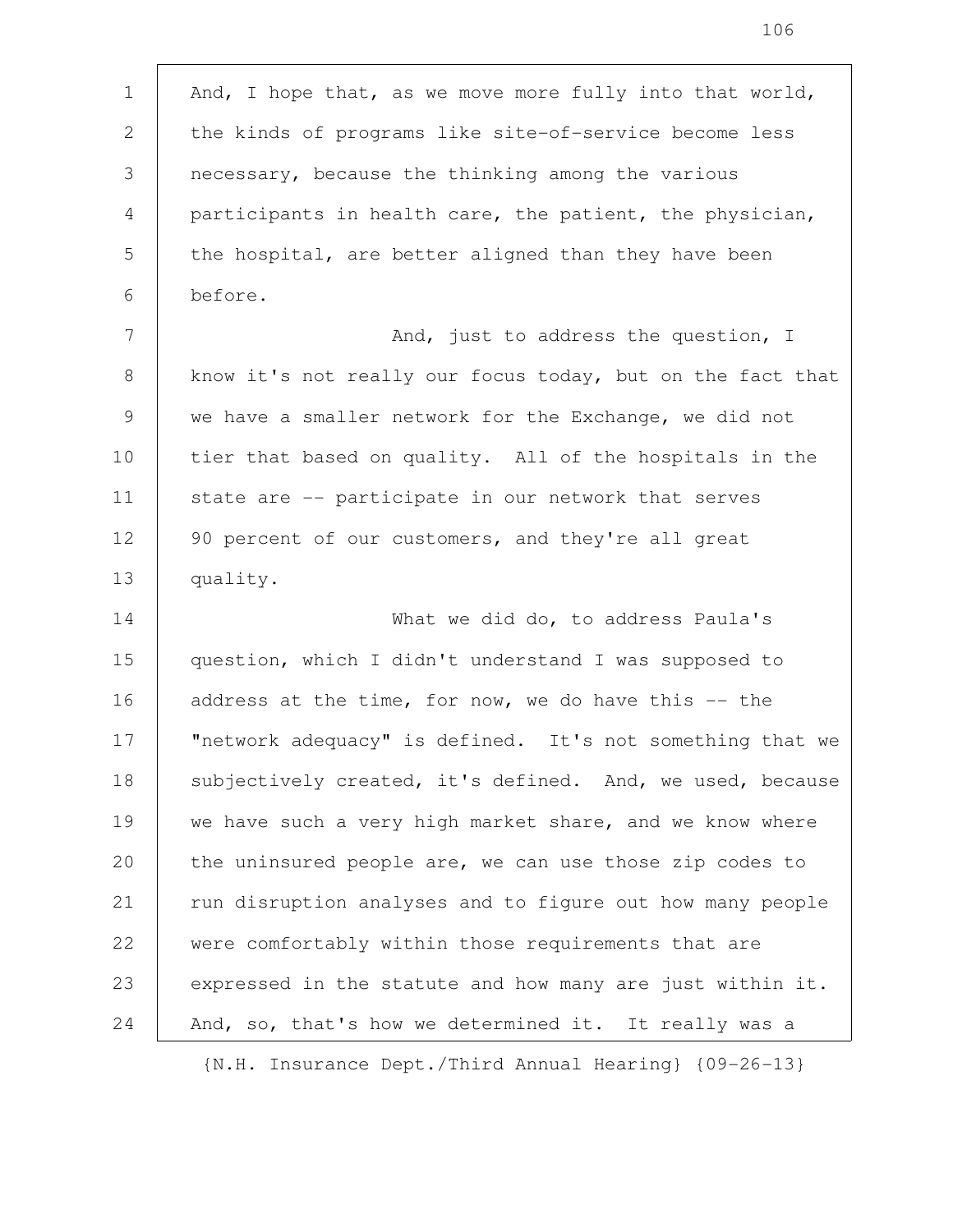geographic design. And, maybe, in the future, we should all be thinking about narrowing networks or tiering networks using well-established and agreed-upon quality criteria. 1 2 3 4

I hope that addresses all of those questions bundled up together. 5 6

CMSR. SEVIGNY: Yes. Thank you very much, Lisa. And, thanks for bringing it up, because, again, it points to following the law, basically. I started our discussion early this, well, this morning talking about the fact that I've received an awful lot of communications personally, about this and site-of-service, and a whole host of issues that look at addressing the cost of care, with the misconception, I guess, if you will, that I have far more authority than I do have, and asking me to order carriers to contract with certain facilities. And, I can't do that. And, all of you know that, and neither do I suggest that I would want to either. But there is a misconception out there that there is far greater authority that rests in the Insurance Department that is there, for that matter. 7 8 9 10 11 12 13 14 15 16 17 18 19 20 21

Next up is Mike Degnan, from the New Hampshire Health Plan. Please, Mike. And, again, you can stand on two feet, if you'd like. 22 23 24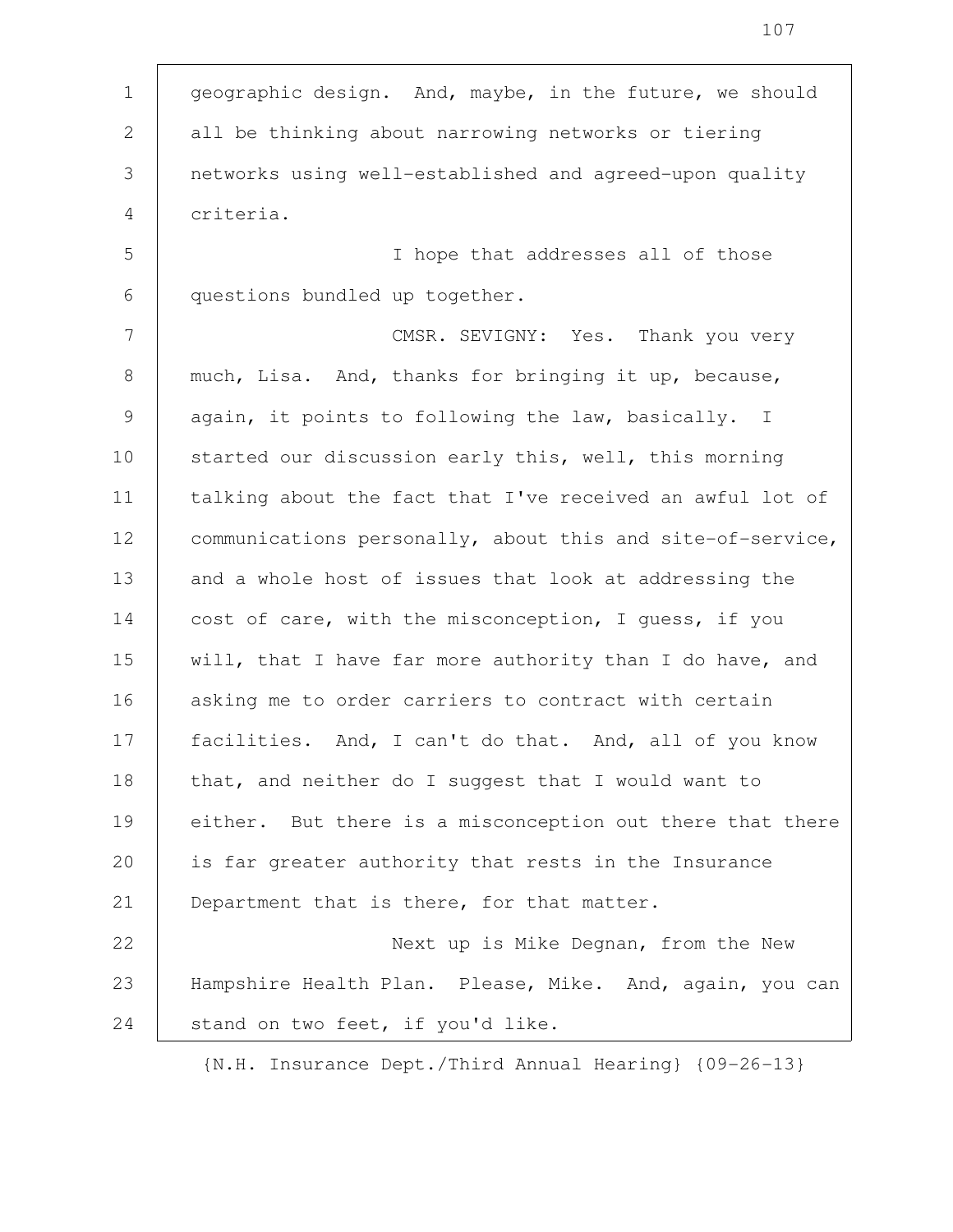MR. DEGNAN: Well, you just know I can't sometimes. So, that's why you say that. Thanks for the opportunity. I think I've testified before this group for the last couple of years. And, I think this is a good time to give a summary of what's going on with the New Hampshire Health Plan, because we are, in fact, will be going out of business as providing health care coverage at the end of this year. But, just to review quickly some of the facts about our organization. We are a  $501(c)(26)$ not-for-profit voluntary organization. We were established under RSA Chapter 404-G. We are overseen by an 11-person board of directors. We have -- I have four of my Board of Directors here today working. We have six carriers, and five other individuals appointed by the Commissioner. A very active Board, we put in an awful lot of time, and I can't say enough about how much work our Board has done on our behalf. But, going forward, in the last session, there was House bill 526, talked about the termination of the activities of the New Hampshire Health Plan. So, we will -- we filed a plan termination with the Department in September. That plan has been approved. The plan is available on our website, if folks would like to take a 1 2 3 4 5 6 7 8 9 10 11 12 13 14 15 16 17 18 19 20 21 22 23 24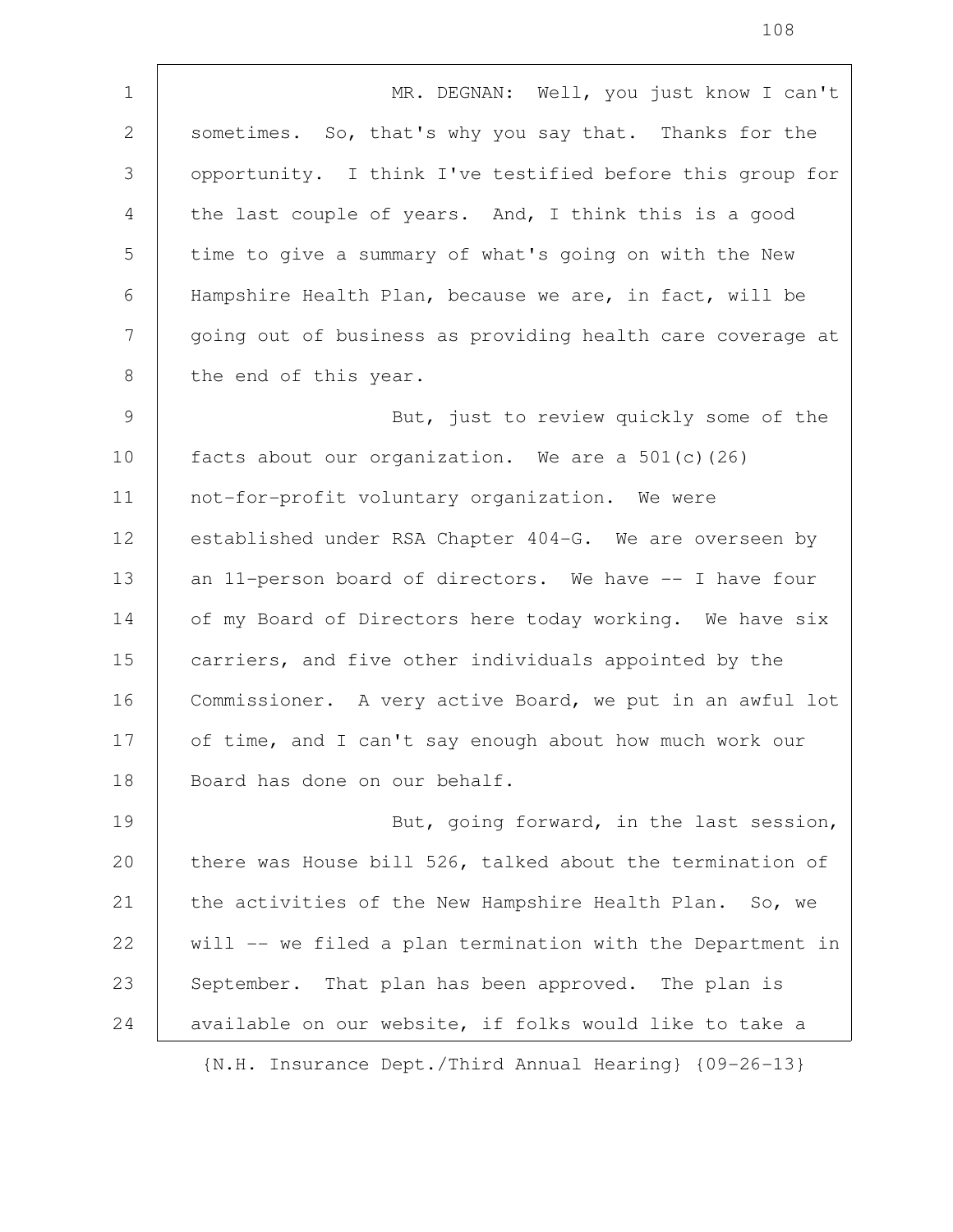look at that. Our goal right now is that we will cease new enrollment as of the first of December of this year, and we will terminate all coverage as of 12/31 of this year. So, our  $20$  -- today, we have  $2,820$ enrollees in the New Hampshire Health Plan; our high was 2,875 earlier this year. So, we serve people who really need health care coverage and use our services quite regularly. We were talking about the loss ratios. The loss ratio for the state, the high risk pool, is about 160 percent. So, NHHP gets no state dollars. We are funded through carrier assessments, premiums, and a small amount of federal grants that we use for our Low-Income Premium Subsidy Program. That Program has been in effect since 2008. And, as of today, we have over 436 of our enrollees are enrolled in that Low-Income Premium Subsidy Program, which isn't very substantial. We offer seven -- seven benefit plans. We are really a virtual company. We have -- our TPA is an organization called "BMI", in Kansas. We have an actuarial in Colorado. And, there are no employees for NHHP. We do, relative to rate-setting, we do that on a semiannual basis, looking at the standard risk rates in 1 2 3 4 5 6 7 8 9 10 11 12 13 14 15 16 17 18 19 20 21 22 23 24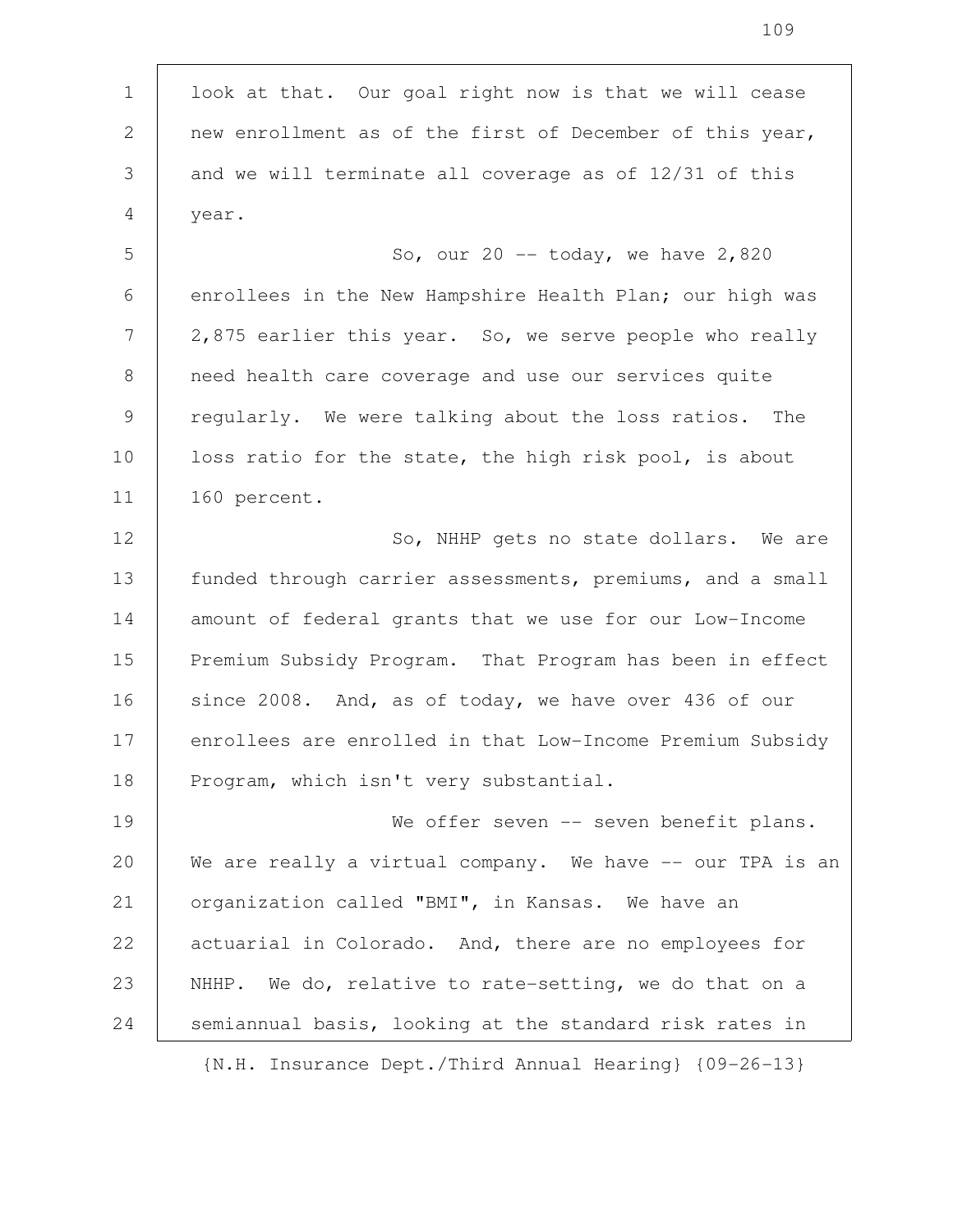the individual market. And, by statute, our rates are 125 to 150 percent of the standard risk rates, and  $-$  today, and we have been, for about six or seven years, we have been at the 125 percent level for our risk rates. So, let me talk about the Pre-Existing Condition Insurance Program, the PCIP Program, the Fed program. That started in July of 2010. And, we were the -- and this is old news to everybody, but we -- and I'm still proud of it, we had the first enrollee in the nation, and we were the first state in the nation to have a contract with CMS. But that program was allocated \$5 billion by the Feds. And, they became anxious about spending through those dollars. So, as of March 2nd, 2013, we had an enrollment freeze. That enrollment freeze led to the opportunity that the Feds gave us in April, they wanted to know if we wanted to continue to administer the Program for the last six months on a full-risk basis. And, the medical loss ratio for this group is -- as of April was 952 percent. So, we were not allowed by our statute to take full risk. So, we terminated our contract with CMS for the PCIP Program as of June 30th. We were initially allocated \$20 million for the State of New Hampshire for this Program. And, by {N.H. Insurance Dept./Third Annual Hearing} {09-26-13} 1 2 3 4 5 6 7 8 9 10 11 12 13 14 15 16 17 18 19 20 21 22 23 24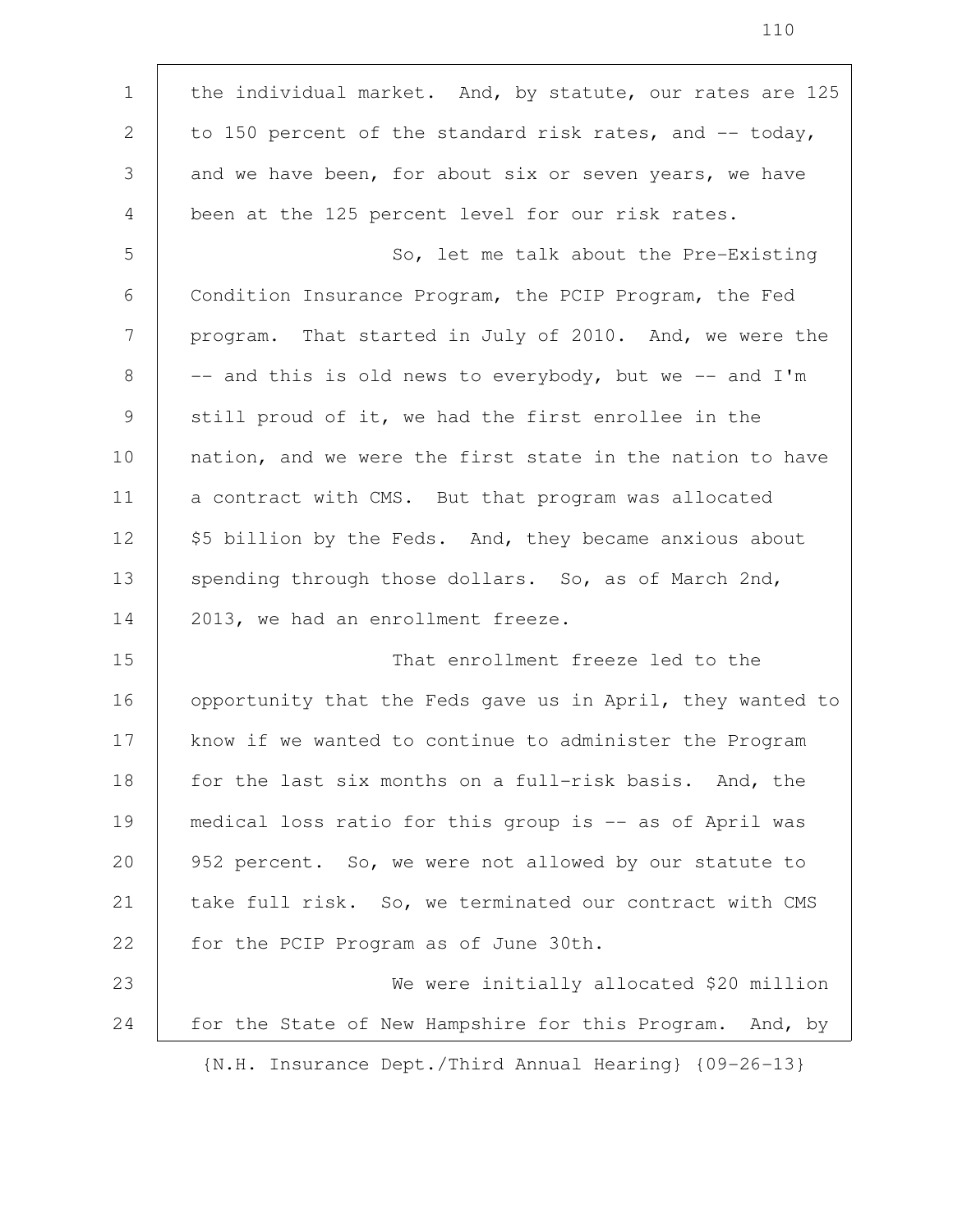| $\mathbf 1$  | the time the Program winds down, we're in a 12-month        |
|--------------|-------------------------------------------------------------|
| $\mathbf{2}$ | wind-down right now, the State of New Hampshire will have   |
| 3            | brought in about 62 and a half million dollars that went    |
| 4            | to individuals who normally wouldn't have had insurance     |
| 5            | coverage. So, it's been incredibly successful.              |
| 6            | We did, I think, another wonderful                          |
| 7            | program, part of the PCIP, was that we allowed third party  |
| 8            | payment of premiums, and that was very significant. Over    |
| 9            | 35 percent of our enrollees had their premiums paid by      |
| 10           | third parties. And, of those, 57 percent of our claims      |
| 11           | went to individuals whose premiums were paid by third       |
| 12           | parties. So, I think that's very significant.               |
|              |                                                             |
| 13           | Just let me talk about assessments for a                    |
| 14           | moment, near and dear to the hearts of the folks up here.   |
| 15           | And, Lisa and I have had a lot of talk about this. We are   |
| 16           | supported by assessments. And, the assessment for -- that   |
| 17           | we are going to recommend to the Board at our board         |
| 18           | meeting next -- next Thursday, there will be no assessment  |
| 19           | for 2014. We had a very high assessment for '13. But we     |
| 20           | had some extraordinary events that occurred that allowed    |
| 21           | us to accumulate more money than we had anticipated.<br>So, |
| 22           | going forward, the assessment for the New Hampshire Health  |
| 23           | Plan will not be in place any longer.                       |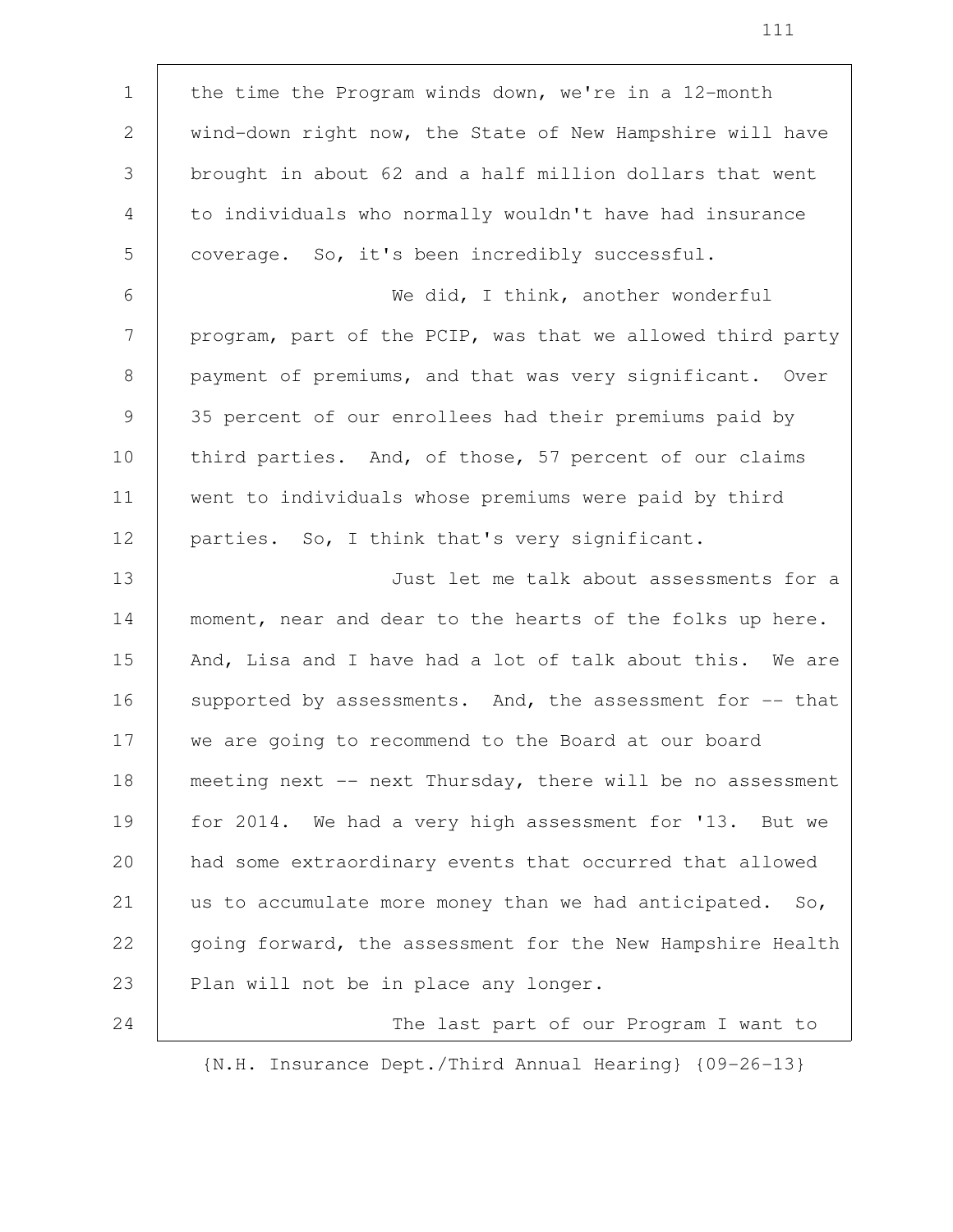talk to is about the consumer assistance grant. That you probably are aware that CMS allocated \$5.4 million to the State of New Hampshire to do outreach and education, and to hire some marketplace assisters for participation and the start of the Accountable Care Act. Well, about a couple of months ago, in a conversation we had with the Commissioner and with the Governor's Office, it was clear that the Department was not going to be able to -- to get access to those funds. And, they asked our Board if we'd be willing to apply to that grant. So, after numerous conversations with the Department, with CMS, and a lot of work by our Board, the decision was made that NHHP would apply for the consumer assistance grant. The status today is that the money has been de-obligated to the Department, and that we are anticipating hearing about the money being re-obligated to New Hampshire Health Plan sometime in the next three or four days, is what we understand. So, that money is going to be used for outreach and education, and then to hire marketplace assisters to let the citizens of New Hampshire be informed about the Accountable Care Act. So, we are working aggressively to bring that up to speed. The Department had done a lot of work, and we built on the work that they had done. And, so, we are working -- we have RFPs that have been in the 1 2 3 4 5 6 7 8 9 10 11 12 13 14 15 16 17 18 19 20 21 22 23 24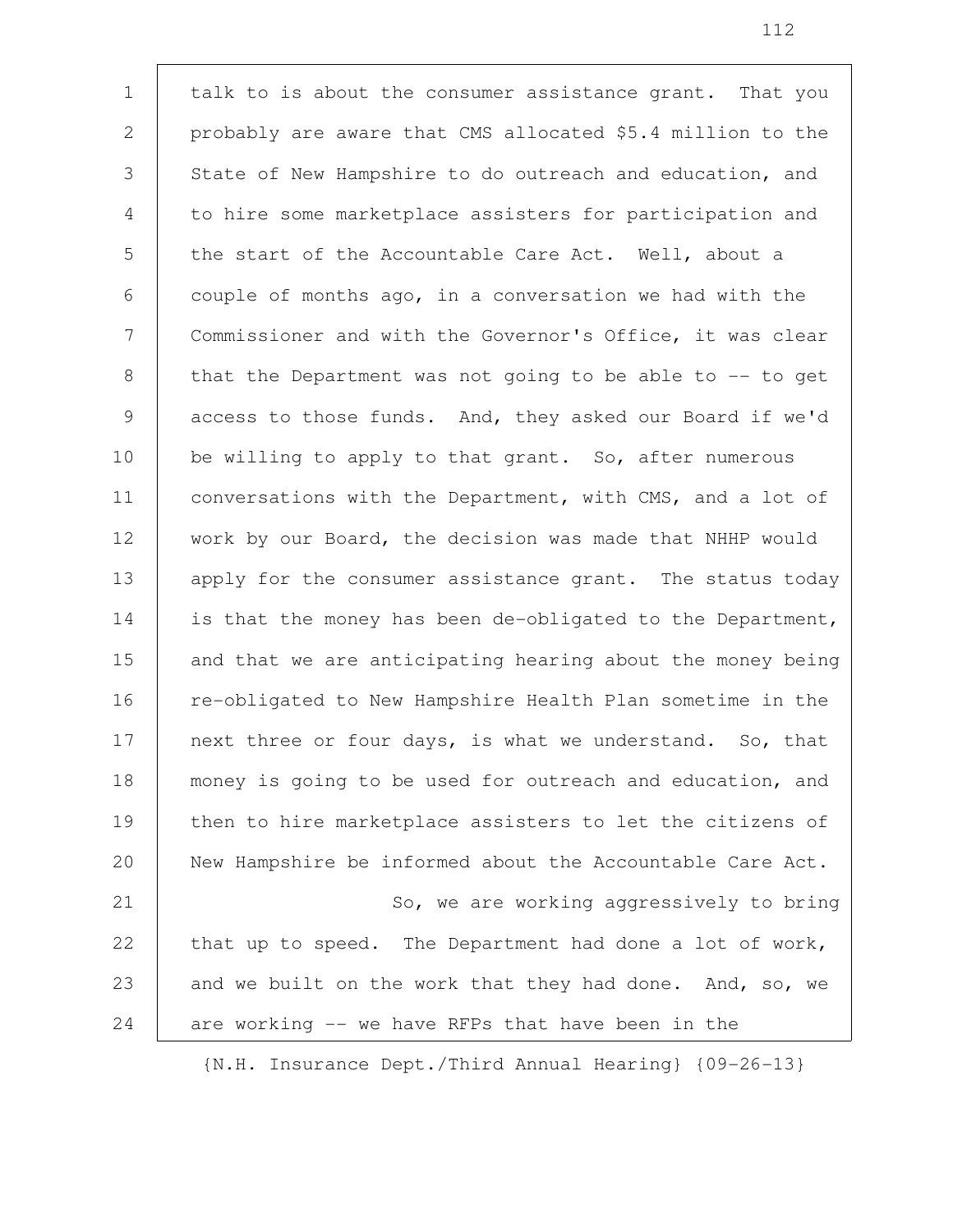marketplace and responded to, and we'll be doing some evaluation of those RFPs tomorrow, and presenting that information to our Board committee tomorrow. So, I think we also -- there's been a lot of other parties in New Hampshire who have done work relative to this consumer assistance grant, and we've tried to partner with them. The Healthy New Hampshire Foundation has done a tremendous amount of data collection, trying to look at how we'd allocate funds, and a number of other organizations have really been working with us over the last six or seven weeks to get this -get this grant out and make it functional for the folks in New Hampshire. So, I want to thank the Department for the work they have done with us over the last, from when I've been doing this, for the last six or seven years, and also our Board, all the work the Board has done to make this a real successful program. So, any questions? CMSR. SEVIGNY: Thank you, Mike. Any questions? (No verbal response) CMSR. SEVIGNY: Good. Thank you. Thanks, Mike. Next up is Jeanne Ryer, from the New Hampshire Citizens Health Initiative and the New Hampshire {N.H. Insurance Dept./Third Annual Hearing} {09-26-13} 1 2 3 4 5 6 7 8 9 10 11 12 13 14 15 16 17 18 19 20 21 22 23 24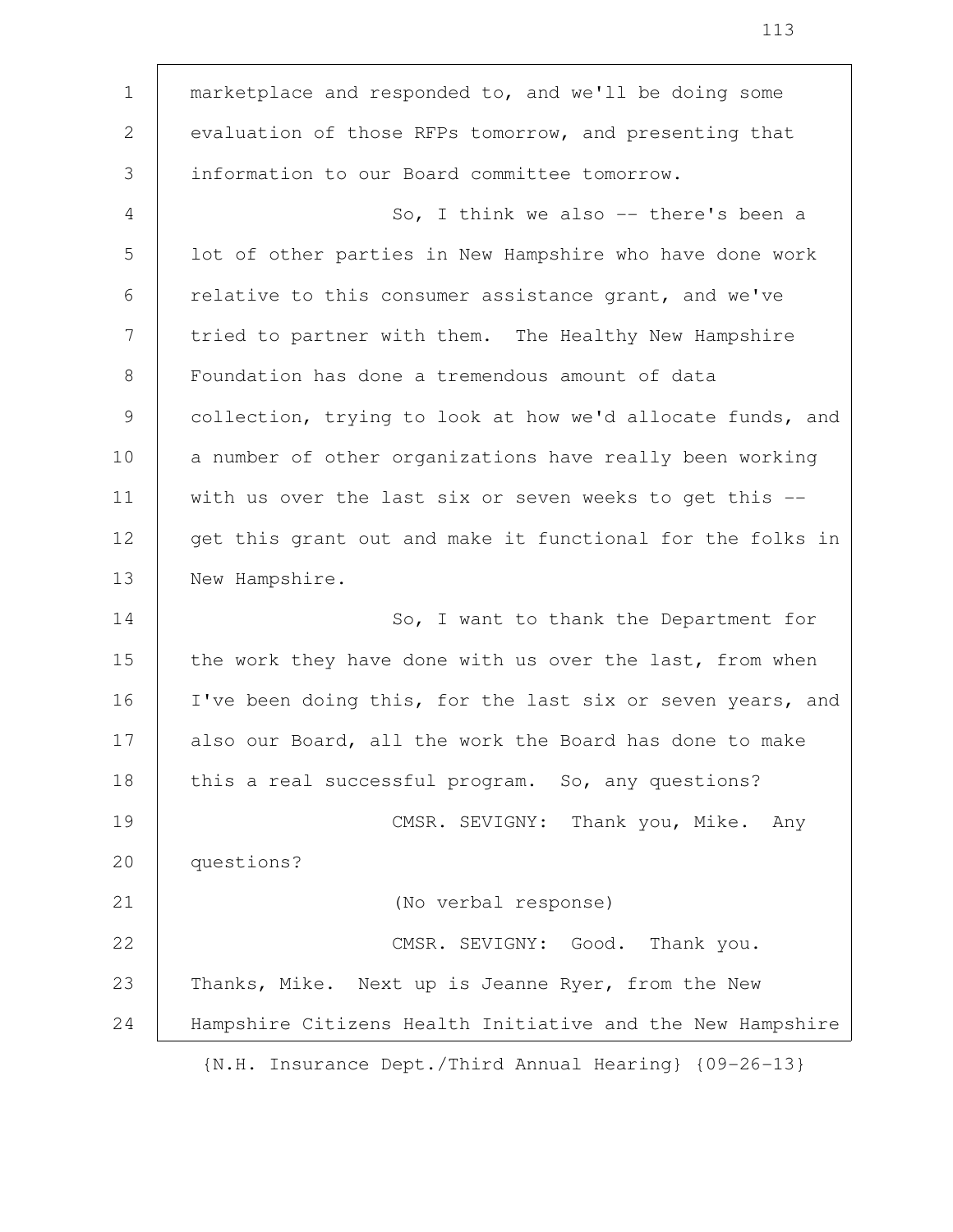Institute for Health Policy and Planning. Jeanne. MS. RYER: I always follow the tall people. So, thank you. As Roger said, I'm Jeanne Ryer. I'm the Director of the New Hampshire Citizens Health Initiative, and also am representing today the Institute for Health Policy & Practice at the University of New Hampshire, which is the Initiative's home now. As many of you know, and I think you've heard our efforts alluded to in some of the conversations this morning, the Initiative has, since 2005, really set a common table for New Hampshire to bring together our insurance carriers, our providers, business, the public, government, to work on compelling issues of common concern. And, generally speaking, we work in the area above the competitive fray, but where these compelling issues create a climate where all of these stakeholders can come together and try to move these issues forward. In that vein, we've had several strands of work that we've been engaging in over the years. We are beginning a new project called the "New Hampshire Road Map for Health", which is bringing together population projections, demographic projections, and health indicators, to give us a picture of where New Hampshire's health future is headed, and I think to help develop that 1 2 3 4 5 6 7 8 9 10 11 12 13 14 15 16 17 18 19 20 21 22 23 24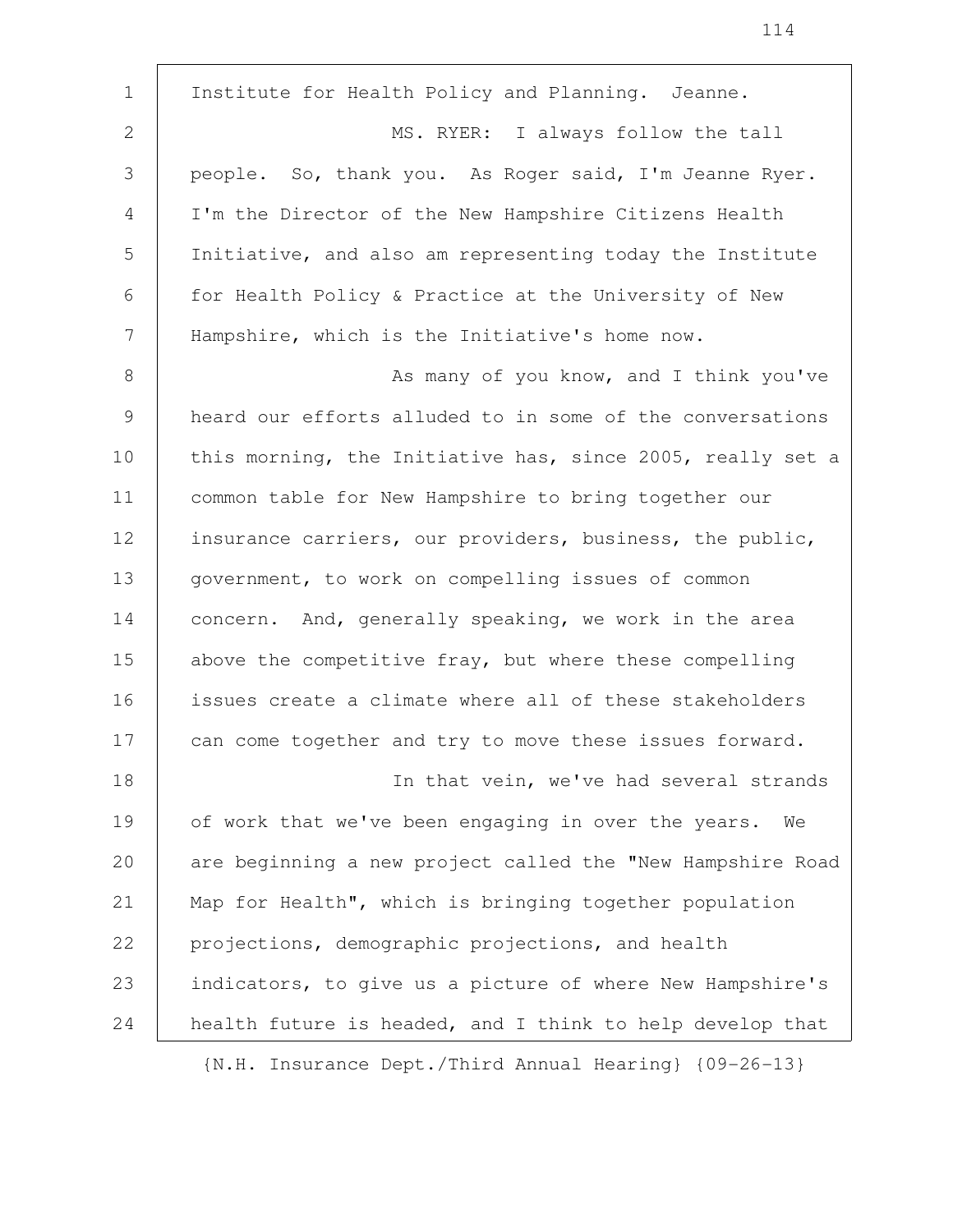| $\mathbf 1$     | sense of a common shared vision of what our health and     |
|-----------------|------------------------------------------------------------|
| $\overline{2}$  | health care should look like going forward.                |
| 3               | We also have worked to pull the public                     |
| 4               | health and clinical care sectors together in a long and    |
| 5               | engaging stream of work on health promotion and disease    |
| 6               | prevention, and most important today is our work on health |
| $7\phantom{.0}$ | system transformation and payment reform.                  |
| 8               | I want to take this opportunity to thank                   |
| 9               | the Insurance Department for all of its work, along with   |
| 10              | the Department of Health & Human Services, on the New      |
| 11              | Hampshire Comprehensive Health Information System. It is   |
| 12              | key to understanding and creating a window of transparency |
| 13              | for all of us to try and move the health system forward to |
| 14              | what is typically called the "triple aim", and something   |
| 15              | that we subscribe to. Which is that we can create a        |
| 16              | system in New Hampshire with better health and better care |
| 17              | and lower costs for everyone. In fact, that is what we     |
| 18              | must do.                                                   |
| 19              | Through the work of the all-payer claims                   |
| 20              | data, we have a window of transparency in New Hampshire    |
| 21              | that few other states enjoy. And, I am the envy at         |
| 22              | national conferences when I talk about "Oh, yes, we can do |
| 23              | that." "Oh, how do you know that?" "Well, our all-payer    |
| 24              | claims data provides us with that kind of information."    |
|                 |                                                            |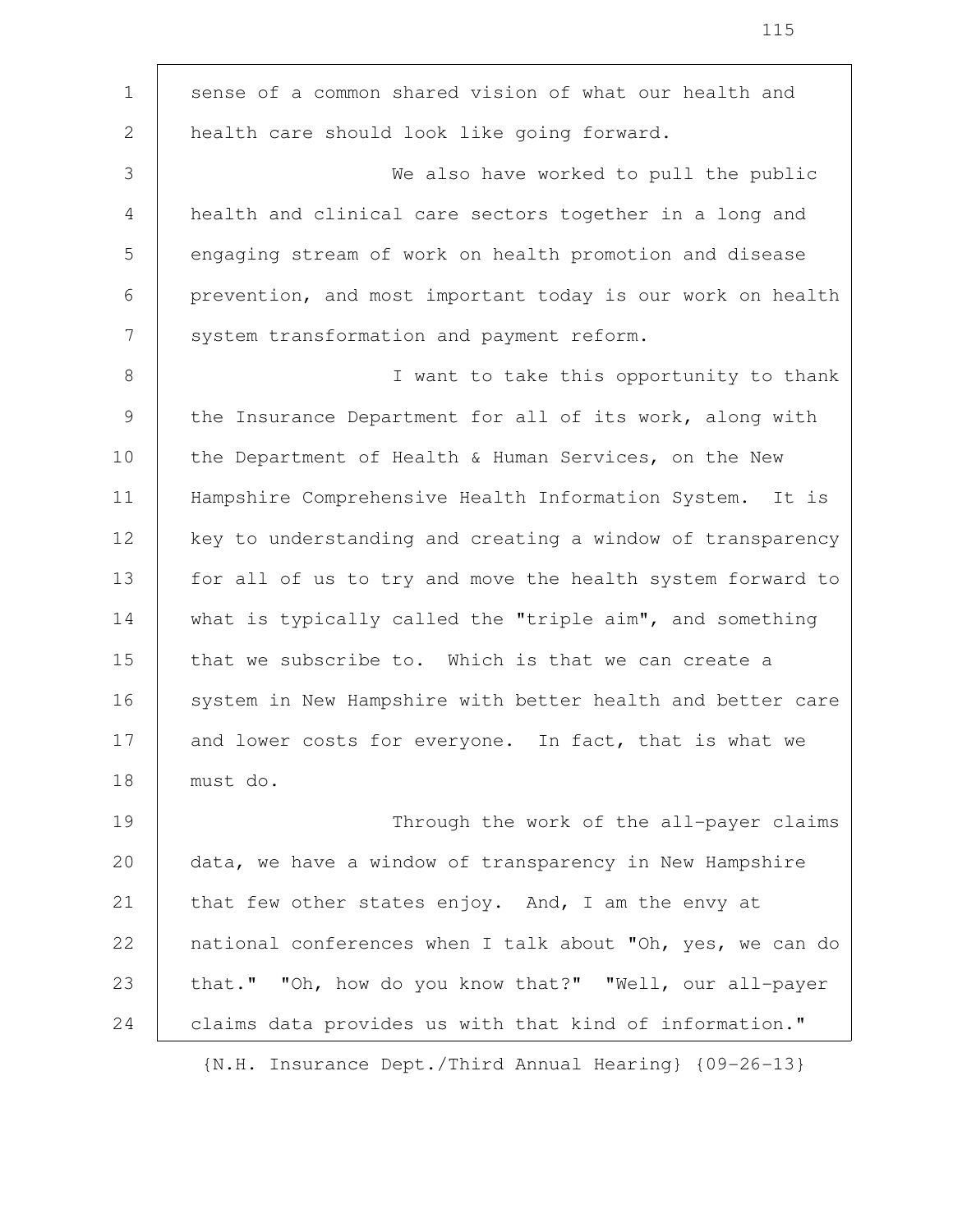And, my colleagues at the Institute for Health Policy & Practice's Center for Health Analytics help us apply that information to create the shared table, and inform the shared table, where we work with carriers and providers, to try and move our system forward. The Initiative's Accountable Care Project that you've heard mentioned this morning, brings together the major carriers, Medicaid, and a group of 11 providers and systems, that collectively take care of 25 percent of the commercially insured patients in our state and 30 percent of the Medicaid patients. At this Initiative table, the stakeholders sit, share data, share best practices, and look at analytic results to help them understand what's going on in our health system across all the payers and across these providers, and then try to figure out how to make it better, and how to create truly accountable care going forward. In our last year, we have gotten to see, with new eyes, that's what one of our members says, "We have new eyes, I have new eyes to see things I could not see before." What the cost and utilization, and eventually soon the quality of the care, is being provided in our state for our commercial, Medicaid, and soon our Medicare population as well. 1 2 3 4 5 6 7 8 9 10 11 12 13 14 15 16 17 18 19 20 21 22 23 24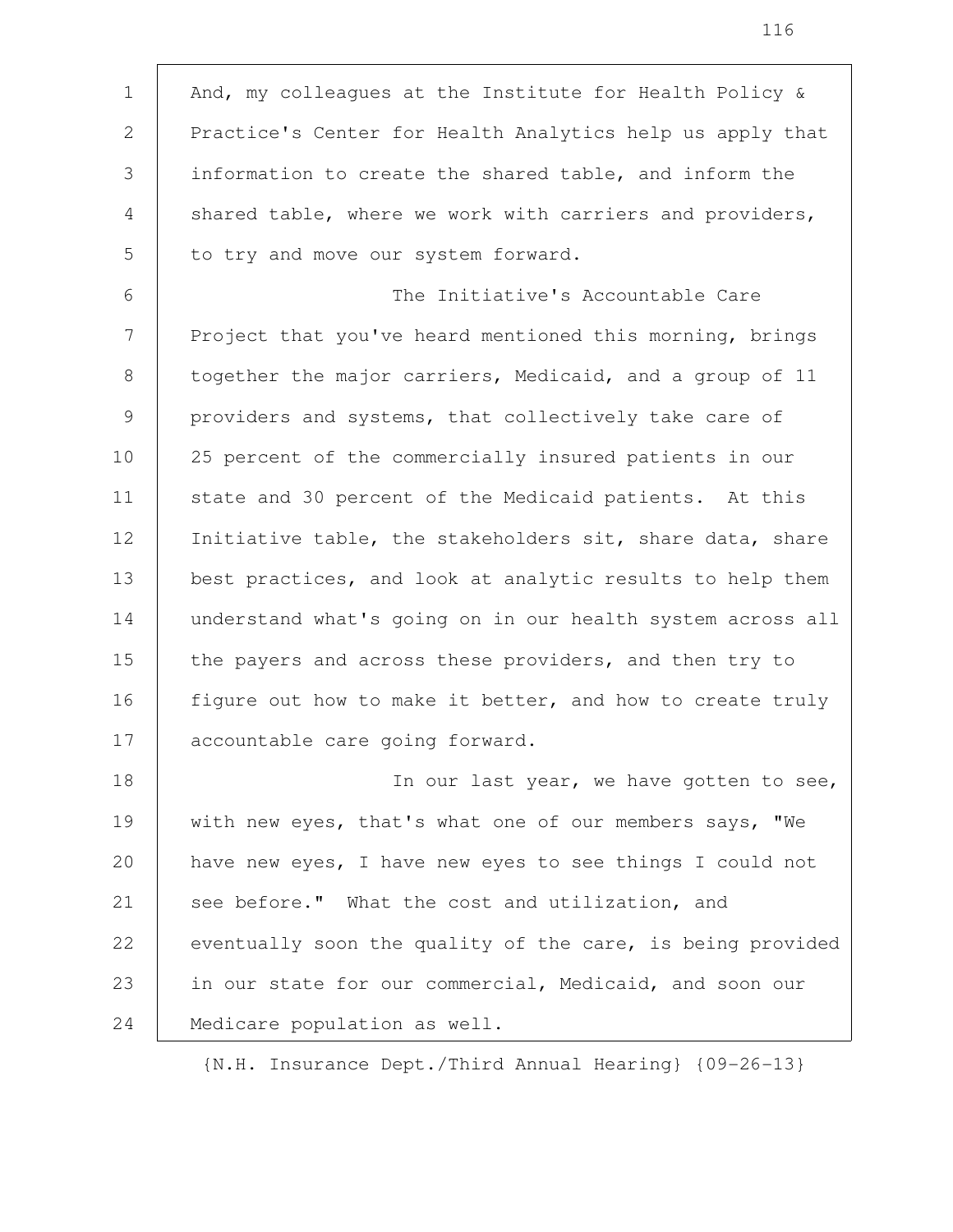But, as you've heard today, our  $--$  New Hampshire has high health care prices, we have high health care premiums, we have high deductibles, and we have an urgency to act. We also have, I think, generally, and as across this country, is a pretty healthy population, and pretty good quality of care. But we cannot rest on our laurels, and our demographics are not on our side. We are aging as a state, and personally, and we are aging rapidly. 1 2 3 4 5 6 7 8 9

So, my question to our carrier friends is this: All of your organizations have sat at our table. Some of you have been represented by colleagues. So, you may not be directly familiar with our work. But, as you think about the issues, you know, we've done work with you on electronic prescribing. We've moved the state from 37th in the country, to fifth. We've done work with you on Patient-Centered Medical Home. I think Lisa just acknowledged it probably saved a bundle. And, we're working with you on Accountable Care. What should we be working on next? What is the next big, compelling issue that we can work on together, with our provider community, our hospitals, our primary care organizations, to move our system forward? 10 11 12 13 14 15 16 17 18 19 20 21 22 23

And,  $I$  -- we want to continue to engage

{N.H. Insurance Dept./Third Annual Hearing} {09-26-13}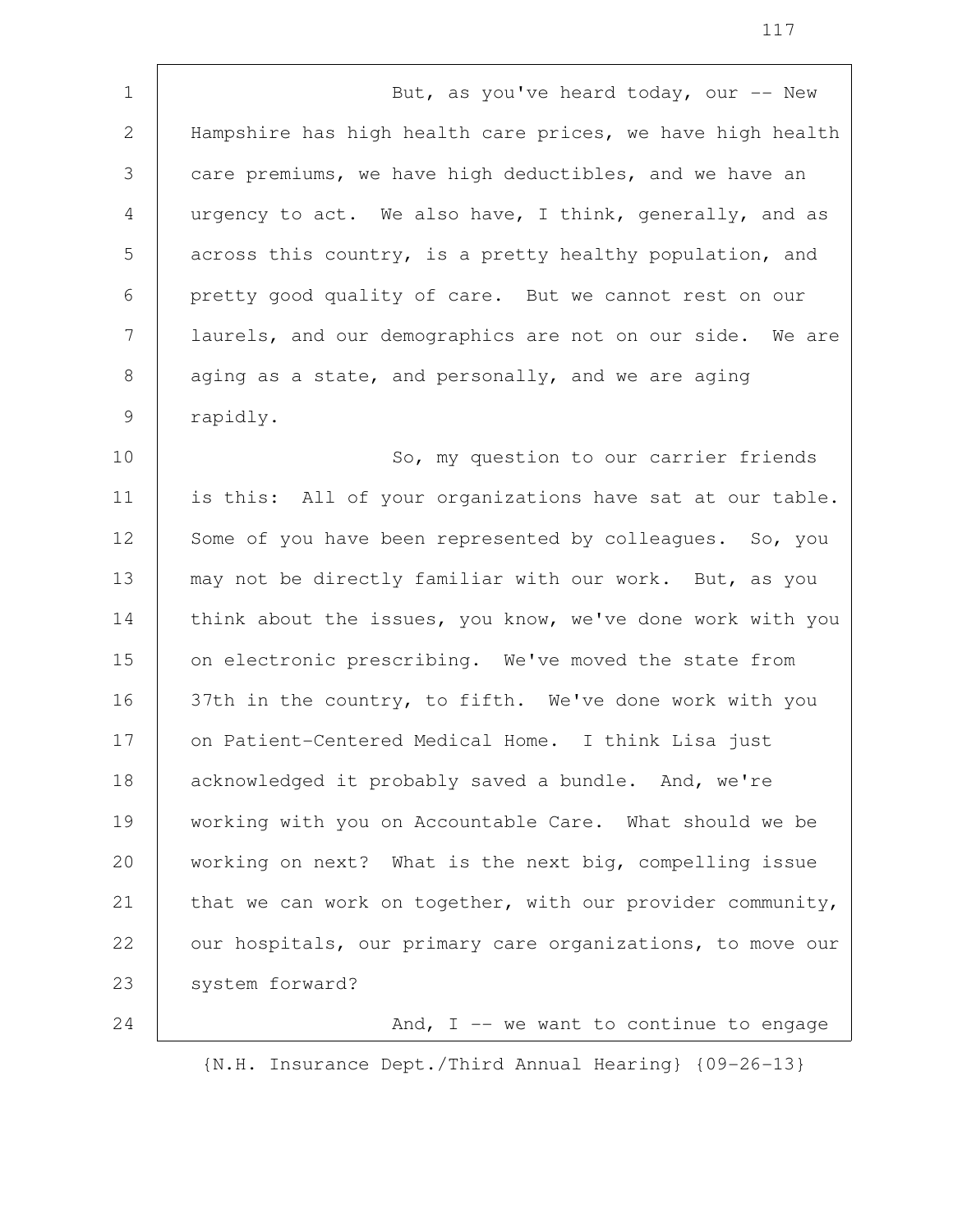with you, we want to continue to encourage you to work with us. And, we hope that you will continue to work with the Insurance Department, and having the Department's engagement as well to move this big -- this issue forward. But what is the next big, compelling issue? Where should we go next? Assuming we solve Accountable Care by next spring. CMSR. SEVIGNY: Sure. Yes. Please. MR. GILLESPIE: Want me to go first? Sure. So, during the break, I was asked about "what's the cutting edge?", I guess. What's the cutting edge? What should we be looking to do, in terms of trying. And, for us, I think we've invested a lot in trying to get our customers, our members more engaged in their own health. Take ownership, take responsibility for their own health, and understand what their health risks are. And, Cigna, because we practice what we preach, we, as Cigna employees, all 30,000 of us across the world, have been doing health risk assessments over a period of years. And, the next phase of health risk assessments, not only for Cigna employees, but for Cigna customers starting in 2014, is to use what's called "gamification technology". Online tools, a gamification tool in order to help engage customers in understanding 1 2 3 4 5 6 7 8 9 10 11 12 13 14 15 16 17 18 19 20 21 22 23 24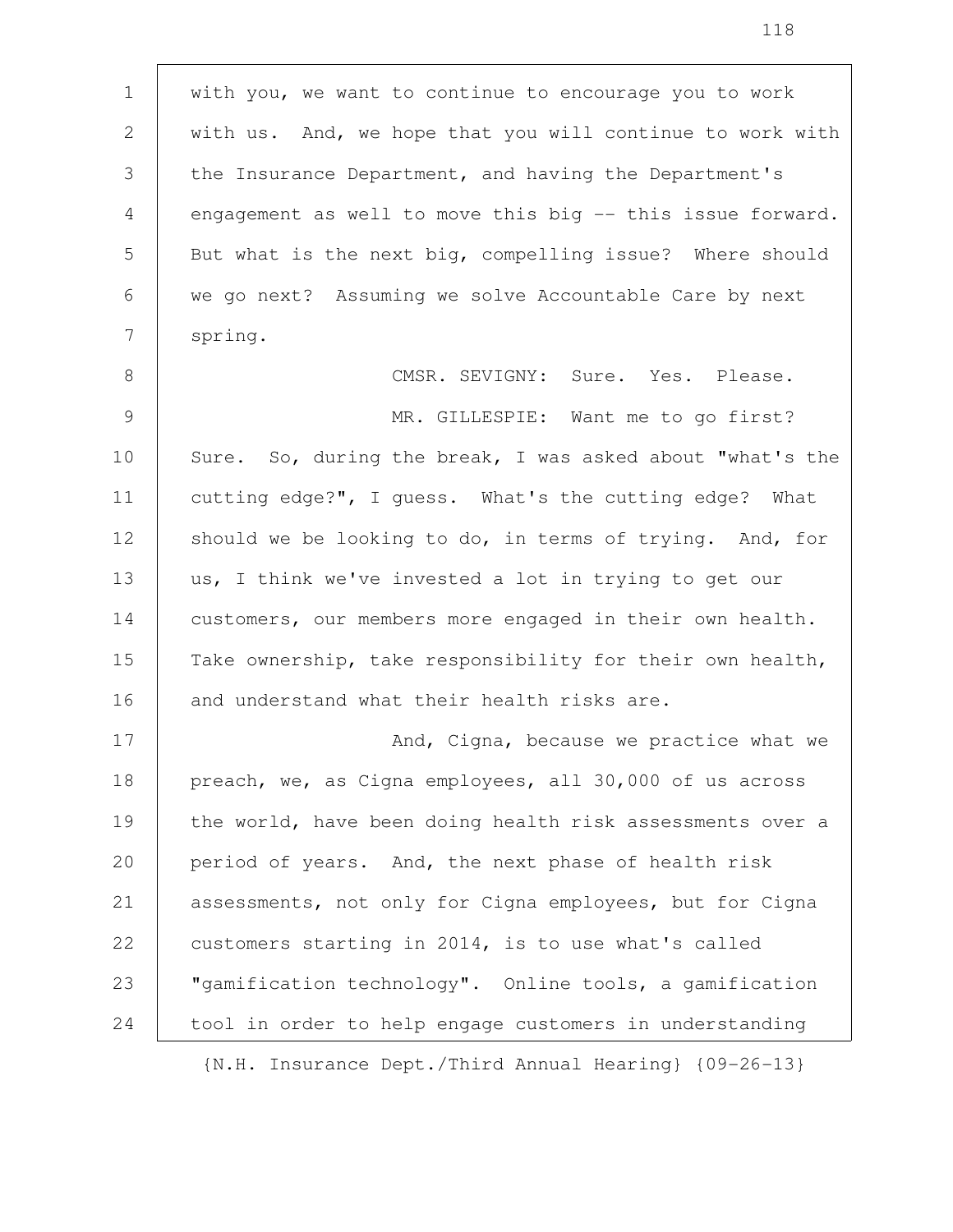what their own health risks are and what the alternatives are. So, what is "gamification"? Well, when I was a kid growing up, the cool video game was Pong. I think they have gotten a lot better since then. But how many people play Candy Crush or Smallville or Words With Friends, all these online games? So, what we've done is we've taken those online games, and we've used it to rework our Health Assessment Questionnaires that our customers and that our employees fill out. We've also reduced the numbers of questions that are on the questionnaire, from 65 to about 30. And, by using this gamification technology, we're also going to provide our customers and our employees with tokens that they can accrue, based on their health. And, the tokens will get them something, either a drawing in a raffle or some other sort of benefit. And, as they accrue tokens over the years, they might be able to, you know, eligible for a higher level of prize. And, I think, again, in order to provide a motivation for not only our employees, but our customers, to actually go through and do the health risk assessments, print the results, share it with their PCP, {N.H. Insurance Dept./Third Annual Hearing} {09-26-13} 1 2 3 4 5 6 7 8 9 10 11 12 13 14 15 16 17 18 19 20 21 22 23 24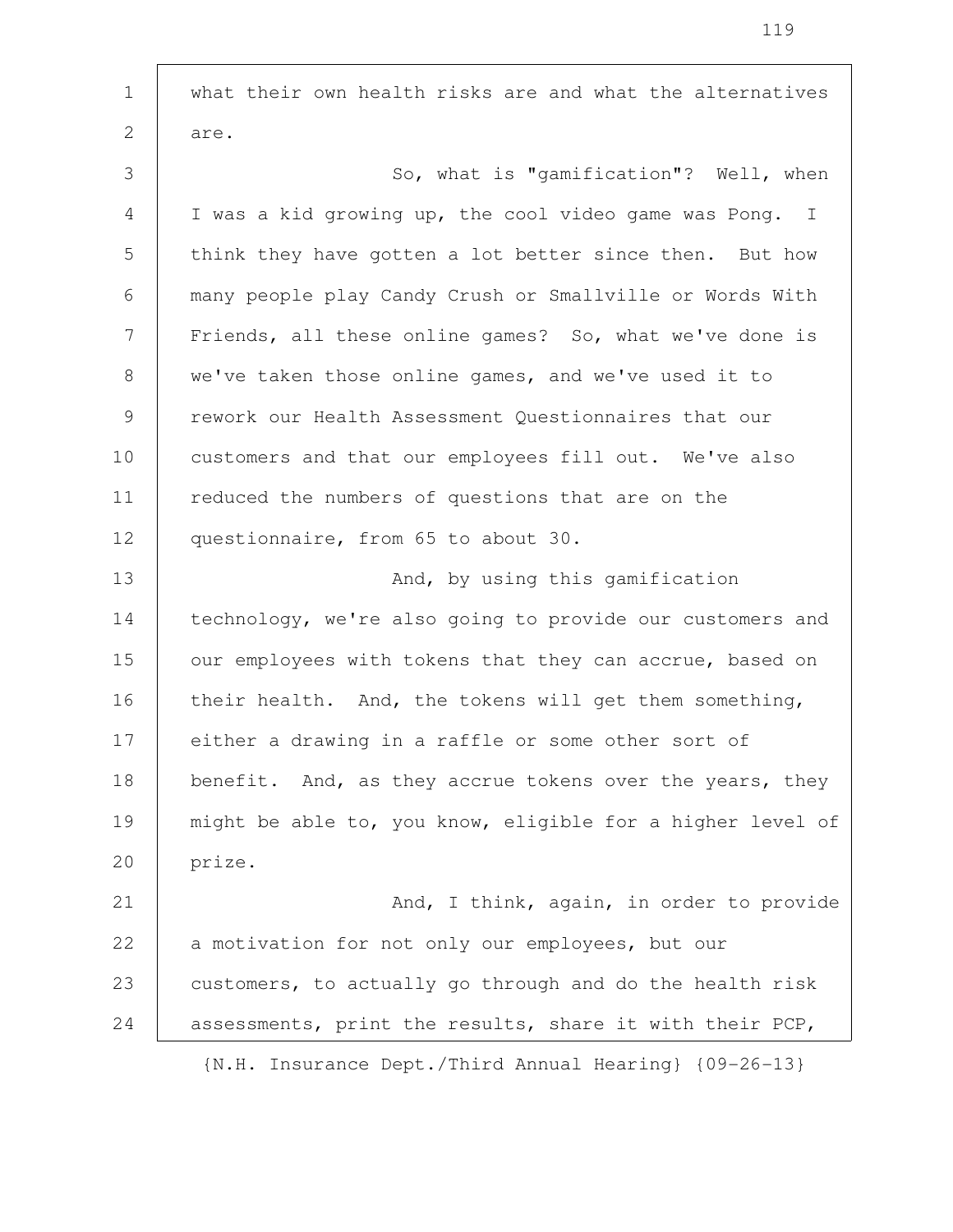understand where they could, you know, help improve their own health. So that, in the long term, they're more engaged as consumers, more engaged as patients, and they're able -- we're able to deflect trend moving forward. Because, again, I hate to be repetitive, but the longest term way to improve cost is to improve the health of your employees. And, so, we're very excited about it. We're rolling it out in 2014 for our customers, in stages using this gamification technology, and radically changing the way that we're assessing the health risk for our customers. MS. GUERTIN: So, Jeanne, I think you said it in the way I think about it. And that is, I really think the power of an organization like CHI comes with, to figure out how to work above the "competitive fray", as you put it. And, we've talked about this. I think, when you think about the fact that we are -- we are competing on our value propositions, and part of that is how we implement these things. I think the opportunity is always to use that group that you run as a laboratory. So, the pilots, for example, on Medical Home and the like, were really powerful, because we were all participating, and then we all had to go back and say "now, what do we do 1 2 3 4 5 6 7 8 9 10 11 12 13 14 15 16 17 18 19 20 21 22 23 24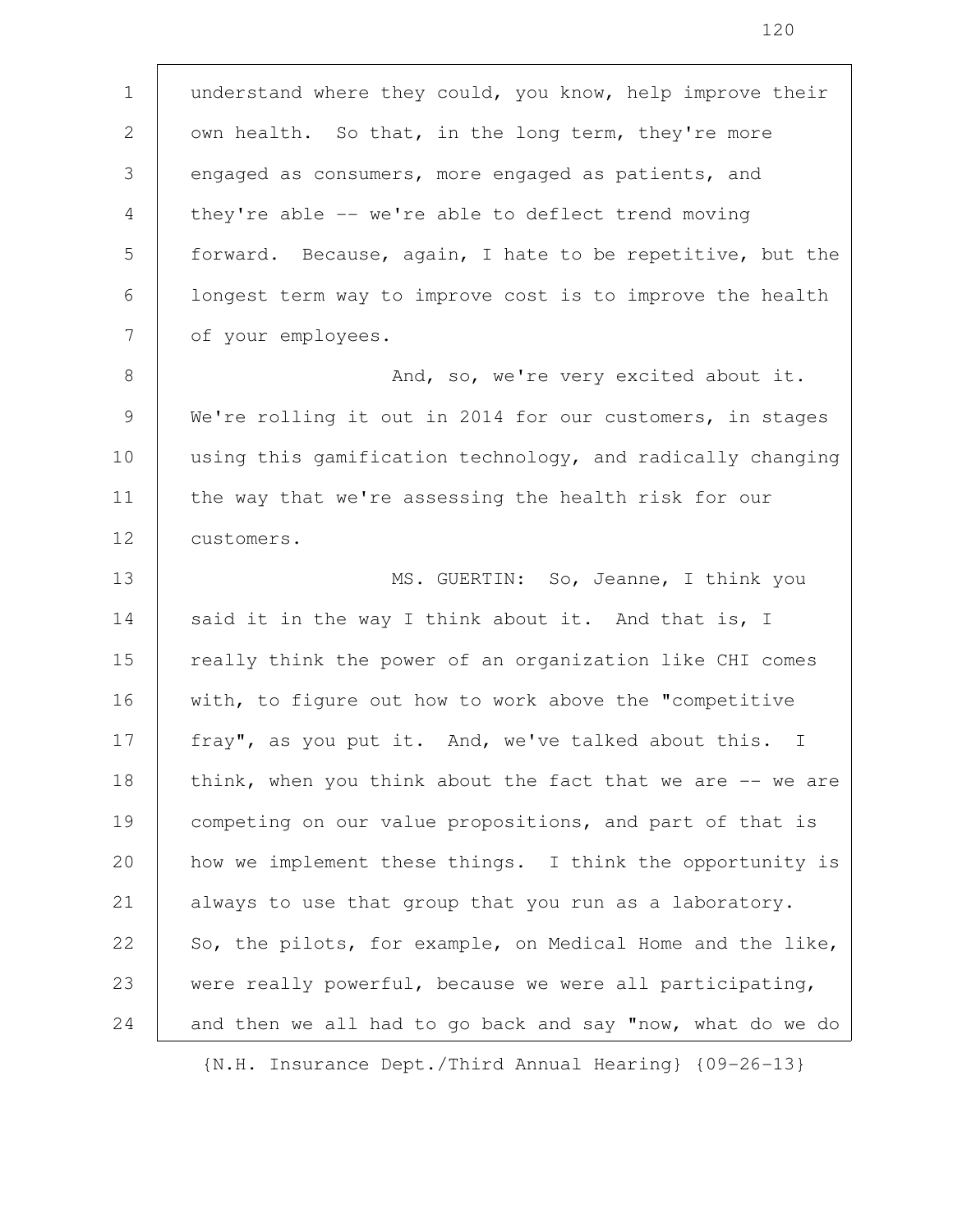with this to bring this benefit to our customers in our own unique ways?" So, I think, in general, continuing to "pilot" new ideas is really important. I think getting maximum utility out of what we already have developed, so, the all -- I always forget if it's "all-claims payer database" or "all-payer claims database", but either way, utility out of those things, and really leveraging what has been worked so hard to create. I think Steve brought up something that's really out there to be solved, and that's working together on quality measures we can all agree with, and think are appropriate and applicable, I think, would be a great opportunity for the group. I think, relating it back to something, you know, going on in other business, we've been working with something, and you may be familiar with the concept of "Blue Zones", and this idea that communities or states can really find ways to improve health across the board by engaging, not just the purchasers, the businesses, but all kinds of different stakeholders. And, I think those sorts of things are perfect for such a multi-stakeholder group, which kind of gets back to that idea of "how do we just fundamentally improve health here, while we focus on quality and cost 1 2 3 4 5 6 7 8 9 10 11 12 13 14 15 16 17 18 19 20 21 22 23 24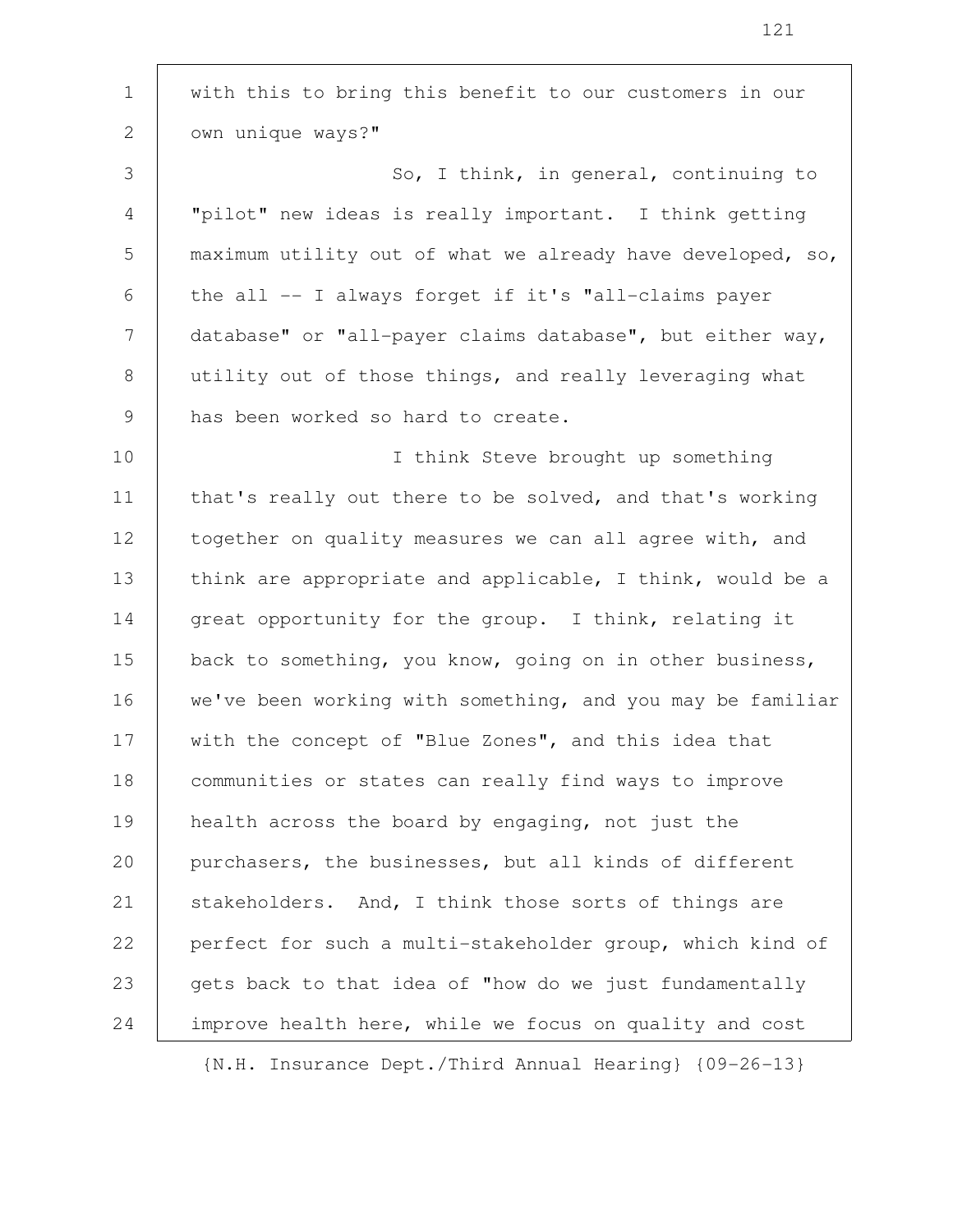initiatives as well?" So, I do think those are the next opportunities that are before CHI. MR. LOPATKA: Actually, I've got a perspective, too, on this. For -- And, wellness and health is -- actually, let me take a step back. Fantastic question, about "what is the next thing to focus on?" And, there's so many difficult issues, and the one that I'm going to bring up now is very difficult, but it's a contributor of both to satisfaction and to costs, which is end-of-life care. So, it's the last -- there's studies out the last six months, contribute 50 percent of medical costs. And, there's also studies that are the satisfaction with that care from -- in the patients before they're gone, and the family members, is not very high. Where that could have been  $-$ - can be improved, and it's right care/right place/right time, it's, do you know what I mean, the hot topic that it is, and so controversial and so sensitive. But you can do all the wellness and all the health initiatives that you want, there will be end of life, and there will be a cost associated with that, and there will be an expectation for high quality, where it's palliative and humane, and done the right way. MR. NGUYEN: I think engagement in technology is one of the areas that's critical. 1 2 3 4 5 6 7 8 9 10 11 12 13 14 15 16 17 18 19 20 21 22 23 24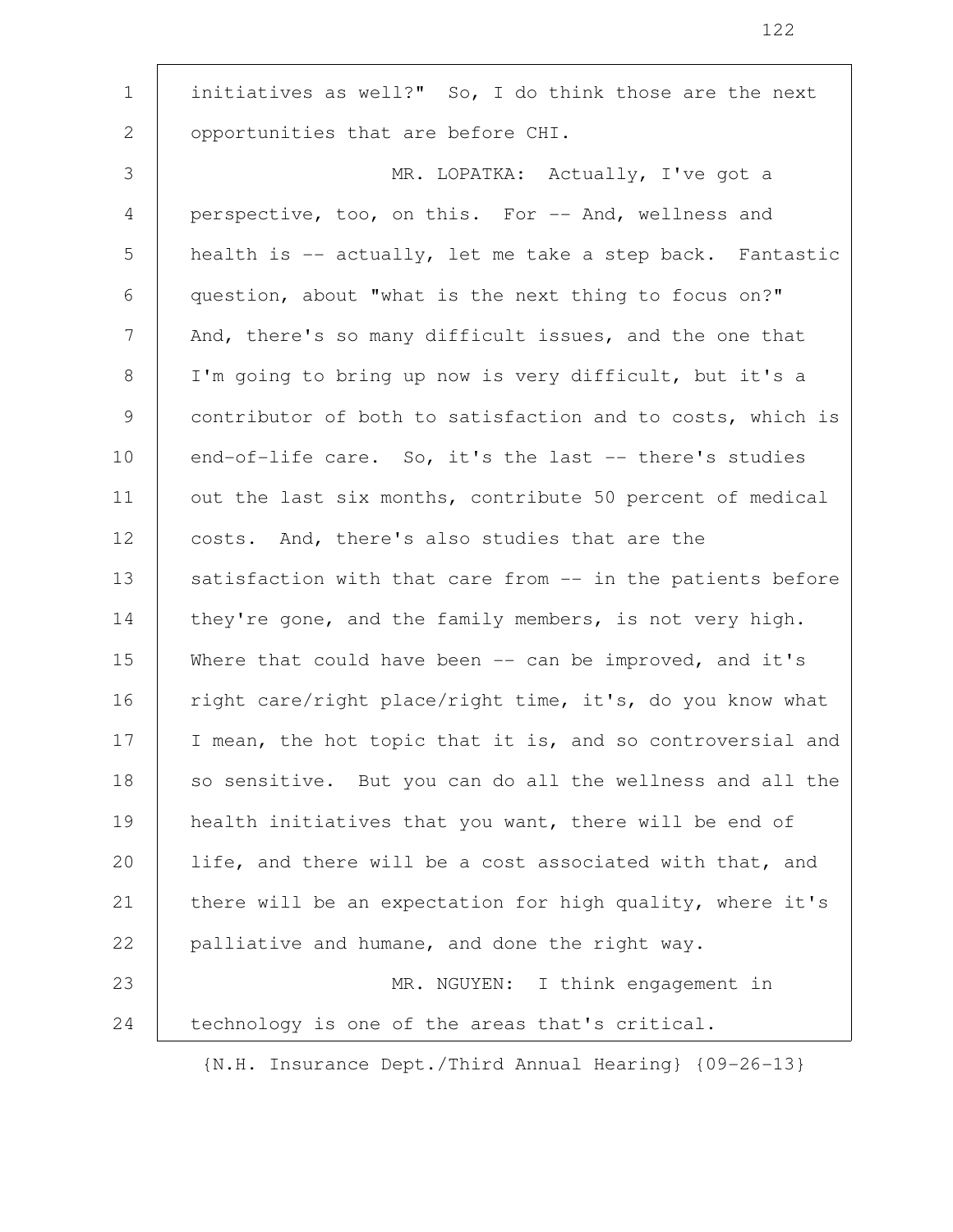| $\mathbf{1}$ | Technology are moving so fast nowadays, that I think we    |
|--------------|------------------------------------------------------------|
| 2            | need to somehow integrate the technology into health care. |
| 3            | For example, there are some devices today that you have,   |
| 4            | you can wear on your hand when you run, it can measure --  |
| 5            | (Court reporter interruption.)                             |
| 6            | MR. NGUYEN: Like devices out there, I                      |
| 7            | think all the athletes nowaday, when they do testing, they |
| 8            | have those devices that measure their pulse and heart      |
| 9            | rates and all that. So, we need to have the consumer       |
| 10           | engage, and then, at the same time, use technology and     |
| 11           | help us to reduce the cost of care.                        |
| 12           | CMSR. SEVIGNY: Any other comments?                         |
| 13           | (No verbal response)                                       |
| 14           | CMSR. SEVIGNY: Okay. Thank you. Next                       |
| 15           | is the Honorable Chris Muns, a State Representative        |
| 16           | representing Rockingham County District 21.                |
| 17           | REP. MUNS: Thank you, Mr. Commissioner.                    |
| 18           | Yes. I'm a State Representative. I represent the Town of   |
| 19           | Hampton. This is my first time attending this meeting.     |
| 20           | So, hopefully, the comments I make will add something to   |
| 21           | the dialogue.                                              |
| 22           | I've spent the better part of the last                     |
| 23           | three decades managing health plans for large employers.   |
| 24           | So, a fair warning, I bring that perspective to the        |
|              |                                                            |

 $\Gamma$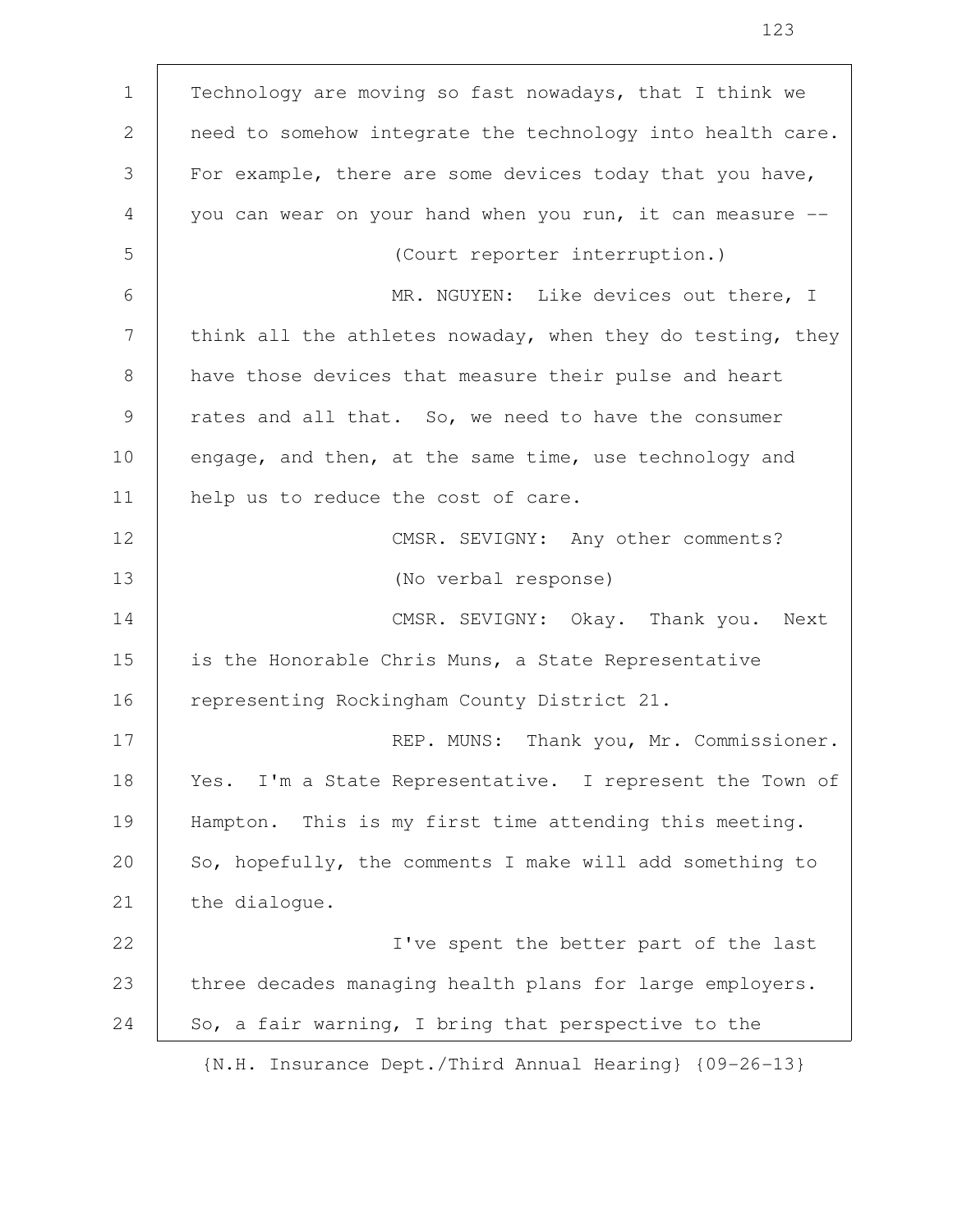discussion. But I think that also highlights something that I don't think a lot of the public fully understands, and it may be the reason, Mr. Commissioner, you're getting so many phone calls from people. And, that is that a large percentage of the population receives their health care through self-employed plans that the Insurance Department doesn't regulate. And, I think that's just an important thing to remember. 1 2 3 4 5 6 7 8

There's another point that I learned over the years that I've been involved with managing health care. And, way back when, when I was in college, I actually got a degree in Economics. And, the health care marketplaces probably violates every rule in economics possible. The providers are in the unique position of not only controlling the supply, but they control the demand. The people that actually consume the product are still very reluctant to ask the same kind of questions that they would when they're purchasing something that can amount to tens of thousands of dollars, as they would be if they were buying an automobile, because, quite frankly, they don't know they're afraid, and, lastly, health care is a very emotional topic. That, you know, and I think that's important to keep that in mind as we talk about what the solutions are. 9 10 11 12 13 14 15 16 17 18 19 20 21 22 23 24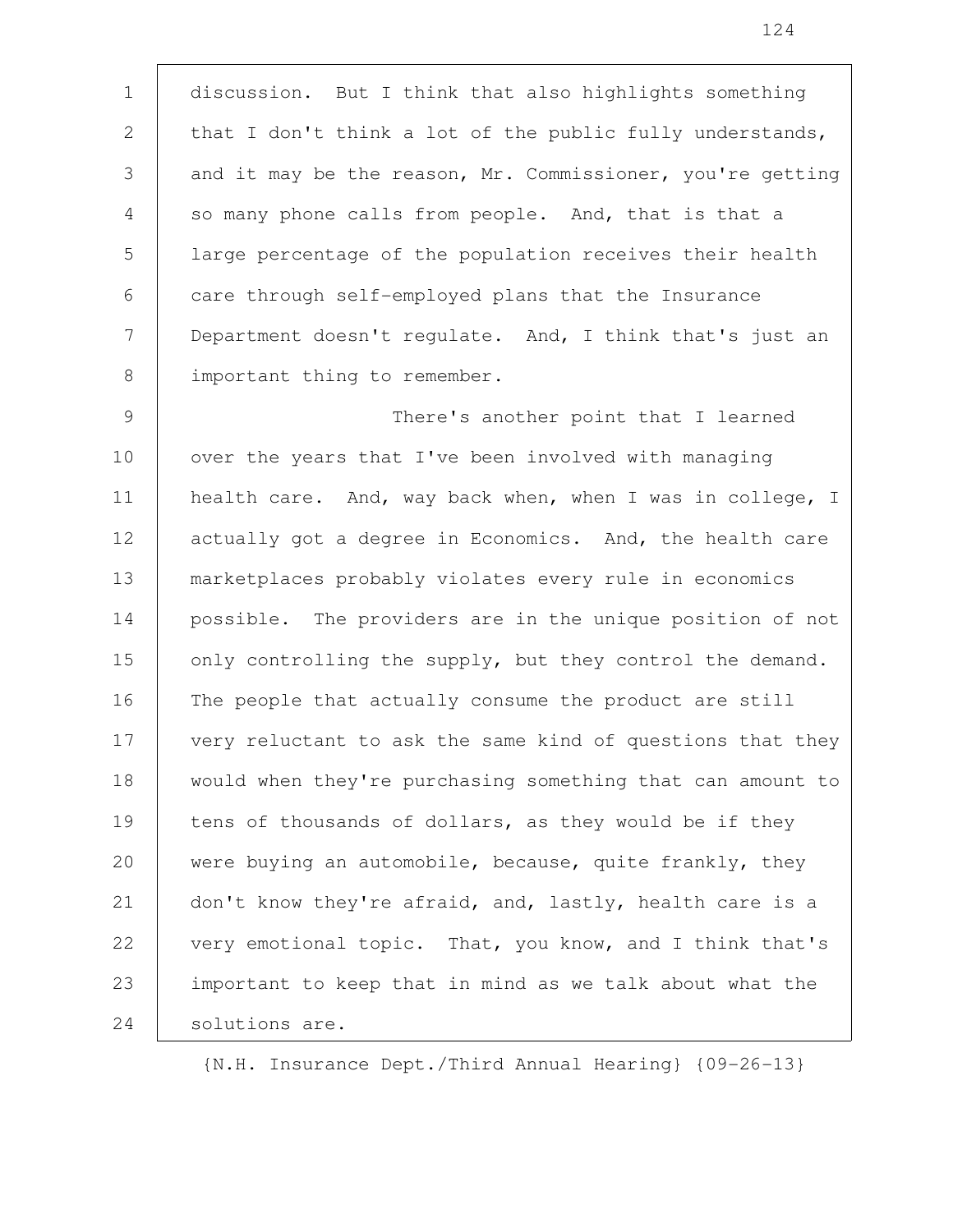You know, from a public policy point of view, an efficient health care delivery system is not only important to the health and welfare of our population, but it's also important to the economic wellbeing of the state. The health care delivery system is a major employer in our state. Healthy and productive workers, who are free of concerns about themselves, their families, that's good for business, it makes them more productive. So, it's a very important issue that we need to focus on. Costs have been and, you know, continue to be a big problem. But the one thing that I'm convinced of is we can't solve the problem by simply shifting costs from one entity to another entity. And, you know, I take -- I claim, you know, guilty as charged, in the sense that some of the health plans that I was responsible for designing, really, what we did, we just moved the costs from the employer to the consumer -- to the employees. You know, but we can't continue to do that. And, at some point, and I'm not sure we're there yet, but at some point very soon we're going to reach a breaking point, where it's just not going to work anymore. I'm also a firm believer in what I refer to as the "balloon theory", that health care is like a giant balloon. If you press in one place to try to solve {N.H. Insurance Dept./Third Annual Hearing} {09-26-13} 1 2 3 4 5 6 7 8 9 10 11 12 13 14 15 16 17 18 19 20 21 22 23 24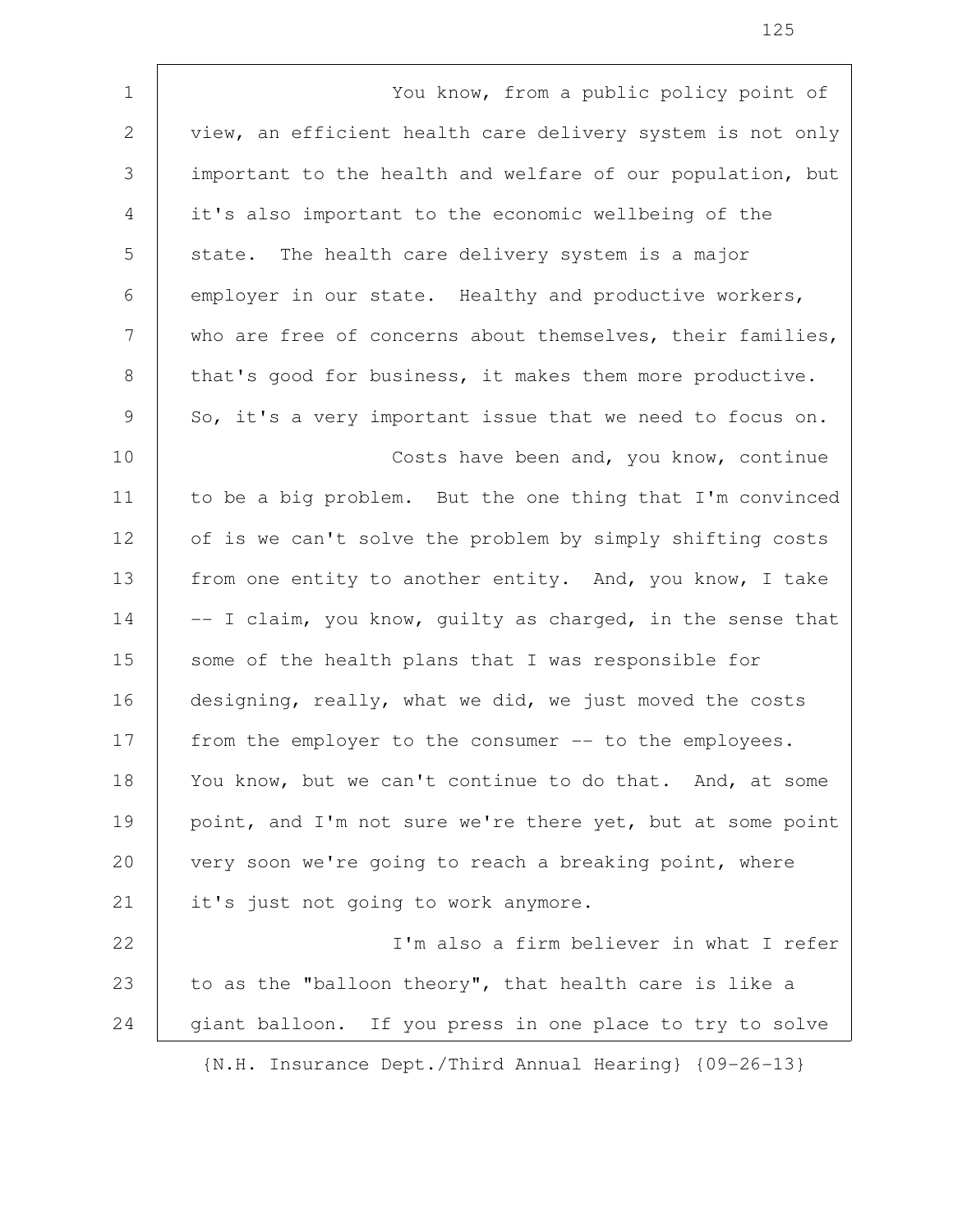one problem, another problem pops up on the other side of the balloon. And, the key to solving the problem or addressing the problem, in my view, is we've got to get our hands completely around the balloon, and maybe untie the knot a little bit, and slowly push on the balloon and release some of the air in the balloon and try to get the costs down that way. And, that needs a real holistic approach. I think, you know, it starts by getting as many people in the system as possible, getting as many people in the balloon as possible, so that, you know, we give them access to primary care can effectively control their costs. Wellness is certainly important, I 1 2 3 4 5 6 7 8 9 10 11 12 13

won't -- I won't deny that. But I'll tell you, the one challenge that I had, when I was working on the employer side, was those programs require an investment by the employer. And, it's a -- it can be a large sum of money. And, it becomes a difficult choice for an employer, because the payback period on those programs is fairly long. And, if you're looking at a workforce that's turning over on a fairly regular basis, you basically are making an investment that your competitor or another employer is going to get the payback for. So, asking employers to invest in that, 14 15 16 17 18 19 20 21 22 23 24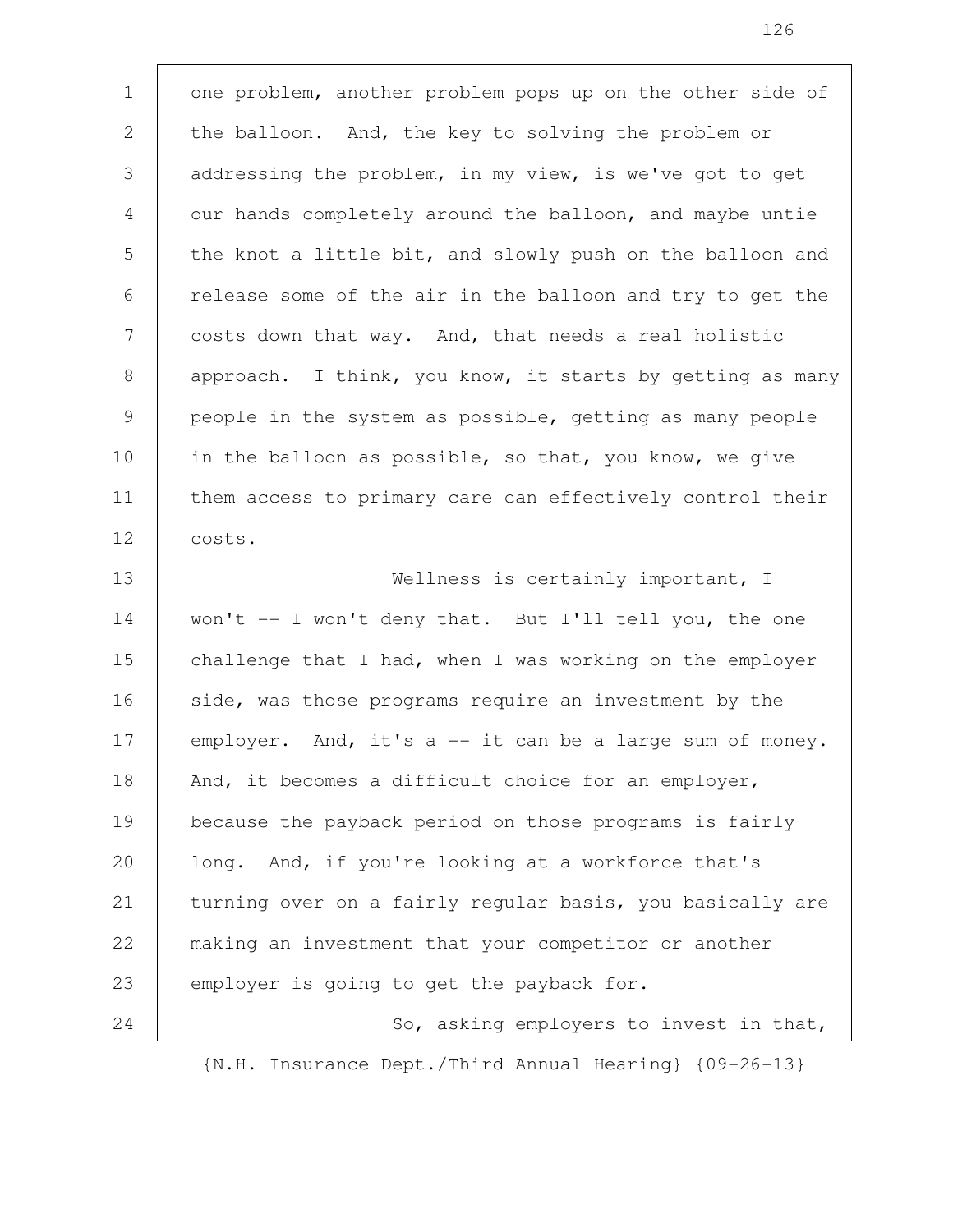really, you know, is -- it may be a little unrealistic. And, so, we may have to have a much more holistic approach, and something that, you know, is  $-$  that everybody is buying into. I guess some thoughts, reactions, questions, if you will, from the report. You know, I think a couple things that, you know, we need to look at. The Certificate of Needs process, that has always seemed to me that that's something we need to take a look at. I've always wondered why it is that every hospital has to have a, you know, state-of-the-art MRI system, why it is that two hospitals, within 20 miles of each other, both need to be able to do heart transplants. It just doesn't seem to be a very efficient use of resources. So, I think that's something that should be looked at, and I know the report pointed that out. I was interested in seeing that there were some that suggested that carrier, and I think it was also touched on about hospital administrative costs need to be looked at. Wasn't clear exactly how that was proposed to be done, and whether, in fact, those that were subjecting it were looking for the Legislature to do something. 1 2 3 4 5 6 7 8 9 10 11 12 13 14 15 16 17 18 19 20 21 22 23

{N.H. Insurance Dept./Third Annual Hearing} {09-26-13}

24

I think another important thing that we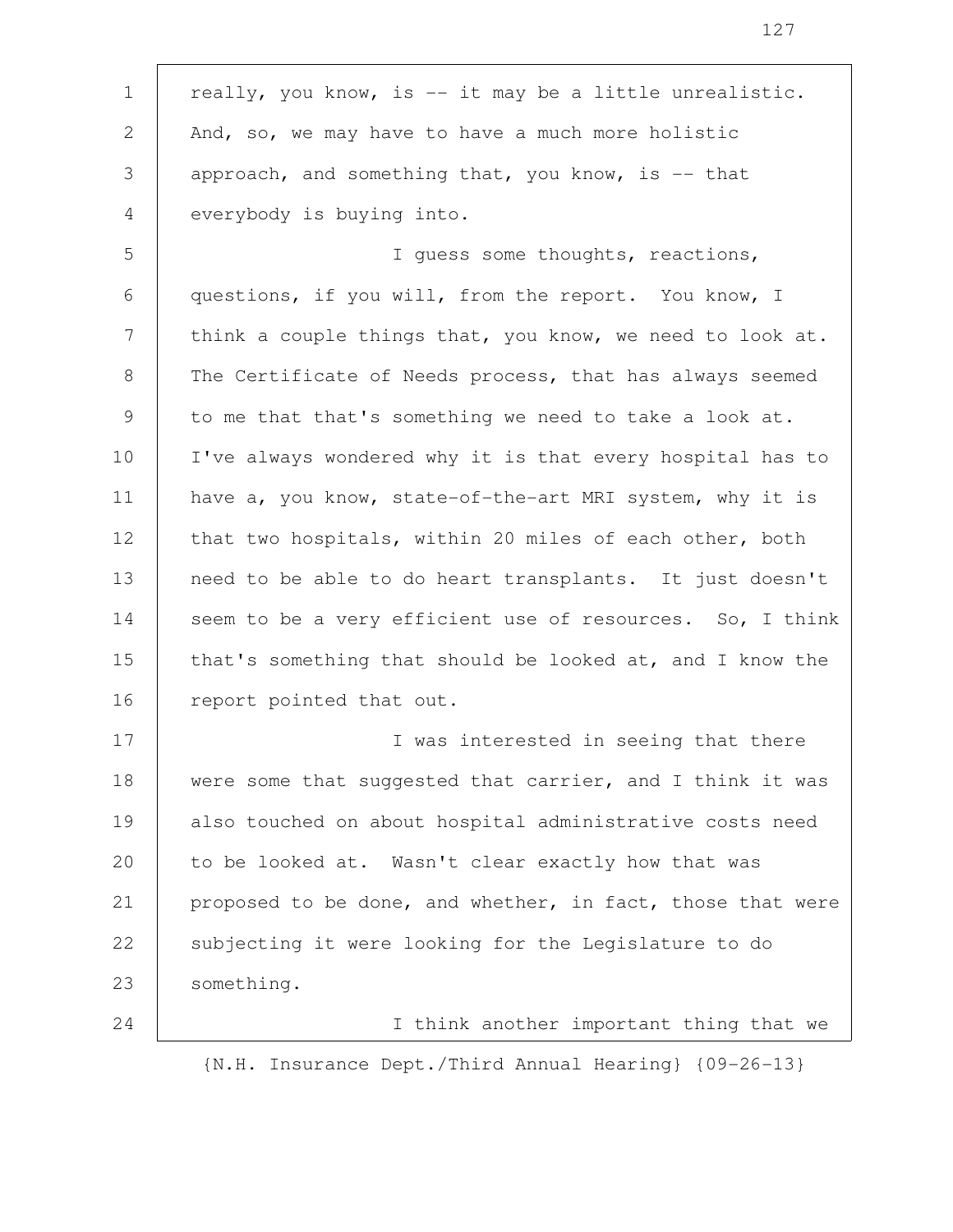need to look at is the distribution of doctors by specialty type. I wonder whether, you know, we have the right mix of providers. I think there was some information in the report about the fact that we may not have as many primary care physicians as we should have in certain areas of the state. And, I think one of the things that we have to be very careful about as we look at cost is are we creating -- do we have things in place right now that are encouraging people to go into a certain specialty that maybe we don't really need more of those? I think it's a question that needs to be looked at. Exclusivity arrangements I notice was highlighted as well, and it was brought out specifically from the point of view of the -- I think the federal benefit program. But I know, in some other work that I'm doing in the Legislature, we're seeing the same issue at the state and the local level. Where certain carriers have locked up exclusive arrangements with certain, you know, municipal organizations. And, you know, I think that that's something we need to look at. But it does beg the question that, you know, "is competition helpful to the state or is it going to be detrimental to the state?" And, my gut reaction, in most cases, is that competition always helps. But, when 1 2 3 4 5 6 7 8 9 10 11 12 13 14 15 16 17 18 19 20 21 22 23 24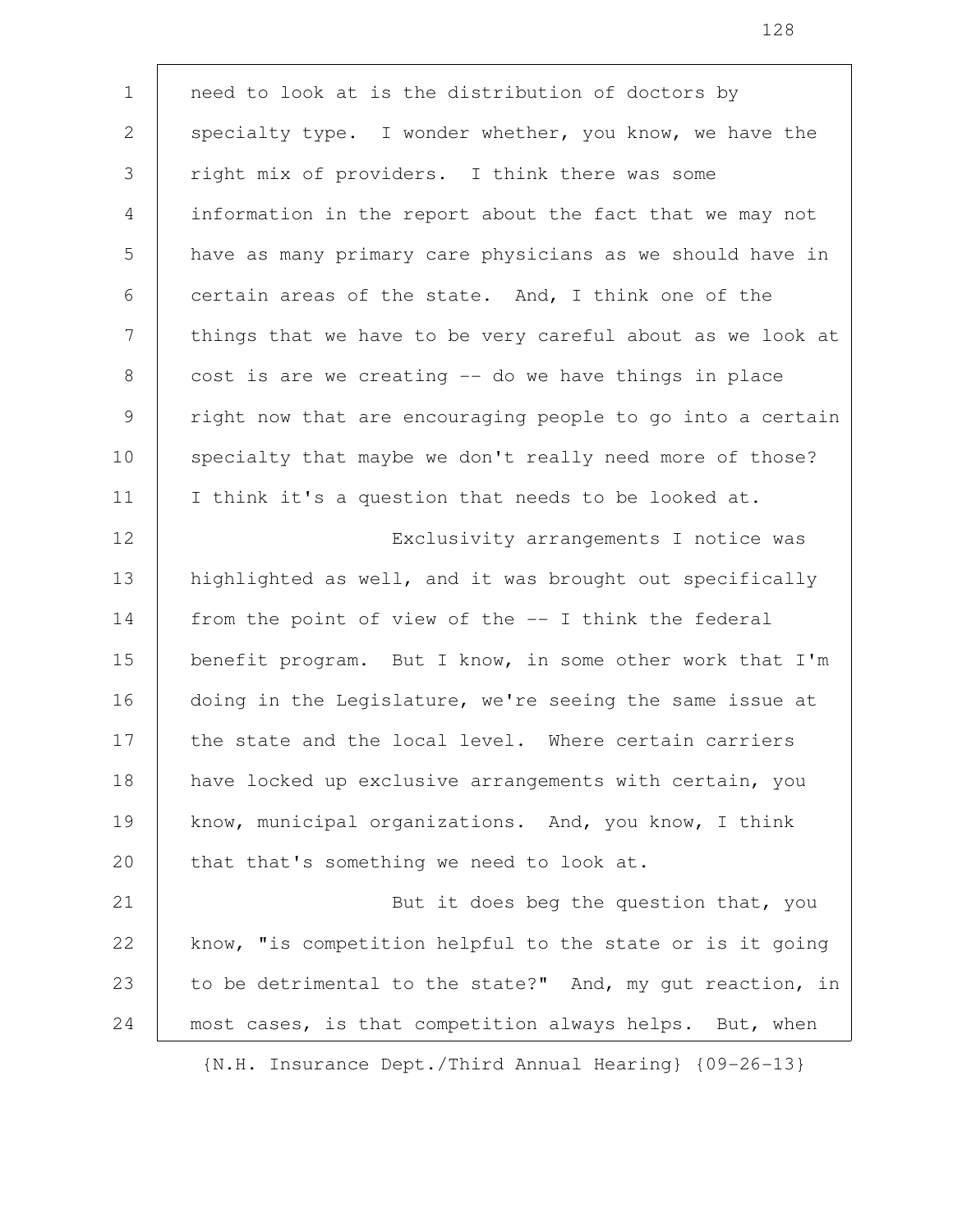you're looking particularly in some of the markets that we're looking at, Individual Group, and maybe Small Group, where it's a small segment of the population, is it really feasible? So, I mean, I'd be interested in hearing what everybody has to say on that. The other thing that I found, that I didn't see in the report, that I'm wondering whether it needs to be part of the holistic approach, is how much, you know, the involvement of the community health centers, as a primary vehicle, for particularly delivering primary care, you know, how can that be integrated? And, then, lastly, I think the  $-$ - you know, the other question that all of this raises is, particularly where we are in the country, is do we really need to start thinking about more regional solutions, you know, both instate, but across state lines? And, I know that's something that's outside the purview of the Insurance Department. But, you know, from a health policy point of view, it seems like that may be something that we need to take a look at, to take advantage of synergies that exist across the borders. So, hopefully, that helps. You know, you're going to hear from Representative Schlachman in a minute, and we both serve on the Commerce Committee, 1 2 3 4 5 6 7 8 9 10 11 12 13 14 15 16 17 18 19 20 21 22 23 24

{N.H. Insurance Dept./Third Annual Hearing} {09-26-13}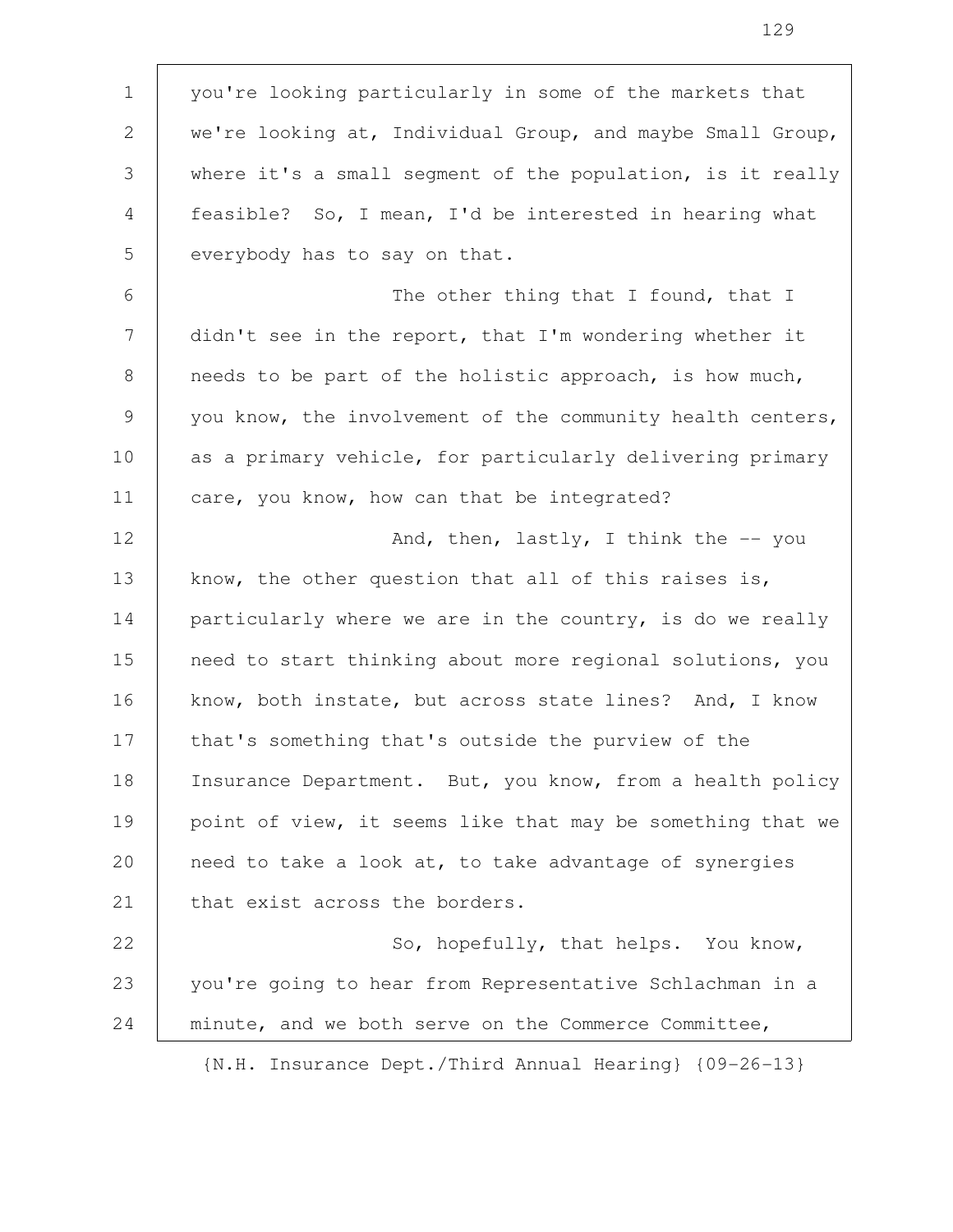which, obviously, has some responsibility for what the Insurance Department does. So, if we can be of any help, let us know. CMSR. SEVIGNY: Good. Thank you, Chris. And, if someone would take a couple of the questions that Representative Muns asked and see if you can give a little -- maybe the one about competition, primarily, is -- let's give an opinion about. MR. NGUYEN: I guess there's always a balance between competition and efficiencies. For example, in New Hampshire, we have a small population. Just imagine that you have ten carriers competing for small groups, and each one of them had 10,000 members. So, you need efficiency in order to lower your admin. costs. However, at the same time, you want competition, so, no one out there, don't want monopolies and can set the price whatever they want. So, I think you need to have competition. However, at the same time, you need to have the membership base, in order to have cost, I guess, efficiencies in there so you can operate. MR. GILLESPIE: I mean, I would agree. I mean, we strongly favor competition among products. And, we think that variety and choice for employers or individuals, in terms of plans, plan design, insured, {N.H. Insurance Dept./Third Annual Hearing} {09-26-13} 1 2 3 4 5 6 7 8 9 10 11 12 13 14 15 16 17 18 19 20 21 22 23 24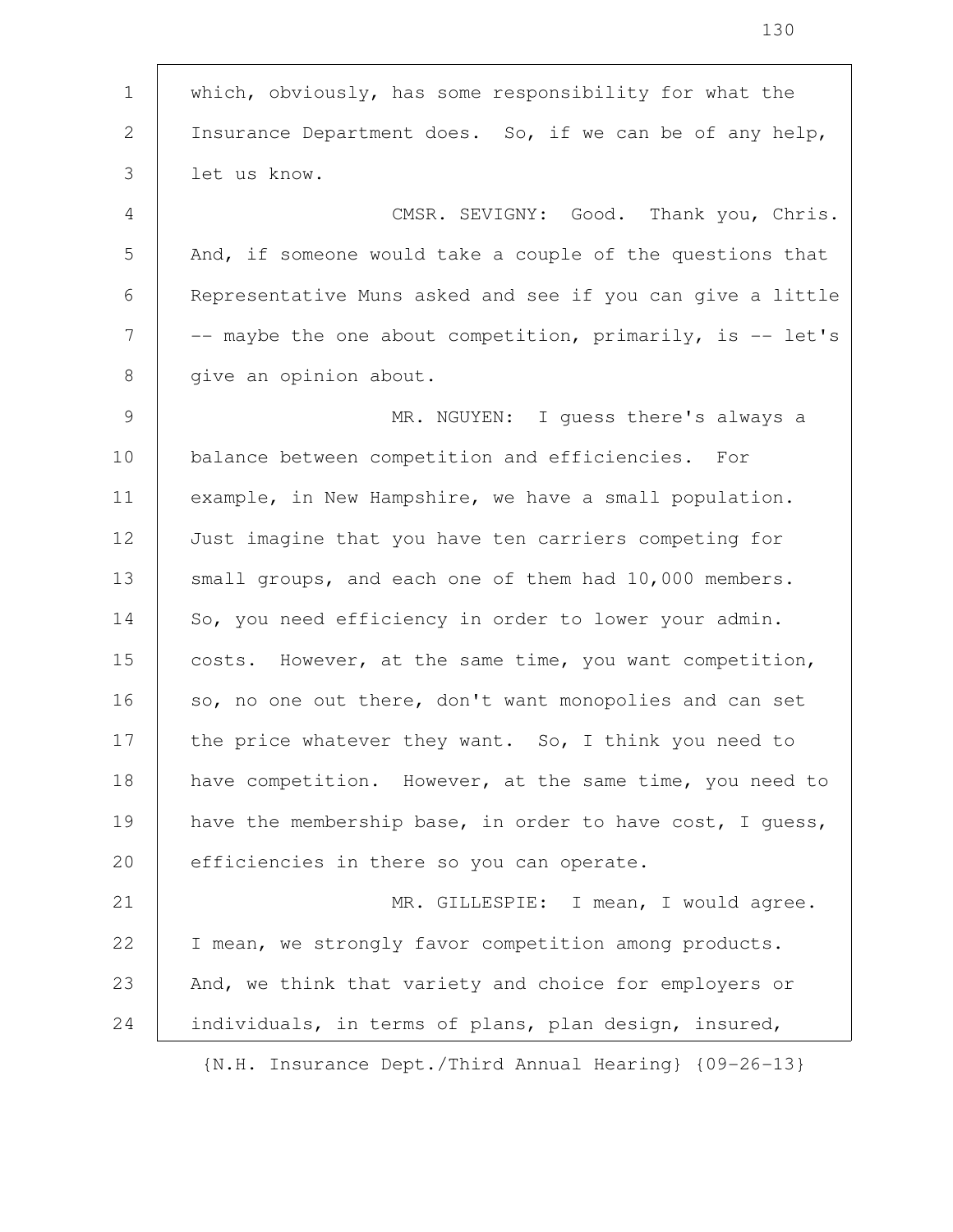| $\mathbf 1$   | self-funded, we all think that they all have a valuable    |
|---------------|------------------------------------------------------------|
| $\mathbf{2}$  | role to play in the marketplace. And, you know, firmly     |
| 3             | believe that competition is the best way to sort some of   |
| 4             | these $--$                                                 |
| 5             | (Court reporter interruption.)                             |
| 6             | MR. GILLISPIE: I'm sorry. We firmly                        |
| 7             | believe in competition, is the best way to serve some of   |
| 8             | these -- sort some of these issues out. I'm sorry.         |
| $\mathcal{G}$ | CMSR. SEVIGNY: Okay. Good. Thank you.                      |
| 10            | Then, let me follow -- let me follow up a little bit on    |
| 11            | that. Competition can be viewed as something that is the   |
| 12            | answer to everything. It can also be viewed as something   |
| 13            | that is difficult to reach. And, if I heard you            |
| 14            | correctly, Tu, in a population like New Hampshire, it may  |
| 15            | not be realistic to think that you could have ten carriers |
| 16            | that would put an investment into accreditation, put an    |
| 17            | investment into network development, put an investment     |
| 18            | into marketing, and put an investment into all of the      |
| 19            | things that need to be invested in in order to be a viable |
| 20            | player. And, I think that that's not always clearly        |
| 21            | understood. There are those that say, you know, "go out    |
| 22            | of state to get your competition." Well, where's your      |
| 23            | network going to come from?                                |
| 24            | So, I mean, I'm just thinking, you know,                   |

 $\mathsf{T}$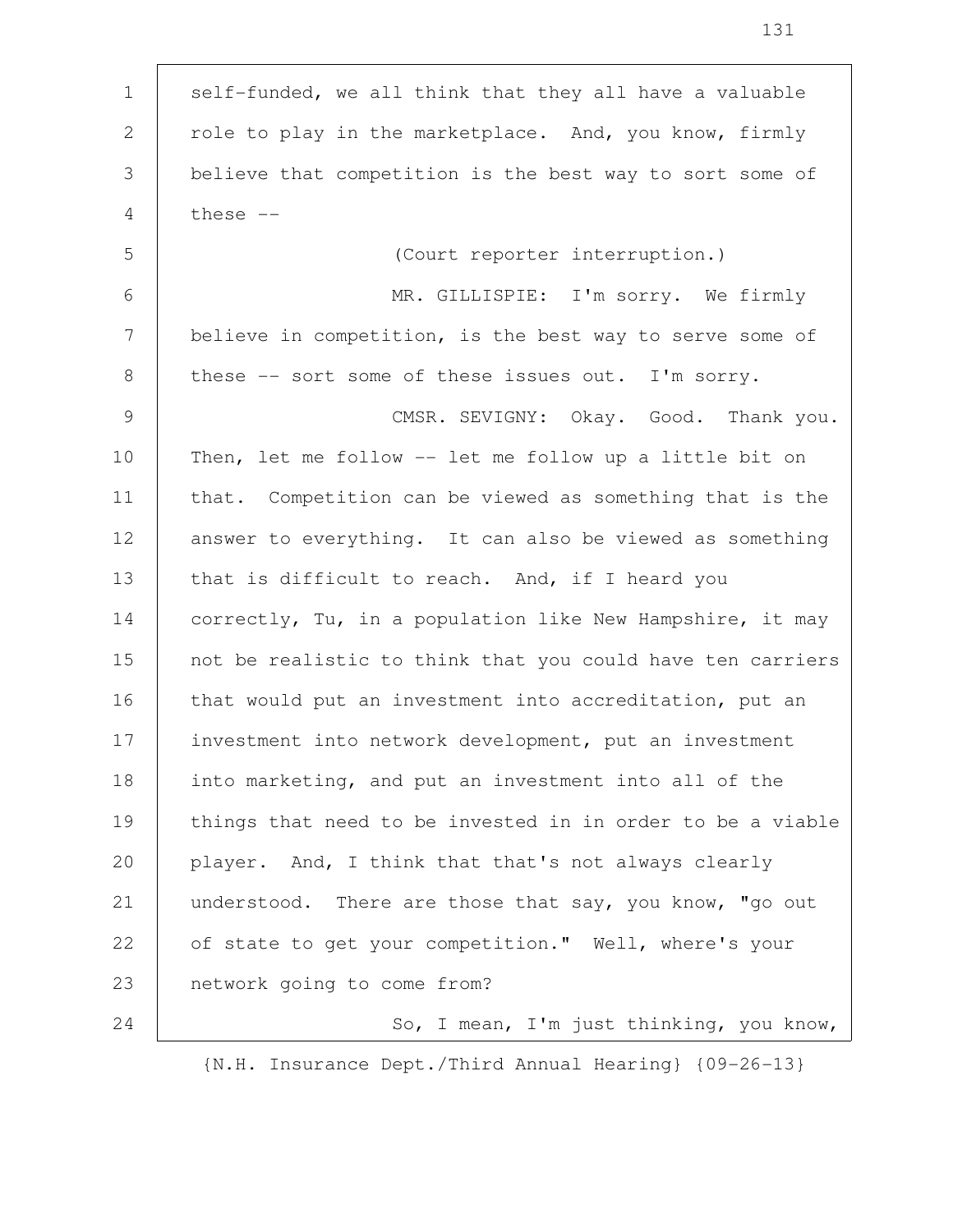| $\mathbf{1}$    | I'm glad you pointed it out, is what I'm saying. Any         |
|-----------------|--------------------------------------------------------------|
| 2               | other comments?                                              |
| 3               | (No verbal response)                                         |
| $\overline{4}$  | CMSR. SEVIGNY: Okay. Good. Next,                             |
| 5               | we're going to hear from the Honorable Neal Kurk, a State    |
| 6               | Representative, representing Hillsborough County District    |
| $7\phantom{.0}$ | 2. Neal.                                                     |
| 8               | REP. KURK: Thank you, Commissioner. As                       |
| 9               | a State Representative for most of my career, as you know,   |
| 10              | I've been on the Finance Committee. So, I've urged our       |
| 11              | state to budget much, much less for Medicaid                 |
| 12              | reimbursement, and I'm part of your problem. We probably     |
| 13              | have reached down about as far as we can go. I don't         |
| 14              | think we want to go too much below 50 or 55 percent. And,    |
| 15              | we read the reports that Mr. Norton puts out explaining      |
| 16              | how we're cost-shifting. So, we're aware of what we're       |
| 17              | doing. But, when you balance the equities, it's a            |
| 18              | rational decision.                                           |
| 19              | Like me make one comment first about the                     |
| 20              | CON Board, and then I'd like to talk about the $-$ - or, ask |
| 21              | questions about my primary issue, which, as you might        |
| 22              | expect, would be costs. In this year's budget, we            |
| 23              | revamped significantly the CON Board. The revisions, I       |
| 24              | believe, take place in January 1st of 2014. We've changed    |
|                 | {N.H. Insurance Dept./Third Annual Hearing} {09-26-13}       |

 $\mathsf{T}$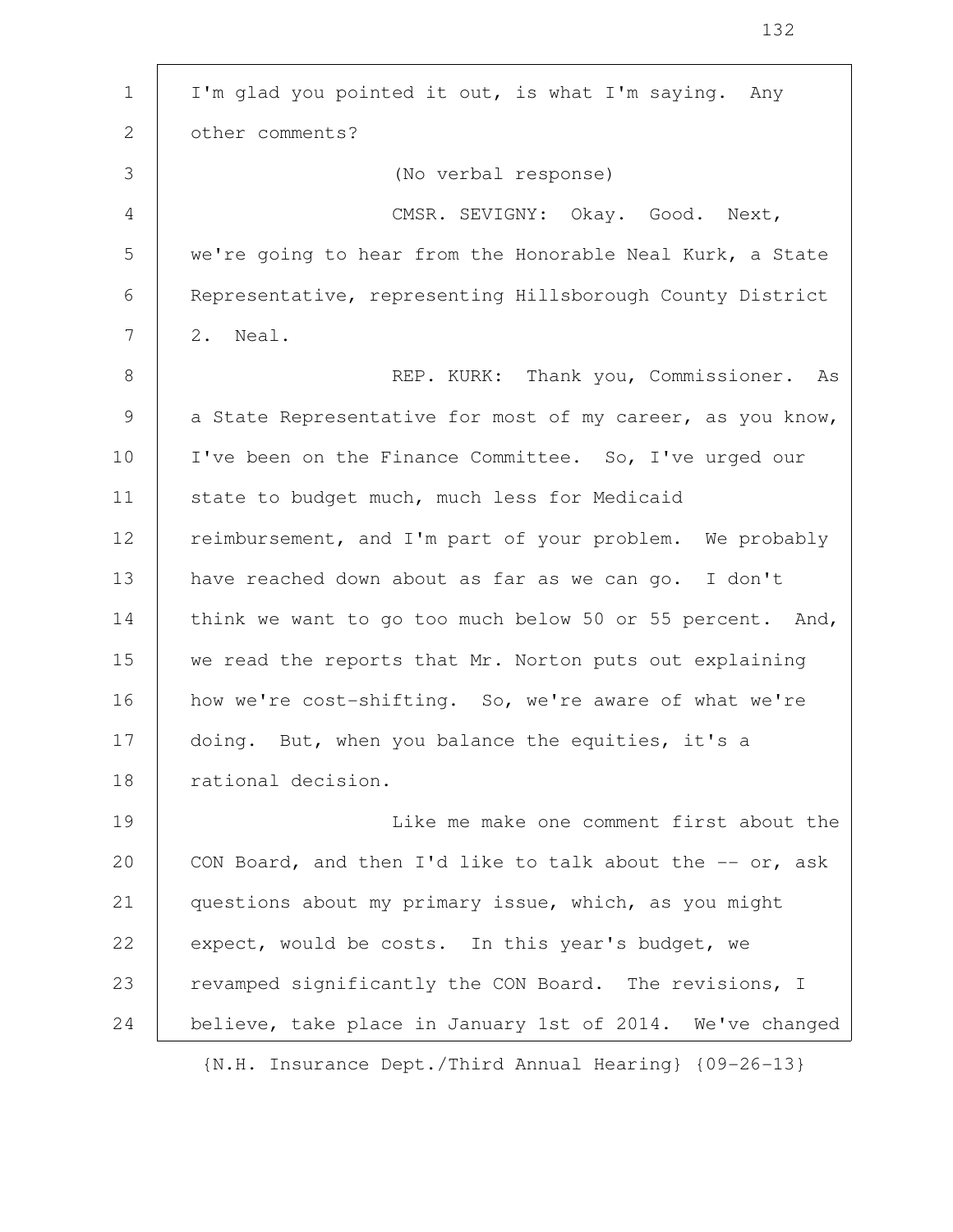the structure of the Board itself, so, the fox is longer guarding the chickens. And, we've changed the standard by which the Board is going to reach its decisions, to make it much broader. In other words, it's not simply a standard of whether a particular provider can provide a service at a lower cost. It's a question of the total impact of those costs to the state, as an entity, and also to the individuals in the state. We based a lot of the work on Elliott Fisher's recommendations. He and his colleagues in Dartmouth think that, in the next five to ten years, there will be a lot more price information availability. And, many of us in the Legislature hope that, when that day comes, the CON Board can disappear. But, perhaps that's a bit overoptimistic. Now, on costs. The thing that I was a little disappointed in in the report, although it wasn't the function of the report, was the fact that the insurance industry, and health care, in particular, does not really harness the cost-cutting shopping power of the very knowledgeable American consumer. With respect to the Department, Commissioner, I would hope that you would look seriously into bringing antitrust lawsuits against a number of the {N.H. Insurance Dept./Third Annual Hearing} {09-26-13} 1 2 3 4 5 6 7 8 9 10 11 12 13 14 15 16 17 18 19 20 21 22 23 24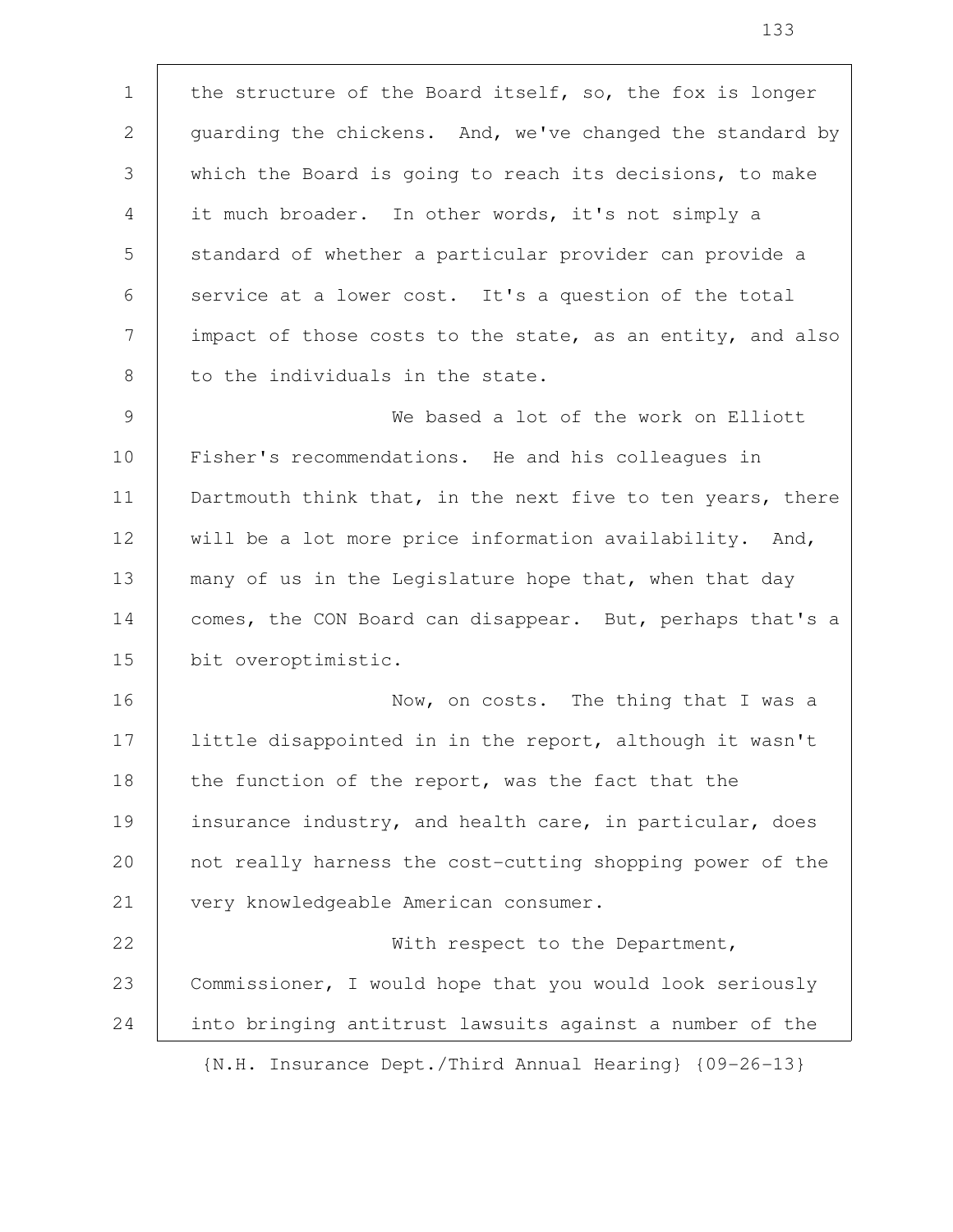hospitals and other providers through the Attorney General's Office. Some of them have brought up practices and, in effect, are monopolies. And, that's one of the reasons why we have high health care costs. So, there's something for the Department to do, I believe, in this area. 1 2 3 4 5 6

As far as provider costs are concerned, if we want to bring down costs in ways beyond those that have been mentioned, we need to give the consumer a strong financial incentive. So, for example, if I choose the lower-cost provider, and my insurer will tell me that I have a choice of three people for the mammogram or the colonoscopy, or whatever the service is, and will tell me what the cost is and how much will be saved if I choose that cost, against perhaps its average cost or some other measure, give the consumer 50 percent, in cash, form of check, perhaps, as a maximum, equal to his deductible, perhaps the maximum is equal to the cost of the policy, but provide some sort of real incentive. And, I can assure you that we will shop and we will choose and we will make the value judgments, as to whether or not, going an extra 30 miles or seeing a specialist who's been highly recommended is really worth the extra costs. 7 8 9 10 11 12 13 14 15 16 17 18 19 20 21 22 23 24

We've tried this, to some extent, in the {N.H. Insurance Dept./Third Annual Hearing} {09-26-13}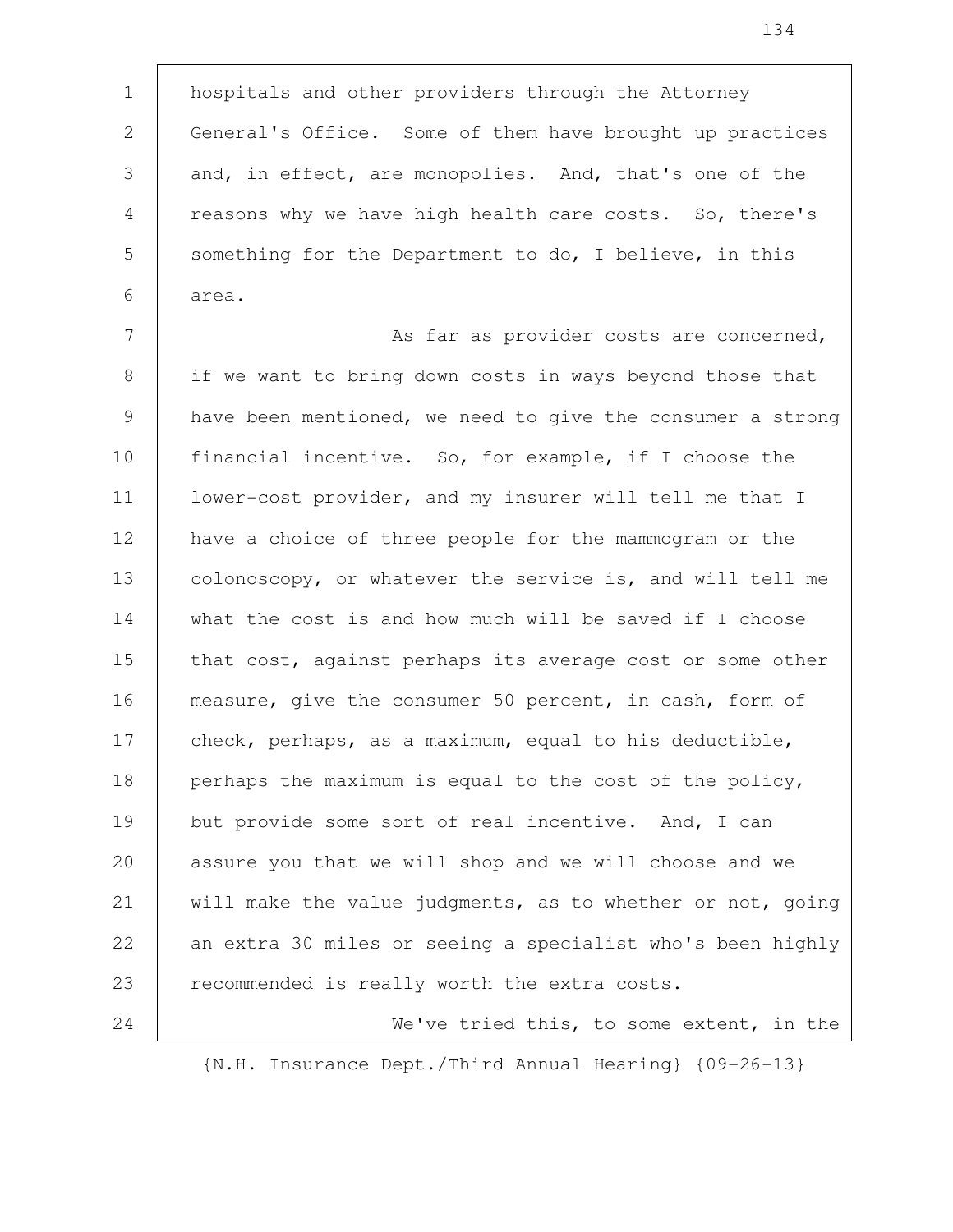| $\mathbf 1$     | state health plan, at such a modest level, that I don't               |
|-----------------|-----------------------------------------------------------------------|
| 2               | think it's an incentive. I think it's \$25 or \$100, some             |
| 3               | paltry amount.                                                        |
| 4               | Tiering is an interesting concept. I                                  |
| 5               | don't think it goes far enough, but it's a small step in              |
| 6               | the right direction.                                                  |
| $7\phantom{.0}$ | As far as giving us price information,                                |
| 8               | I've said that the insurers can do that, especially, if,              |
| 9               | in a particular plan, my savings, as a percentage of                  |
| 10              | something, would be your obligation to provide that.<br>The           |
| 11              | Department has gone a way in its website to provide                   |
| 12              | information. But, because of the fee-for-service model,               |
| 13              | it's very difficult to figure out what anything costs.                |
| 14              | With respect to $--$ and, providers, of                               |
| 15              | course, can provide more information, but they really                 |
| 16              | don't know what their costs are. And, if they got cost                |
| 17              | accountants in there, it would change the nature of health            |
| 18              | care in the state. A lot of charges are unrelated to                  |
| 19              | costs, but are related to profit.                                     |
| 20              | And, finally, as far as drugs go, why                                 |
| 21              | not give us an incentive to shop around and use the                   |
| 22              | Internet? Why do we always have to use shop-by-mail or                |
| 23              | the local pharmacy. A lot of us buy our drugs on the                  |
| 24              | Internet, because we pay for them ourselves and save                  |
|                 | $\{N.H. Insquare \text{ Der./Third Annual Learning}\}$ $\{09-26-13\}$ |

 $\overline{1}$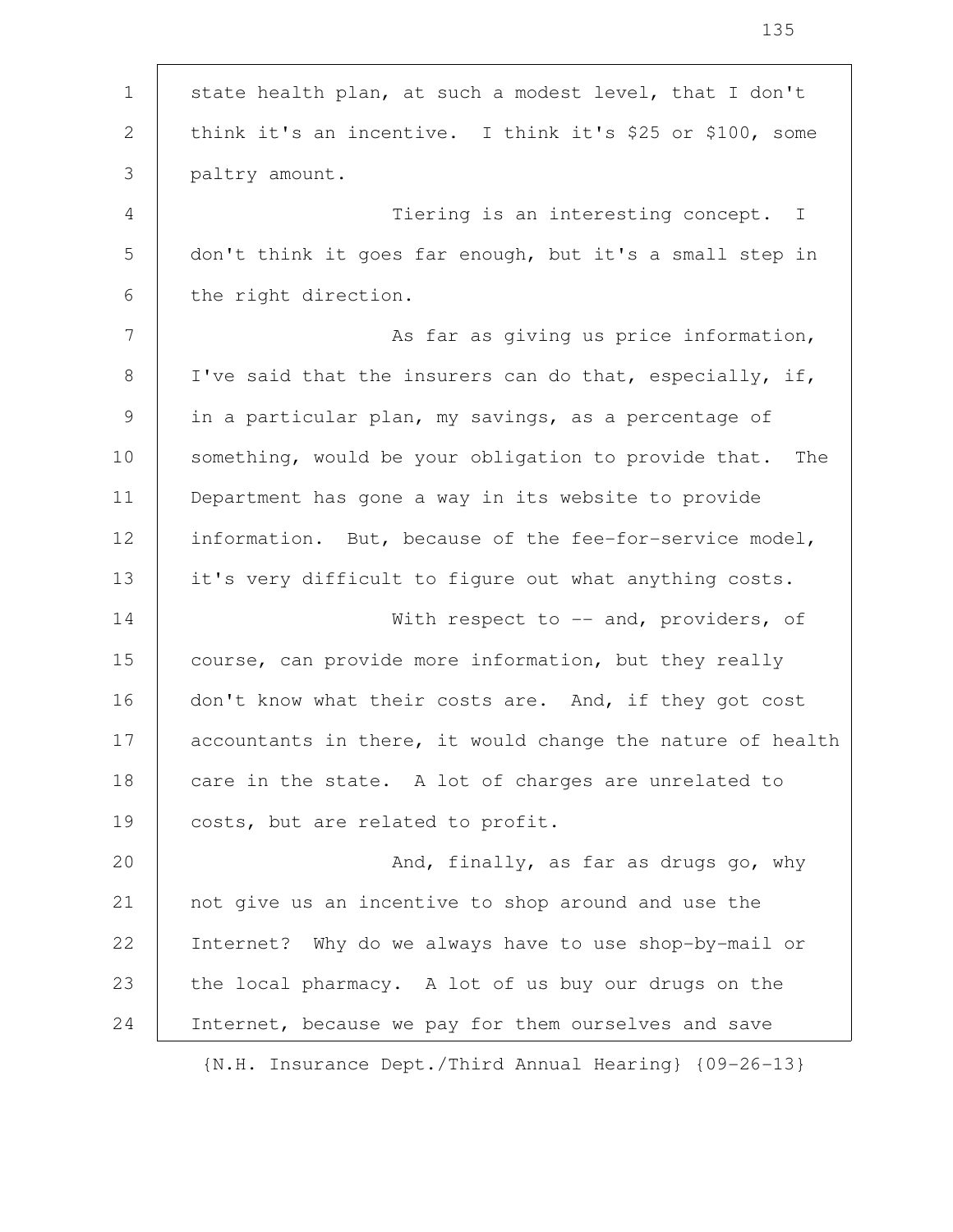substantial amounts of money. So, if that is a policy that your company is offering, why not give us an incentive to use the lowest-cost provider, which often is on the Internet. So, my question is, how about some real action on the part of introducing price competition into the provider choice, and give the consumer significant financial reward to make that work? Thank you. CMSR. SEVIGNY: Thank you, Representative Kurk. Lisa is nodding her head. So, she can take a shot at this. MS. GUERTIN: Sure. Well, -- there you go again. I think you're raising a great point, and I think we're getting there. I will tell you that, while it may not be 50 percent incentive of the difference, if you look at sort of the range of incentives, cash incentives that are out there for being a price-sensitive shopper on our plans, it goes up to a \$500 check coming in the mail. REP. KURK: Not 5,000? MS. GUERTIN: Not 5,000. But this is for a single infused drug treatment, REMICADE. And the price difference -- (Court reporter interruption.) MS. GUERTIN: REMICADE. It's an infused {N.H. Insurance Dept./Third Annual Hearing} {09-26-13} 1 2 3 4 5 6 7 8 9 10 11 12 13 14 15 16 17 18 19 20 21 22 23 24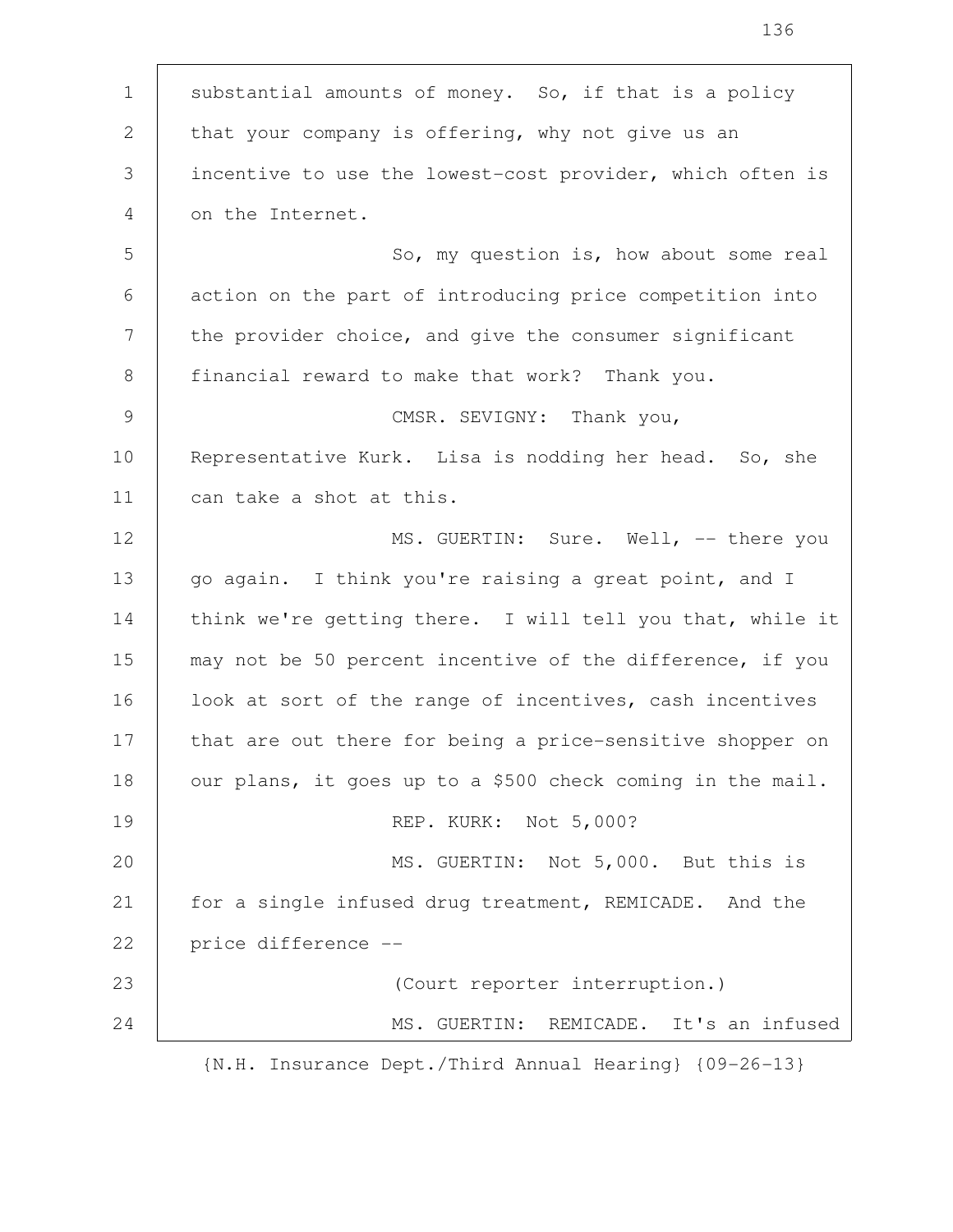specialty drug. And, the price difference is so big, depending on where you go, that we can send a member a check for \$500, and still return a lot of savings to the premium cost or to the self-funded employer. So, I don't know that we're all the way there, but we're getting there, to try to make sure that we really have meaningful incentives for consumers. I've heard in the national account space, one of the most popular benefit designs for the coming year, in other parts of the country, is reference-based benefits, and that's for certain services. There's a bell curve of costs identified. And, the employer says "Your benefit is going to pay enough for you to go to 75 percent of the places on this bell curve. And, you can go to the others, but you will pay 100 percent of the cost yourself." So, I will tell you, I think that, generally, what you're talking about is becoming more commonplace, and that is large incentives, trying to break through to the consumer and say "No, this is real. And, you can participate in these savings, if you pay attention." So, I think you're right, and I think it's beginning to take hold. CMSR. SEVIGNY: Thank you, Lisa. Does anyone else want to? Pat. 1 2 3 4 5 6 7 8 9 10 11 12 13 14 15 16 17 18 19 20 21 22 23 24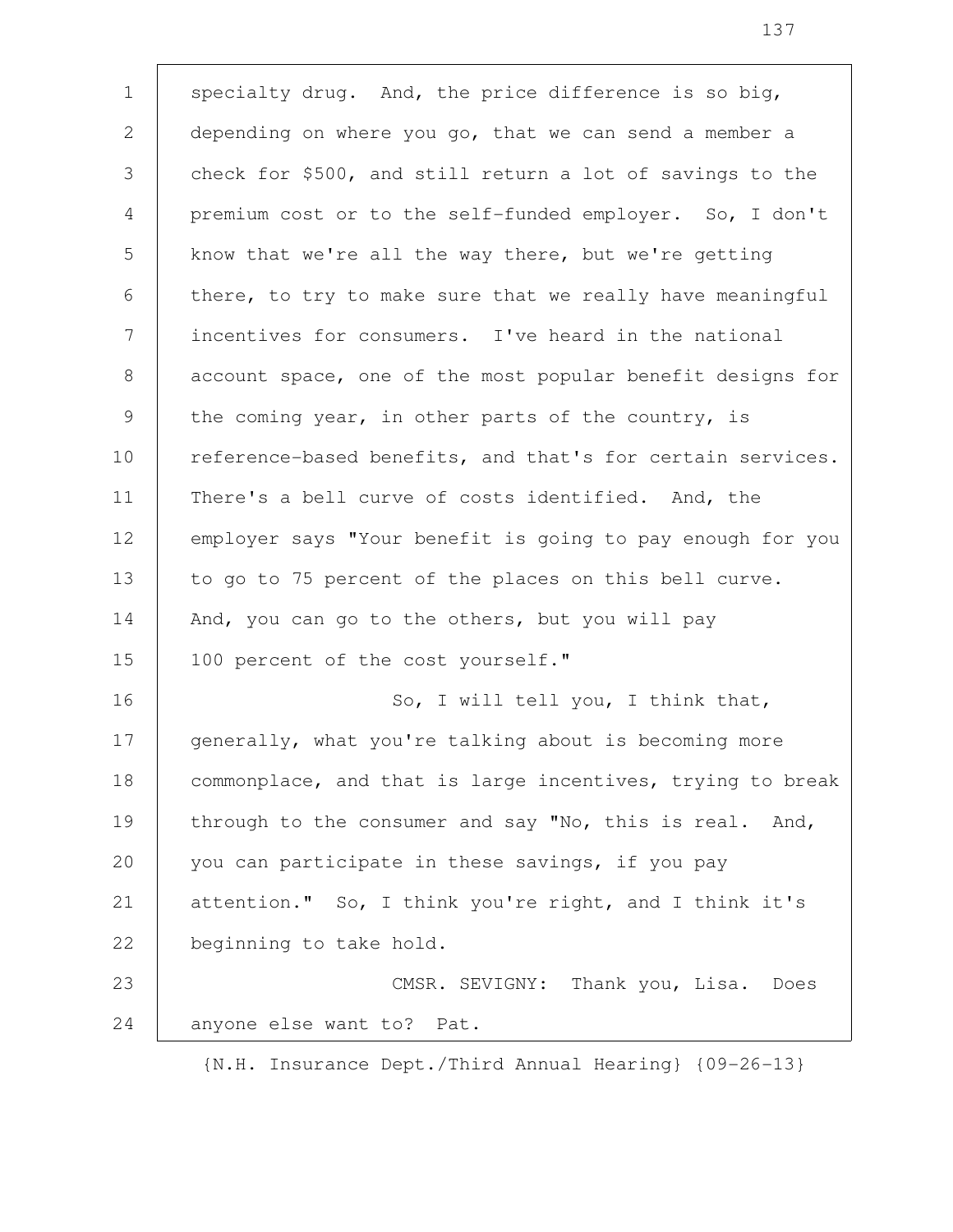MR. GILLESPIE: Just to say, just to echo what Lisa had said. And, I think, when you see the high deductible health plans and trying to impart that kind of an economic incentive, you know, in a lot of respects, we're going to respond to what employers are telling us they want, what their employees want. And, we're selling to them. We make those products available. And, I think, regionally, you see a lot of it in the south and in the west, you see high deductible consumer-directed plan, no first dollar benefit. But it does represent sort of a culture change among employees and among employers to go in that direction. But we have, obviously, we have those products available, and, you know, we're responding to the employer demand and to the marketplace. MR. NGUYEN: The new product design that we have actually emphasize that point. I guess we can argue the case of how much incentive, but I think we are definitely heading there. CMSR. SEVIGNY: Good. Thank you. Next, we're going to have hear from the Honorable Donna Schlachman, State Representative, Rockingham County District 18. Donna. REP. SCHLACHMAN: Thank you. District 18 is the wonderful Town of Exeter. Commissioner, thank {N.H. Insurance Dept./Third Annual Hearing} {09-26-13} 1 2 3 4 5 6 7 8 9 10 11 12 13 14 15 16 17 18 19 20 21 22 23 24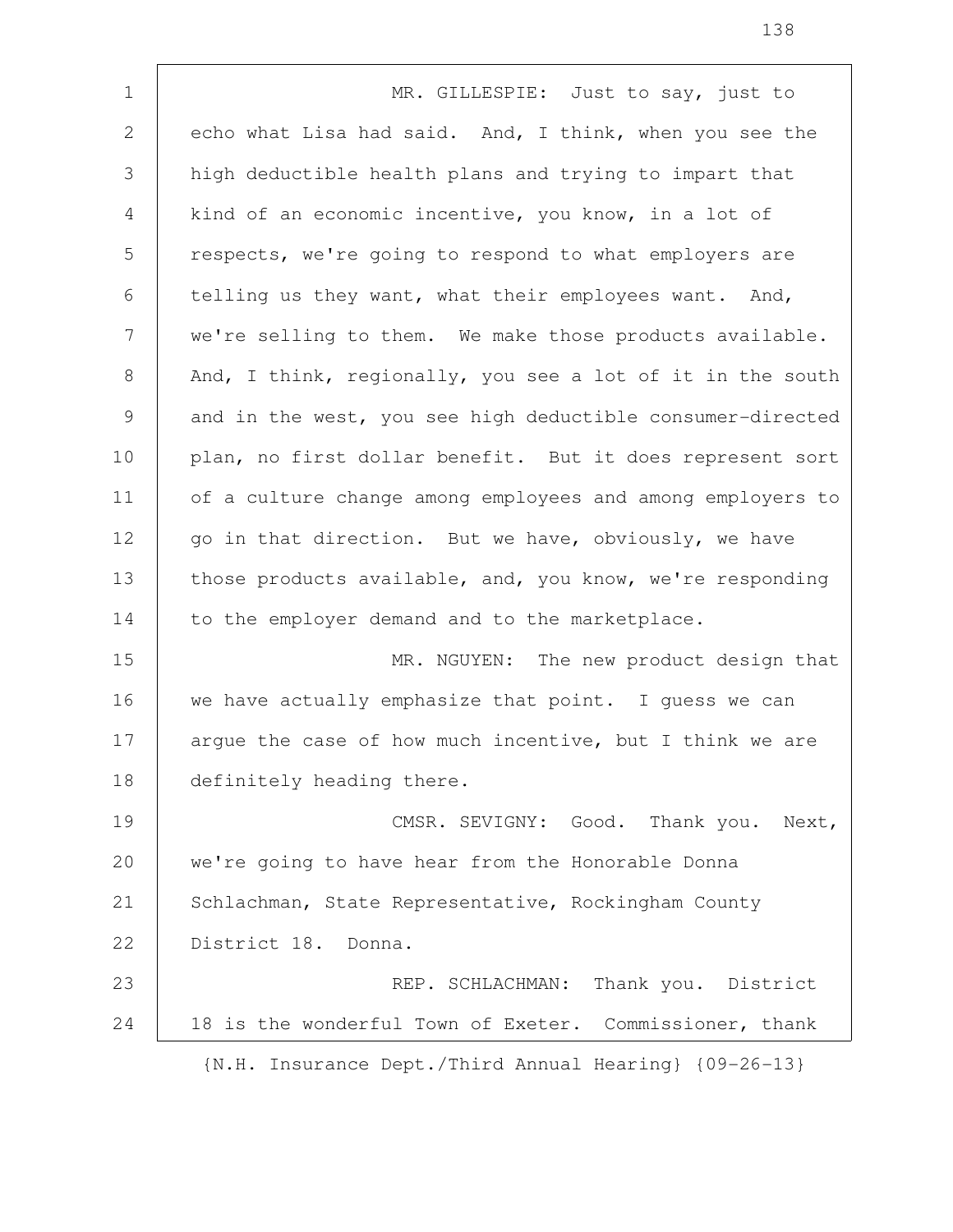you for having us. I'm going to keep my remarks focused on the consumer side of the insurance market with regard to health plans offered in this state. And, because I believe that, in spite of all the discussion today about product innovation, we are very anemic in this state with regard to responding to those who access Complementary and Alternative Medicine services, such as acupuncture, nutrition, -- (Court reporter interruption.) REP. SCHLACHMAN: -- naturopath. There is a segment of our population that are successfully cared by these, and other health care providers, who are ill-served by our insurance marketplace. And, these consumers are continually denied coverage for preventative and wellness services and chronic disease management that they use, even with the implementation of the essential benefits -- health benefits under the Affordable Care Act in this state. Except for the recent expansion of naturopath coverage, and I applaud Cigna and Harvard Pilgrim, actually, in their response to this. The CAM, the Complementary and Alternative Medicine products, have been left out of the insurance market. And, I'm going to give you an example of 1 2 3 4 5 6 7 8 9 10 11 12 13 14 15 16 17 18 19 20 21 22 23 24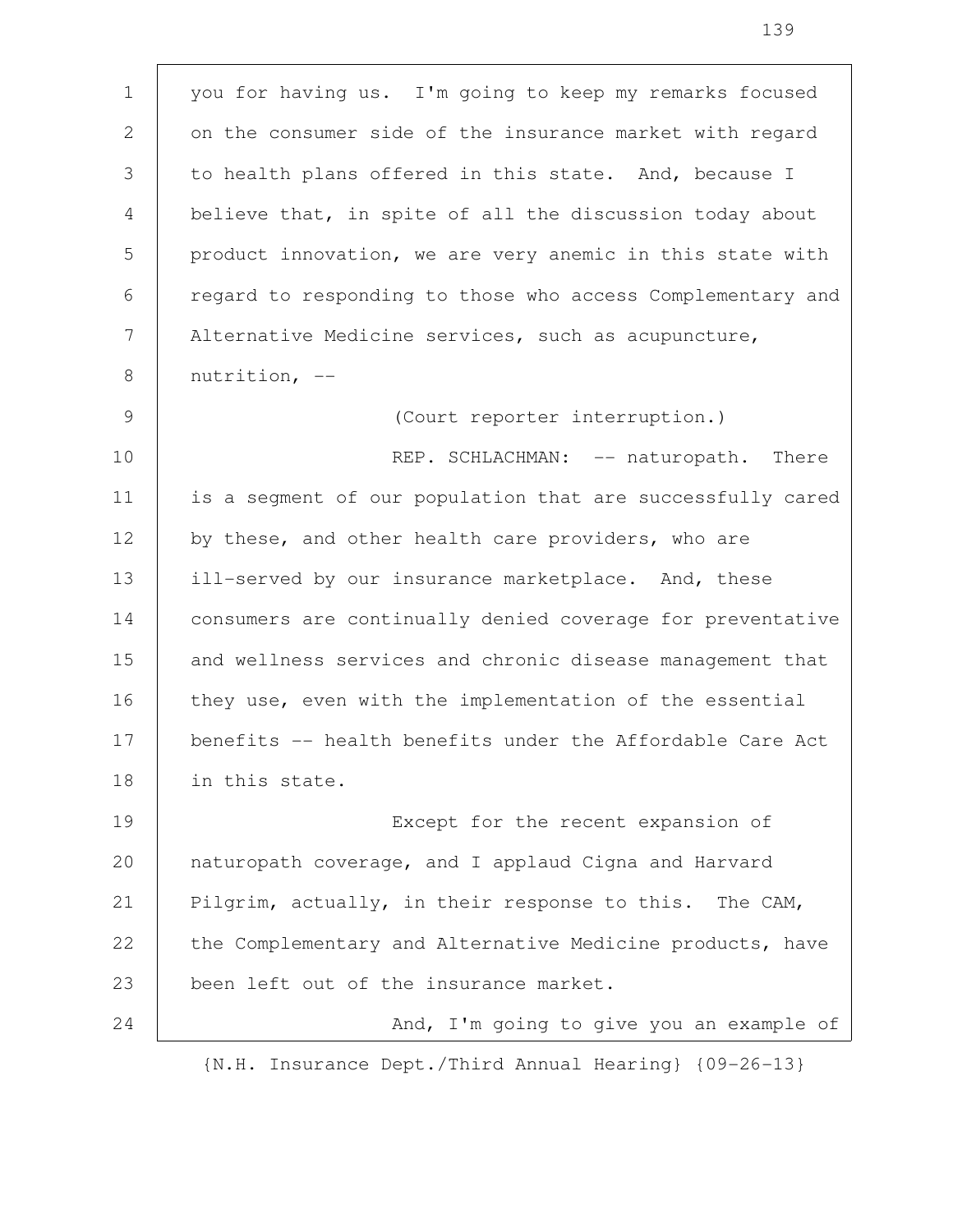how this feels, just bear with me. It's an old story, but I don't think anything has changed today. In 1999, at the age of 50, I was diagnosed with breast cancer. And, after I had surgery in Boston, which I went there because I was able to access a considerably less invasive and extensive surgery, after that, I worked with a New Hampshire MD, who had an unconventional approach to cancer treatment. And, under her guidance, I avoided the standard post-surgical radiation, and its long and short term side effects, and five years of the drug tamoxefin, which was prescribed for treatment at that time. But, in not accepting the insurance-covered radiation and prescription drug protocol, I had pay out of pocket for my twice weekly self-injected prescription drug. I had to pay out of pocket for the Ph.D nutritionist that I worked very closely with, and had to pay out of pocket for the Master's level acupuncturist, who were all part of the medical treatment plan that my doctor designed. In other words, aside from the surgery, my very successful treatment was not covered by health insurance. While at the same time I saved my insurance company the cost of ten weeks of radiation and five years of this drug, none of this out-of-pocket expense was applied to the deductible for my health insurance product. 1 2 3 4 5 6 7 8 9 10 11 12 13 14 15 16 17 18 19 20 21 22 23 24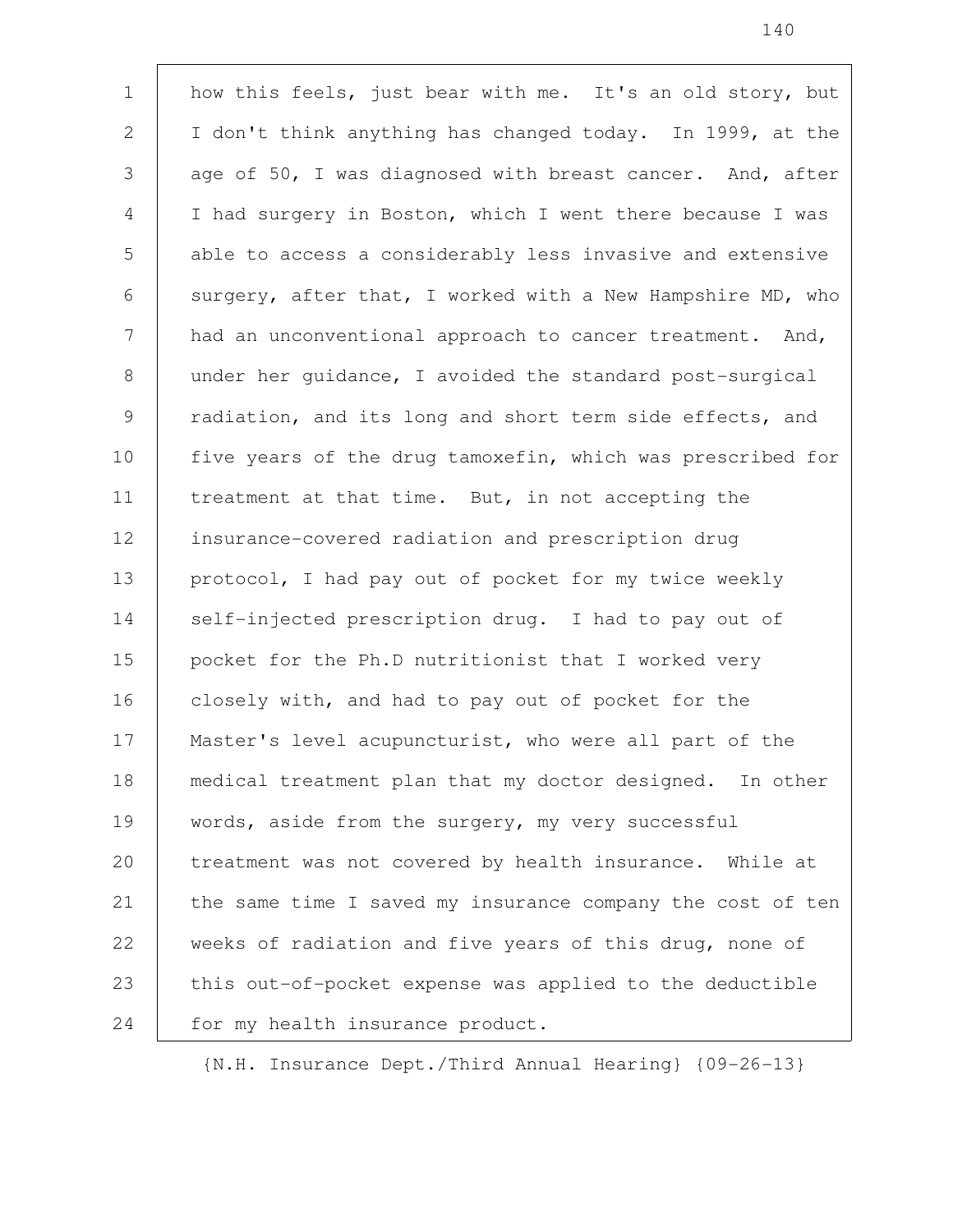And, I don't feel this is an uncommon story. Even when medical doctors refer their patient for CAM evidence-based medical services, coverage is not available. And, this is not necessarily because carriers believe the service to be unproven or ineffective. I learned a few years ago, in a hearing in the House Congress, that, if I go to a medical doctor who took a course in where to insert acupuncture needles, that would be covered under my plan. But, if I go to a certified acupuncturist licensed by the state, treating the same ailment, who has three to four years of graduate level Chinese Medicine training, that person is not eligible for reimbursement. So, New Hampshire consumers who use these medical practices or health practices, whether in collaboration or in replacement for medicine that isn't insured for their preventative and wellness care, with few exceptions, they are excluded. And, for some consumers, what they're doing is successful, and it's fundamental to their wellness or their disease management. And, so, I just feel very strongly that, and I have two questions at the end, and you can guess what one of them is, I don't think it's right that consumers are basically subsidizing some of the products, 1 2 3 4 5 6 7 8 9 10 11 12 13 14 15 16 17 18 19 20 21 22 23 24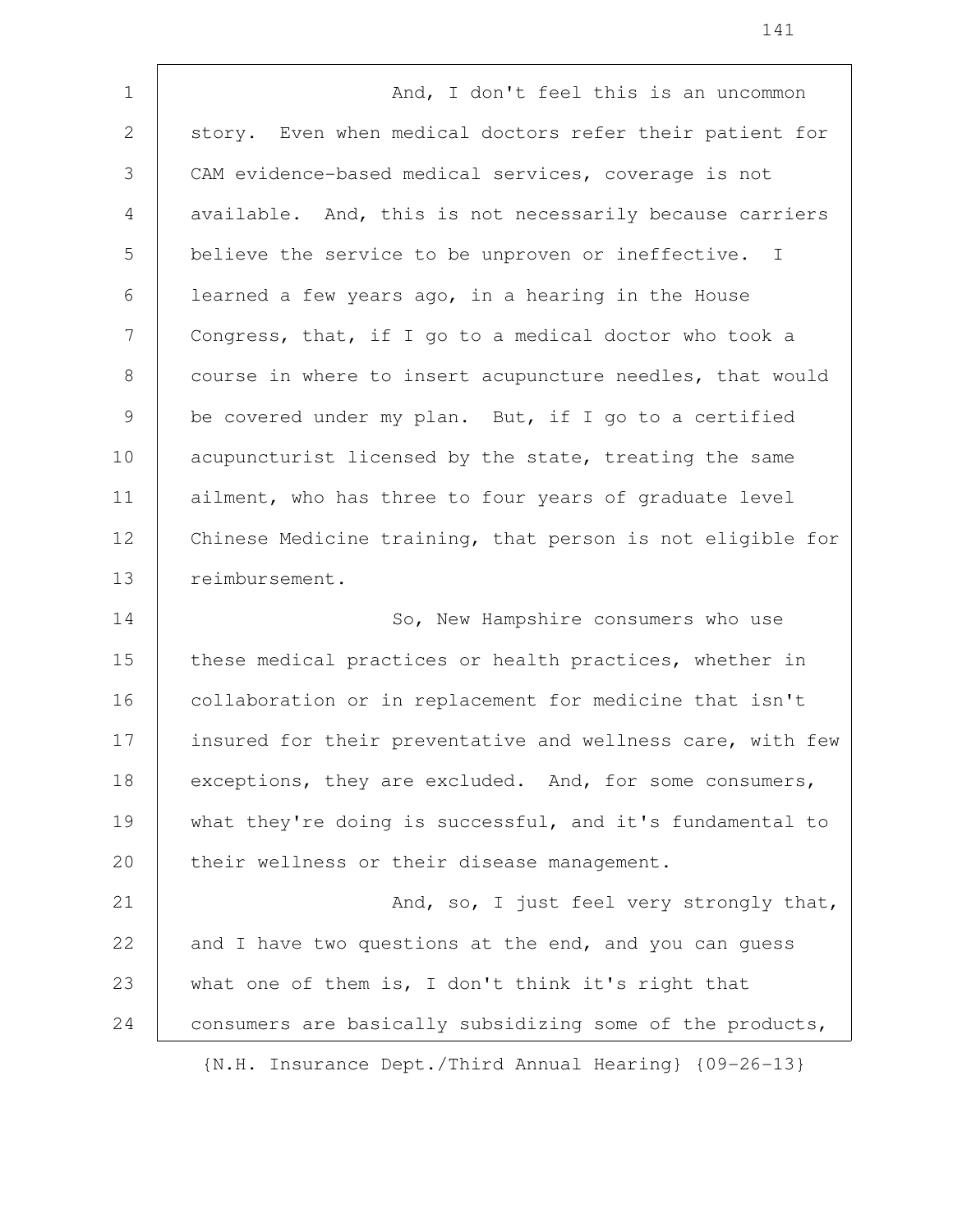and they're certainly being left out. And, it's a small part of our health care system, we know that. You can read the report. It's, you know, at best, right now, maybe 6.3 percent of our population is accessing this health care. But there's also an indication, and you can read these, too, because I've heard this argument, "we can't"  $--$  "we can't do it, because people will use both. They will be doubling the amount of health care we're paying for." But, in fact, this is not shown to play out in states that are doing this. And, rather, there's evidence that the costs to the system even or out, or are less costly. There's less risk -- risky care replacing the insurance-covered expensive and less effective forms of treatment in some cases, care that sometimes carries long-term side effects. And, the people, my sense, is that many of us who seek our health care in both systems don't need tokens, we don't need prizes, we don't need returns in order to motivate us to make wise decisions about our health care. So, the report recommends an increased investment in primary care. And, I think a lot of the providers in this Alternative/Complementary world are primary providers. So, what I want to know is if any of {N.H. Insurance Dept./Third Annual Hearing} {09-26-13} 1 2 3 4 5 6 7 8 9 10 11 12 13 14 15 16 17 18 19 20 21 22 23 24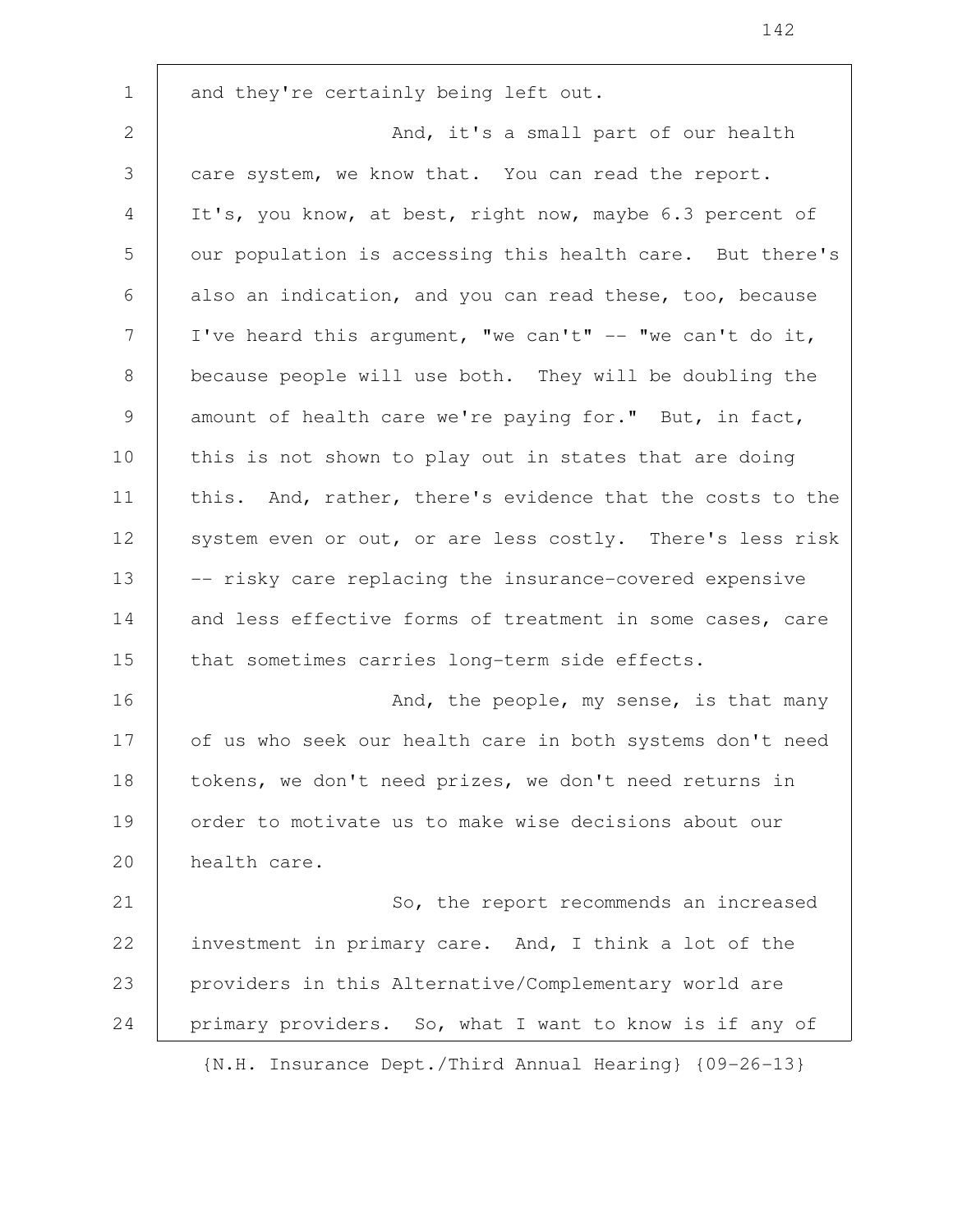you are developing products that people like me would actually be interested in being insured under? And, so, that's -- because I know that some of the successful things we've done in this state around ACOs and Medical Homes, are really around the traditional medical model of nurse practitioners and physicians. I've gone online and I've read the staff in every single ACO that we have. And, I don't see anyone that I would want to go to for my primary care. And, so, that's one question. And, my question to the Insurance Department, related on the same thing, is what can you do to review and evaluate consumer payment issues to determine whether or not to intervene in the market, that is taking in a lot of money for health care that never gets applied to any deductible? So, thank you. CMSR. SEVIGNY: Good. Thank you, Donna. And, let me ask our panel of carriers if they have any response to Donna's question? MS. GUERTIN: Hi. And, thank you. Well, we know this is an area of huge interest for you, and we've had some conversations. So, I'll point out a couple of things. One is that, for -- we're the only carrier here who does have the individual market as well, and it is covered there. So, the real -- yes, it is. But 1 2 3 4 5 6 7 8 9 10 11 12 13 14 15 16 17 18 19 20 21 22 23 24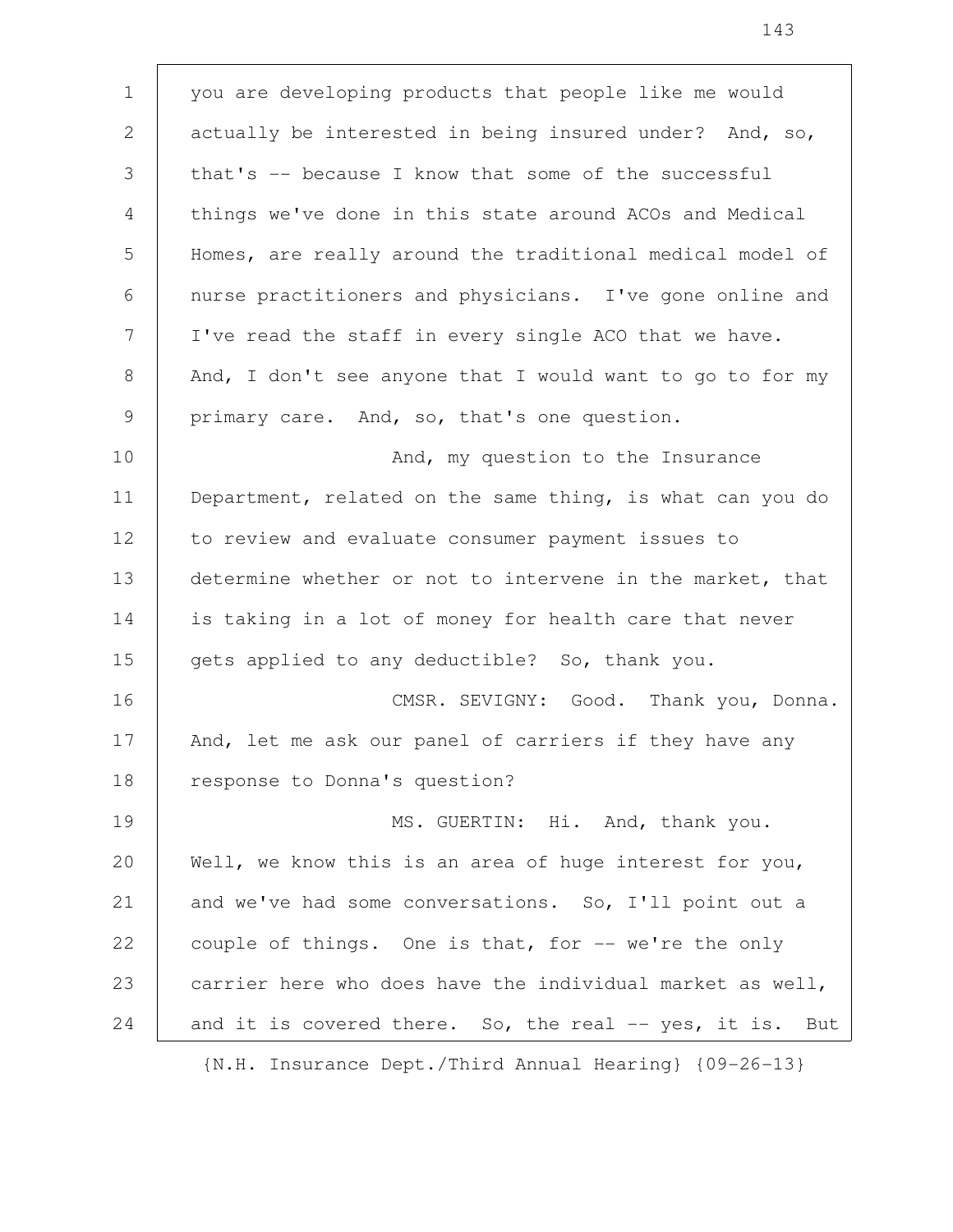the gap is on the group side, where we hadn't made a determination on that yet. And, we did have some very specific things we were trying to work through. Not to be stubborn, but because, with any of these considerations, the balance of trying to meet a need and to help people get to the right care, with potentially some good news, but also potentially some new sources of costs, is just something we've been a little bit, frankly, cautious about. So, for example, the question of admitting privileges came up for us, and what would happen if these folks needed to go in the hospital and NCQA. These are things you know we've talked about. We are still in consideration for 2014. REP. SCHLACHMAN: You're just talking about the naturopath piece of it? MS. GUERTIN: I am. Yes. And, I know it's a bigger thing. But it's not a closed topic for us at all. We will continue to talk with you and to look at it, and to try to figure out what's best. And, we definitely do understand your perspective and your concerns. CMSR. SEVIGNY: Anyone else? Yes, Pat. MR. GILLESPIE: Just as part of the 1 2 3 4 5 6 7 8 9 10 11 12 13 14 15 16 17 18 19 20 21 22 23 24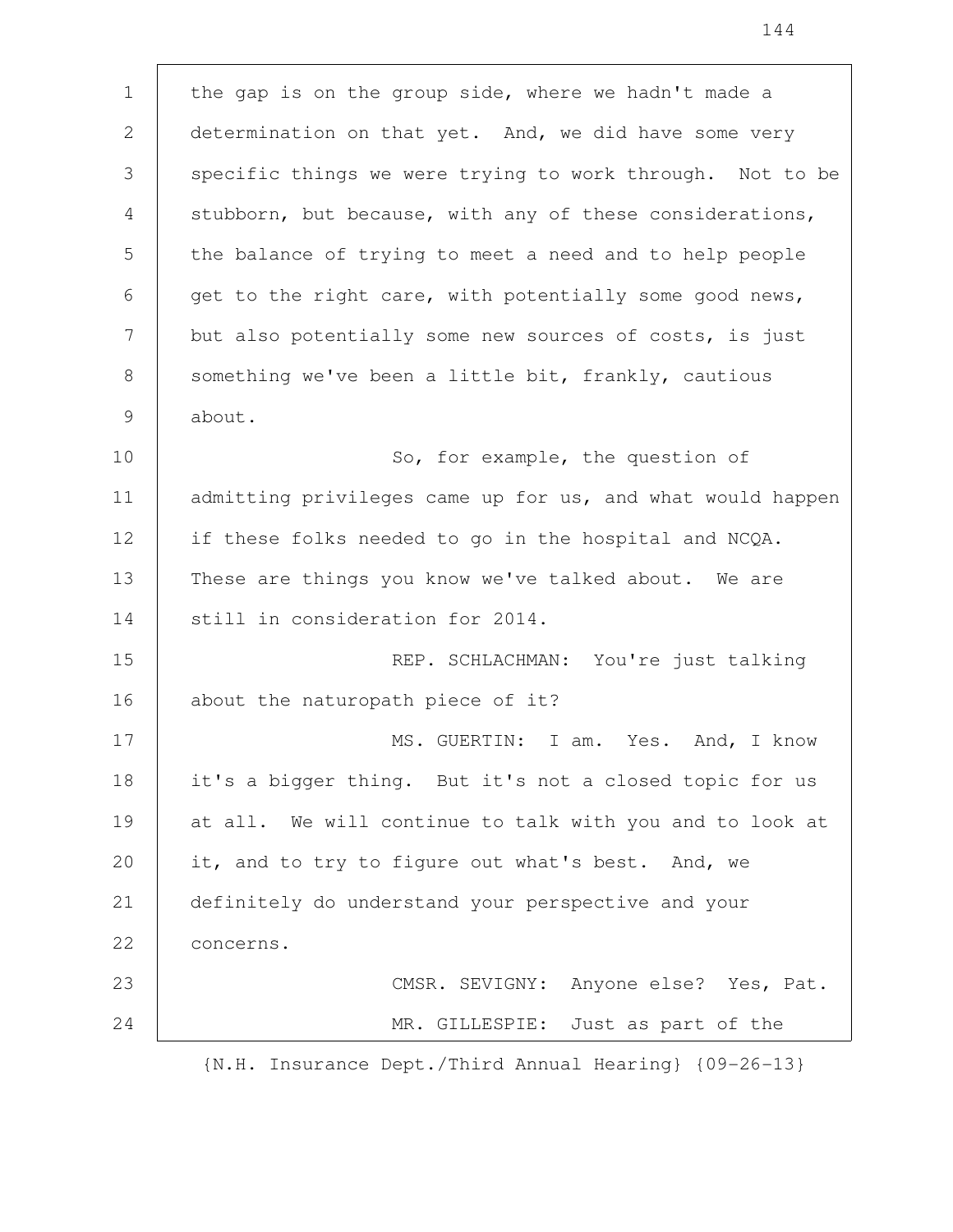challenge for Cigna, as a national carrier in all 50 states, there are state licensing differences within each state. And, we've had, as legislators, you've seen turf fights among licensees for this kind of treatment or that kind of treatment, who licensed to do what. So, part of the challenge in designing alternative products, as the Representative had mentioned, at least for us, is that we have 50 different states we're operating in, and to try and harmonize it or, you know, some of these different licensing procedures. Because I know naturopaths, for example, are not licensed or recognized in each state. And, we're somewhat at the mercy of state licensing boards in that regard as well, and state legislatures, too. CMSR. SEVIGNY: Thanks, Pat. As far as your question for the Department, maybe Tyler can ask a question that will help answer it. MR BRANNEN: Yeah. I mean, to some extent, we have access to the claims data. We certainly don't collect data on benefits that are covered. So, we wouldn't know what was being paid. But I guess a question for those who have an actuarial background up here, would you think, if you were enrolling populations that were insured and using these types of benefits, would you be 1 2 3 4 5 6 7 8 9 10 11 12 13 14 15 16 17 18 19 20 21 22 23 24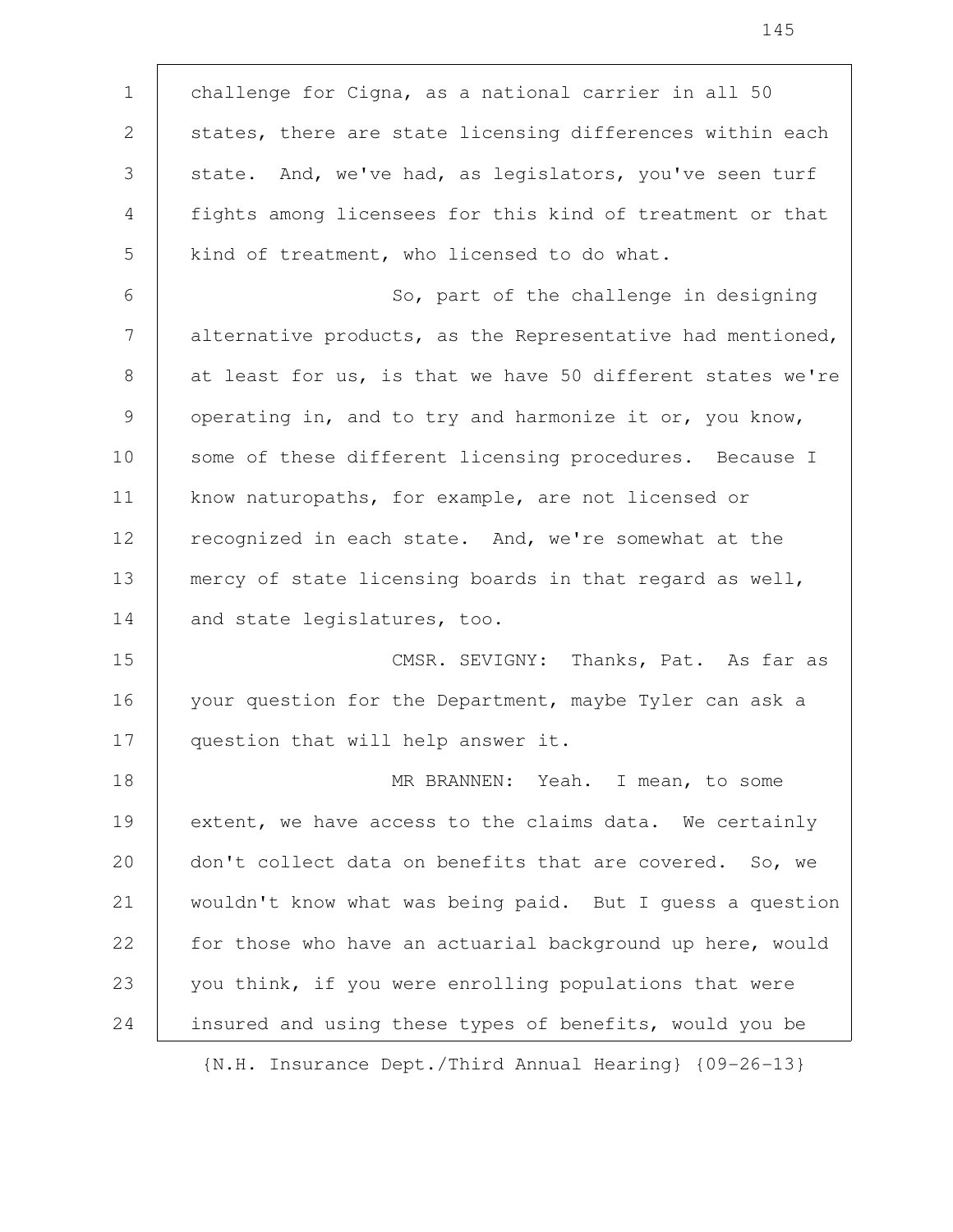attracting a healthier population on average or one that potentially is an adverse selection? MR. GILLESPIE: It's a good question, Tyler. And, I think, you know, Cigna, and I assume all my colleagues, we take patient safety seriously in terms of protecting our patients. And, one of the reasons why maybe there's such a conservative approach about new treatments or experimental treatments, is because we do try and place that value. And, it's a good question, and I don't know if I'd have the answer for you right now. But we do see, in some states where they have coverage mandates for certain types of treatments, a concern about increased morbidity and increased risk for some of the mandated coverages. For example, at-home births, our market medical effects are concerned, where at-home births are required, that there's an increased risk, and there's, you know, an increased risk to the patient. And, we've seen that in various markets. But, you know, again, we're required, with the state mandates that we cover it, that we cover it. But  $-$  so, I think it would probably be a lot of research for use to make a determination on that point. MR. NGUYEN: Keep in mind that, under -- 1 2 3 4 5 6 7 8 9 10 11 12 13 14 15 16 17 18 19 20 21 22 23 24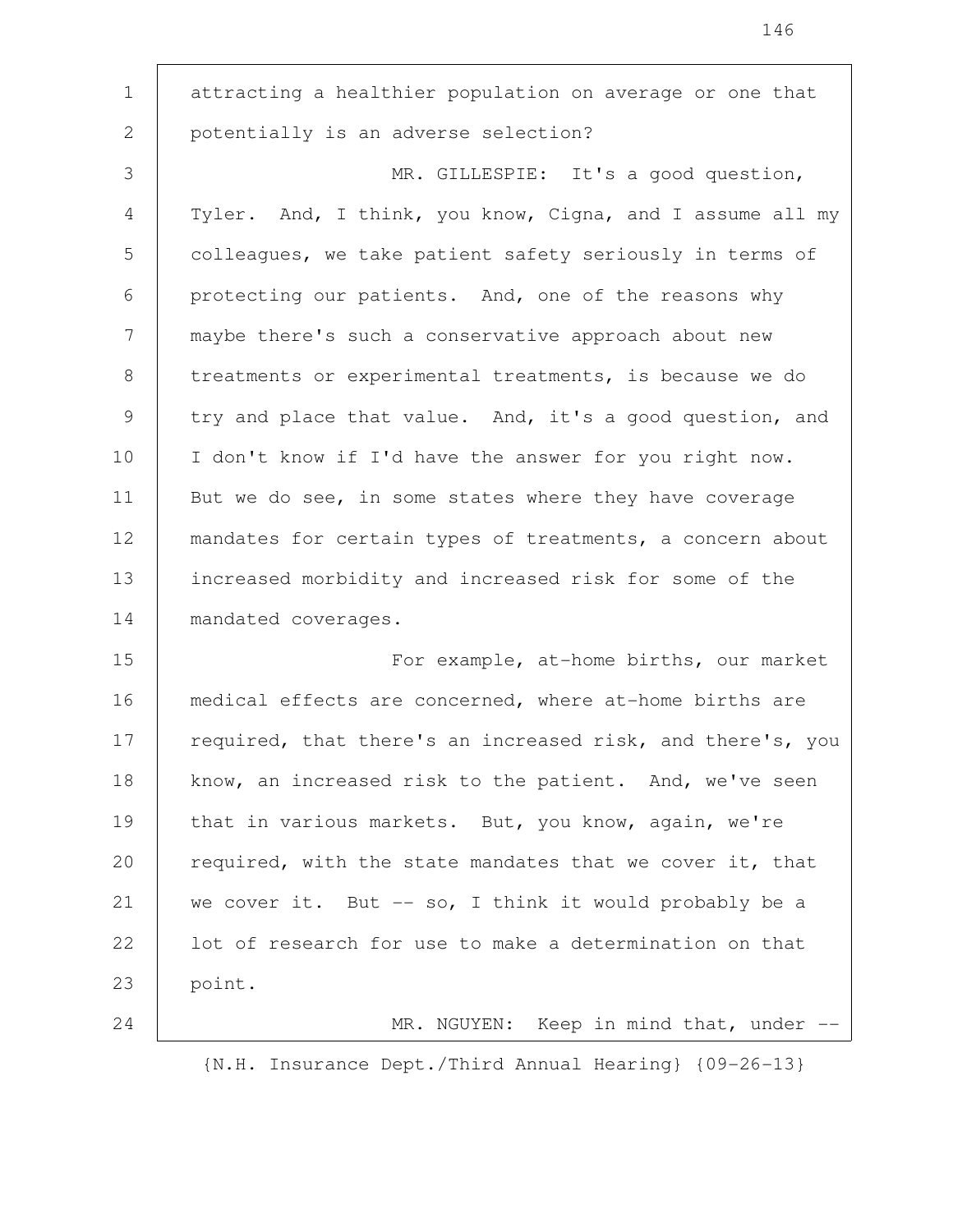| $\mathbf 1$    | (Court reporter interruption.)                             |
|----------------|------------------------------------------------------------|
| 2              | MR. NGUYEN: Keep in mind that, under                       |
| 3              | health care reform, we do have the risk assessments out    |
| $\overline{4}$ | there. So, the questions that you asked about "is          |
| 5              | carriers worried about that they are attracting high risk  |
| 6              | and all that?" I think that's no longer applicable. So,    |
| 7              | I think the key here is, is these alternative medicines    |
| 8              | effective? And, I think carriers probably review some of   |
| $\mathcal{G}$  | these alternative medicines. And, if it is effective, I    |
| 10             | think they were very open to considering offering          |
| 11             | discounted benefits.                                       |
| 12             | CMSR. SEVIGNY: And, for the Department,                    |
| 13             | as Tyler started to say, it's not -- it's not anything we  |
| 14             | can assess or evaluate, because we don't collect the data. |
| 15             | And, without the data, we really don't have anything to    |
| 16             | report on. So, any other comments?                         |
| 17             | (No verbal response)                                       |
| 18             | CMSR. SEVIGNY: Okay. We've got a                           |
| 19             | couple of other folks that have asked to speak. Charlie    |
| 20             | White, from the northern sector of the State of New        |
| 21             | Hampshire. Charles, if you could address us please.        |
| 22             | MR. WHITE: Thank you, Commissioner.<br>Мy                  |
| 23             | name is Charles White. I am the Chief Administrative       |
| 24             | Officer of Upper Connecticut Valley Hospital, in           |
|                | {N.H. Insurance Dept./Third Annual Hearing} {09-26-13}     |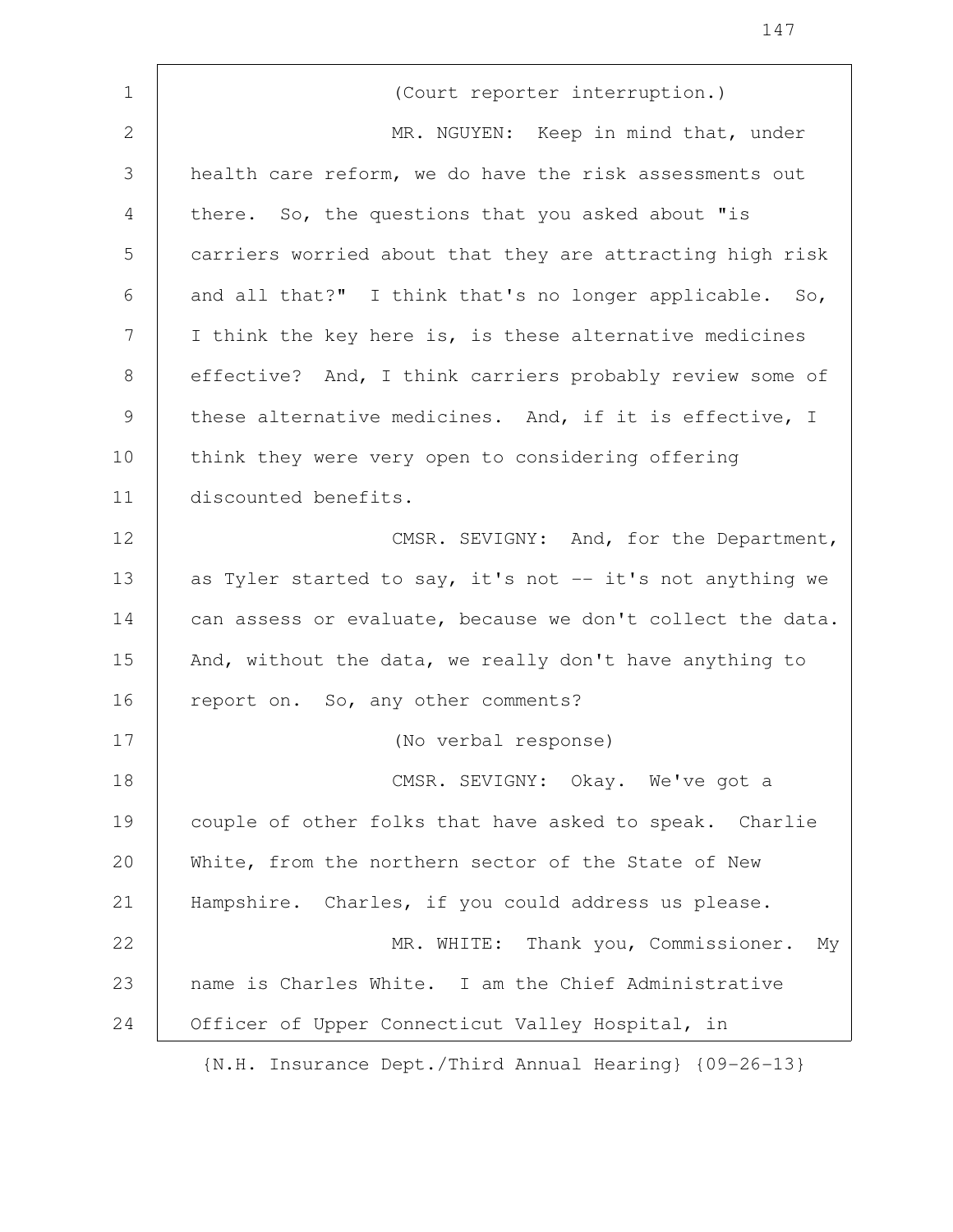Colebrook, New Hampshire. And, I think it's really important to bring the voice of rural citizens to this hearing. We've spent a lot of time talking about costs, but we haven't spent a lot of time speaking to access to care. So, Upper Connecticut Valley Hospital is the smallest critical access hospital in the State of New Hampshire. We serve over 850 square miles. We are the most geographically isolated and rural part of New Hampshire. And, we have very limited access to transportation, public transportation. And, obviously, I'm a little bit nervous, because this is my first testimony before you folks. The citizens we serve have the poorest health outcomes in the state. And, they have the most medically underserved needs in the state, as demonstrated by the public health reports. Imagine living in Pittsburg, New Hampshire and being told that the closest place to get an x-ray or physical therapy is an hour and 15 minutes away from your home, one way, in good weather. Now, imagine trying to make that drive in the winter. Imagine coming to the Upper Connecticut Valley Hospital emergency room with pneumonia, and being told that you need to be transported by ambulance to 1 2 3 4 5 6 7 8 9 10 11 12 13 14 15 16 17 18 19 20 21 22 23 24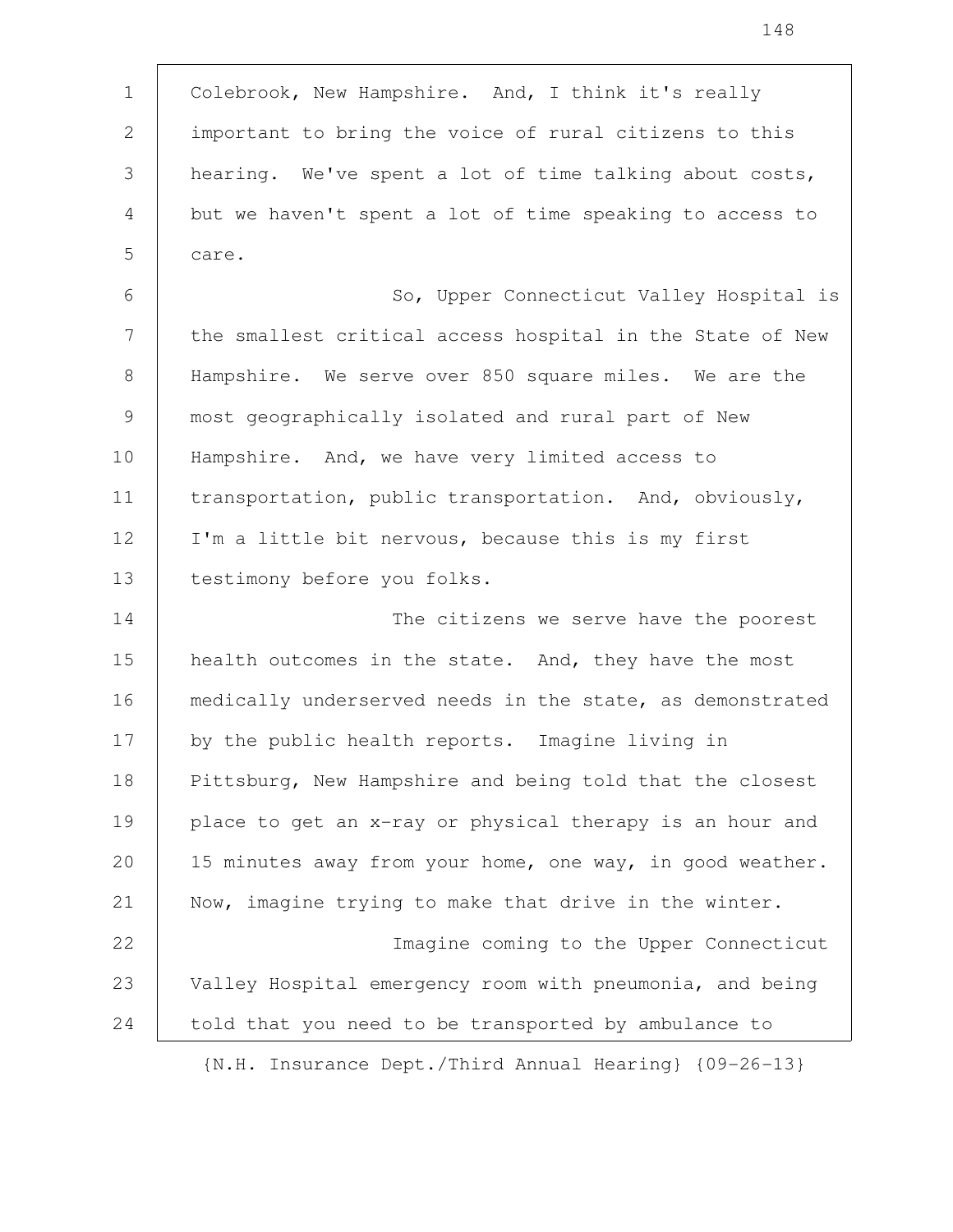another hospital, because your insurance will not cover an inpatient hospitalization at your local hospital. Imagine being told that the local ambulance service does not have a contract with your insurance carrier, and that now you are responsible for the out-of-pocket expense for that ambulance transfer. Imagine being told that you require 1 2 3 4 5 6 7

chemotherapy, but your insurance will not pay for it, because they did not contract with your local hospital. Imagine deciding to defer treatment, because you do not have transportation to the next closest hospital. Imagine that this is January 1st of 2014, and that this now is your reality. 8 9 10 11 12 13

Strategies to develop limited networks appear to penalize rural citizens by requiring additional out-of-pocket expense, specifically, travel expense and loss of work time. How is the Department of Insurance prepared to protect the interests of rural consumers in regard to access of care to narrow networks and the inherent additional costs associated beyond premium rates. Specifically, there's an economic penalty for rural consumers, who pay the same premium rates as urban consumers who may have additional choices. CMSR. SEVIGNY: Great. Thank you, 14 15 16 17 18 19 20 21 22 23 24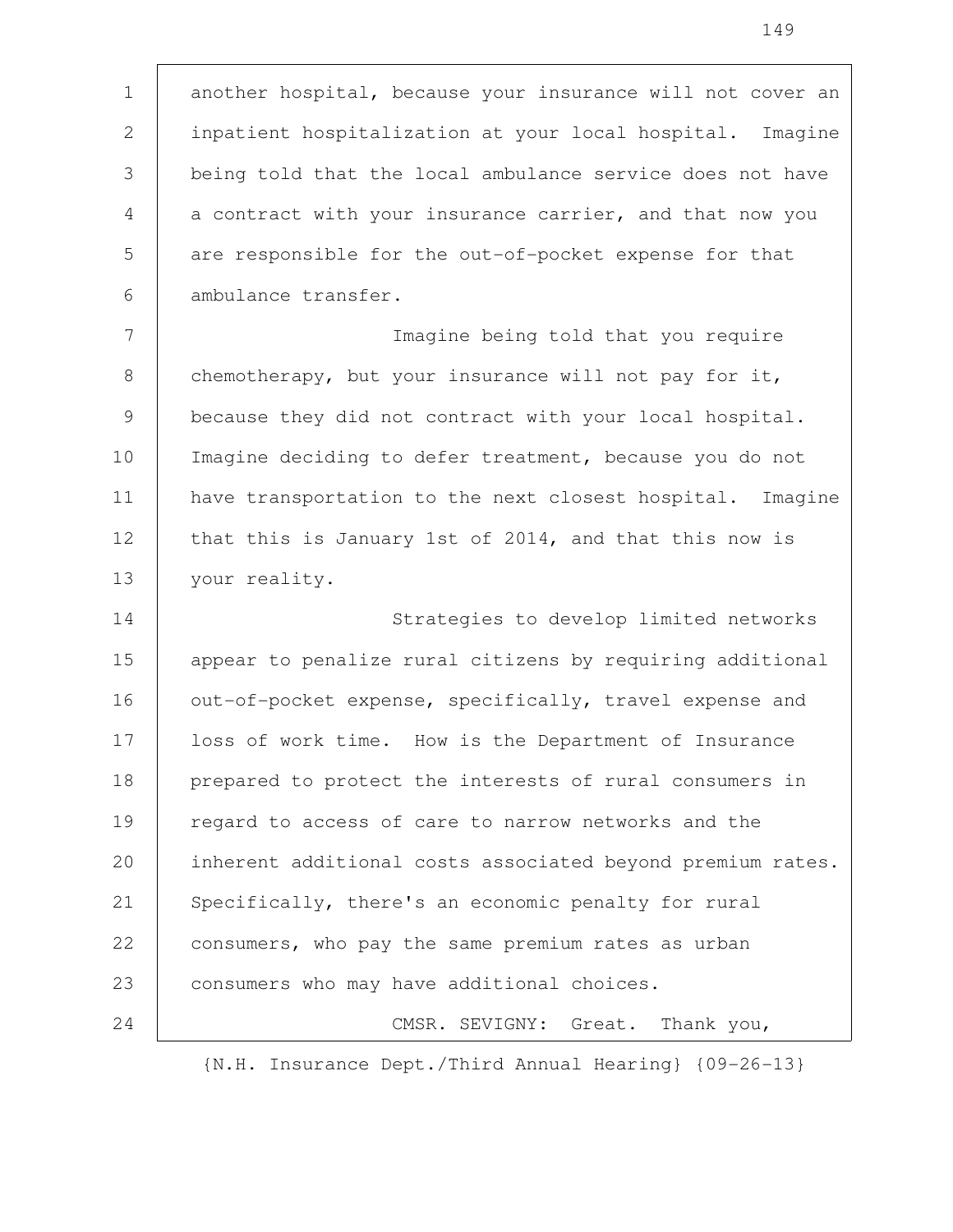Charles. What I talked about earlier was the fact that our responsibility is to regulate according to the law. And, if the law were to change, then we would change how we regulate. But, in today's environment, and the way the law is written, we've determined that the network adequacy rules have not been violated, therefore, there is nothing we can do to -- we have nothing to enforce, I quess is what I'm saying, because there have been no violations. Does that mean we ignore it? No. As a matter of fact, the carriers will all tell you that we interact with them on a regular basis, on a whole host of issues, not the least of which is our issues like point-of-service or network adequacy, we do. We will continue to. But, at the same time, if the law stays as it's written, there is nothing to enforce. Next is Representative Michael Cahill. I think Michael -- yes, he is. REP. CAHILL: Good afternoon, Commissioner, and panel. I'm here today largely because of the narrow network. And, I think you're making my work easier in my quest for a universal single payer. The arrogance of this take-it-or-leave-it approach you've taken with the Commission, with the employers, with the subscribers. This is -- subscribers are a group that 1 2 3 4 5 6 7 8 9 10 11 12 13 14 15 16 17 18 19 20 21 22 23 24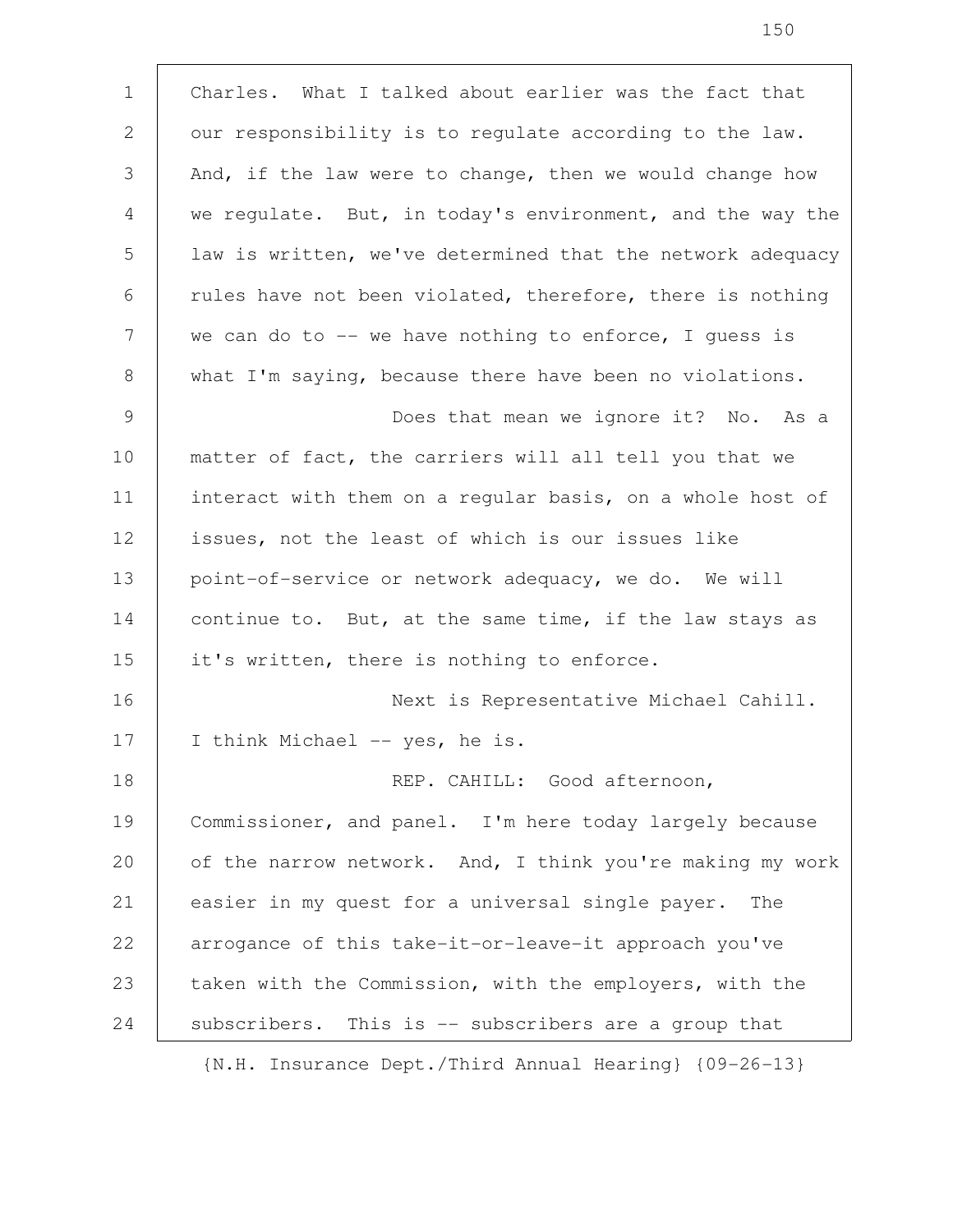we're not hearing from as stakeholders. But they're the ones who are paying the price, they're the ones who aren't getting care who -- employers who can't afford these premiums and these deductibles that they are passing on. And, they're the ones who are being laid off as a cost of -- unbearable cost of business because of the greed of the insurance companies. 1 2 3 4 5 6 7

Anecdotally, I mean, I've had insurance in the past. And, I was offered a chance to save some money by going to an urgent care center. But, unfortunately, there was not one in the network in anywhere near where I lived. I've been -- I've been through things with, you have a colonoscopy, you are covered, if it's routine. But, if they find a polyp, and they're supposed to remove it, well, now, it's not covered. The insurance company is a disaster. So, what we really need is a more sensible, European-style, yes, I know it's controversial and socialism, but it works. Our system has failed, it's failing us. And, I sympathize with the Commission, because they have no authority to do any better than they had with the take-it-or-leave-it approach from Anthem and 8 9 10 11 12 13 14 15 16 17 18 19 20 21 22

the rest. 23

24

Another quest I'm on, unrelated to this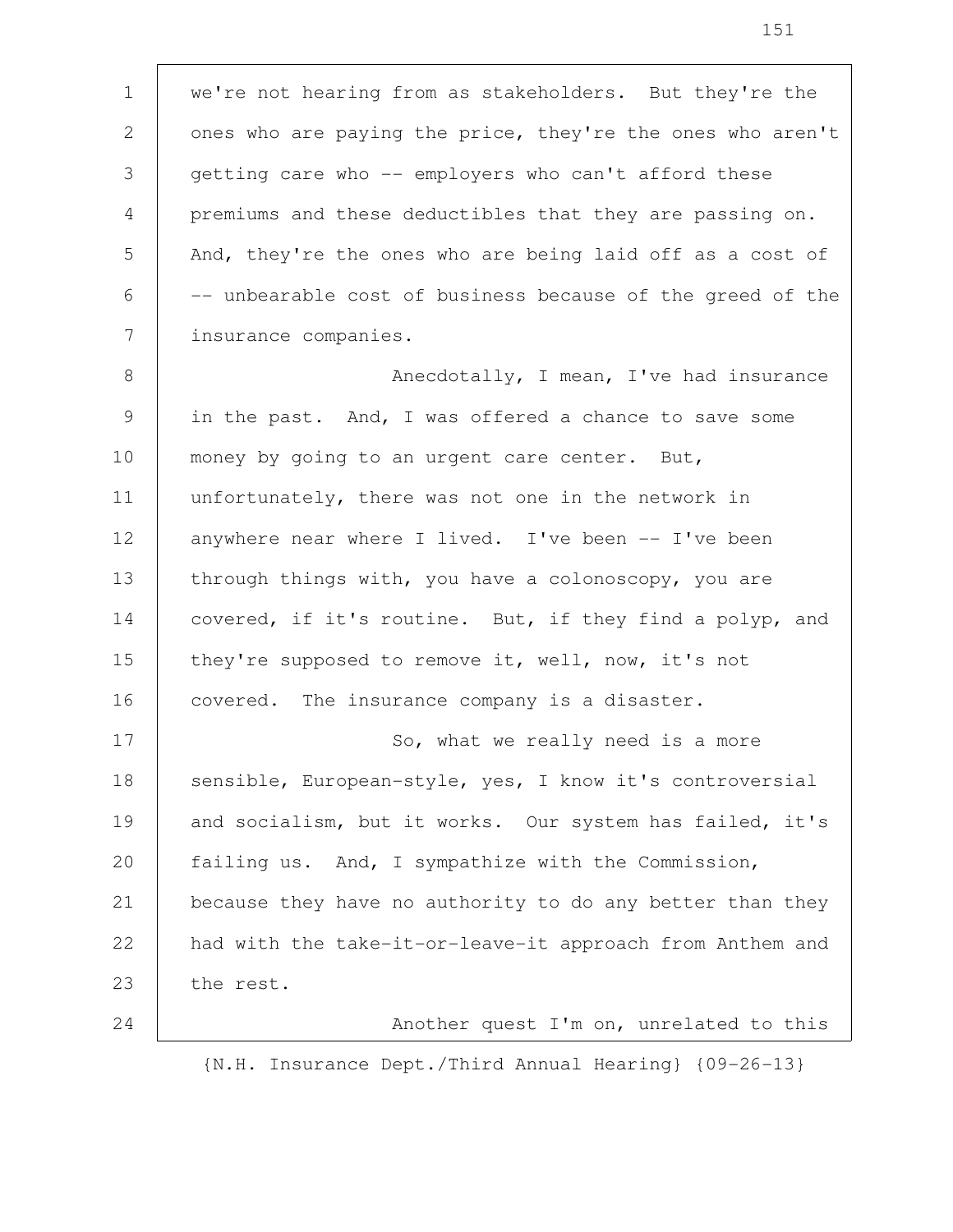| $\mathbf 1$ | issue, is the metascan, which is a terrible burden on our  |
|-------------|------------------------------------------------------------|
| 2           | hospitals. And, we use it to pay our bills. We use it to   |
| 3           | fund the General Fund. It's unfair, it's dishonest, and    |
| 4           | I'd like to see it stopped. Thank you.                     |
| 5           | CMSR. SEVIGNY: Thank you. The last                         |
| 6           | speaker that we have listed on our list here couldn't      |
| 7           | stay, but asked that a statement be read into the record.  |
| 8           | And, Tyler, if you could do that for us please.            |
| 9           | MR. BRANNEN: "Dear members of the New                      |
| 10          | Hampshire Insurance Department: I am writing to you as a   |
| 11          | individual purchaser of health insurance in New Hampshire  |
| 12          | who will be significantly adversely affected by the impact |
| 13          | of the Affordable Care Act. My wife and I have purchased   |
| 14          | our own policy from Anthem since 2010, but since we        |
| 15          | changed our deductible, in response to a 40 percent        |
| 16          | increase in premiums for the 2011 plan year, we are not    |
| 17          | grandfathered and our current plan will no longer be       |
| 18          | offered.                                                   |
| 19          | In the last month we have learned one                      |
| 20          | troubling piece of news after another about the new        |
| 21          | insurance options we will have. As Hopkinton residents,    |
| 22          | we were dismayed to learn that Concord Hospital, the only  |
| 23          | local option for us, will not be a part of Anthem's new    |
| 24          | "Pathway Network". While the Affordable Care Act was sold  |
|             | {N.H. Insurance Dept./Third Annual Hearing} {09-26-13}     |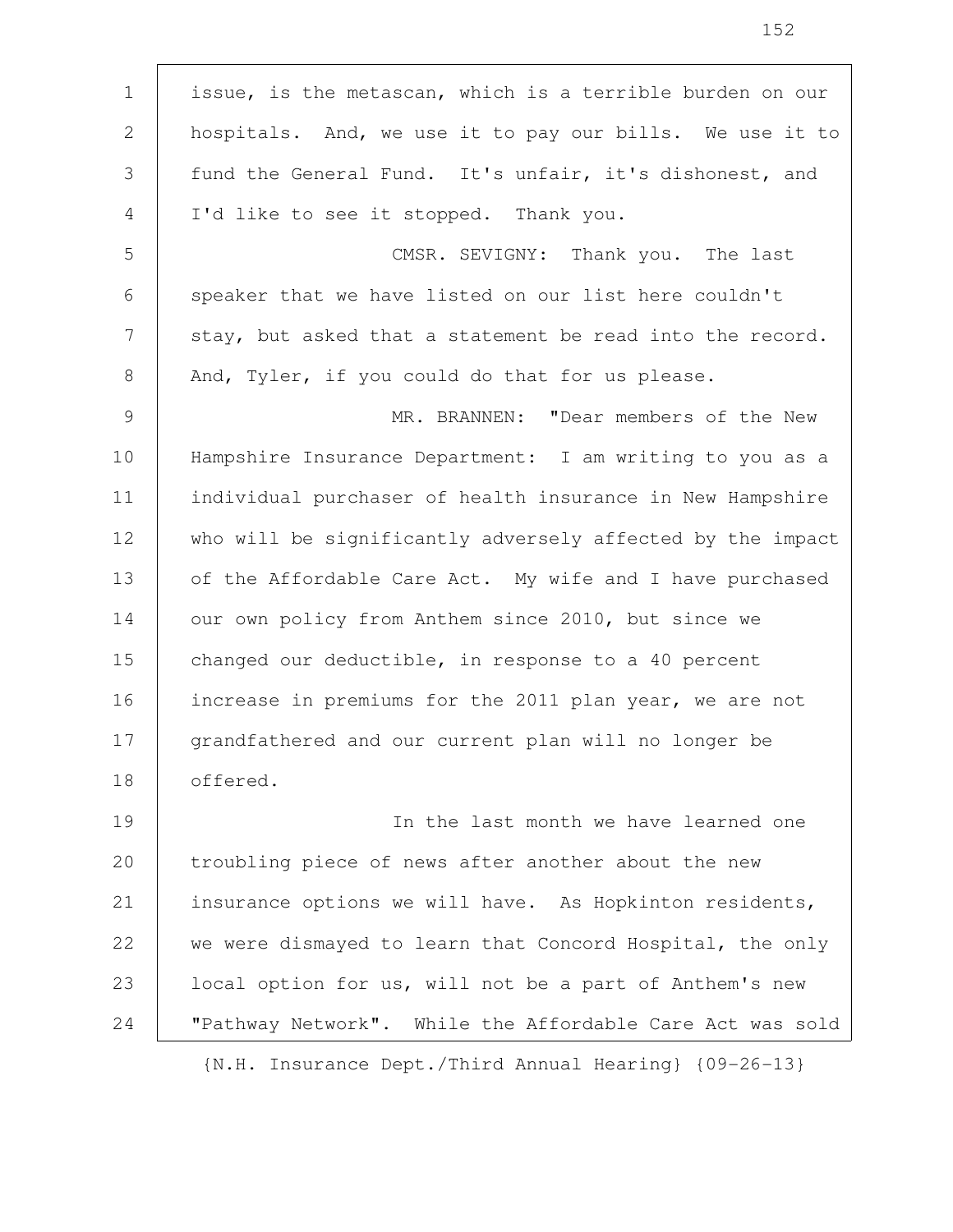to the American public under the auspices of "You can keep your doctor, you can keep your plan", we're quickly finding out that we will be able to keep neither our doctor nor our plan. **[**As**]** I am sure you're aware, continuity of care is important from a parent perspective, having to find new doctors is disruptive and affects the quality of care. To make matters worse, it seems, from the preliminary plan information I have seen (Anthem flyer: Anthem and the Individual Marketplace), that we will be faced with both higher out-of-pocket maximums and higher premiums. Decreased access to doctors and hospitals, combined with higher monthly premiums and higher out-of-pocket maximums combine to make the Affordable Care Act a triple-whammy for my wife and me. We are looking at a lose-lose-lose situation. Anthem New Hampshire President Lisa Guertin has noted", and there's a reference to a Concord Monitor article**, [**http://www.concordmonitor.com/news/ work/business/8491779-95/anthem-takes-heat-from-nhsenators-over-limited-provider-network-for-marketplaceplans**]** "that "More than 90 percent of our potential customers will be within 20 miles of a short-term general 1 2 3 4 5 6 7 8 9 10 11 12 13 14 15 16 17 18 19 20 21 22 23 24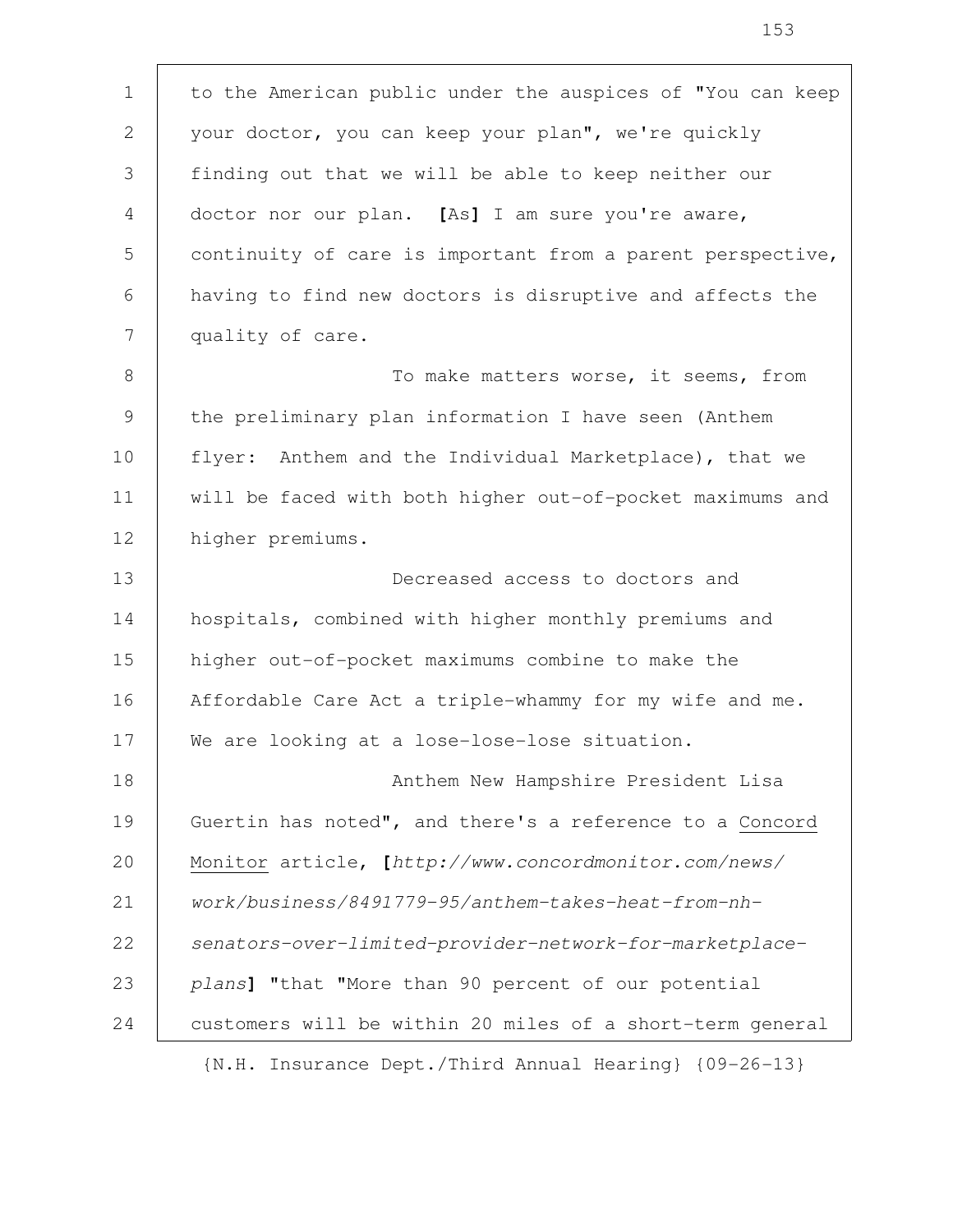| $\mathbf 1$    | hospital", and also "The provider network for about 90     |
|----------------|------------------------------------------------------------|
| $\mathbf{2}$   | percent of Anthem customers will remain the same, the      |
| 3              | company said."                                             |
| $\overline{4}$ | I am in the losing end of 10 percent on                    |
| 5              | both of those segments. I will no longer live within 20    |
| 6              | miles of an Anthem in-network hospital, and my provider    |
| 7              | network will not remain the same.                          |
| $8\,$          | I would hope that since the number of                      |
| $\mathcal{G}$  | consumers stuck in this boat with me is so small,          |
| 10             | according to Anthem's own claims, that Anthem would be     |
| 11             | able to find a way to continue to offer us the choice of   |
| 12             | provider coverage that we currently have, so that we can   |
| 13             | avoid the disruption of changing doctors and suffer the    |
| 14             | disruption of care which results from such changes.        |
| 15             | Higher monthly premiums and higher                         |
| 16             | out-of-pocket maximums are undesirable, of course, but,    |
| 17             | when combined with the decreased access to care, how can   |
| 18             | one feel anything but anger toward the impacts of the      |
| 19             | Affordable Care Act?                                       |
| 20             | Thank you for your time. Josh Kattef,                      |
| 21             | Hopkinton, New Hampshire."                                 |
| 22             | CMSR. SEVIGNY: Thank you, Tyler.<br>This                   |
| 23             | hearing has gone about 50 minutes longer than was planned, |
| 24             | but the good news is, we did book this room up until 2:00. |
|                | {N.H. Insurance Dept./Third Annual Hearing} {09-26-13}     |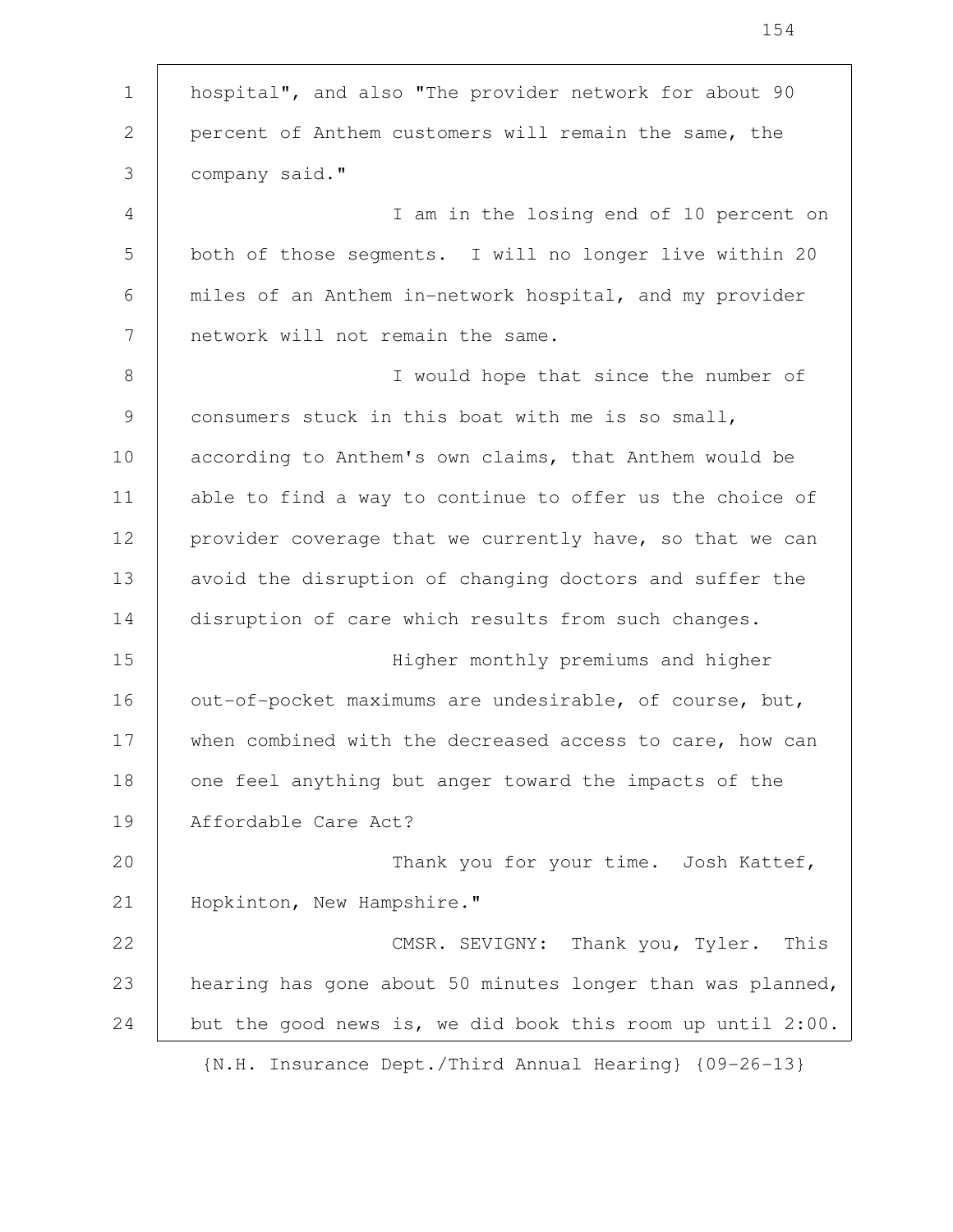| $\mathbf 1$ | So, if there's anyone else that has additional comments    |
|-------------|------------------------------------------------------------|
| 2           | they would like to make, either from the audience, or      |
| 3           | Martha has got someone on the Webcast that she's been --   |
| 4           | MS. McCLOUD: I do. And, if I can read                      |
| 5           | this, it's from --                                         |
| 6           | (Court reporter interruption.)                             |
| 7           | CMSR. SEVIGNY: We had 29 people on the                     |
| 8           | Webcast, by the way.                                       |
| 9           | MS. McCLOUD: Actually, we were up to 33                    |
| 10          | at one point, so even more.                                |
| 11          | "Has anyone considered how the effects                     |
| 12          | of improper medical coding, which is a huge issue, as to   |
| 13          | the impact of consumers and having to try to keep -- to    |
| 14          | keep up, if it's even legitimate billing for the actual    |
| 15          | procedures?"                                               |
| 16          | So, I don't know if that's $-$ how that                    |
| 17          | question relates to anyone.                                |
| 18          | CMSR. SEVIGNY: Pat.                                        |
| 19          | MR. GILLISPIE: Yes. And, I'm not sure                      |
| 20          | if this person comes to it from a particular perspective.  |
| 21          | But one coding issue that we found nationwide, not just in |
| 22          | New Hampshire, but across the country, particularly is for |
| 23          | ABA services, for patients with autism or with Asperger's. |
| 24          | And, there is no uniform coding standard that carriers     |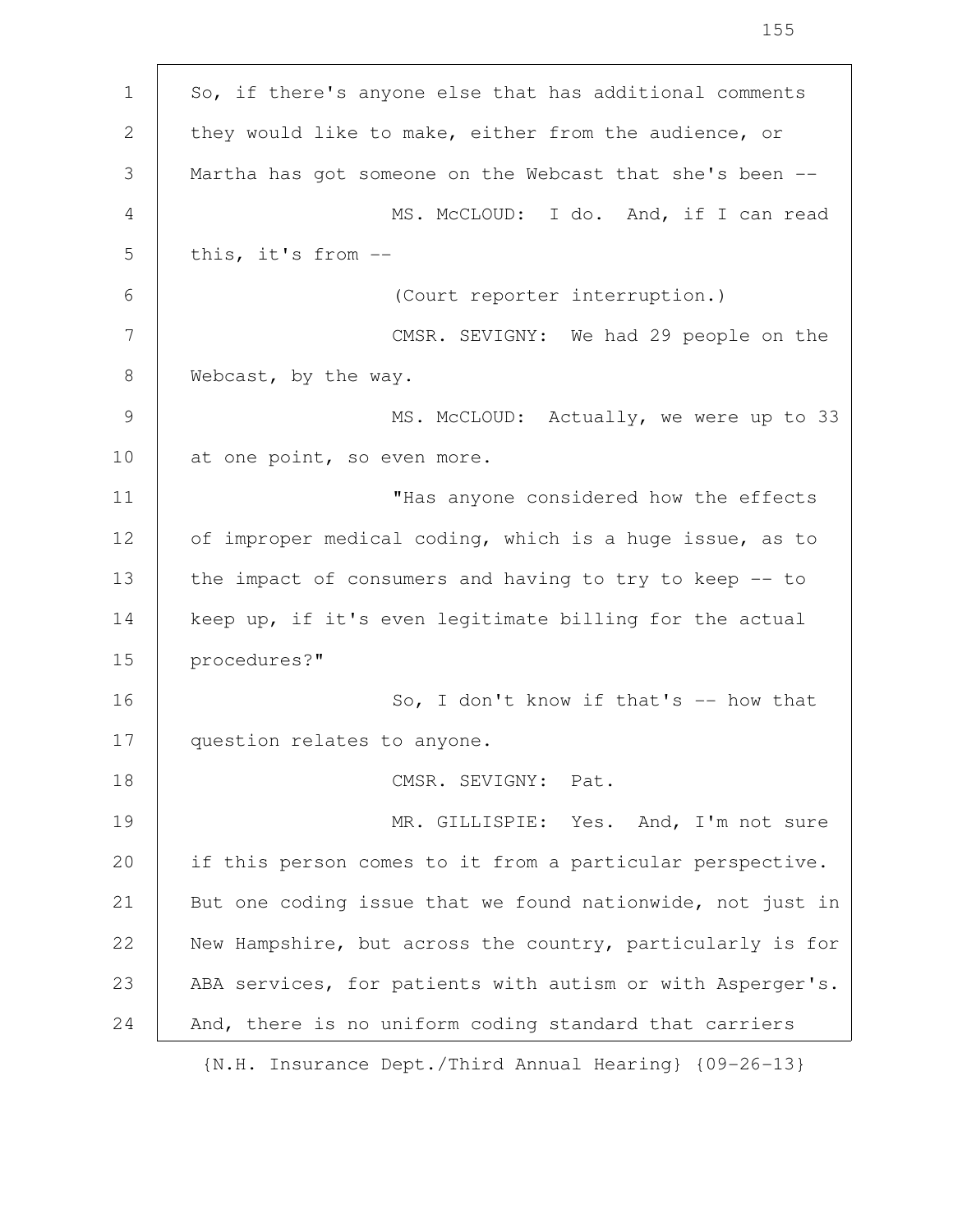have. And, there's been lots of back-and-forth. And, I think it's the source of a lot of the problems that parents with children who have autism face, in terms of interacting with insurance companies. And, you know, Massachusetts, New Jersey, we've had lots of conversations with insurance departments. But, again, it really cries out for a national solution to have a uniform set of CPT codes that are applicable to ABA therapy. So, I understand the -- certainly understand the concern that, in this one particular instance that the questioner had raised. And, as if we didn't have enough things going on in the insurance marketplace, we have ICD-10 coming, which will be a substantial transition moving forward, that providers of facilities are going to have to implement, as well as carriers. And, we've tried to get ahead of that curve, and have implementation plans out there. We're rolling out surveys to all of our facility and provider partners, to understand where they are on the ICD-10 implementation stage. But, again, given just ACA, ICD-10, which there's lots of things going on in the marketplace, and, hopefully, it won't be too disruptive. CMSR. SEVIGNY: Thank you. And, Lisa, I 1 2 3 4 5 6 7 8 9 10 11 12 13 14 15 16 17 18 19 20 21 22 23 24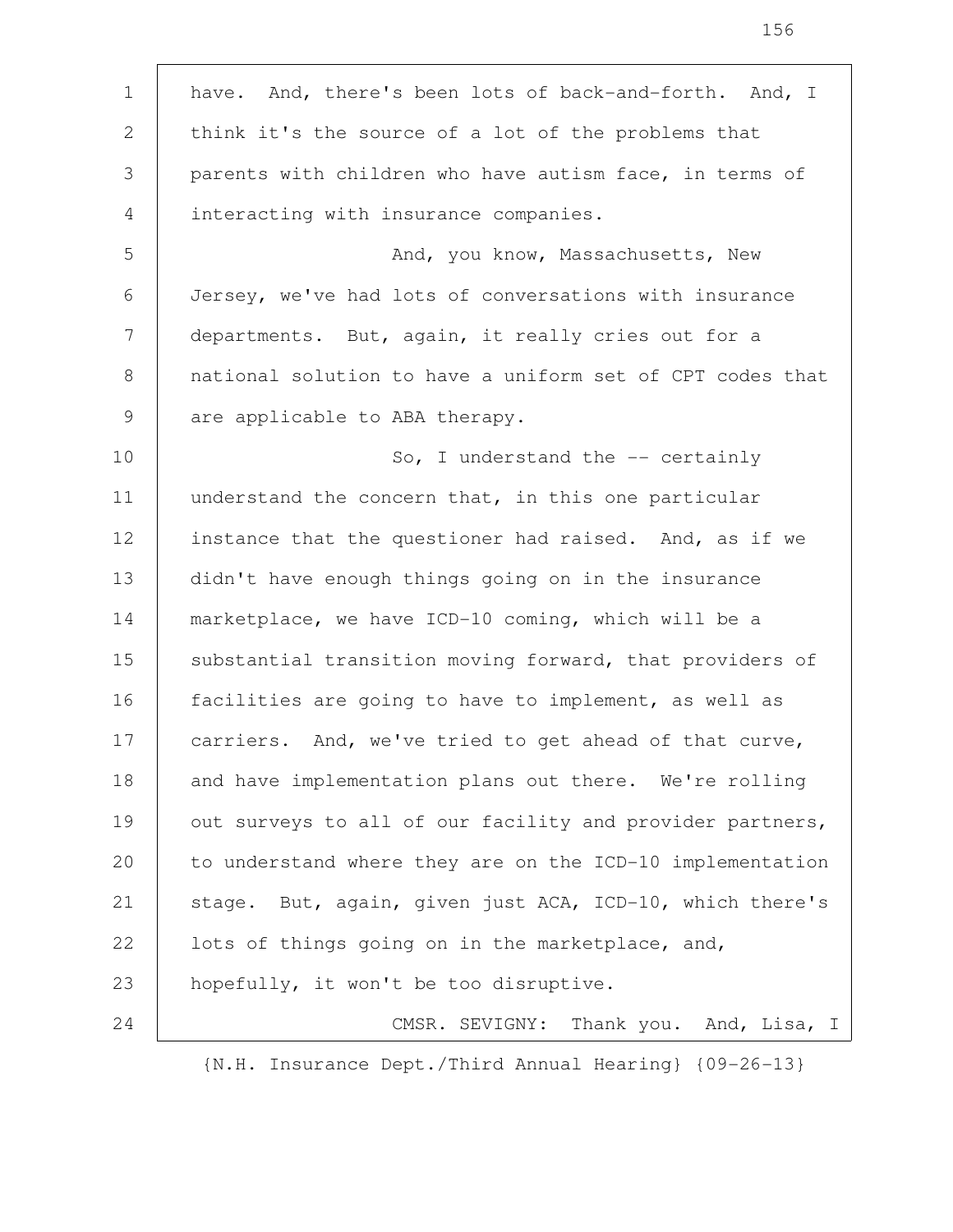| $\mathbf 1$     | know you had some comments that you wanted to make as       |
|-----------------|-------------------------------------------------------------|
| 2               | well, in responding to $-$ -                                |
| 3               | MS. GUERTIN: He just left.                                  |
| $\overline{4}$  | CMSR. SEVIGNY: -- someone that just                         |
| 5               | spoke a minute ago.                                         |
| 6               | MS. GUERTIN: He's left. And, I'll                           |
| $7\phantom{.0}$ | still make them, although I was intending to reply to him.  |
| 8               | And, what I would say, I guess trying to keep this          |
| 9               | concise, I think, if there's one thing we've all heard      |
| 10              | today is that there are no easy answers in health care.     |
| 11              | And, I'm certainly not going to go all the way to           |
| 12              | defending a private system versus a socialized or single    |
| 13              | payer system. I think that's outside of the scope of this   |
| 14              | dialogue.                                                   |
| 15              | But I will say that, in general, we know                    |
| 16              | that there are no easy answers. And, as we go into $2014$ , |
| 17              | with an emphasis on trying to make sure that people who     |
| 18              | haven't previously had coverage have an opportunity to      |
| 19              | gain that coverage.                                         |
| 20              | Very simply, all we did is try to                           |
| 21              | balance access and affordability. I fully acknowledge       |
| 22              | that rural health care in New Hampshire is a challenge,     |
| 23              | with or without the ACA, with or without the narrow         |
| 24              | network.<br>It's interesting that, in some of the UMass.    |
|                 | {N.H. Insurance Dept./Third Annual Hearing} {09-26-13}      |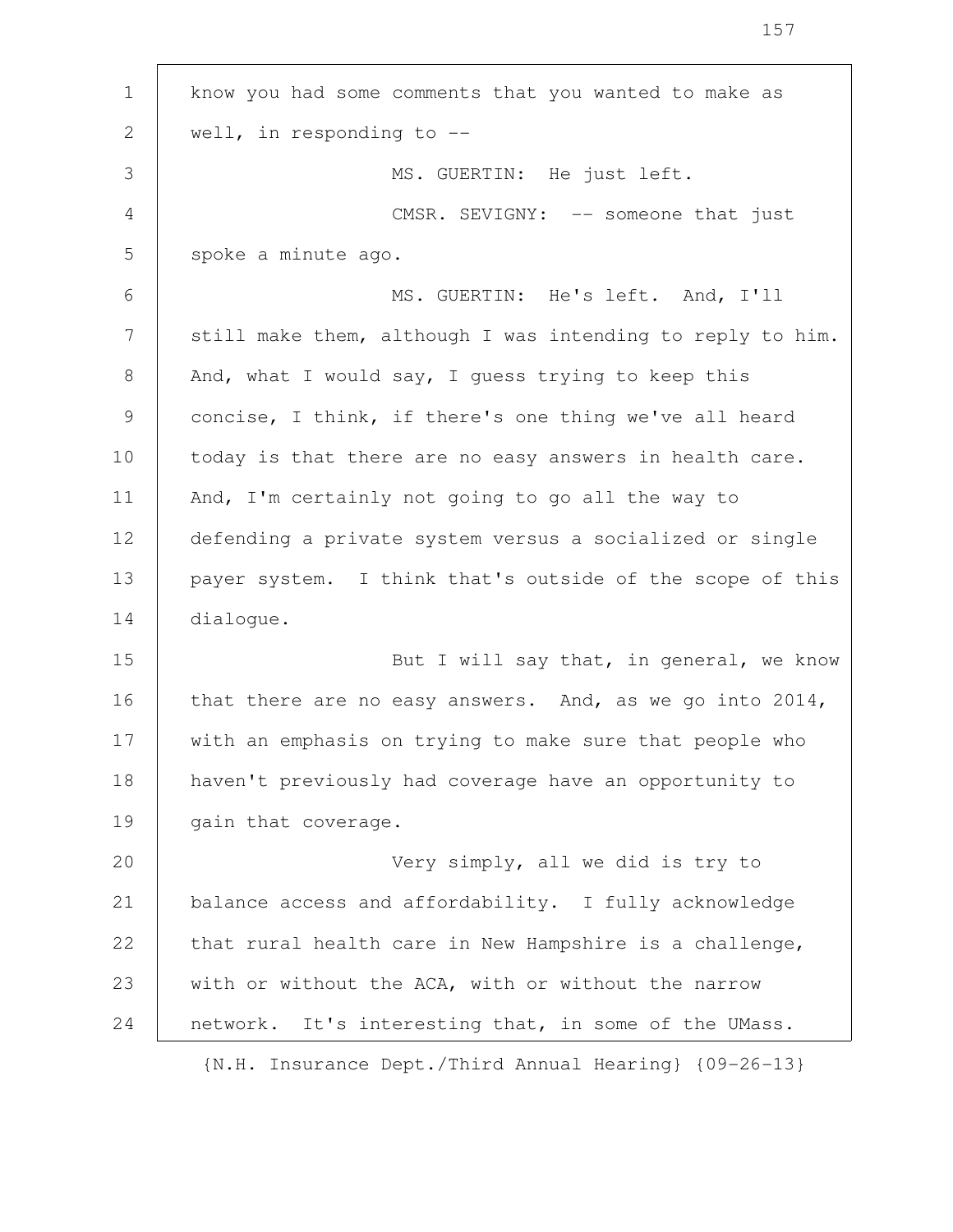information, we actually heard some people in the south saying they're already subsidizing, yet you sort of can't please everybody. Because, on one hand, the people in the south are complaining about costs, and subsidizing those costs in the North Country. We could have multiple geography rating factors; we don't. This is a very complex issue. And, without a doubt, even within the statutory guidelines for access, the driving distances are farther in the north, we recognize that. 1 2 3 4 5 6 7 8 9

I think, for me, we heard that the high risk pools at the state and federal level have medical loss ratios that are astronomical. So, even on our State-run pool, for every dollar of premium they collect, they're paying out \$1.60 in claims. For the Federal pool, for every dollar they collect, they are paying out \$9.00 in claims. Those are the people coming into the individual market rating pool next year, as well as the uninsured. If something didn't give, then, every customer would have been faced with a premium 30 or more percent greater than they will. This is a trade-off. And, it isn't perfect for everyone by any stretch of the imagination. But, I fully believe, if we didn't make that move, then, we'd be hearing concerns of a different kind affecting even more consumers. 10 11 12 13 14 15 16 17 18 19 20 21 22 23 24

{N.H. Insurance Dept./Third Annual Hearing} {09-26-13}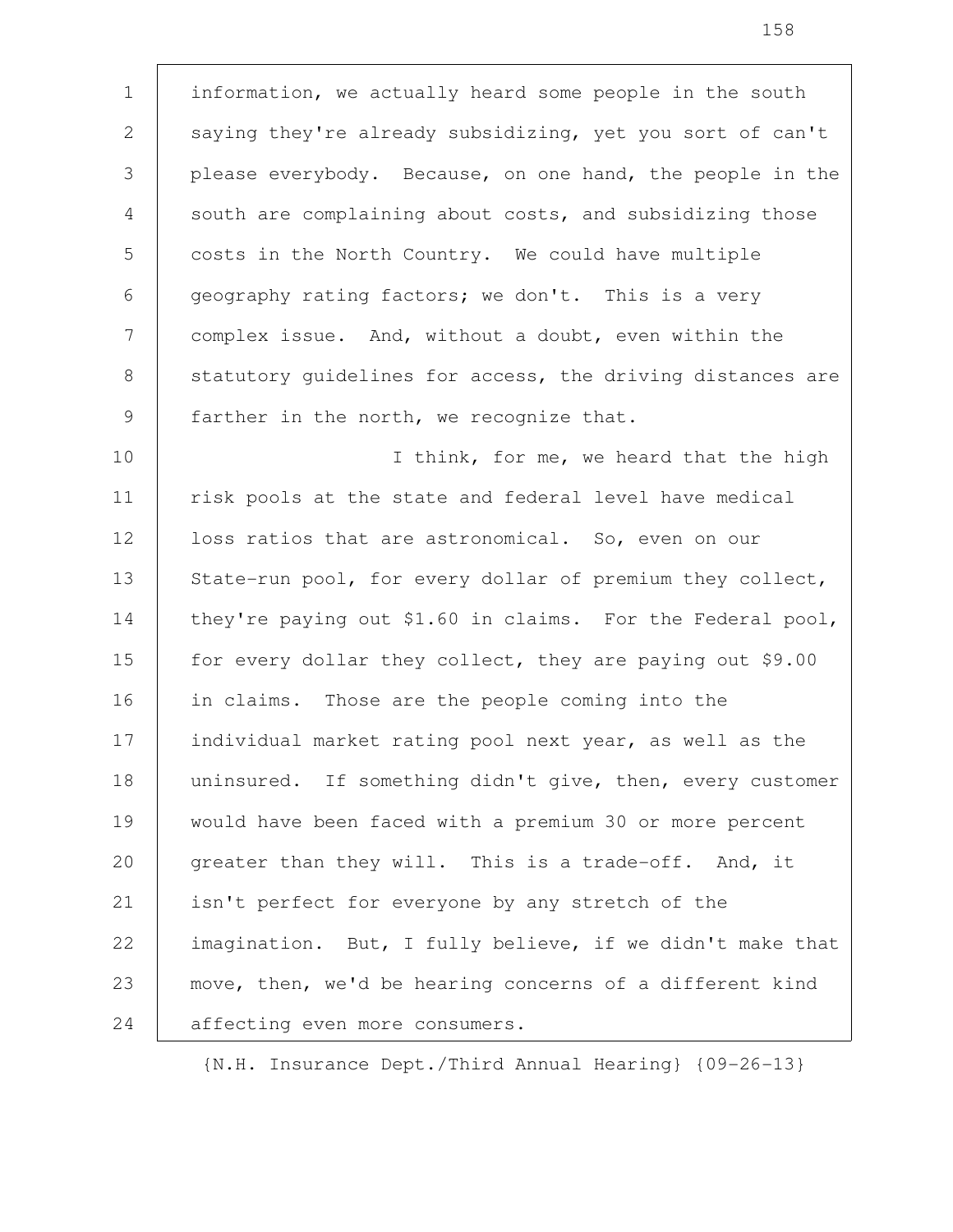So, we don't in any way minimize the challenges of rural health care, the importance of the physician/patient relationship. We'll do everything we can to minimize that disruption, be it transitional care, coverage for emergency room, coverage for ambulance transport at in-network levels. But, if you look at what the Department of Health & Human Services released yesterday, and if you believe it, they showed the expected premium rates for Exchange plans in the 36 states that will use a Federal Exchange. And, instead of being second highest in the country, like we're used to, the worst position we had was being the 10th highest. And, for some purchasers, we will be in the middle of the pack -- better than in the middle of the pack, 23rd highest. That is a really important breakthrough for insurance purchasers in the state. And, it's not that there aren't some that are disproportionately affected, we are not trying to discriminate. We're trying to help as many people afford this as we can, within some defined parameters, that, ultimately, I guess the state needs to decide if they're the right parameters, but that's what we used. And, I will say that, if we're not willing -- if we continue to say "New Hampshire is {N.H. Insurance Dept./Third Annual Hearing} {09-26-13} 1 2 3 4 5 6 7 8 9 10 11 12 13 14 15 16 17 18 19 20 21 22 23 24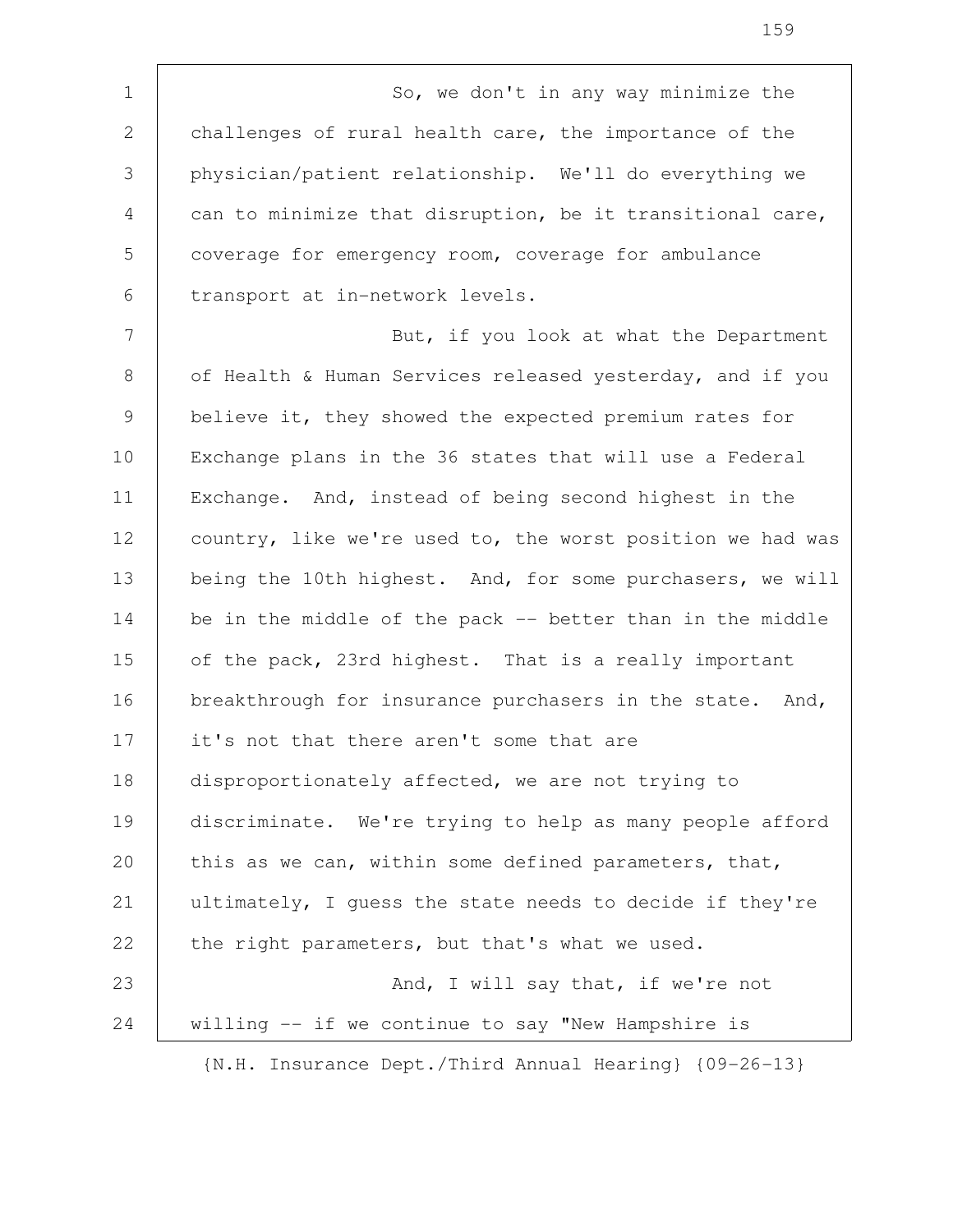| $\mathbf 1$ | different because", "because", then we won't ever move the |
|-------------|------------------------------------------------------------|
| 2           | needle. And, it's not a take-it-or-leave-it attitude, and  |
| 3           | it's certainly not insurance company greed. Because we'll  |
| 4           | be $-$ if we make too much money on this, we'll be giving  |
| 5           | it right back in rebates.                                  |
| 6           | So, it's a complex issue. There are no                     |
| 7           | easy answers. It's not perfect. But I do believe that      |
| 8           | many people will be able to benefit from insurance         |
| 9           | coverage, and I hope that helps all hospitals and all      |
| 10          | consumers in the state.                                    |
| 11          | And, I will use some other forums to                       |
| 12          | address this more fully. It really wasn't the focus of     |
| 13          | today. But we know it's a very, very important topic to    |
| 14          | people right now. I did want to at least address it a      |
| 15          | high level, and we will certainly have other opportunities |
| 16          | to do that more fully.                                     |
| 17          | CMSR. SEVIGNY: Yes. Thank you very                         |
| 18          | much, Lisa. Certainly, we've heard a lot this morning and  |
| 19          | this afternoon about the cost of care, the cost of health  |
| 20          | insurance, where the state ranked, and where it's going to |
| 21          | rank. We've heard about efforts that carriers are making   |
| 22          | to address the cost of care and to try to bring health     |
| 23          | insurance premiums into a more affordable place. And,      |
| 24          | we've heard about reactions to these efforts. I think all  |
|             |                                                            |